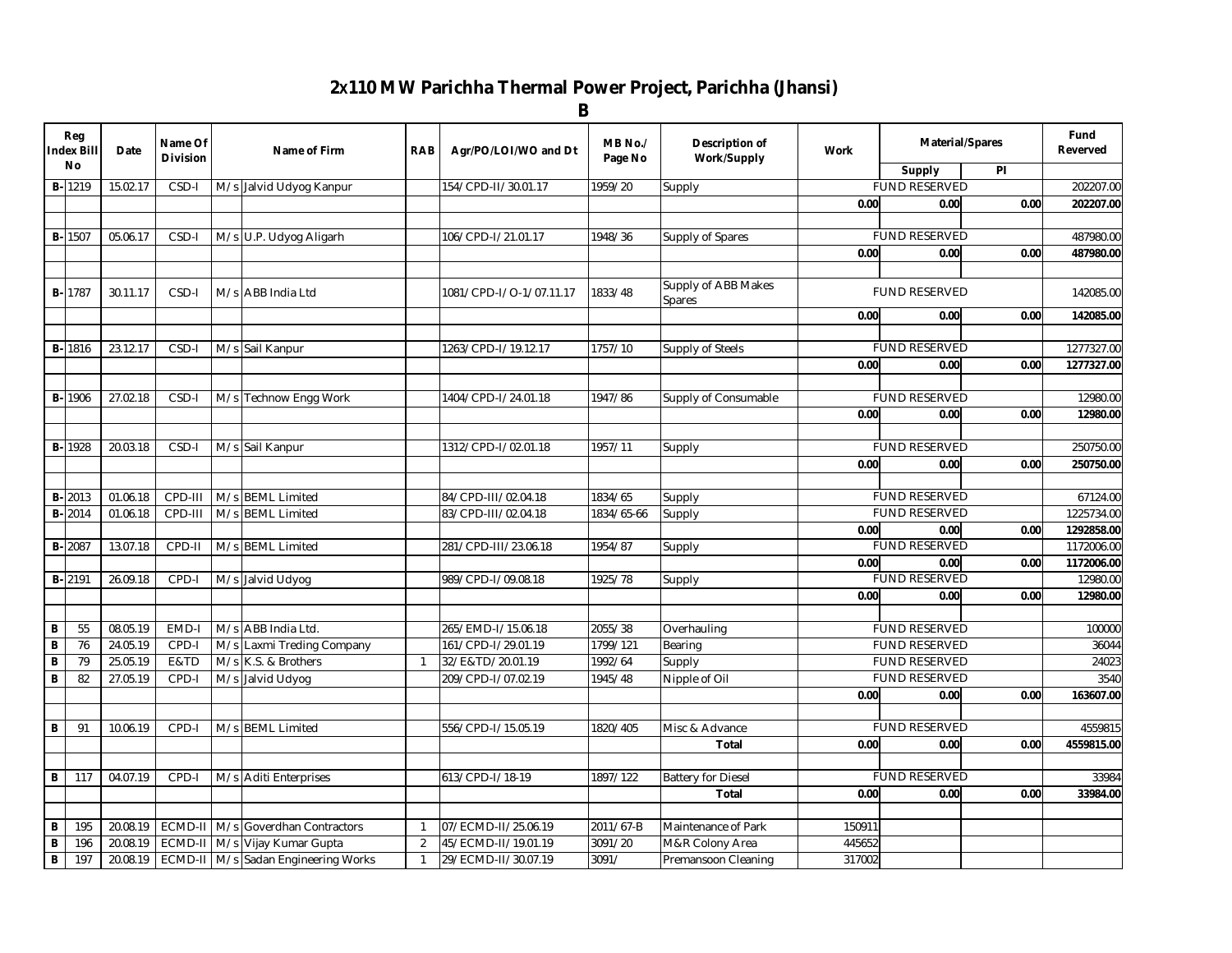| В              | 198 | 21.08.19 | EMD-II            | M/s Vikas Electrical         |                | 08/EMD-II/13.06.19   | 1945/43   | Security                               | 27445      |      |            |      |
|----------------|-----|----------|-------------------|------------------------------|----------------|----------------------|-----------|----------------------------------------|------------|------|------------|------|
| B              | 199 | 21.08.19 | EMD-II            | M/s Priya Construction       |                | 13/EMD-II/20.01.18   | 1945/43   | Security                               | 28004      |      |            |      |
| В              | 200 | 21.08.19 | EMD-II            | M/s Priya Construction       |                | 26/EMD-II/29.12.16   | 1932/74   | Security                               | 28545      |      |            |      |
| В              | 201 | 21.08.19 | EMD-II            | M/s Priya Construction       |                | 14/EMD-II/20.01.18   | 1932/75   | Security                               | 24914      |      |            |      |
| B              | 202 | 21.08.19 | EMD-II            | M/s Priya Construction       |                | 14/EMD-II/20.01.18   | 1946/28   | Security                               | 28175      |      |            |      |
| В              | 203 | 22.08.19 | OGD-I             | M/s D.K. & Sons              | $\overline{1}$ | 06/OGD-I/01.08.19    | 2081/41   | Dismanting                             | 93185      |      |            |      |
| $\overline{B}$ | 206 | 22.08.19 | EMD-I             | M/s Nosad Contractor         | $\overline{7}$ | 02/EMD-I/04.01.16    | 1688/163  | O/H                                    | 66546      |      |            |      |
| $\overline{B}$ | 207 | 22.08.19 | EMD-I             | M/s Nosad Contractor         | -1             | 18/EMD-I/27.10.18    | 1688/165  | O/H                                    | 2568       |      |            |      |
| B              | 208 | 22.08.19 | EMD-I             | M/s Nosad Contractor         | 6              | 19/EMD-I/03.11.16    | 1688/151  | Shifting                               | 41451      |      |            |      |
| B              | 209 | 24.08.18 | TMD-I             | M/s Usha Enterprises         |                | 06/TMD-I/17-18       | 2025/26   | Security                               | 78528      |      |            |      |
| B              | 210 | 24.08.18 | TMD-I             | M/s Zenith Engineers         |                | 01/TMD-I/06.06.18    | 2025/25-A | Security                               | 9938       |      |            |      |
| В              | 211 | 26.08.19 | TMD-I             | M/s Zenith Engineers         | $\overline{4}$ | 11/TMD-I/14-15       | 2028/18   | <b>Operation Annual</b><br>Maintenance | 42890      |      |            |      |
| В              | 212 | 27.08.19 | CHD-I             | M/s Priyanka Enterprises     | 8              | 03/CHD-I/05.06.18    | 1867/99   | Annual Contract                        | 125430     |      |            |      |
|                |     |          |                   |                              |                |                      |           |                                        | 1511184.00 | 0.00 | 0.00       | 0.00 |
|                |     |          |                   |                              |                |                      |           |                                        |            |      |            |      |
| В              | 214 | 02.09.19 | C&ID-I            | M/s D.K. & Sons              | $\mathbf{1}$   | 03/C&ID-I/24.06.19   | 2066/13   | Repairing                              | 42124      |      |            |      |
| В              | 215 | 03.09.19 | ECMD-III M/s Amit |                              |                | 01/ECMD-III/16.07.18 | 1918/14   | Security                               | 7047       |      |            |      |
| В              | 216 | 04.09.19 | EMD-II            | M/s Nosad Contractor         | 2              | 04/EMD-II/18-19      | 1899/36   | O/H                                    | 69990      |      |            |      |
| B              | 218 | 04.09.19 | ECMD-I            | M/s Vijay Kumar Gupta        | $\overline{1}$ | 33/ECMD-II/21.08.19  | 3090/65   | Deployment of Park                     | 316941     |      |            |      |
| B              | 219 | 04.09.19 | ECMD-II           | M/s Jamuna Mehar Enterprises | $\overline{1}$ | 48/ECMD-II/28.01.19  | 2012/39   | White Washing                          | 335439     |      |            |      |
| $\, {\bf B}$   | 220 | 05.09.19 | CPD-II            | M/s Uniflow Marketing        |                | 863/CPD-II/19.08.19  | 1991/69   | Bearing                                | 2449310    |      |            |      |
| B              | 221 | 05.09.19 | CPD-II            | M/s Thermoserve Corpration   |                | 873/CPD-II/21.08.19  | 1991/70   | Coupling                               | 376750     |      |            |      |
| B              | 224 | 13.09.19 | ECMD-I            | M/s Rambali Singh            | $\overline{1}$ | 11/ECMD-I/13.05.19   | 1879/36-B | Construction                           | 343830     |      |            |      |
| B              | 226 | 16.09.19 | CPD-I             | M/s Kay Mohan Corporation    |                | 1001/CPD-I/12.07.19  | 1834/87   | Plumner Block                          |            |      | 37760      |      |
| B              | 227 | 16.09.19 | CPD-I             | M/s Balbir Singh & Sons      |                | 1158/CPD-I/29.07.19  | 1834/86   | Supply                                 |            |      | 66198      |      |
| B              | 234 | 21.09.19 | CAMD-             | M/s A.S. Enterprises         |                | 15/CAMD-I/15.03.19   | 1908/99-B | Security                               | 13548      |      |            |      |
| B              | 235 | 21.09.19 | CAMD-I            | M/s A.S. Enterprises         |                | 18/CAMD-I/03.04.19   | 1908/99-A | Security                               | 12942      |      |            |      |
| $\, {\bf B}$   | 237 | 21.09.19 | CAMD-             | M/s Maa Shakti Enterprises   |                | 01/CAMD-I/17-18      | 1909      | Security                               | 11361      |      |            |      |
| B              | 238 | 21.09.19 | ECMD-I            | M/s K.S. & Brothers          | 2              | 53/ECMD-II/02.02.19  | 1961/25   | M&R Colony Area                        | 190505     |      |            |      |
| B              | 239 | 23.09.19 | TMD-I             | M/s Maa Engineering & Works  |                | 13/TMD-I/18-19       | 1935/163  | Security                               | 16956      |      |            |      |
| B              | 240 | 23.09.19 | TMD-I             | M/s Maa Engineering & Works  |                | 06/TMD-I/18-19       | 1935/163  | Security                               | 11234      |      |            |      |
| B              | 241 | 23.09.19 | CHD-III           | M/s Priya Construction       | $\overline{4}$ | 11/CHD-III/13.02.19  | 1853/85   | Rewinding                              | 51047      |      |            |      |
| B              | 243 | 24.09.19 | CHD-II            | M/s Balram Engineers         | $\overline{1}$ | 14/CHD-II/30.08.19   | 2020/43-B | Providing & Fixing                     | 282347     |      |            |      |
| B              | 246 | 24.09.19 | CPD-II            | M/s Jalvid Udyog             |                | 901/CPD-II/30.08.19  | 2095/9    | Supply                                 |            |      | 111982     |      |
| $\, {\bf B}$   | 247 | 24.09.19 | CPD-II            | M/s Jalvid Udyog             |                | 901/CPD-II/30.08.19  | 2095/9    |                                        |            |      | 203833     |      |
| $\overline{B}$ | 248 | 25.09.19 | CHD-II            | M/s M.K. Traders             | 6              | 11/CHD-II/19.11.18   | 3092/29   | Supply<br>O/H                          | 109373     |      |            |      |
| B              | 249 |          | C&ID-I            |                              | $\overline{1}$ |                      | 2066/16   |                                        | 31305      |      |            |      |
|                |     | 26.09.19 |                   | M/s D.K. & Sons Co.          | 2              | 06/C&ID-I/31.07.19   |           | Repairing                              |            |      |            |      |
| B              | 250 | 26.09.19 | C&ID-I            | M/s D.K. & Sons Co.          |                | 03/C&ID-I/24.06.19   | 2066/17   | Repairing                              | 53995      |      |            |      |
| B              | 251 | 27.09.19 | CPD-II            | M/s AllA Engineering Ltd.    |                | 740/CPD-II/02.07.16  | 1991/71   | Supply                                 |            |      | 3115427    |      |
| B              | 252 | 27.09.19 | CPD-I             | M/s BEML Limited             |                | 1102/CPD-I/25.07.19  | 1820/111  | Supply                                 |            |      | 772675     |      |
| В              | 255 | 27.09.19 | CPD-I             | M/s J.K. Engineering         |                | 1255/CPD-I/08.08.19  | 1820/115  | Supply                                 |            |      | 3538413    |      |
|                |     |          |                   |                              |                |                      |           |                                        | 4726044.00 | 0.00 | 7846288.00 | 0.00 |
|                |     |          |                   |                              |                |                      |           |                                        |            |      |            |      |
| В              | 257 | 04.10.19 | ECMD-I            | M/s Bharti Enterprises       | $\overline{1}$ | 58/ECMD-II/11.02.19  | 1905/67   | Construction                           | 348269     |      |            |      |
| B              | 258 | 04.10.19 | TMD-I             | M/s Marfat Construction      | 2              | 01/TMD-I/19-20       | 2028/24   | <b>Insulation Work</b>                 | 71972      |      |            |      |
| $\, {\bf B}$   | 259 | 04.10.19 | TMD-I             | M/s Thermal India Engineers  | $\overline{1}$ | 07/TMD-I/19-20       | 2028/25   | Rectification                          | 314280     |      |            |      |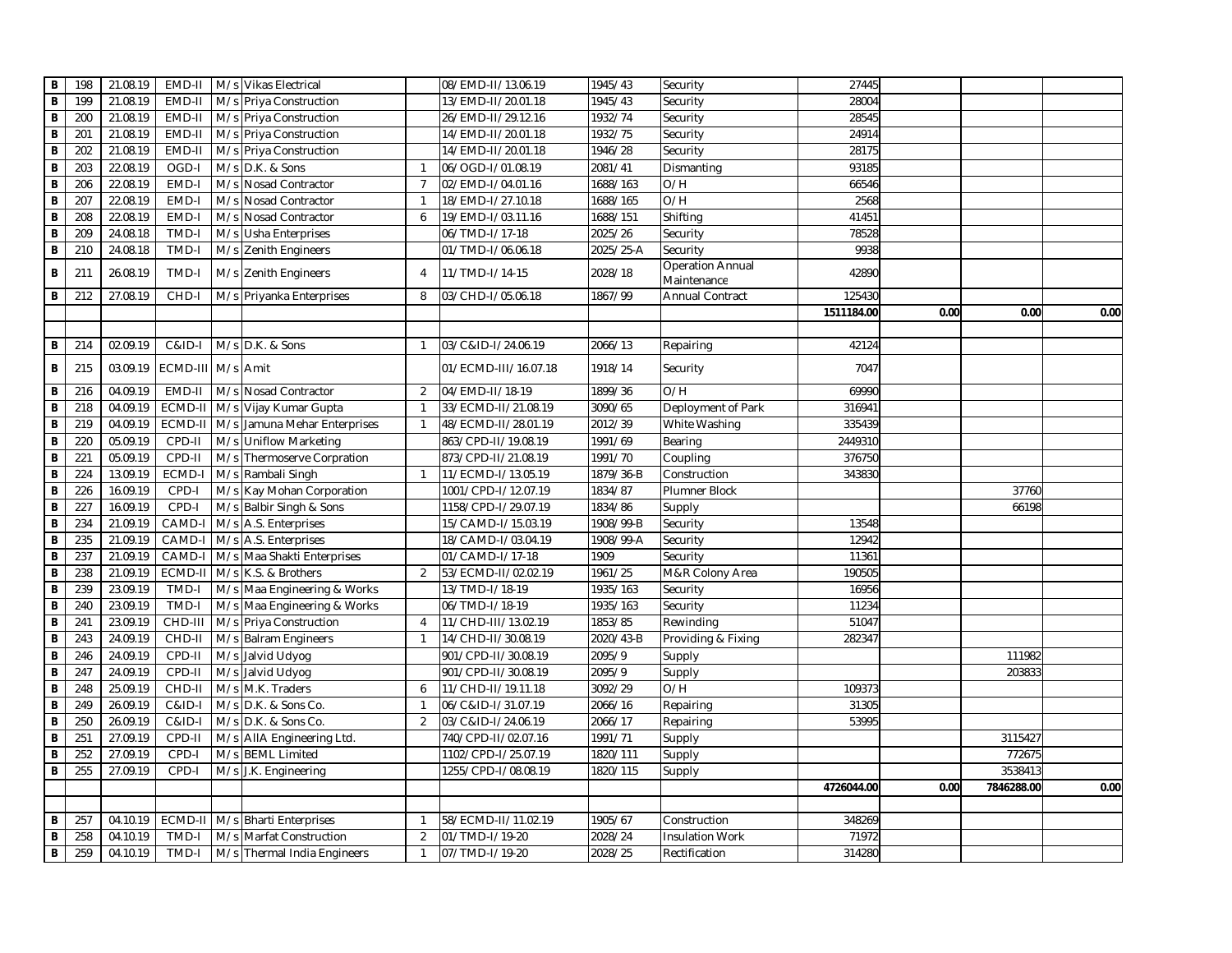| В              | 260 | 04.10.19 | CSD-I         | M/s Safe Pro Service Pvt. Ltd.     |                | 405/CPD-II/15.05.19  | 1959/66   | Supply                  |            | 174050    |            |      |
|----------------|-----|----------|---------------|------------------------------------|----------------|----------------------|-----------|-------------------------|------------|-----------|------------|------|
| B              | 263 | 05.10.19 | <b>BMD-II</b> | M/s S.K. Engineering Works         | -1             | 13/BMD-II/19.01.19   | 2000/43   | O/H                     | 60007      |           |            |      |
| В              | 264 | 09.10.19 | CAMD-I        | M/s Usha Enterprises               | 8              | 03/CAMD-I/01.11.16   | 1926/59   | O/H                     | 193436     |           |            |      |
| В              | 265 | 10.10.19 | CPD-I         | M/s J.K. Engineering Comp.         |                | 1442/CPD-I/09.09.19  | 1833/79   | Supply                  |            |           | 2256398    |      |
| В              | 266 | 10.10.19 | CPD-II        | M/s Joy Marketing Comp.            |                | 763/CPD-II/25.07.19  | 1823/81   | Supply                  |            |           | 40976      |      |
| B              | 267 | 11.10.19 | AHD-I         | M/s Zenith Engineers               | $\overline{1}$ | 06/AHD-I/13.08.19    | 2057/177  | OSM Work                | 63202      |           |            |      |
| $\, {\bf B}$   | 268 | 11.10.19 | AHD-I         | M/s Zenith Engineers               | $\overline{1}$ | 07/AHD-I/12.03.19    | 2057/179  | 0&M                     | 18960      |           |            |      |
| B              | 270 | 11.10.19 | AHD-I         | M/s<br><b>Zenith Engineers</b>     | 2              | 07/AHD-I/12.09.19    | 2057/200  | 0&M                     | 234550     |           |            |      |
| B              | 271 | 11.10.19 | AHD-I         | M/s Zenith Engineers               |                | 06/AHD-I/31.08.19    | 1996/199  | Security                | 5852       |           |            |      |
| B              | 272 | 11.10.19 | AHD-I         | M/s Zenith Engineers               |                | 03/AHD-I/11.05.16    | 1996/200  | Security                | 46000      |           |            |      |
| B              | 274 | 11.10.19 | CPD-I         | M/s Electromag Joest Pvt. Ltd.     |                | 725/CPD-I/15.06.19   | 1949/106  | Supply                  |            |           | 576284     |      |
| B              | 276 | 14.10.19 |               | ECMD-II M/s Jamuna Mehar           | $\overline{1}$ | 27/ECMD-II/26.07.19  | 2014/29   | Painting                | 343276     |           |            |      |
| $\, {\bf B}$   | 277 | 14.10.19 | ECMD-II       | M/s Jamuna Mehar                   |                | 36/ECMD-II/19.01.18  | 2011/71   | Security                | 59700      |           |            |      |
| $\overline{B}$ | 278 | 14.10.19 |               | ECMD-II   M/s   Akshat Enterprises |                | 25/ECMD-II/11.12.17  | 2011/72   | Security                | 93693      |           |            |      |
| B              | 279 | 14.10.19 |               | ECMD-II   M/s S.R. Enterprises     |                | 39/ECMD-II/26.02.18  | 1539/181  | Security                | 27999      |           |            |      |
| B              | 280 | 14.10.19 | ECMD-II       | M/s Jamuna Mehar                   | $\overline{1}$ | 49/ECMD-II/28.01.19  | 1846/83   | White Washing           | 653562     |           |            |      |
| В              | 282 | 14.10.19 |               | ECMD-II M/s Vijay Kumar Gupta      |                | 26/ECMD-II/08.10.18  | 1942/98   | Security                | 29247      |           |            |      |
| B              | 283 | 14.10.19 | ECMD-II       | M/s Vijay Kumar Gupta              |                | 30/ECMD-II/22.12.17  | 1942/99   | Security                | 152915     |           |            |      |
| B              | 285 | 19.10.19 | CHD-I         | M/s Hind Udyog                     | 3              | 19/CHD-I/18-19       | 2002/28   | Repairing               | 363232     |           |            |      |
| B              | 286 | 19.10.19 | CHD-I         | M/s Rohini Transport               |                | 16/CHD-I/17.01.19    | 2031/3-B  | Security                | 28802      |           |            |      |
| $\, {\bf B}$   | 287 | 19.10.19 | EMD-II        | M/s Instrument Care Group          |                | 07/EMD-II/18-19      | 2040/40   | Security                | 42545      |           |            |      |
| B              | 288 | 19.10.19 | EMD-II        | M/s Priya Construction             | 3              | 09/EMD-II/18-19      | 1945/45   | O/H                     | 78697      |           |            |      |
| B              | 289 | 19.10.19 | EMD-II        | M/s Priya Construction             | $\overline{2}$ | 14/EMD-II/18-19      | 1932/77   | Electrical B/D          | 118260     |           |            |      |
| В              | 290 | 19.10.19 | EMD-II        | M/s Bharti Enterprises             | -1             | 30/ECMD-II/11.07.19  | 1912/47   | Supply                  |            | 346500    |            |      |
| B              | 291 | 21.10.19 | CPD-II        | M/s Floway Valves Pvt. Ltd.        |                | 900/CPD-II/30.08.19  | 1827/178  | Supply                  |            |           | 191426     |      |
| B              | 292 | 21.10.19 | CPD-I         | M/s Sone Obra Enterprises          |                | 1473/CPD-I/17.09.19  | 1827/179  | Supply                  |            |           | 56636      |      |
| $\, {\bf B}$   | 293 | 21.10.19 | CPD-I         | M/s J. Umashankar P. Ltd           |                | 164/CPD-I/29.01.19   | 1827/180  | Supply                  |            |           | 36140      |      |
| B              | 294 | 21.10.19 | S&TD          | Jadaun Bus Service<br>M/s          |                | 13/S&TD/06.07.18     | 2068/21-B | Security                | 29821      |           |            |      |
| В              | 295 | 21.10.19 | S&TD          | M/s Jadaun Bus Service             |                | 12/S&TD/06.07.18     | 2068/22-A | Security                | 218699     |           |            |      |
| B              | 298 | 22.10.19 | CPD-I         | M/s Jalvid Udyog                   |                | 976/CPD-II/09.09.19  | 1925/101  | Supply                  |            | 121269    |            |      |
|                |     |          |               |                                    |                |                      |           |                         | 3596976.00 | 641819.00 | 3157860.00 | 0.00 |
|                |     |          |               |                                    |                |                      |           |                         |            |           |            |      |
| В              | 299 | 01.11.19 | CHD-II        | M/s Kanha Construction             |                | 37/CHD-II/11.01.19   | 1958/159  | Security                | 59675      |           |            |      |
| B              | 300 | 01.11.19 | TMD-I         | M/s M.K. Traders                   | $\overline{4}$ | 14/TMD-I/15-16       | 1973/95   | Supply                  | 57205      |           |            |      |
| B              | 301 | 02.11.19 | CPD-I         | M/s Luxmi Trading Comp.            |                | 1472/CPD-I/17.09.19  | 1991/74   | Supply                  |            |           | 251711     |      |
| B              | 302 | 02.11.19 | CPD-II        | M/s Uniflow Marketing              |                | 1059/CPD-II/26.09.19 | 1991/73   | Supply                  |            |           | 802270     |      |
| В              | 303 | 02.11.19 | CPD-I         | M/s New Indo Trading Marketing     |                | 1454/CPD-I/13.09.19  | 1718/89   | Supply                  |            |           | 612284     |      |
| B              | 304 | 02.11.19 | EMD-II        | M/s R.L. Engineering               |                | 30/EMD-II/07.02.17   | 1880/78   | Security                | 31641      |           |            |      |
| B              | 305 | 02.11.19 | EMD-II        | M/s R.L. Engineering               |                | 06/EMD-II/01.08.17   | 1880/91   | Security                | 7579       |           |            |      |
| B              | 306 | 02.11.19 | CHD-IV        | M/s Hind Udyog                     | $\overline{1}$ | 05/CHD-IV/19-20      | 2029/27   | Repairing & Recondition | 89184      |           |            |      |
| B              | 307 | 04.11.19 | CHD-I         | M/s Priyanka Enterprises           | 6              | 119/CHD-I/13.03.18   | 1873/11-B | Overhauling             | 120662     |           |            |      |
| B              | 308 | 04.11.19 | TMD-I         | M/s Zenith Engineers               | 5              | 11/TMD-I/2014-15     | 1935/170  | Operation & Annual      | 50315      |           |            |      |
| B              | 309 | 04.11.19 | TMD-          | M/s S.R. Enterprises               | $\overline{1}$ | 06/TMD-I/10.06.19    | 1935/171  | Overhauling             | 50634      |           |            |      |
| В              | 310 | 05.11.19 | ECMD-II       | M/s Vijay Kumar Gupta              |                | 16/ECMD-II/01.10.19  | 2069/17   | Security                | 72544      |           |            |      |
| B              | 311 | 06.11.19 | ECMD-II       | M/s Krishna Enterprises            | $\mathbf{1}$   | 19/ECMD-III/01.11.19 | 1825/38   | Supply                  | 319666     |           |            |      |
| $\, {\bf B}$   | 312 | 06.11.19 | CPD-I         | M/s Shrikant                       |                | 07/CPD-I/23.04.19    | 1654/125  | Security                | 7084       |           |            |      |
| B              | 313 | 07.11.19 | EMD-III       | M/s Vikas Electrical               | 2              | 19/EMD-III/29.03.19  | 2050/19   | Overhauling             | 141303     |           |            |      |
|                |     |          |               |                                    |                |                      |           |                         |            |           |            |      |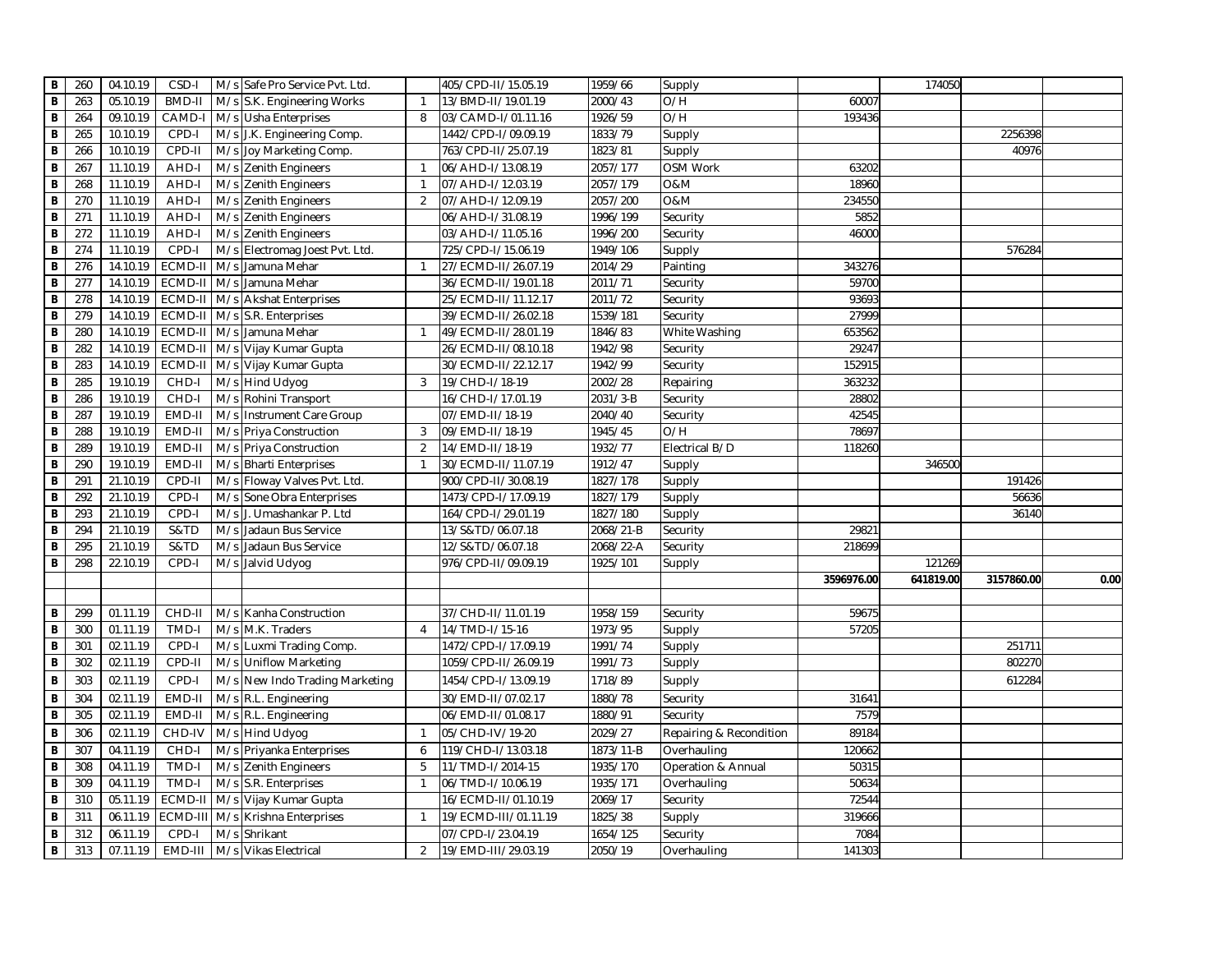| В                       | 314 | 07.11.19 | BMD-II        | M/s M.A.K. Construction       | 6              | 33/BMD-II/06.10.16  | 1708/141      | Overhauling      | 243068     |         |            |      |
|-------------------------|-----|----------|---------------|-------------------------------|----------------|---------------------|---------------|------------------|------------|---------|------------|------|
| B                       | 315 | 07.11.19 | CAMD-I        | M/s Electromach Consultant    | $\overline{1}$ | 26/CAMD-I/24.08.19  | 2061/26       | Overhauling      | 311040     |         |            |      |
| В                       | 316 | 08.11.19 | ECMD-I        | M/s Jamuna Meher Enterprises  | -1             | 43/ECMD-II/20.12.18 | 2101/2        | Civil Work       | 255716     |         |            |      |
| B                       | 317 | 08.11.19 | EMD-III       | M/s R.P. Construction         |                | 14/EMD-III/21.01.19 | 1756/72       | Security         | 9230       |         |            |      |
| B                       | 318 | 13.11.19 | CPD-I         | M/s Sone Obra Enterprises     |                | 160/CPD-I/29.01.19  | 1827/91       | Supply           |            | 3261    |            |      |
| B                       | 319 | 15.11.19 | EMD-III       | M/s T.S. Enterprises          | $\mathbf{1}$   | 13/EMD-III/18.09.19 | 2048/14-A     | Supply           | 273769     |         |            |      |
| B                       | 320 | 16.11.19 | ECMD-II       | M/s B.P.Singh & CO.           |                | 31/ECMD-II/16.01.17 | 2012/27       | Security         | 53744      |         |            |      |
| В                       | 322 | 20.11.19 | CHD-I         | M/s Priyanka Enterprises      | $\mathbf{1}$   | 08/CHD-I/14.10.19   | 1873/19       | Supply           | 313200     |         |            |      |
| $\overline{B}$          | 323 | 20.11.19 | CHD-I         | M/s Priyanka Enterprises      | $\overline{1}$ | 05/CHD-I/30.08.18   | 1873/22-B     | Overhauling      | 465061     |         |            |      |
| B                       | 324 | 21.11.19 | ECMD-I        | M/s Balram Engineering        | 3              | 55/ECMD-II/02.02.19 | 2014/30-B     | M&R Colony Area  | 180653     |         |            |      |
| B                       | 325 | 21.11.19 | ECMD-I        | M/s Winex India               | $\overline{1}$ | 12/ECMD-I/11.09.19  | 2018/29       | Proofing         | 318791     |         |            |      |
| B                       | 326 | 22.11.19 | CHD-III       | M/s Singh & Singh Electronics | $\overline{1}$ | 07/CHD-III/16.09.19 | 2103/1-B      | Rewinding        | 470187     |         |            |      |
| $\overline{B}$          | 327 | 22.11.19 | CHD-III       | M/s Priya Construction        | 5              | 11/CHD-III/13.02.19 | 1853/88       | Rewinding        | 73525      |         |            |      |
| В                       | 328 | 22.11.19 | CHD-III       | M/s Nosad Contractor          | $\overline{1}$ | 09/CHD-III/24.10.19 | 1853/88-B     | O/H              | 62669      |         |            |      |
| В                       | 330 | 22.11.19 | CPD-I         | M/s Pacific Fire System       |                | 978/CPD-I/09.09.19  | 2098/14       | Supply           | 4379       |         |            |      |
| В                       | 331 | 23.11.19 | OGD-I         | M/s D.K. & Sons               | $\overline{1}$ | 09/OGD-I/30.09.19   | 2081/66       | Supply           | 17380      |         |            |      |
| B                       | 332 | 23.11.19 | OGD-I         | M/s Maa Shakti Enterprises    | $\overline{1}$ | 05/OGD-I/18.06.19   | 2081/68       | Fabrication      | 100344     |         |            |      |
| B                       | 336 | 23.11.19 | CPD-II        | M/s Bearing & Engineering Co. |                | 904/CPD-II/30.08.19 | 2095/10       | Supply           |            |         | 68746      |      |
| $\, {\bf B}$            | 337 | 25.11.19 | S&TD          | M/s Technow Engineering Works | $\overline{1}$ | 22/S&TD/24.09.18    | 1903/89       | Overhauling      | 164112     |         |            |      |
| B                       | 339 | 26.11.19 | EMD-II        | M/s Vikas Electrical          |                | 17/EMD-II/01.12.17  | 1898/40       | Security         | 39331      |         |            |      |
| B                       | 340 | 26.11.19 | EMD-II        | M/s Priya Construction        | 2              | 14/EMD-II/11.12.18  | 1651/         | Breakdown Maint  | 233250     |         |            |      |
| B                       | 341 | 26.11.19 | EMD-II        | M/s Priya Construction        |                | 25/EMD-II/30.09.16  | 1889/40-A     | Security         | 85629      |         |            |      |
| В                       | 342 | 26.11.19 | <b>BMD-II</b> | M/s Marfat Construction       |                | 05/BMD-II/16.08.17  | 1953/188      | Security         | 116249     |         |            |      |
| B                       | 343 | 26.11.19 | <b>BMD-II</b> | M/s Bharti Enterprises        |                | 08/BMD-II/09.08.19  | 1953/186      | Security         | 94744      |         |            |      |
| B                       | 344 | 26.11.19 | EMD-II        | M/s Vikas Electrical          |                | 24/EMD-II/16-17     | 1733/199      | Security         | 32287      |         |            |      |
| В                       | 345 | 26.11.19 | EMD-II        | M/s Priya Construction        |                | 09/EMD-II/28.10.17  | 1733/200      | Security         | 87381      |         |            |      |
| $\overline{\mathbf{B}}$ | 346 | 26.11.19 | EMD-II        | M/s Vikas Electrical          |                | 23/EMD-II/16-17     | 1733/200      | Security         | 38584      |         |            |      |
| B                       | 347 | 28.11.19 | CHD-II        | M/s S.K. Engineering          | $\overline{1}$ | 18/CHD-II/14.10.19  | 2020/45       | Overhauling      | 294799     |         |            |      |
| B                       | 348 | 28.11.19 | EMD-II        | M/s T.S. Enterprises          |                | 06/EMD-II/11.07.18  | 1994/130      | Security         | 51251      |         |            |      |
| B                       | 349 | 29.11.19 | ECMD-I        | M/s Sadan Engineering Works   |                | 47/ECMD-II/21.03.18 | 2070/7        | Security         | 19560      |         |            |      |
| B                       | 350 | 29.11.19 | ECMD-I        | M/s Sadan Engineering Works   |                | 48/ECMD-II/21.03.18 | 2070/8        | Security         | 14326      |         |            |      |
| B                       | 351 | 29.11.19 | ECMD-II       | M/s Sadan Engineering Works   |                | 28/ECMD-II/22.12.16 | 2070/12       | Security         | 45139      |         |            |      |
| В                       | 352 | 29.11.19 | CPD-II        | M/s Bearing & Engineering Co. |                | 975/CPD-II/09.09.19 | 1925/163      | Supply           |            |         | 1315180    |      |
| B                       | 353 | 29.11.19 | CAMD-         | M/s United Manufacturing Co.  |                | 28/CAMD-I/19-20     | 1908/98       | Overhauling      | 123816     |         |            |      |
| В                       | 354 | 30.11.19 | OGD-I         | M/s Syndicate Engineering     |                | 22/OGD-I/16.08.14   | 1926/39       | Security         | 270996     |         |            |      |
|                         |     |          |               |                               |                |                     |               |                  | 5871702.00 | 3261.00 | 3050191.00 | 0.00 |
|                         |     |          |               |                               |                |                     |               |                  |            |         |            |      |
| В                       | 355 | 04.12.19 | CHD-II        | M/s M.K. Traders              | $\overline{1}$ | 11/CHD-II/15.12.18  | 3092/40       | Overhauling      | 59576      |         |            |      |
| B                       | 356 | 04.12.19 | CHD-II        | M/s S.K. Engineering Works    | $\overline{1}$ | 19/CHD-II/14.10.19  | 3092/38       | Work at Transfer | 312098     |         |            |      |
| B                       | 357 | 04.12.19 | ECMD-III      | M/s Akshat Enterprises        | 2              | 46/ECMD-II/19.01.19 | 1845/68       | M&R Colony Area  | 310346     |         |            |      |
| В                       | 358 | 07.12.19 | CAMD-         | M/s Rahul Gupta               | $\overline{1}$ | 32/CAMD-I/22.11.19  | 2062/40-B     | Repairing Bowl   | 246672     |         |            |      |
| В                       | 360 | 07.12.19 | CAMD-         | M/s Rahul Gupta               | $\overline{1}$ | 33/CAMD-I/22.11.19  | $2062/42 - A$ | Repairing        | 96838      |         |            |      |
| $\overline{\mathbf{B}}$ | 361 | 07.12.19 | CPD-I         | M/s Jalvid Udyog              |                | 1672/CPD-I/01.11.19 | 1874/146      | Supply           |            |         | 13319      |      |
| B                       | 362 | 07.12.19 | CPD-I         | M/s R.S.P. Works Pvt. Ltd.    |                | 1507/CPD-I/13.07.16 | 1874/147      | Supply           |            |         | 11353      |      |
| B                       | 363 | 07.12.19 | TMD-I         | M/s Shiv Mahadev Engg. Works  |                | 05/TMD-I/19-20      | 1935/172      | Security         | 17255      |         |            |      |
| В                       | 364 | 10.12.19 | EMD-II        | M/s Nosad Contractor          |                | 04/EMD-II/18-19     | 1899/37-B     | O/H              | 63820      |         |            |      |
| B                       | 365 | 11.12.19 | ECMD-I        | M/s Balram Engineering        | 2              | 54/ECMD-II/02.02.19 | 2011/78       | M&R              | 206338     |         |            |      |
| B                       | 366 | 11.12.19 | E&TD          | M/s Jamuna Meher Enterprises  | $\mathbf{1}$   | 39/E&TD/16.07.19    | 1672/188      | Repairing        | 110911     |         |            |      |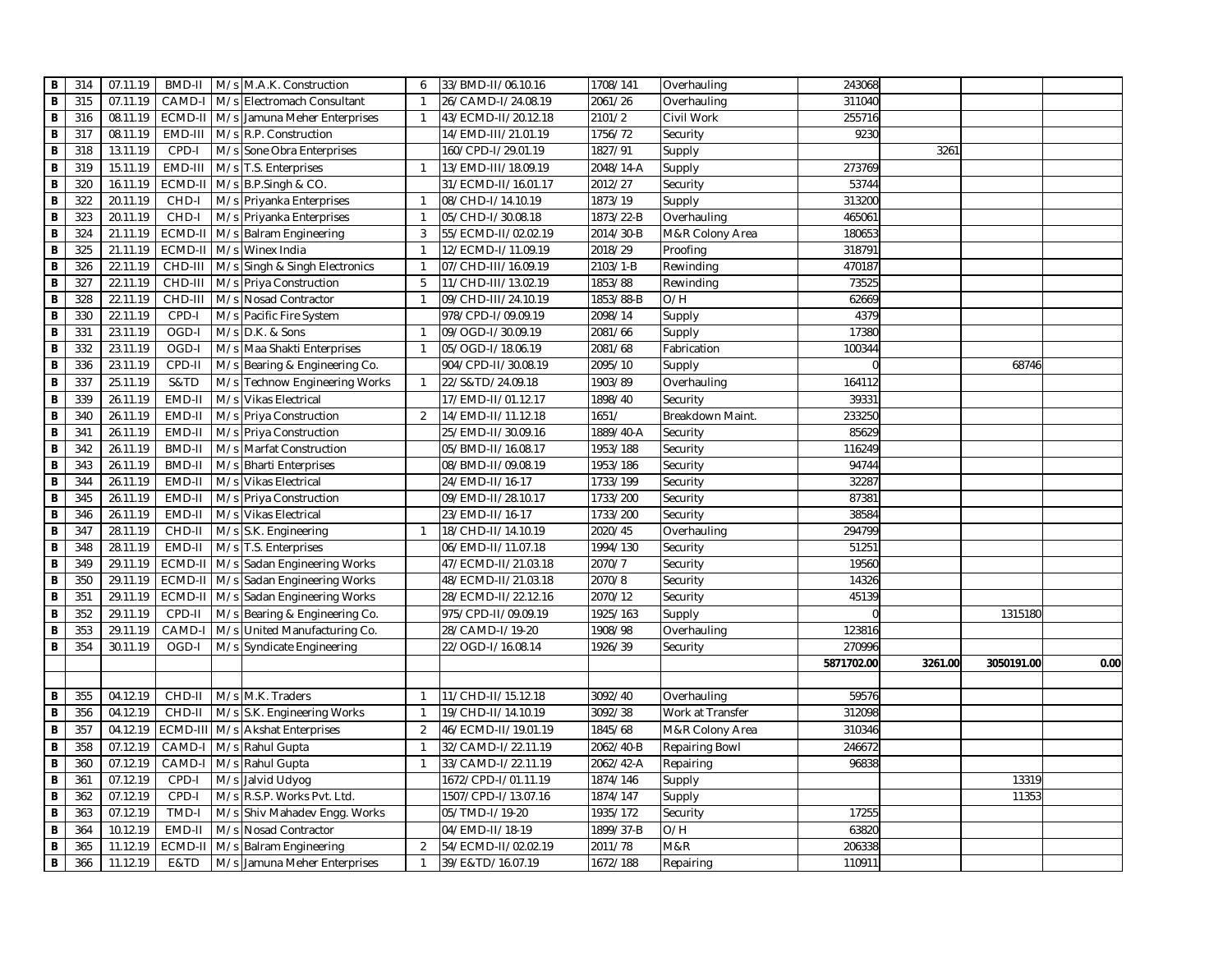| в                       | 367 | 13.12.19 | CPD-II        |     | M/s Amit Gupta                           |                | 05/CPD-II/02.02.19  | 2059/82   | Security                 | 5600       |      |          |      |
|-------------------------|-----|----------|---------------|-----|------------------------------------------|----------------|---------------------|-----------|--------------------------|------------|------|----------|------|
| B                       | 368 | 13.12.19 | CHD-I         |     | M/s Priyanka Enterprises                 |                | 12/CHD-I/10.12.19   | 1873/28   | Overhauling              | 1278853    |      |          |      |
| В                       | 369 | 18.12.19 | OGD-I         |     | M/s D.K. & Sons                          | 2              | 09/OGD-I/08.11.19   | 2082/     | Repairing                | 17969      |      |          |      |
| В                       | 370 | 18.12.19 | CHD-III       |     | M/s Nosad Contractor                     | 10             | 04/CHD-III/10.05.18 | 1938/97-B | Shifting                 | 27610      |      |          |      |
| B                       | 371 | 20.12.19 | EMD-I         |     | M/s Nosad Contractor                     | $\overline{4}$ | 17/EMD-I/27.10.18   | 2045/28   | Maintenance              | 45015      |      |          |      |
| В                       | 372 | 20.12.19 | EMD-I         |     | M/s Nosad Contractor                     | 10             | 19/EMD-I/03.11.16   | 2045/31   | Shifting of various      | 39729      |      |          |      |
| В                       | 373 | 20.12.19 | EMD-I         |     | M/s Nosad Contractor                     | $\overline{4}$ | 08/EMD-I/09.10.17   | 2045/33   | Maintenance              | 61041      |      |          |      |
| B                       | 374 | 20.12.19 | EMD-I         |     | M/s Nosad Contractor                     | 2              | 18/EMD-I/27.10.18   | 2045/35   | Overhauling              | 78926      |      |          |      |
| $\overline{B}$          | 375 | 20.12.19 | EMD-I         |     | M/s Nosad Contractor                     | 14             | 10/EMD-I/28.03.16   | 2045/39   | Cable laying             | 32656      |      |          |      |
| B                       | 376 | 20.12.19 | EMD-I         | M/s | <b>Scientecs Proces Control</b>          |                | 10/EMD-I/03.11.19   | 2055/87   | Security                 | 84150      |      |          |      |
| B                       | 377 | 20.12.19 | EMD-I         |     | M/s Nosad Contractor                     | 14             | 09/EMD-I/03.11.17   | 2055/85   | Maintenance              | 116685     |      |          |      |
| B                       | 378 | 24.12.19 | C&ID          |     | M/s Lakshmi Narayn Prajapati             |                | 06/C&ID-I/28.07.17  | 1875/72-B | Security                 | 1200       |      |          |      |
| B                       | 379 | 24.12.19 | C&ID          |     | M/s Lakshmi Narayn Prajapati             |                | 08/C&ID-I/24.09.18  | 1877/72-B | Security                 | 1200       |      |          |      |
| В                       | 380 | 24.12.19 | C&ID          |     | M/s Lakshmi Narayn Prajapati             |                | 15/C&ID-I/31.12.18  | 1875/72-A | Security                 | 2400       |      |          |      |
| В                       | 381 | 24.12.19 | C&ID          |     | M/s Lakshmi Narayn Prajapati             |                | 07/C&ID-I/28.07.17  | 1875/71-B | Security                 | 2400       |      |          |      |
| $\, {\bf B}$            | 382 | 24.12.19 | C&ID          |     | M/s Lakshmi Narayn Prajapati             |                | 16/C&ID-I/31.12.18  | 1875/71-B | Security                 | 2400       |      |          |      |
| $\, {\bf B}$            | 383 | 24.12.19 | C&ID          |     | M/s Lakshmi Narayn Prajapati             |                | 01/C&ID-I/13.04.18  | 1875/71-A | Security                 | 2400       |      |          |      |
| $\overline{B}$          | 384 | 24.12.19 | C&ID          |     | M/s Lakshmi Narayn Prajapati             |                | 08/C&ID-I/31.07.17  | 1875/71-A | Security                 | 1200       |      |          |      |
| B                       | 385 | 26.12.19 | TMD-I         |     | M/s S.R. Enterprises                     | $\overline{1}$ | 11/TMD-I/19-20      | 1973/104  | Deputation               | 138626     |      |          |      |
| B                       | 387 | 26.12.19 | <b>BMD-II</b> |     | M/s Marfat Construction                  | 2              | 13/BMD-II/26.08.19  | 1999/36   | <b>Insulation Work</b>   | 164841     |      |          |      |
| B                       | 389 | 26.12.19 | <b>ECMD-I</b> |     | M/s K.S. & Brothers                      | $\overline{2}$ | 52/ECMD-II/02.02.19 | 2012/42   | M&R Internals            | 358637     |      |          |      |
| В                       | 390 | 26.12.19 | CHD-I         |     | M/s M.K. Traders                         | $\overline{1}$ | 17/CHD-I/07.03.19   | 1638/150  | Repairing                | 315645     |      |          |      |
| B                       | 391 | 26.12.19 | <b>BMD-II</b> |     | M/s Marfat Construction                  | $\overline{1}$ | 13/BMD-II/19-20     | 2100/3    | <b>Insulation Work</b>   | 66420      |      |          |      |
| В                       | 393 | 27.12.19 | EMD-II        |     | M/s Priya Construction                   | $\overline{1}$ | 09/EMD-II/19-20     | 1932/82   | Dismantling of Old       | 171548     |      |          |      |
| В                       | 394 | 27.12.19 | EMD-II        |     | M/s Priya Construction                   | $\mathbf{3}$   | 15/EMD-II/18-19     | 1932/83   | O/H                      | 59862      |      |          |      |
| B                       | 395 | 27.12.19 | EMD-II        |     | M/s Priya Construction                   | $\overline{2}$ | 15/EMD-II/18-19     | 1946/35   | Preventive Maint.        | 178826     |      |          |      |
| B                       | 396 | 27.12.19 | EMD-II        |     | M/s Priya Construction                   | $\overline{1}$ | 05/EMD-II/19-20     | 1945/48   | O/H                      | 140282     |      |          |      |
| B                       | 397 | 27.12.19 | BMD-II        |     | M/s D.K. & Sons                          |                | 06/BMD-II/19.06.19  | 1931/60-B | Security                 | 14538      |      |          |      |
|                         |     |          |               |     |                                          |                |                     |           |                          | 4834513.00 | 0.00 | 24672.00 | 0.00 |
|                         |     |          |               |     |                                          |                |                     |           |                          |            |      |          |      |
| В                       | 398 | 01.01.20 | CPD-I         |     | M/s ASKA Equipement Ltd.                 |                | 1765/CPD-I/14.11.19 | 2098/15   | Supply                   |            |      | 1255992  |      |
| В                       | 399 | 03.01.20 | OGD-I         |     | M/s D.K. & Sons                          |                | 13/OGD-I/18-19      | 2082/58   | Security                 | 12775      |      |          |      |
| B                       | 400 | 03.01.20 | OGD-I         |     | M/s Maa Shakti Enterprises               |                | 09/OGD-I/20.06.17   | 2082/48   | Security                 | 48848      |      |          |      |
| В                       | 401 | 03.01.20 | OGD-I         |     | M/s Ajay Kumar                           |                | 20/OGD-I/29.03.19   | 2080/69   | Security                 | 7123       |      |          |      |
| В                       | 402 | 04.01.20 | <b>BMD-II</b> |     | M/s Marfat Construction                  | 3              | 13/BMD-II/26.08.19  | 2100/7    | <b>Insulation Work</b>   | 86671      |      |          |      |
| $\overline{B}$          | 404 | 04.01.20 | <b>BMD-II</b> |     | M/s Bharat Mechanical                    | $\overline{1}$ | 24/BMD-II/19-20     | 2100/8    | Attending tube           | 321506     |      |          |      |
| B                       | 406 | 04.01.20 | <b>BMD-II</b> |     | M/s Power Associated                     | $\overline{1}$ | 25/BMD-II/15.11.19  | 2099/9    | Attending tube           | 321328     |      |          |      |
| B                       | 407 | 04.01.20 | <b>BMD-II</b> |     | M/s Power Associated                     | $\overline{1}$ | 26/BMD-II/15.11.19  | 2099/     | Attending tube           | 321506     |      |          |      |
| B                       | 408 | 06.01.20 | EMD-II        | M/s | <b>Vikas Electricals</b>                 | 3              | 03/EMD-II/18-19     | 1895/55   | Rewinding                | 435809     |      |          |      |
| В                       | 409 | 06.01.20 | CAMD-         |     | M/s Usha Enterprises                     | $\overline{1}$ | 31/CAMD-I/04.11.19  | 1927/29   | Overhauling              | 221730     |      |          |      |
| В                       | 410 | 06.01.20 | TMD-I         |     | M/s Marfat Construction                  | 3              | 01/TMD-I/19-20      | 1972/193  | <b>Insulation Work</b>   | 156855     |      |          |      |
| В                       | 412 | 06.01.20 | CAMD-         |     | M/s Universal Engineering                | $\overline{1}$ | 23/CAMD-I/13.09.19  | 2062/38   | Fabrication              | 314286     |      |          |      |
| В                       | 413 | 06.01.20 | CAMD-         |     | M/s Rahul Gupta                          | $\mathbf{1}$   | 12/CAMD-I/12.03.19  | 2062/45   | Repairing                | 164978     |      |          |      |
| $\overline{\mathbf{B}}$ | 414 | 06.01.20 | CAMD-         |     | M/s S.R. Enterprises                     | 2              | 24/CAMD-I/21.09.19  | 2062/46-B | Fabrication              | 211702     |      |          |      |
| $\, {\bf B}$            | 415 | 06.01.20 | TMD-I         |     | M/s M.S. Bhadouria Enterprises           | $\overline{1}$ | 14/TMD-I/19-20      | 1973/106  | Condensal Tube           | 352820     |      |          |      |
| $\, {\bf B}$            | 417 | 07.01.20 | ECMD-I        |     |                                          |                | 23/ECMD-II/27.06.19 | 1877/76   |                          | 48600      |      |          |      |
| B                       | 418 | 07.01.20 | ECMD-I        |     | M/s Anirudh Singh<br>M/s Vijay Kr. Gupta | 3              | 45/ECMD-II/19.01.19 | 3091/50   | Hiring of Tractor<br>M&R | 177111     |      |          |      |
|                         |     |          | <b>BMD-II</b> |     | M/s Nosad Constractor                    | $\mathbf{1}$   | 18/BMD-II/24.09.19  | 1962/141  | B/D Maintenance          | 190180     |      |          |      |
| B                       | 421 | 07.01.20 |               |     |                                          |                |                     |           |                          |            |      |          |      |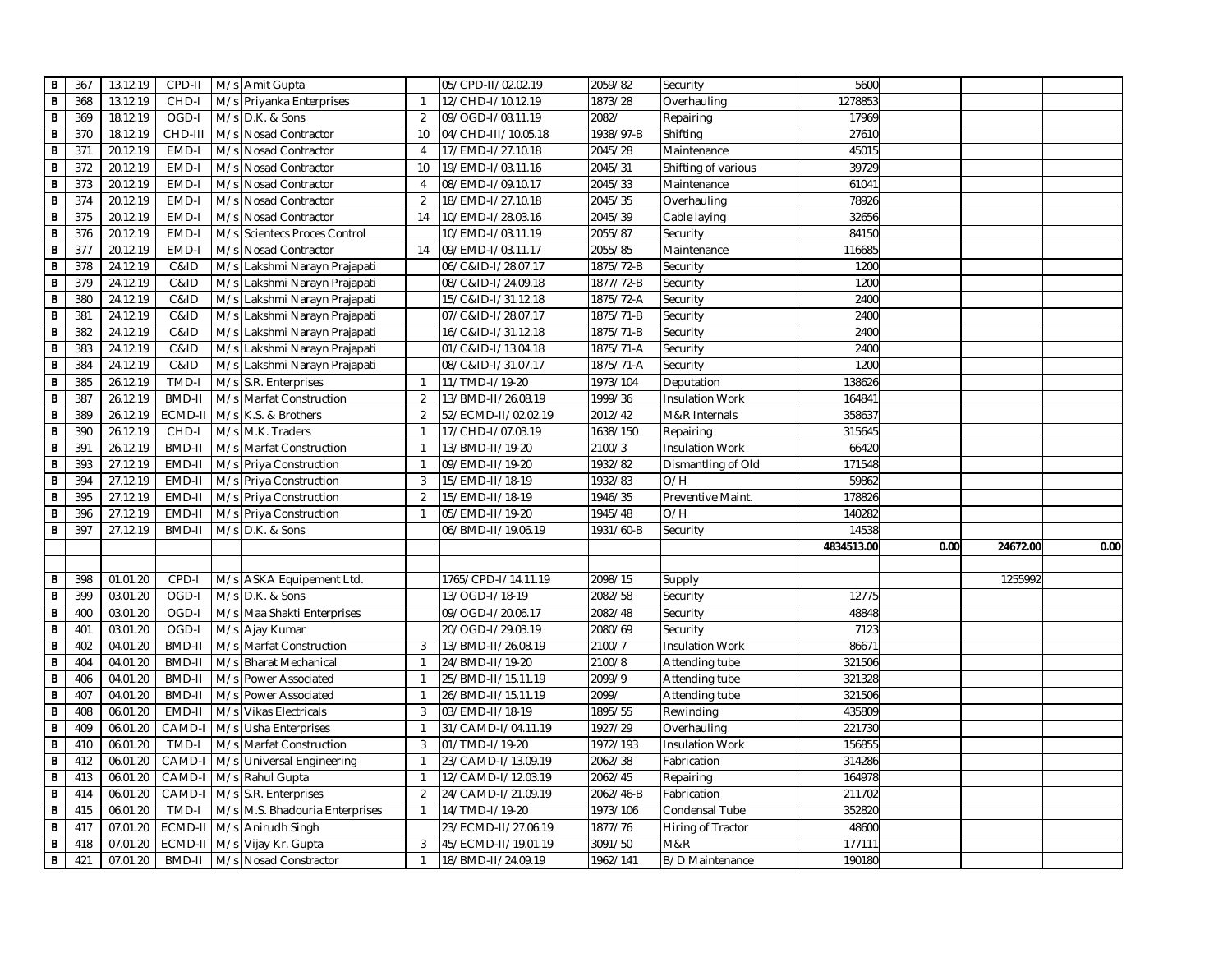| в              | 422 | 07.01.20 | BMD-II  |     | M/s D.K. & Sons            | $\mathbf{1}$   | 19/BMD-II/10.10.19  | 1962/143  | Overhauling                  | 213292 |  |
|----------------|-----|----------|---------|-----|----------------------------|----------------|---------------------|-----------|------------------------------|--------|--|
| B              | 424 | 08.01.20 | CSD-I   |     | M/s Agra Computer          |                | 03/CSD-I/15.05.18   | 1947/176  | Security                     | 21060  |  |
| В              | 425 | 08.01.20 | EMD-I   |     | M/s Nosad Constractor      | 15             | 09/EMD-I/03.11.17   | 1984/80   | Breakdown                    | 61280  |  |
| В              | 426 | 08.01.20 | EMD-I   |     | M/s Nosad Constractor      | 3              | 18/EMD-I/27.10.18   | 2045/38   | O/H                          | 14255  |  |
| В              | 427 | 08.01.20 | EMD-I   |     | M/s Nosad Constractor      | 15             | 10/EMD-I/28.03.16   | 2045/42   | Cable                        | 54853  |  |
| В              | 428 | 08.01.20 | EMD-I   |     | M/s Nosad Constractor      | 5              | 17/EMD-I/27.10.18   | 2055/68   | Maintenance                  | 7583   |  |
| $\, {\bf B}$   | 429 | 08.01.20 | EMD-I   |     | M/s Nosad Constractor      | 6              | 17/EMD-I/27.10.18   | 2055/72   | Maintenance                  | 76872  |  |
| B              | 430 | 08.01.20 | EMD-I   |     | M/s Nosad Constractor      | $\overline{7}$ | 17/EMD-I/27.10.18   | 2055/74   | Maintenance                  | 47674  |  |
| B              | 431 | 08.01.20 | EMD-I   | M/s | <b>Nosad Constractor</b>   | 9              | 17/EMD-I/27.10.18   | 2055/79   | Maintenance                  | 83496  |  |
| B              | 432 | 08.01.20 | EMD-I   |     | M/s Nosad Constractor      | 10             | 17/EMD-I/27.10.18   | 2055/84   | Maintenance                  | 16508  |  |
| B              | 433 | 08.01.20 | EMD-I   |     | M/s Nosad Constractor      | 8              | 17/EMD-I/27.10.18   | 2055/78   | Maintenance                  | 11659  |  |
| В              | 434 | 10.01.20 | AHD-I   |     | M/s Zenith Engineering     | 2              | 05/AHD-I/12.07.19   | 2063/34   | Breakdown Maint.             | 51349  |  |
| B              | 435 | 10.01.20 | TMD-I   |     | M/s Pawan Kumar            |                | 08/TMD-I/16.08.16   | 1736/34   | Security                     | 6520   |  |
| В              | 436 | 10.01.20 | CAMD-   |     | M/s Maa Shakti Enterprises | $\mathbf{1}$   | 34/CAMD-I/01.01.20  | 2061/29   | Printing Strickers           | 35400  |  |
| В              | 437 | 10.01.20 | CAMD-   |     | M/s Usha Enterprises       | 2              | 31/CAMD-I/04.11.19  | 2061/29-B | Overhauling                  | 71686  |  |
| B              | 438 | 10.01.20 | TMD-I   |     | M/s S.R. Enterprises       | 2              | 06/TMD-I/19-20      | 1935/178  | Overhauling                  | 13512  |  |
| $\overline{B}$ | 439 | 13.01.20 | ECMD-I  |     | M/s Ashish Enterprises     | 2              | 47/ECMD-II/23.01.19 | 2069/     | M&R                          | 329605 |  |
| B              | 440 | 13.01.20 | C&ID    |     | M/s D.K. & Sons            | 2              | 06/C&ID/31.07.19    | 2066/22   | Cutting & Welding            | 28652  |  |
| B              | 441 | 13.01.20 | C&ID    |     | M/s D.K. & Sons            | 3              | 03/C&ID/24.06.19    | 2066/23   | Repairing                    | 53995  |  |
| B              | 442 | 13.01.20 | C&ID    |     | M/s D.K. & Sons            | $\mathbf{3}$   | 06/C&ID/31.07.19    | 2066/24   | Cutting & Welding            | 27275  |  |
| В              | 443 | 13.01.20 | C&ID    |     | M/s D.K. & Sons            | $\overline{4}$ | 03/C&ID/24.06.19    | 2066/25   | Repairing                    | 41331  |  |
| В              | 444 | 16.01.20 | CHD-III |     | M/s Nosad Constractor      | 2              | 09/CHD-III/24.10.19 | 1853/91   | O/H                          | 11514  |  |
| В              | 445 | 16.01.20 | EMD-I   |     | M/s Nosad Constractor      | 16             | 09/EMD-I/03.11.17   | 1987/125  | Maintenance                  | 22586  |  |
| В              | 446 | 16.01.20 | EMD-I   |     | M/s Nosad Constractor      | $\overline{1}$ | 12/EMD-I/29.11.19   | 1987/130  | Maintenance                  | 34176  |  |
| B              | 447 | 16.01.20 | EMD-I   |     | M/s Nosad Constractor      | $\overline{1}$ | 10/EMD-I/05.11.19   | 1987/131  | Salvaging & Cable            | 1457   |  |
| B              | 448 | 16.01.20 | EMD-I   |     | M/s Nosad Constractor      | $\overline{1}$ | 11/EMD-I/07.11.19   | 1987/     | Construction of earth        | 340878 |  |
| B              | 450 | 16.01.20 | CPD-II  |     | M/s Hind Udyog             |                | 365/CPD-II/01.05.19 | 2097/9    | Supply                       | 18773  |  |
| B              | 451 | 16.01.20 | CHD-III |     | M/s Nosad Constractor      |                | 04/CHD-III/10.05.18 | 1854/100  | Security                     | 39571  |  |
| В              | 452 | 17.01.20 | TMD-I   |     | M/s Marfat Construction    |                | 09/TMD-I/17-18      | 1972/195  | Security                     | 59810  |  |
| B              | 453 | 17.01.20 | TMD-I   |     | M/s Usha Enterprises       |                | 09/TMD-I/16-17      | 1972/194  | Security                     | 29751  |  |
| В              | 454 | 17.01.20 | TMD-I   |     | M/s Usha Enterprises       |                | 14/TMD-I/18-19      | 1972/194  | Security                     | 13741  |  |
| В              | 455 | 17.01.20 | TMD-I   |     | M/s Usha Enterprises       |                | 03/TMD-I/19-20      | 1972/195  | Security                     | 61410  |  |
| В              | 456 | 17.01.20 | TMD-I   |     | M/s Marfat Construction    |                | 01/TMD-I/19-20      | 1972/196  | Security                     | 29901  |  |
| B              | 457 | 17.01.20 | TMD-I   |     | M/s Hind Udyog             |                | 19/CHD-I/18-19      | 2002/45   | Servicing                    | 151346 |  |
| B              | 459 | 18.01.20 | TMD-I   | M/s | <b>Tech Thermology</b>     |                | 08/TMD-I/16/17      | 1973/107  | Security                     | 25866  |  |
| B              | 460 | 18.01.20 | TMD-I   | M/s | Tech Thermology            |                | 13/TMD-I/19-20      | 1973/109  | Security                     | 26524  |  |
| В              | 461 | 18.01.20 | TMD-I   |     | M/s Tech Thermology        |                | 04/TMD-I/19-20      | 1973/109  | Security                     | 28680  |  |
| В              | 462 | 18.01.20 | TMD-I   |     | M/s Tech Thermology        |                | 02/TMD-I/17-18      | 1973/108  | Security                     | 86220  |  |
| В              | 463 | 18.01.20 | TMD-I   |     | M/s Tech Thermology        |                | 04/TMD-I/16-17      | 1973/108  | Security                     | 25866  |  |
| В              | 464 | 18.01.20 | EMD-I   |     | M/s Nosad Constractor      |                | 17/EMD-I/27.10.18   | 1987/125  | Maintenance Tr From A<br>986 | 131332 |  |
| В              | 465 | 22.01.20 | CAMD-   |     | M/s Usha Enterprises       |                | 08/CAMD-I/07.03.19  | 1926/72   | Security                     | 4608   |  |
| В              | 466 | 22.01.20 | CAMD-I  |     | M/s Maa Shakti Enterprises |                | 14/CAMD-I/13.03.19  | 1908/99   | Security                     | 16500  |  |
| В              | 467 | 22.01.20 | CAMD-   |     | M/s Usha Enterprises       |                | 03/CAMD-I/17-18     | 1908/100  | Security                     | 66860  |  |
| В              | 470 | 22.01.20 | ECMD-II |     | M/s Jamuna Meher           | 2              | 49/ECMD-II/28.01.19 | 1846/     | M&R Colony Area              | 172765 |  |
| В              | 471 | 22.01.20 | ECMD-I  |     | M/s Akshat Enterprises     | 3              | 40/ECMD-II/13.12.18 | 1971/117  | <b>Water Supply</b>          | 50828  |  |
| В              | 472 | 22.01.20 | ECMD-II |     | M/s Akshat Enterprises     | 3              | 38/ECMD-II/13.12.18 | 1971/114  | Maintenance                  | 39240  |  |
| B              | 473 | 22.01.20 |         |     | ECMD-II M/s Jamuna Meher   | 2              | 48/ECMD-II/28.01.19 | 2012/58-B | While Washing                | 421979 |  |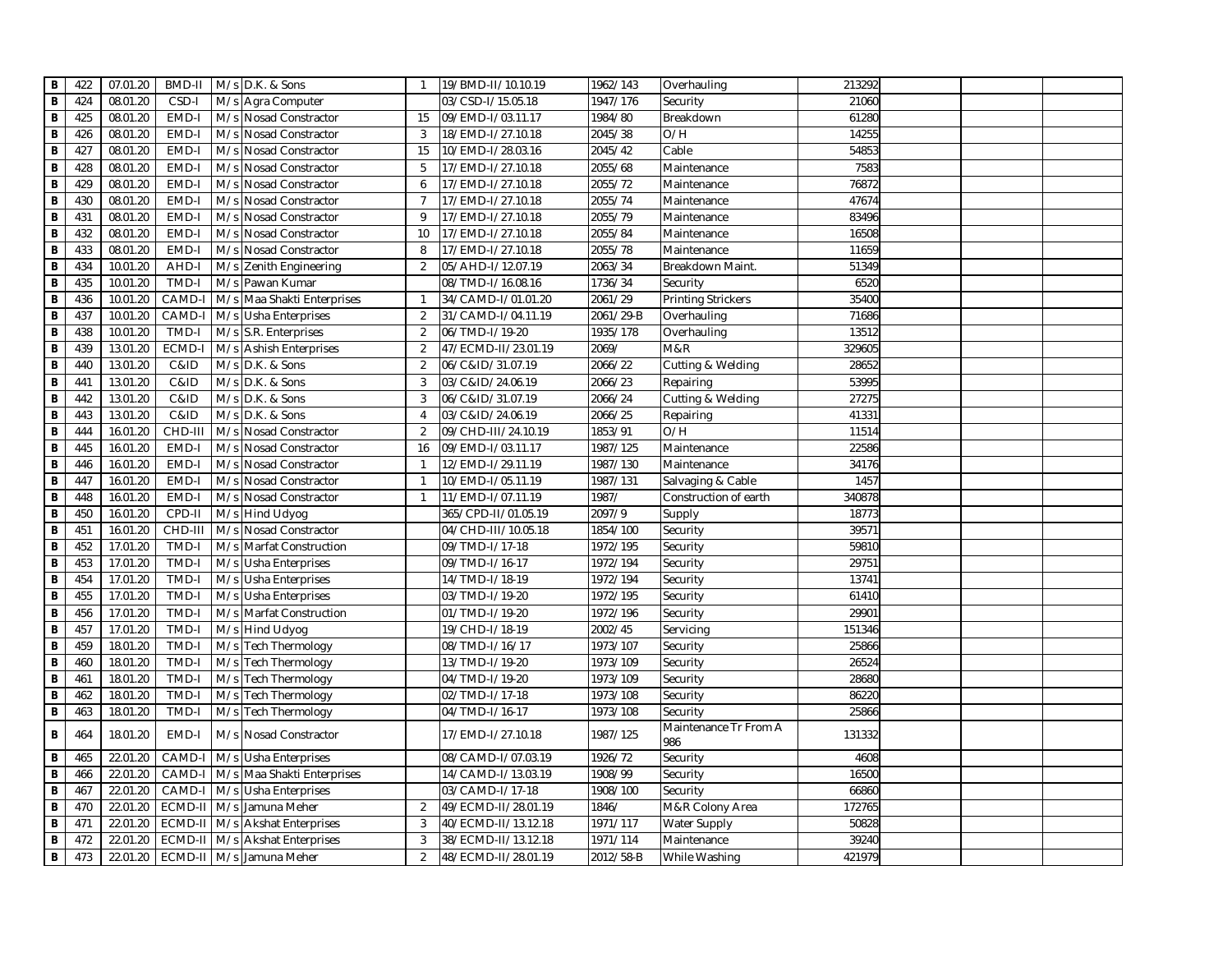| В              | 476 | 22.01.20 | CAMD-I M/s Rahul Gupta |                                 |                | 06/CAMD-I/16.10.17 | 2062/50-A | Security         | 3542   |  |  |
|----------------|-----|----------|------------------------|---------------------------------|----------------|--------------------|-----------|------------------|--------|--|--|
| B              | 477 | 22.01.20 | CAMD-I M/s Rahul Gupta |                                 |                | 08/CAMD-I/29.10.17 | 2062/50   | Security         | 2664   |  |  |
| В              | 478 | 22.01.20 | CAMD-I                 | M/s Rahul Gupta                 |                | 32/CAMD-I/22.11.19 | 2062/49-B | Security         | 22840  |  |  |
| В              | 479 | 22.01.20 | CAMD-I                 | M/s Maa Shakti Enterprises      |                | 29/CAMD-I/14.10.19 | 2062/49   | Security         | 25125  |  |  |
| В              | 480 | 22.01.20 | CAMD-I                 | M/s Rahul Gupta                 |                | 33/CAMD-I/22.11.19 | 2062/49-A | Security         | 8967   |  |  |
| В              | 481 | 22.01.20 | CAMD-I                 | M/s Rahul Gupta                 |                | 12/CAMD-I/12.03.19 | 2062/49   | Security         | 15275  |  |  |
| В              | 482 | 22.01.20 | CAMD-I                 | M/s Electromech Consultant      |                | 26/CAMD-I/24.09.19 | 2062/50   | Security         | 28800  |  |  |
| В              | 483 | 22.01.20 | AHD-I                  | M/s Zenith Engineering          |                | 05/AHD-I/12.07.19  | 2063/40   | Security         | 9458   |  |  |
| $\overline{B}$ | 484 | 22.01.20 | AHD-I                  | M/s K.S. Construction           |                | 03/AHD-I/23.10.19  | 2063/41   | Security         | 42144  |  |  |
| В              | 485 | 22.01.20 | AHD-I                  | M/s Zenith Engineering          |                | 07/AHD-I/12.09.19  | 2063/41   | Security         | 141012 |  |  |
| B              | 486 | 22.01.20 | AHD-I                  | M/s Zenith Engineering          |                | 08/AHD-I/12.09.19  | 2063/42   | Security         | 34600  |  |  |
| В              | 487 | 22.01.20 | AHD-I                  | M/s Zenith Engineering          |                | 10/AHD-I/15.11.16  | 2063/43   | Security         | 37969  |  |  |
| $\overline{B}$ | 488 | 22.01.20 | AHD-I                  | M/s S.G.L. Engineering          |                | 04/AHD-I/26.04.19  | 2063/44   | Security         | 1200   |  |  |
| В              | 489 | 22.01.20 | AHD-I                  | M/s S.G.L. Engineering          |                | 09/AHD-I/11.10.19  | 2063/45   | Security         | 1200   |  |  |
| В              | 490 | 22.01.20 | AHD-I                  | M/s S.G.L. Engineering          |                | 03/AHD-I/26.04.19  | 2063/45   | Security         | 7046   |  |  |
| В              | 491 | 22.01.20 | AHD-I                  | M/s S.G.L. Engineering          |                | 10/AHD-I/11.10.19  | 2063/46   | Security         | 7045   |  |  |
| B              | 492 | 22.01.20 | AHD-I                  | M/s Pushpendra Singh            |                | 02/AHD-I/02.04.19  | 2063/47   | Security         | 1887   |  |  |
| B              | 493 | 22.01.20 | BMD-II                 | M/s Syndicate Engineering       | $\mathbf{1}$   | 28/BMD-II/15.11.19 | 1963/69   | Breakdown Maint  | 247891 |  |  |
| В              | 494 | 22.01.20 | BMD-II                 | M/s Nosad Constractor           | 2              | 18/BMD-II/24.09.19 | 1963/70   | Breakdown Maint. | 151649 |  |  |
| B              | 495 | 22.01.20 | BMD-II                 | M/s M.A.K. Construction         | 5              | 30/BMD-II/06.10.19 | 1963/71   | O/H              | 158766 |  |  |
| В              | 496 | 22.01.20 | BMD-II                 | M/s Syndicate Engineering       | $\mathbf 1$    | 14/BMD-II/23.01.19 | 1963/71   | Dismantaling     | 178333 |  |  |
| В              | 497 | 22.01.20 | <b>BMD-II</b>          | M/s M.A.K. Construction         |                | 05/BMD-II/03.02.14 | 1785/83-B | Security         | 6545   |  |  |
| В              | 498 | 22.01.20 | BMD-II                 | M/s M.A.K. Construction         |                | 17/BMD-II/18.01.16 | 1785/83   | Security         | 26823  |  |  |
| В              | 499 | 22.01.20 | BMD-II                 | M/s M.A.K. Construction         |                | 32/BMD-II/06.10.19 | 1785/84   | Security         | 76685  |  |  |
| B              | 500 | 22.01.20 | BMD-II                 | M/s M.A.K. Construction         |                | 03/BMD-II/20.08.16 | 1785/84-B | Security         | 7045   |  |  |
| B              | 501 | 22.01.20 | BMD-II                 | M/s M.A.K. Construction         |                | 33/BMD-II/06.10.16 | 1785/85   | Security         | 57637  |  |  |
| B              | 502 | 22.01.20 | BMD-II                 | M/s M.A.K. Construction         |                | 08/BMD-II/10.06.16 | 1785/85   | Security         | 29512  |  |  |
| $\overline{B}$ | 503 | 22.01.20 | BMD-II                 | M/s M.A.K. Construction         |                | 16/BMD-II/14.01.16 | 1785/84-B | Security         | 3465   |  |  |
| В              | 504 | 22.01.20 | BMD-II                 | M/s M.A.K. Construction         |                | 27/BMD-II/23.02.16 | 1785/86   | Security         | 29325  |  |  |
| B              | 505 | 22.01.20 | BMD-II                 | M/s M.A.K. Construction         |                | 10/BMD-II/27.09.17 | 1785/85-B | Security         | 7046   |  |  |
| B              | 506 | 22.01.20 | <b>BMD-II</b>          | M/s M.A.K. Construction         |                | 38/BMD-II/21.01.17 | 1785/85-B | Security         | 7046   |  |  |
| B              | 507 | 22.01.20 | BMD-II                 | M/s M.A.K. Construction         |                | 31/BMD-II/06.10.16 | 1785/86   | Security         | 7046   |  |  |
| В              | 510 | 22.01.20 | BMD-II                 | M/s M.A.K. Construction         |                | 01/BMD-II/22.05.17 | 1785/87   | Security         | 29940  |  |  |
| B              | 511 | 23.01.20 | CAMD-I                 | M/s Universal Engineering Works | $\overline{1}$ | 35/CAMD-I/20.12.19 | 2061/31   | Repairing        | 306042 |  |  |
| B              | 512 | 23.01.20 | CAMD-I                 | M/s Universal Engineering Works | $\overline{1}$ | 36/CAMD-I/20.12.19 | 2061/30   | Fabrication      | 298917 |  |  |
| $\, {\bf B}$   | 513 | 23.01.20 | BMD-II                 | M/s Tech Thermology             |                | 09/BMD-II/15.11.18 | 1953/87   | Security         | 18792  |  |  |
| В              | 514 | 23.01.20 | BMD-II                 | M/s Tech Thermology             |                | 01/BMD-II/02.06.18 | 1953/188  | Security         | 9396   |  |  |
| В              | 515 | 23.01.20 | <b>BMD-II</b><br>M/s   | <b>Tech Thermology</b>          |                | 04/BMD-II/03.07.18 | 1953/190  | Security         | 18792  |  |  |
| В              | 516 | 23.01.20 | BMD-II                 | M/s Tech Thermology             |                | 23/BMD-II/06.10.16 | 1931/58   | Security         | 83456  |  |  |
| В              | 517 | 23.01.20 | BMD-II                 | M/s Tech Thermology             |                | 03/BMD-II/30.04.16 | 1931/59   | Security         | 25875  |  |  |
| B              | 518 | 23.01.20 | BMD-II                 | M/s Tech Thermology             |                | 21/BMD-II/29.12.15 | 1931/60   | Security         | 25875  |  |  |
| В              | 519 | 23.01.20 | BMD-II                 | M/s Tech Thermology             |                | 13/BMD-II/14.11.16 | 1931/59-B | Security         | 25875  |  |  |
| B              | 520 | 23.01.20 | BMD-II                 | M/s Tech Thermology             |                | 26/BMD-II/19.08.16 | 1936/101  | Security         | 29400  |  |  |
| $\overline{B}$ | 521 | 23.01.20 | BMD-II                 | M/s Tech Thermology             |                | 25/BMD-II/19.08.16 | 1936/100  | Security         | 27700  |  |  |
| B              | 522 | 23.01.20 | <b>BMD-I</b>           | M/s Tech Thermology             |                | 23/BMD-I/26.07.16  | 1936/     | Security         | 61237  |  |  |
| B              | 523 | 23.01.20 | <b>BMD-I</b>           | M/s R. Electromech              |                | 06/BMD-I/21.01.19  | 1936/99   | Security         | 4200   |  |  |
| В              | 524 | 23.01.20 | <b>BMD-I</b>           | M/s R. Electromech              |                | 03/BMD-I/28.05.18  | 1936/100  | Security         | 4200   |  |  |
| B              | 525 | 23.01.20 | <b>BMD-I</b>           | M/s R. Electromech              |                | 38/BMD-I/05.07.17  | 1936/102  | Security         | 1200   |  |  |
|                |     |          |                        |                                 |                |                    |           |                  |        |  |  |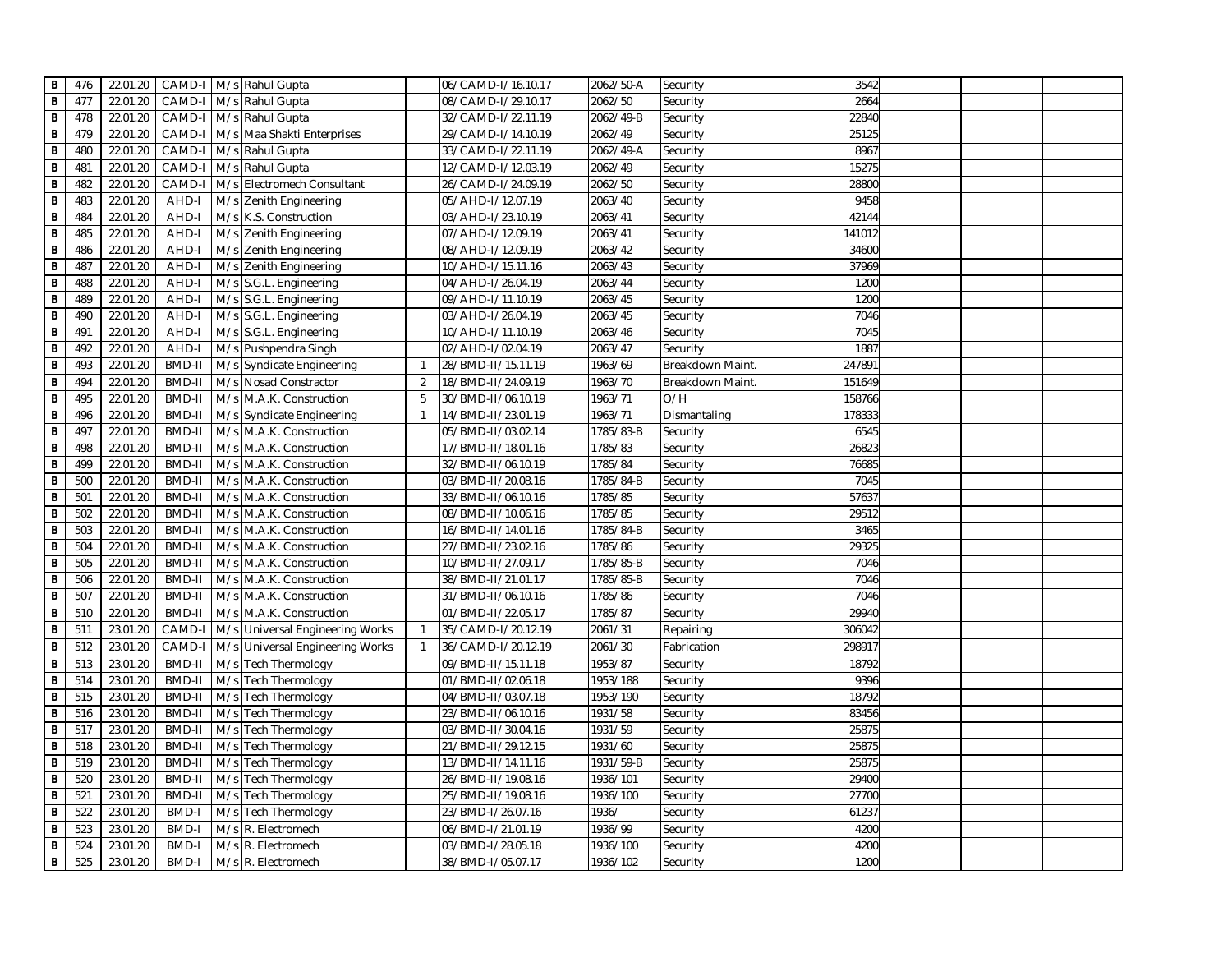| В              | 526        | 23.01.20 | <b>BMD-I</b>  |     | M/s R.K. Traders                                |                | 04/BMD-I/23.07.19   | 1936/106             | Security             | 6969       |      |            |      |
|----------------|------------|----------|---------------|-----|-------------------------------------------------|----------------|---------------------|----------------------|----------------------|------------|------|------------|------|
| B              | 527        | 23.01.20 | <b>BMD-I</b>  |     | M/s Jaiprakash                                  |                | 05/BMD-I/17.09.18   | 1936/105             | Security             | 7084       |      |            |      |
| В              | 528        | 23.01.20 | <b>BMD-I</b>  |     | M/s Jaiprakash                                  |                | 01/BMD-I/23.04.18   | 1936/105             | Security             | 6969       |      |            |      |
| В              | 529        | 27.01.20 | <b>BMD-I</b>  |     | M/s O.S. Contractor                             |                | 10/BMD-I/04.03.15   | 1798/86              | Security             | 78864      |      |            |      |
| В              | 530        | 27.01.20 | <b>BMD-I</b>  |     | M/s O.S. Contractor                             |                | 28/BMD-I/03.11.16   | 1798/86              | Security             | 50000      |      |            |      |
| B              | 531        | 27.01.20 | S&TD          | M/s | Technow Engg. Works                             | 2              | 22/S&TD/24.09.19    | 1762/71              | Repairing            | 132892     |      |            |      |
| B              | 532        | 27.01.20 | BMD-II        |     | M/s Khemraj                                     |                | 20/BMD-II/18.10.19  | 1962/150             | Security             | 6660       |      |            |      |
| В              | 533        | 27.01.20 | <b>BMD-II</b> |     | M/s Bharti Enterprises                          |                | 29/BMD-II/16.12.19  | 1962/152             | Security             | 22074      |      |            |      |
| $\, {\bf B}$   | 536        | 27.01.20 | <b>BMD-II</b> |     | M/s Khemraj                                     |                | 03/BMD-II/16.04.19  | 1962/151             | Security             | 6660       |      |            |      |
| B              | 537        | 27.01.20 | <b>BMD-II</b> |     | M/s D.K. & Sons                                 |                | 19/BMD-II/10.10.19  | 1962/149             | Security             | 28209      |      |            |      |
| B              | 538        | 27.01.20 | CSD-I         |     | M/s Sadan Engineering works                     | $\overline{4}$ | 09/CSD-I/08.03.19   | 2095/11              | Loading & Unloading  | 9053       |      |            |      |
| B              | 539        | 27.01.20 | ECMD-I        |     | M/s Akshat Enterprises                          | 3              | 46/ECMD-II/19.01.19 | 1845/68              | M&R                  | 84099      |      |            |      |
| B              | 540        | 27.01.20 | ECMD-I        |     | M/s Uttam Chandra                               |                | 03/ECMD-II/19.04.18 | 1866/91              | Security             | 4200       |      |            |      |
| B              | 541        | 27.01.20 | ECMD-I        |     | M/s Uttam Chandra                               |                | 44/ECMD-II/22.09.18 | 1866/                | Security             | 4200       |      |            |      |
| B              | 542        | 27.01.20 | ECMD-I        | M/s | Uttam Chandra                                   |                | 41/ECMD-II/19.12.18 | 1866/                | Security             | 4200       |      |            |      |
| B              | 543        | 27.01.20 | ECMD-II       |     | M/s Uttam Chandra                               |                | 02/ECMD-II/19.04.18 | 1866                 | Security             | 4200       |      |            |      |
| B              | 544        | 27.01.20 | <b>BMD-II</b> |     | M/s Bharat Mechanical                           |                | 23/BMD-II/15.11.19  | 2100/                | Security             | 29753      |      |            |      |
| B              | 545        | 27.01.20 | BMD-II        |     | M/s Bharat Mechanical                           |                | 04/BMD-II/06.06.19  | 2100/18              | Security             | 24838      |      |            |      |
| B              | 546        | 27.01.20 | BMD-II        |     | M/s Bharat Mechanical                           |                | 24/BMD-II/15.11.19  | 2100/17              | Security             | 29769      |      |            |      |
| B              | 547        | 27.01.20 | <b>BMD-II</b> |     | M/s Bharat Mechanical                           |                | 22/BMD-II/05.11.19  | 2100/15              | Security             | 18963      |      |            |      |
| B              | 548        | 27.01.20 | <b>BMD-II</b> |     | M/s Power Associated                            |                | 25/BMD-II/15.11.19  | 2100/16              | Security             | 29753      |      |            |      |
| B              | 549        | 27.01.20 | <b>BMD-II</b> |     | M/s Bharti Enterprises                          |                | 16/BMD-II/23.11.19  | 2100/13              | Security             | 29564      |      |            |      |
| В              | 550        | 27.01.20 | <b>BMD-II</b> |     | M/s Bharti Enterprises                          |                | 10/BMD-II/18.09.19  | 2100/                | Security             | 29371      |      |            |      |
| B              | 551        | 27.01.20 | <b>BMD-II</b> |     | M/s Marfat Construction                         |                | 13/BMD-II/26.08.19  | 2100/12              | Security             | 29438      |      |            |      |
| В              | 552        | 27.01.20 | <b>BMD-II</b> |     | M/s Power Associated                            |                | 26/BMD-II/15.11.19  | 2100/10              | Security             | 29769      |      |            |      |
|                |            |          |               |     |                                                 |                |                     |                      |                      |            |      |            |      |
|                |            | 29.01.20 | C&ID          |     |                                                 | $\mathbf{1}$   | 11/C&ID-I/27.09.19  | 2060/15              | Repairing            | 255211     |      |            |      |
| B<br>В         | 553<br>556 | 31.01.20 | BMD-II        |     | M/s D.K. & Sons<br>M/s P.K. Enterprises         | 3              | 07/BMD-II/20.07.19  | 2000/51              | Replacement          | 18652      |      |            |      |
|                |            |          |               |     |                                                 |                |                     |                      |                      | 9911766.00 | 0.00 | 1255992.00 | 0.00 |
|                |            |          |               |     |                                                 |                |                     |                      |                      |            |      |            |      |
| в              | 558        | 01.02.20 | EMD-I         |     | M/s Nosad Constractor                           | $\overline{4}$ | 18/EMD-I/27.10.18   | 2045/45              | Overhauling          | 30566      |      |            |      |
| B              | 559        | 01.02.20 | EMD-I         |     | M/s Nosad Constractor                           | 11             | 19/EMD-I/03.11.16   | 2045/46              | Shifting             | 38911      |      |            |      |
| В              | 560        | 01.02.20 | EMD-I         |     | M/s Nosad Constractor                           | 2              | 10/EMD-I/05.11.19   | 2045/49              | Cable Salvaging      | 4874       |      |            |      |
| B              | 561        | 01.02.20 | EMD-I         |     |                                                 | 12             | 17/EMD-I/27.10.18   | 2045/48              | Maintenance work     | 8501       |      |            |      |
| В              | 562        | 01.02.20 | ECMD-I        |     | M/s Nosad Constractor<br>M/s Pitambra Engineers | $\overline{1}$ | 07/ECMD-I/28.06.19  | 2053/52              | Painting             | 345411     |      |            |      |
| B              | 563        | 01.02.20 | ECMD-I        |     | M/s A.S. Enterprises                            | $\overline{1}$ | 13/ECMD-I/11.09.19  | 2053/56              | Levelling            | 315988     |      |            |      |
| В              | 564        | 04.02.20 | EMD-I         |     | M/s Nosad Constractor                           | <b>HR</b>      | 13/EMD-I/20.05.16   | 2055/16              | Security             | 53395      |      |            |      |
| B              | 565        | 04.02.20 | EMD-I         |     | M/s Nosad Constractor                           | <b>HR</b>      | 09/EMD-I/28.03.16   | 2055/17              | Security             | 59497      |      |            |      |
| $\, {\bf B}$   | 566        | 04.02.20 | EMD-I         | M/s | Nosad Constractor                               | <b>HR</b>      | 04/EMD-I/05.01.16   | 2055/105             |                      | 38228      |      |            |      |
| $\overline{B}$ | 567        | 04.02.20 | EMD-I         |     | M/s Nosad Constractor                           | <b>HR</b>      | 11/EMD-I/29.04.16   | 2055/68              | Security<br>Security | 27168      |      |            |      |
| B              | 568        | 04.02.20 | EMD-I         |     | M/s Nosad Constractor                           | <b>HR</b>      | 31/EMD-I/28.06.15   | 2055/57              | Security             | 58220      |      |            |      |
| В              | 569        | 04.02.20 | EMD-I         |     | M/s Nosad Constractor                           | <b>HR</b>      | 19/EMD-I/03.11.16   |                      | Security             | 38908      |      |            |      |
| В              | 570        | 04.02.20 | EMD-I         |     | M/s Nosad Constractor                           | <b>HR</b>      | 08/EMD-I/09.10.17   | 2055/14-B<br>2055/92 |                      | 25000      |      |            |      |
| В              | 571        | 04.02.20 | EMD-I         |     | M/s Nosad Constractor                           | <b>HR</b>      | 20/EMD-I/13.12.15   | 2055/93              | Security<br>Security | 50273      |      |            |      |
| В              | 572        | 04.02.20 | EMD-I         |     | M/s Nosad Constractor                           | <b>HR</b>      | 18/EMD-I/03.11.16   | 2055/94              | Security             | 15000      |      |            |      |
| В              | 573        | 04.02.20 | EMD-I         |     | M/s Nosad Constractor                           | <b>HR</b>      | 02/EMD-I/04.01.16   | 2055/92              | Security             | 42386      |      |            |      |
| В              | 574        | 04.02.20 | EMD-I         |     | M/s Nosad Constractor                           | <b>HR</b>      | 09/EMD-I/03.11.17   | 2055/55              | Security             | 65000      |      |            |      |
| B              | 575        | 04.02.20 | EMD-I         | M/s | Nosad Constractor                               | <b>HR</b>      | 02/EMD-I/26.07.17   | 2055/95              | Security             | 62500      |      |            |      |
| B              | 576        | 04.02.20 | EMD-I         |     | M/s Nosad Constractor                           | <b>HR</b>      | 10/EMD-I/03.11.17   | 2055/97              | Security             | 32421      |      |            |      |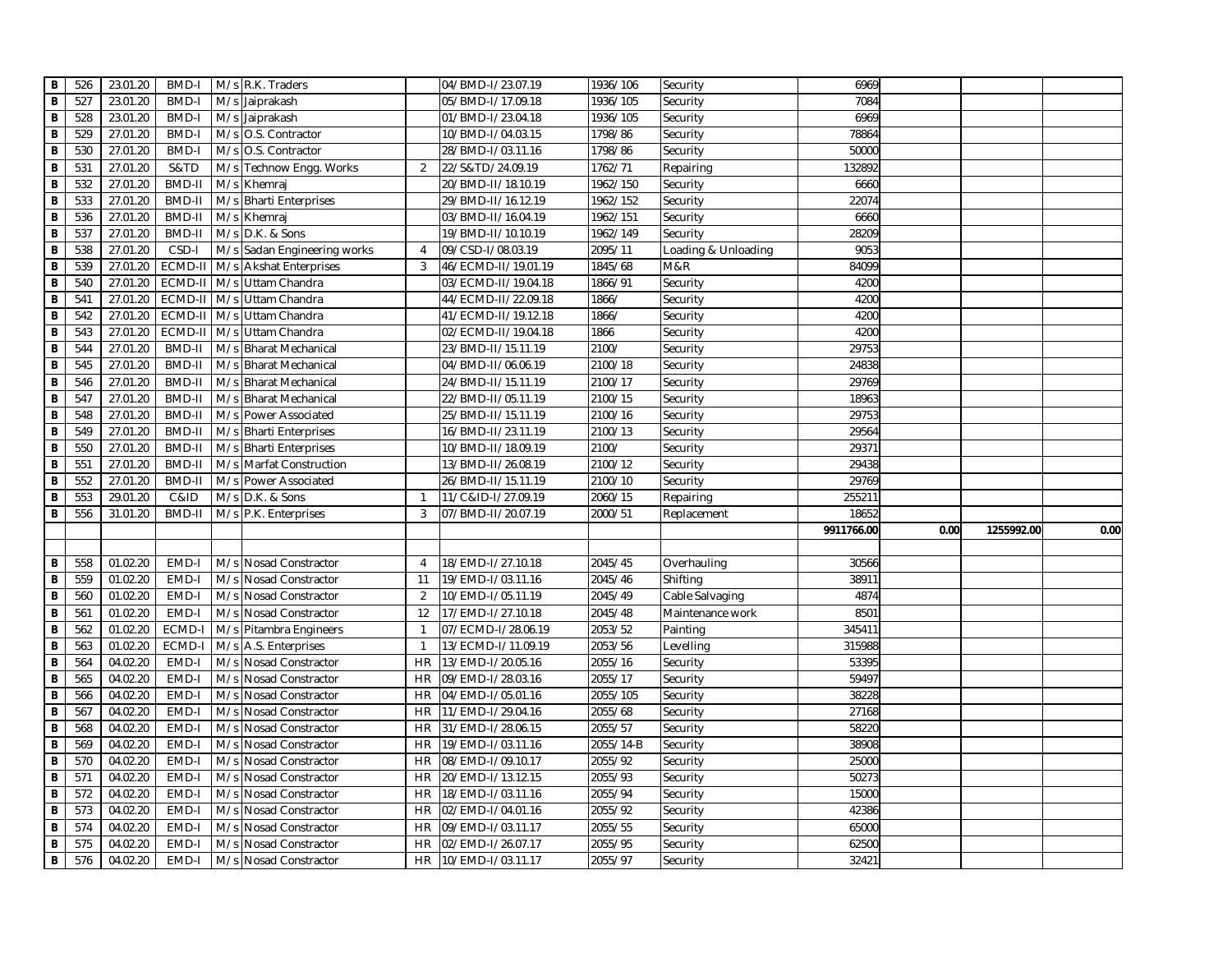| B              | 577 | 04.02.20 | EMD-I             | M/s Nosad Constractor              | <b>HR</b>      | 06/EMD-I/29.09.18   | 2055/98   | Security        | 27000      |      |           |      |
|----------------|-----|----------|-------------------|------------------------------------|----------------|---------------------|-----------|-----------------|------------|------|-----------|------|
| B              | 578 | 04.02.20 | EMD-I             | M/s Nosad Constractor              | <b>HR</b>      | 10/EMD-I/21.11.12   | 2055/78   | Security        | 47538      |      |           |      |
| B              | 579 | 04.02.20 | EMD-I             | M/s Nosad Constractor              | <b>HR</b>      | 07/EMD-I/05.12.11   | 2055/100  | Security        | 59064      |      |           |      |
| B              | 580 | 04.02.20 | EMD-I             | M/s Nosad Constractor              | HR             | 33/CWCD-II/17.10.12 | 2055/21-B | Security        | 26435      |      |           |      |
| B              | 581 | 04.02.20 | EMD-I             | M/s Nosad Constractor              | <b>HR</b>      | 08/EMD-I/08.12.11   | 2055/01   | Security        | 31574      |      |           |      |
| B              | 582 | 04.02.20 | EMD-I             | M/s Nosad Constractor              | <b>HR</b>      | 05/EMD-I/23.08.10   | 2055/102  | Security        | 30000      |      |           |      |
| B              | 583 | 04.02.20 | EMD-I             | M/s Nosad Constractor              | <b>HR</b>      | 04/EMD-I/12.10.19   | 2055/102  | Security        | 27488      |      |           |      |
| B              | 584 | 04.02.20 | EMD-I             | M/s Nosad Constractor              | <b>HR</b>      | 03/CSD-I/15.05.18   | 2055/104  | Security        | 10000      |      |           |      |
| $\overline{B}$ | 585 | 05.02.20 | ECMD-II           | M/s Jamuna Meher Enterprises       | 2              | 43/ECMD-II/30.12.18 | 2101/17   | Civil Work      | 696504     |      |           |      |
| B              | 588 | 05.02.20 | CHD-I             | M/s Priyanka Enterprises           | 2              | 05/CHD-I/30.08.19   | 1873/38   | Overhauling     | 267687     |      |           |      |
| $\mathbf B$    | 589 | 05.02.20 | EMD-II            | M/s R.L. Engineering               | $\overline{1}$ | 02/EMD-II/25.06.19  | 1880/95   | O/H             | 281973     |      |           |      |
| B              | 590 | 05.02.20 |                   | ECMD-II   M/s   Akshat Enterprises | 3              | 01/ECMD-II/02.04.19 | 3090/131  | M&R             | 28642      |      |           |      |
| $\, {\bf B}$   | 591 | 05.02.20 |                   | ECMD-II   M/s Goverdhan Contractor | 3              | 07/ECMD-II/25.06.19 | 3091/55   | Maintenance     | 107998     |      |           |      |
| B              | 592 | 08.02.20 | CPD-I             | M/s Diesel Locomotive              | HR             | 1910/CPD-I/07.12.19 | 1820/131  | Supply          |            |      | 857422    |      |
| B              | 593 | 08.02.20 |                   | ECMD-II M/s Akshat Enterprises     | 2              | 09/ECMD-II/2019-20  | 1971/124  | Misc.           | 180072     |      |           |      |
| B              | 594 | 08.02.20 |                   | EMD-III   M/s   Ramit Erector      | <b>HR</b>      | 16/EMD-III/11.03.19 | 2050/22-B | Security        | 29567      |      |           |      |
| B              | 595 | 14.02.20 | CPD-I             | M/s Aditi Enterprises              | <b>HR</b>      | 1688/CPD-I/01.11.19 | 1799/131  | Supply          |            |      | 18492     |      |
| $\, {\bf B}$   | 596 | 14.02.20 |                   | ECMD-II   M/s   Kanha Construction | 2              | 01/ECMD-II/01.04.19 | 2011/83   | M&R             | 17705      |      |           |      |
| B              | 597 | 14.02.20 | BMD-II            | M/s O.S. Contractor                | <b>HR</b>      | 35/BMD-II/27.10.16  | 1981/38   | Security        | 96395      |      |           |      |
| B              | 598 | 14.02.20 | <b>BMD-II</b>     | M/s O.S. Contractor                | <b>HR</b>      | 35/BMD-II/27.10.16  | 1981/39   | Security        | 29521      |      |           |      |
| B              | 599 | 18.02.20 | <b>C&amp;ID-I</b> | M/s D.K. & Sons                    | <b>HR</b>      | 11/C&ID-I/27.09.19  | 2060/17   | Security        | 18075      |      |           |      |
| B              | 600 | 19.02.20 | CPD-I             | M/s Aditi Enterprises              |                | 1688/CPD-I/01.11.19 | 1969/64   | Supply          |            |      | 30398     |      |
| B              | 601 | 19.02.20 | AHD-I             | M/s MAK Construction               | <b>HR</b>      | 12/AHD-I/27.11.19   | 2063/48   | Security        | 6022       |      |           |      |
| B              | 602 | 19.02.20 | AHD-I             | M/s MAK Construction               | HR             | 17/AHD-I/15.03.16   | 2063/49   | Security        | 29989      |      |           |      |
| B              | 603 | 19.02.20 | AHD-I             | M/s India Engineering              | <b>HR</b>      | 11/AHD-I/22.03.14   | 2063/49-B | Security        | 5378       |      |           |      |
| B              | 604 | 19.02.20 | AHD-I             | M/s Zenith Engineering             | <b>HR</b>      | 05/AHD-I/09.08.16   | 2063/48   | Security        | 93550      |      |           |      |
| $\overline{B}$ | 605 | 19.02.20 | ECMD-II           | M/s Vijay Kumar Gupta              | $\mathbf{1}$   | 53/ECMD-II/30.12.19 | 1960/29-B | M&R             | 302998     |      |           |      |
| B              | 606 | 19.02.20 | BMD-II            | M/s S.K. Engineering               | <b>HR</b>      | 06/BMD-II/16.08.17  | 1999/40   | Security        | 47133      |      |           |      |
| $\, {\bf B}$   | 607 | 19.02.20 | BMD-II            | M/s M.K. Traders                   | <b>HR</b>      | 22/BMD-II/23.08.16  | 1999/41   | Security        | 51082      |      |           |      |
| B              | 608 | 19.02.20 | <b>BMD-II</b>     | M/s S.K. Engineering               | <b>HR</b>      | 13/BMD-II/19.01.19  | 1999/40-B | Security        | 5085       |      |           |      |
| $\mathsf B$    | 609 | 19.02.20 | <b>BMD-II</b>     | M/s M.K. Traders                   | <b>HR</b>      | 28/BMD-II/06.10.16  | 1999/41-A | Security        | 42725      |      |           |      |
| B              | 610 | 22.02.20 | CPD-II            | M/s Akshat Enterprises             | <b>HR</b>      | 20/CPD-II/21.12.18  | 2101/05   | Security        | 22000      |      |           |      |
| В              | 611 | 22.02.20 | CPD-II            | M/s Pooja Traders                  | <b>HR</b>      | 19/CPD-II/21.12.18  | 2101/05   | Security        | 25425      |      |           |      |
| B              | 612 | 22.02.20 |                   | ECMD-II M/s Arkam Enterprises      | <b>HR</b>      | 11/ECMD-II/21.06.18 | 2101/06   | Security        | 14823      |      |           |      |
| B              | 613 | 22.02.20 | CPD-II            | M/s Krishna Enterprises            | <b>HR</b>      | 01/CPD-II/22.03.17  | 2101/06   | Security        | 14734      |      |           |      |
| $\overline{B}$ | 614 | 22.02.20 | CPD-II            | M/s R.P. Construction              | <b>HR</b>      | 42/CPD-II/30.12.16  | 2101/07   | Security        | 28093      |      |           |      |
| B              | 615 | 22.02.20 | CPD-II            | M/s R.P. Construction              | <b>HR</b>      | 07/CPD-II/15.06.17  | 2101/07   | Security        | 28957      |      |           |      |
| B              | 616 | 22.02.20 | CPD-II            | M/s Akshat Enterprises             | <b>HR</b>      | 06/CPD-II/15.06.17  | 2101/08   | Security        | 11088      |      |           |      |
| B              | 617 | 22.02.20 | CPD-II            | M/s Pooja Traders                  | <b>HR</b>      | 40/CPD-II/29.12.18  | 2101/08   | Security        | 26103      |      |           |      |
| B              | 618 | 22.02.20 | CPD-II            | M/s Akshat Enterprises             | <b>HR</b>      | 41/CPD-II/29.12.16  | 2101/09   | Security        | 27429      |      |           |      |
| B              | 619 | 22.02.20 | CPD-II            | M/s Akshat Enterprises             | <b>HR</b>      | 05/ECMD-II/28.05.19 | 2101/09   | Security        | 29475      |      |           |      |
| B              | 620 | 22.02.20 | CPD-II            | M/s Shiv Mahadev Engg              | <b>HR</b>      | 08/ECMD-II/04.07.19 | 2101/12   | Security        | 29400      |      |           |      |
|                |     |          |                   |                                    |                |                     |           | <b>TOTAL</b>    | 4166974.00 | 0.00 | 906312.00 | 0.00 |
|                |     |          |                   |                                    |                |                     |           |                 |            |      |           |      |
| B              | 621 | 04.03.20 | E&TD              | M/s K.S. & Brothers                | 2              | 32/E&TD/20.01.19    | 1992/94   | Supply of Snaks | 62339      |      |           |      |
| B              | 622 | 04.03.20 | CHD-I             | M/s Hind Udyog                     | 5              | 19/CHD-I/18-19      | 2002/51   | Reconditioning  | 133718     |      |           |      |
| B              | 623 | 04.03.20 | CHD-I             | M/s Hind Udyog                     |                | 08/CHD-I/21.09.17   | 2002/59   | Security        | 110491     |      |           |      |
| B              | 625 | 04.03.20 | EMD-IV            | M/s T.S. Enterprises               | $\mathbf{1}$   | 22/EMD-III/25.11.19 | 2049/26   | Replacement     | 347948     |      |           |      |
|                |     |          |                   |                                    |                |                     |           |                 |            |      |           |      |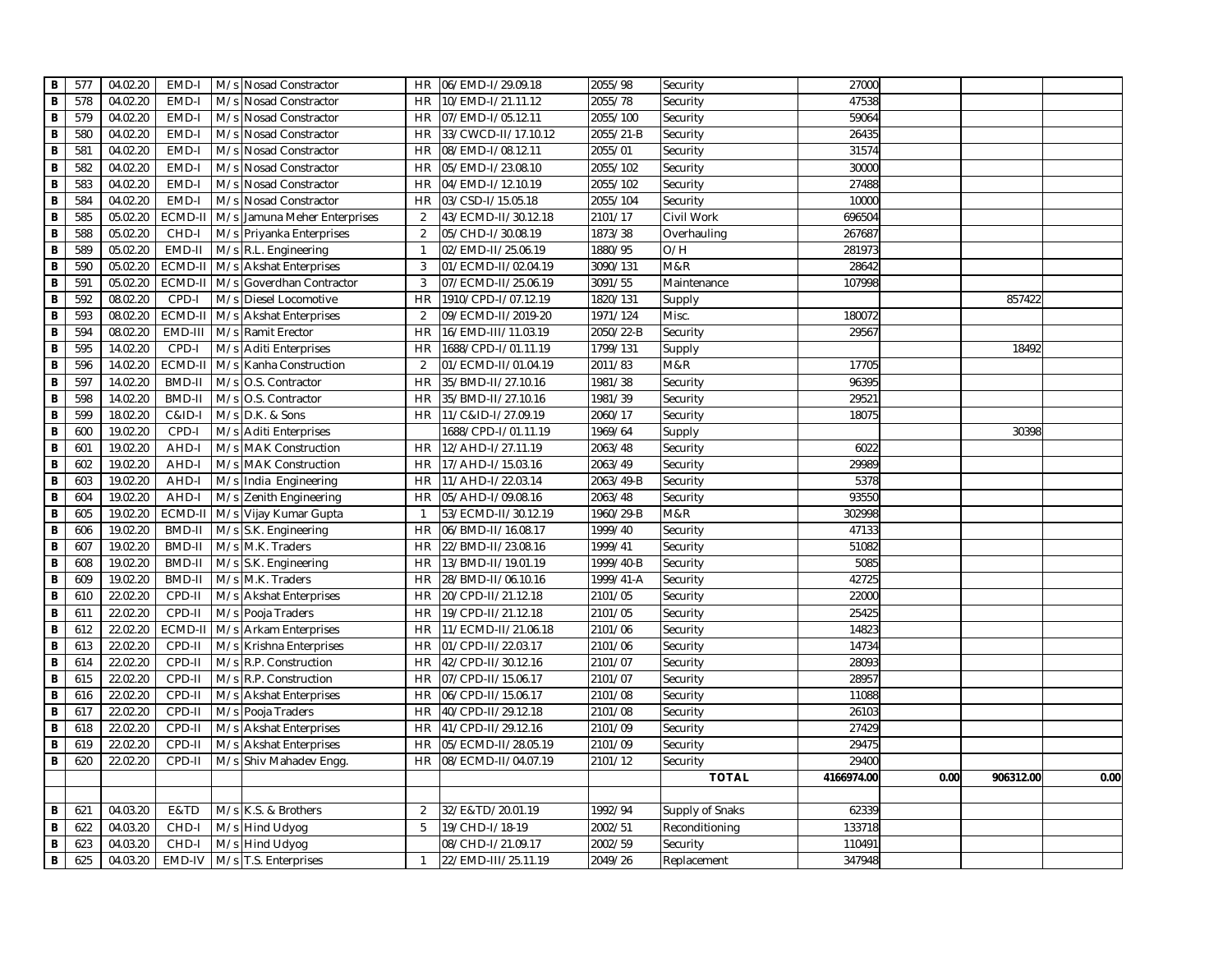| в              | 626                 | 04.03.20 |                   | ECMD-II M/s K.S. & Brothers         | 3              | 53/ECMD-II/02.02.19 | 1961/28-B | M&R             | 98161      |      |          |      |
|----------------|---------------------|----------|-------------------|-------------------------------------|----------------|---------------------|-----------|-----------------|------------|------|----------|------|
| B              | 627                 | 04.03.20 | ECMD-I            | M/s Aarseller                       | $\overline{1}$ | 42/ECMD-II/23.09.19 | 2071/24   | Supply          | 334530     |      |          |      |
|                | 628<br>В            | 04.03.20 | CHD-II            | M/s Amber Computer                  | <b>HR</b>      | 05/CHD-II/30.06.17  | 3092/45   | Security        | 9600       |      |          |      |
|                | B<br>629            | 05.03.20 | EMD-III           | M/s Sadan Engineering               | $\mathbf{1}$   | 24/EMD-III/02.01.19 | 1994/131  | Maintenance     | 432747     |      |          |      |
|                | В<br>630            | 05.03.20 | EMD-II            | M/s Priya Construction              | Final          | 05/EMD-II/19-20     | 1994/50   | Overhauling     | 22139      |      |          |      |
|                | В<br>631            | 05.03.20 | ECMD-II           | M/s Jamuna Meher                    | $\mathbf{1}$   | 50/ECMD-II/20.01.20 | 2069/28   | Maintenance     | 332936     |      |          |      |
|                | В<br>632            | 06.03.20 | EMD-II            | M/s Electrical Instrument Engineers | $\overline{4}$ | 16/EMD-II/18-19     | 2036/46   | Upkeeping       | 93075      |      |          |      |
| В              | 633                 | 07.03.20 | C&ID-I            | M/s Shiv Mahadev                    | <b>HR</b>      | 13/C&ID-I/31.12.18  | 1944/55-A | Security        | 26220      |      |          |      |
|                | B<br>634            | 07.03.20 | C&ID-I            | M/s D.K. & Sons                     | <b>HR</b>      | 03/C&ID-I/22.05.18  | 2066/15-B | Security        | 9337       |      |          |      |
| B              | 635                 | 07.03.20 | <b>C&amp;ID-I</b> | M/s D.K. & Sons                     | <b>HR</b>      | 02/C&ID-I/25.05.18  | 2066/15-B | Security        | 7818       |      |          |      |
| В              | 636                 | 07.03.20 | <b>C&amp;ID-I</b> | M/s D.K. & Sons                     | <b>HR</b>      | 14/C&ID-I/31.12.18  | 2066/25-B | Security        | 7769       |      |          |      |
| B              | 637                 | 07.03.20 | C&ID-I            | M/s D.K. & Sons                     | <b>HR</b>      | 10/C&ID-I/15.10.18  | 2066/26-A | Security        | 8665       |      |          |      |
| B              | 638                 | 07.03.20 | C&ID-I            | M/s D.K. & Sons                     | <b>HR</b>      | 09/C&ID-I/15.10.18  | 2066/26   | Security        | 7116       |      |          |      |
| B              | 639                 | 07.03.20 | <b>C&amp;ID-I</b> | M/s D.K. & Sons                     | <b>HR</b>      | 03/C&ID-I/24.06.19  | 2066/27-A | Security        | 16480      |      |          |      |
| B              | 640                 | 07.03.20 | <b>C&amp;ID-I</b> | M/s D.K. & Sons                     | <b>HR</b>      | 06/C&ID-I/31.07.19  | 2066/26-B | Security        | 7831       |      |          |      |
|                | В<br>641            | 07.03.20 | <b>C&amp;ID-I</b> | M/s M.A. Engineering Works          | <b>HR</b>      | 01/C&ID-I/18-19     | 2066/27-B | Security        | 7413       |      |          |      |
| B              | 642                 | 13.03.20 | CHD-III           | M/s Priya Construction              | 6              | 11/CHD-III/20.01.20 | 2055/100  | Security        | 26562      |      |          |      |
|                | В<br>643            | 13.03.20 | CSD-I             | M/s Satyam Weighing System          |                | 302/CSD-I/01.04.19  | 1575/187  | Maintenance     |            |      | 11505    |      |
| В              | 644                 | 13.03.20 | EMD-II            | M/s Vikas Electricals               | $\overline{4}$ | 03/EMD-II/18-19     | 2055/01   | Security        | 82378      |      |          |      |
| $\overline{B}$ | 645                 | 13.03.20 | EMD-II            | M/s Priya Construction Co.          | 3              | 14/EMD-II/11.12.18  | 2073/13-B | Emergency       | 58224      |      |          |      |
| B              | 646                 | 21.03.20 | CAMD-             | M/s Syndicate Engineer              | 5              | 04/CAMD-I/14.06.17  | 1927/     | Breakdown Maint | 16308      |      |          |      |
| B              | 647                 | 21.03.20 | <b>BMD-I</b>      | M/s R.K. Traders                    | <b>HR</b>      | 06/BMD-I/08.01.20   | 1936/106  | Security        | 7085       |      |          |      |
| B              | 649                 | 21.03.20 | OGD-I             | M/s S.G.L. Engineering              | <b>HR</b>      | 21/OGD-I/17.03.16   | 2024/39   | Security        | 33000      |      |          |      |
| В              | 650                 | 21.03.20 | OGD-I             | M/s Maa Shakti Enterprises          | <b>HR</b>      | 05/OGD-I/12.04.19   | 2024/39   | Security        | 17126      |      |          |      |
|                | В<br>651            | 21.03.20 | OGD-I             | M/s Maa Shakti Enterprises          | <b>HR</b>      | 12/OGD-I/15.10.18   | 2024/40   | Security        | 19184      |      |          |      |
|                | B<br>652            | 21.03.20 | OGD-I             | M/s D.K. & Sons                     | <b>HR</b>      | 06/OGD-I/01.08.19   | 2024/40   | Security        | 8628       |      |          |      |
|                | В<br>653            | 21.03.20 | OGD-I             | M/s Narendra                        | <b>HR</b>      | 01/OGD-I/27.04.19   | 2024/41   | Security        | 6588       |      |          |      |
| B              | 654                 | 21.03.20 | OGD-I             | M/s D.K. & Sons                     | <b>HR</b>      | 09/OGD-I/06.11.19   | 2024/41   | Security        | 9539       |      |          |      |
| B              | 655                 | 21.03.20 | OGD-I             | M/s Bareli Engg. Co.                | <b>HR</b>      | 11/OGD-I/16.08.17   | 2024/42   | Security        | 70505      |      |          |      |
| B              | 656                 | 21.03.20 | OGD-I             | M/s S.G.L. Engineering              | <b>HR</b>      | 07/OGD-I/17-18      | 2024/43   | Security        | 33540      |      |          |      |
| В              | 657                 | 21.03.20 | OGD-I             | M/s S.G.L. Engineering              | <b>HR</b>      | 06/OGD-I/14-15      | 2024/43   | Security        | 30000      |      |          |      |
|                | 658<br>В            | 30.03.20 | CSD-I             | M/s Satyam Weighing System          | <b>HR</b>      | 302/CSD-I/01.04.19  | 1575/188  | Maintenance     |            |      | 11505    |      |
| В              | 659                 | 30.03.20 | CSD-I             | M/s Satyam Weighing System          |                | 302/CSD-I/01.04.19  | 1575/     | Maintenance     |            |      | 11505    |      |
|                | В<br>660            | 30.03.20 | CHD-II            | M/s Balram Engineering              | $\mathbf{1}$   | 20/CHD-II/21.10.19  | 1958/177  | Providing       | 280901     |      |          |      |
|                |                     |          |                   |                                     |                |                     |           | <b>TOTAL</b>    | 2775901.00 | 0.00 | 34515.00 | 0.00 |
|                |                     |          |                   |                                     |                |                     |           |                 |            |      |          |      |
| в              | $\overline{1}$      | 08.04.20 |                   | ECMD-II   M/s Vijay Kumar Gupta     | H/R            | 44/ECMD-II/19.03.18 | 1942/100  | Security        | 121064     |      |          |      |
| В              | 2                   | 08.04.20 | ECMD-II           | M/s Vijay Kumar Gupta               | H/R            | 02/ECMD-II/02.04.19 | 1942/101  | Security        | 28837      |      |          |      |
|                | В<br>3              | 09.04.20 | EMD-III           | M/s Sadan Engineering Works         | H/R            | 11/EMD-III/22.08.17 | 1994/133  | Security        | 46434      |      |          |      |
|                | $\overline{4}$<br>В | 09.04.20 | EMD-III           | M/s Sadan Engineering Works         | H/R            | 06/EMD-III/20.07.17 | 1994/133  | Security        | 19035      |      |          |      |
|                | В<br>5              | 09.04.20 | EMD-III           | M/s Sadan Engineering Works         | H/R            | 13/EMD-III/30.11.18 | 1994/134  | Security        | 46890      |      |          |      |
|                |                     |          |                   |                                     |                |                     |           | <b>TOTAL</b>    | 262260.00  | 0.00 | 0.00     | 0.00 |
|                |                     |          |                   |                                     |                |                     |           |                 |            |      |          |      |
|                | В<br>6              | 06.05.20 | ECMD-I            | M/s Ramesh Construction             | H/R            | 10/ECMD-I/28.11.19  | 878/66-B  | Security        | 209606     |      |          |      |
| B              | $\overline{7}$      | 18.05.20 | ECMD-I            | M/s Puneet Construction             | H/R            | 04/ECMD-I/23.07.18  | 1765/2    | Security        | 19484      |      |          |      |
| B              | 8                   | 18.05.20 | ECMD-I            | M/s Puneet Construction             | H/R            | 12/ECMD-I/18.01.19  | 1765/2    | Security        | 24211      |      |          |      |
|                | B<br>9              | 18.05.20 | ECMD-I            | M/s Karan Singh                     | H/R            | 07/ECMD-I/11.10.18  | 1765/188  | Security        | 6931       |      |          |      |
|                |                     |          |                   |                                     |                |                     |           |                 |            |      |          |      |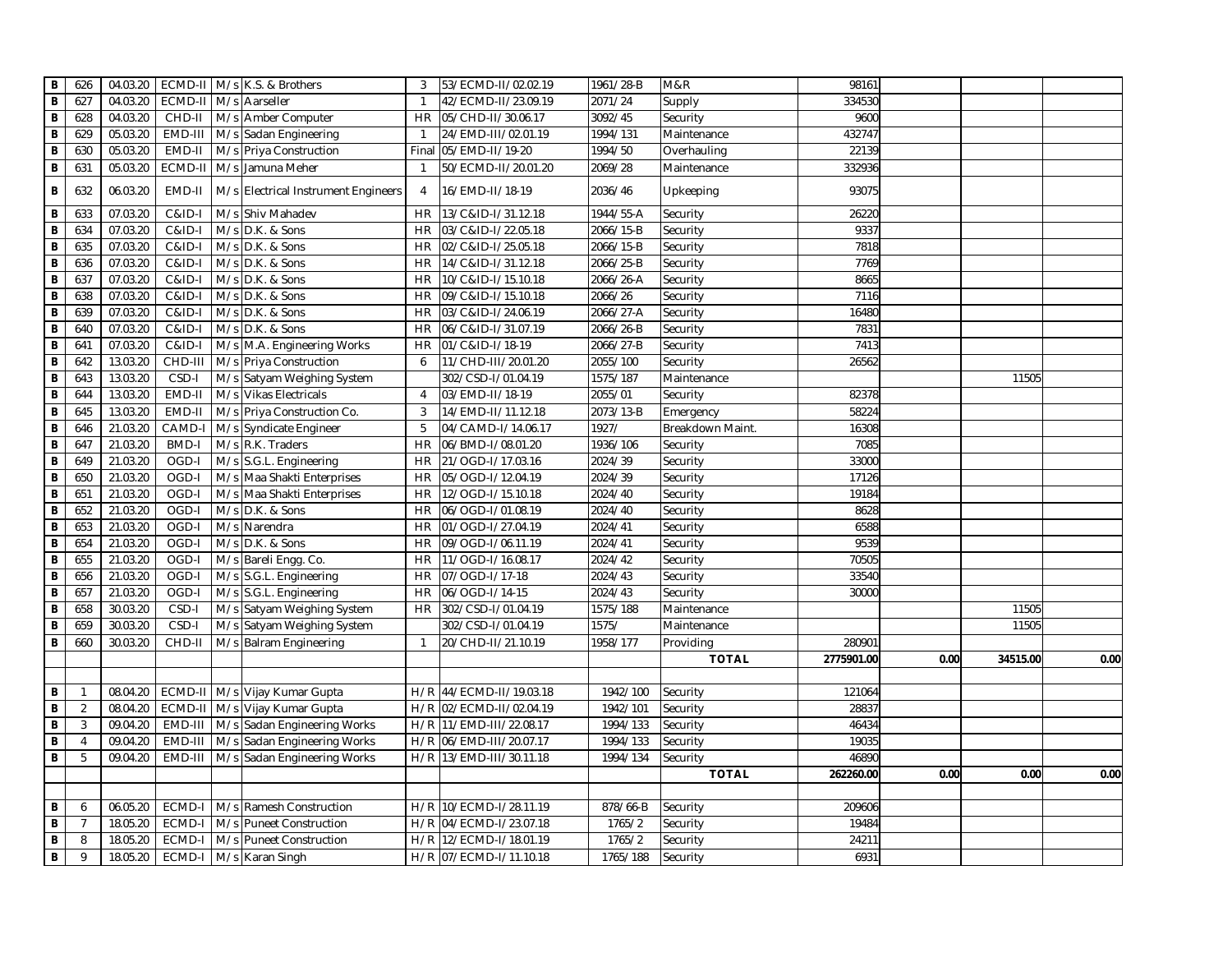|        |          |                      |                |     |                                              |     |                                                  |                      | <b>TOTAL</b><br><b>Gross Total</b> | 407943.00<br>38735835.00 | 0.00<br>645080.00 | 0.00<br>16275830.00 | 0.00<br>9608579.00 |
|--------|----------|----------------------|----------------|-----|----------------------------------------------|-----|--------------------------------------------------|----------------------|------------------------------------|--------------------------|-------------------|---------------------|--------------------|
| В      | 34       | 17.10.20             | CHD-II         | M/s | Balram Engineering Contractor<br>& Suppliers |     | H/R 14/CHD-II/30.08.19                           | 2020/57              | Security                           | 26143                    |                   |                     |                    |
| В      | 33       | 17.10.20             | CHD-II         |     | M/s S.K. Engineering                         |     | H/R 13/CHD-II/12.02.19                           | 2020/57              | Security                           | 28077                    |                   |                     |                    |
| В      | 32       | 17.10.20             | CHD-II         |     | M/s S.K. Engineering                         |     | H/R 18/CHD-II/14.10.19                           | 2020/57-B            | Security                           | 27297                    |                   |                     |                    |
| B      | 31       | 13.10.20             | C&ID-I         |     | M/s Lakshmi Narayan Prajapati                |     | H/R 24/C&ID-I/13.01.17                           | 2051/46-B            | Security                           | 2400                     |                   |                     |                    |
| В      | 30       | 13.10.20             | $C&ID-I$       |     | M/s Lakshmi Narayan Prajapati                |     | H/R 02/C&ID-I/18.05.17                           | 2051/46-A            | Security                           | 2400                     |                   |                     |                    |
| B      | 29       | 13.10.20             | C&ID-I         |     | M/s Industrial Engineer                      |     | H/R 09/C&ID-I/17-18                              | 2051/46-A            | Security                           | 30616                    |                   |                     |                    |
| В      | 28       | 13.10.20             | C&ID-I         |     | M/s A.K. Construction                        |     | H/R 10/C&ID-I/21.09.19                           | 2051/45-B            | Security                           | 60000                    |                   |                     |                    |
| B      | 27       | 13.10.20             | C&ID-I         |     | M/s A.K. Construction                        |     | H/R 07/C&ID-I/28.08.18                           | 2051/45-B            | Security                           | 222250                   |                   |                     |                    |
| B      | 26       | 13.10.20             | C&ID-I         |     | M/s Process                                  |     | H/R 05/C&ID-I/17-18                              | 2051/45              | Security                           | 8760                     |                   |                     |                    |
|        |          |                      |                |     |                                              |     |                                                  |                      | <b>TOTAL</b>                       | 20400.00                 | 0.00              | 0.00                | 0.00               |
| В      | 25       | 30.09.20             | CPD-II         |     | M/s Amit Gupta                               |     | H/R 06/CPD-II/03.03.20                           | 2059/117             | Security                           | 4200                     |                   |                     |                    |
| B      | 24       | 30.09.20             | CPD-II         |     | M/s Amit Gupta                               |     | H/R 03/CPD-II/01.07.19                           | 2059/116             | Security                           | 4200                     |                   |                     |                    |
| В      | 23       | 23.09.20             | CHD-I          |     | M/s R.K. Traders                             |     | H/R 50/CHD-I/23.01.20                            | 1638/155             | Security                           | 12000                    |                   |                     |                    |
|        |          |                      |                |     |                                              |     |                                                  |                      | <b>TOTAL</b>                       | 650172.00                | 0.00              | 0.00                | 0.00               |
| В      | 22       | 18.05.20             | ECMD-          |     | M/s Ramesh Construction                      | H/R | 10/ECMD-I/28.11.19                               | 1878/67              | Security                           | 172117                   |                   |                     |                    |
| B      | 21       | 18.05.20             | ECMD-I         |     | M/s Puneet Construction                      |     | H/R 09/ECMD-I/19-20                              | 2052/166             | Security                           | 47294                    |                   |                     |                    |
| B      | 19       | 18.05.20             | ECMD-          |     | M/s Vijay Kr. Gupta Contractor               |     | H/R 03/ECMD-1/22.06.18                           | 2052/165             | Security                           | 64000                    |                   |                     |                    |
| В      | 18       | 18.05.20             | ECMD-I         |     | M/s Arvind Singh                             |     | H/R 06/ECMD-I/11.10.18                           | 1765/193             | Security                           | 2400                     |                   |                     |                    |
| В      | 17       | 18.05.20             | ECMD-          |     | M/s Arvind Singh                             |     | H/R 15/ECMD-I/26.10.17                           | 1765/192             | Security                           | 2400                     |                   |                     |                    |
| B      | 16       | 18.05.20             | ECMD-          |     | M/s Puneet Construction                      |     | H/R 11/ECMD-I/08.09.17                           | 1765/192             | Security                           | 12918                    |                   |                     |                    |
| В      | 15       | 18.05.20             | ECMD-          |     | M/s Arvind Singh                             |     | H/R 01/ECMD-I/09.04.18                           | 1765/191             | Security                           | 2400                     |                   |                     |                    |
| В      | 14       | 18.05.20             | ECMD-          |     | M/s Puneet Construction                      |     | H/R 16/ECMD-I/01.07.18                           | 1765/189             | Security                           | 26821                    |                   |                     |                    |
| В<br>В | 12<br>13 | 18.05.20<br>18.05.20 | ECMD-<br>ECMD- |     | M/s Puneet Construction<br>M/s Karan Singh   |     | H/R 06/ECMD-I/07.06.19<br>H/R 18/ECMD-I/28.03.18 | 1765/194<br>1765/188 | Security<br>Security               | 23920<br>7047            |                   |                     |                    |
| В      | 11       | 18.05.20             | <b>ECMD-I</b>  |     | M/s Puneet Construction                      |     | H/R 08/ECMD-I/11.10.18                           | 1765/195             | Security                           | 26223                    |                   |                     |                    |
| В      | 10       | 18.05.20             | ECMD-I         |     | M/s Arvind Singh                             |     | H/R 05/ECMD-I/14.05.19                           | 1765/196             | Security                           | 2400                     |                   |                     |                    |
|        |          |                      |                |     |                                              |     |                                                  |                      |                                    |                          |                   |                     |                    |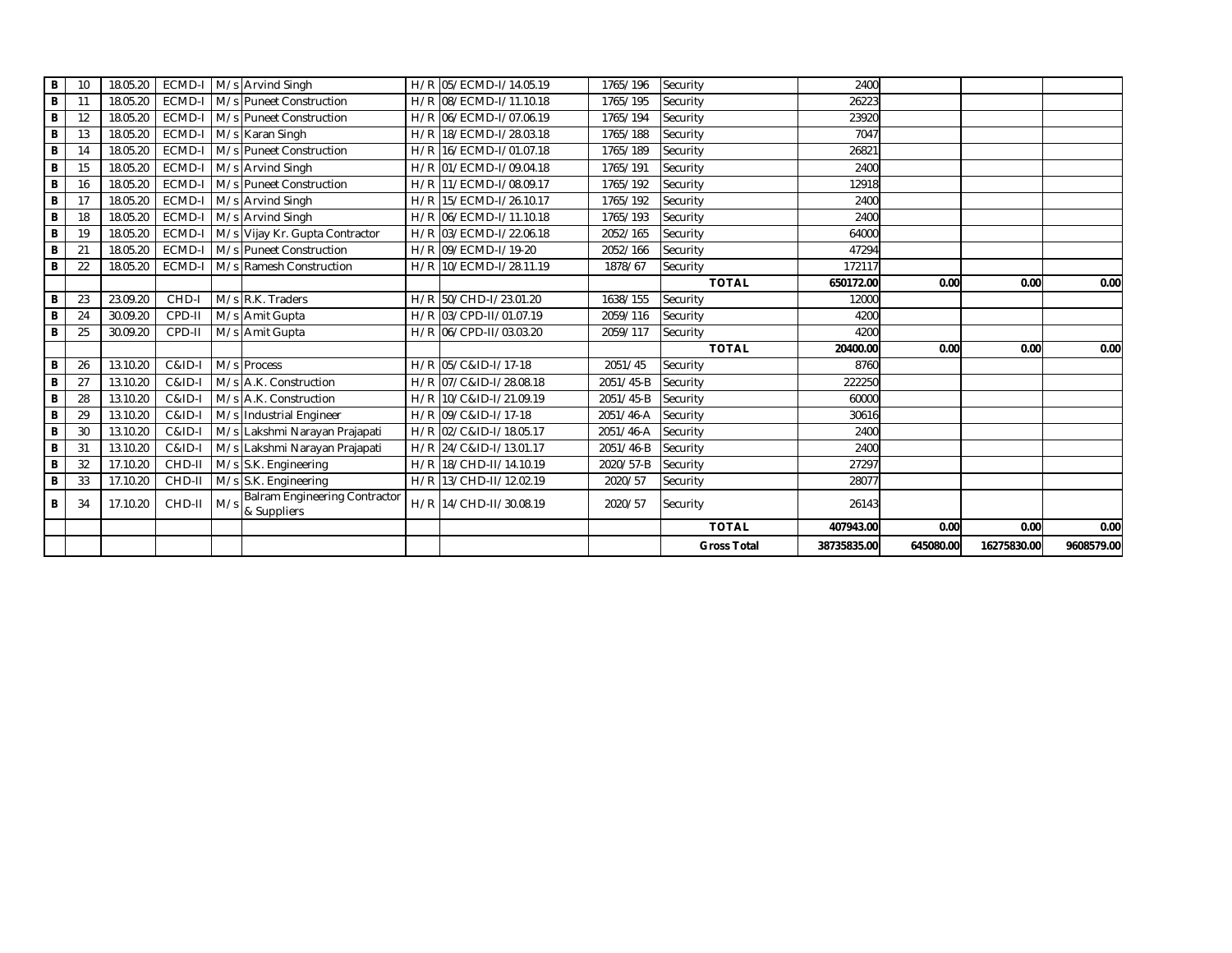|                        |                |                      |                    |            |                                                        |            | 2X210 MW Parichha Thermal Extension Project, Parichha (Jhansi) |                   |                      |                        |      |        |                                              |                 |                         |
|------------------------|----------------|----------------------|--------------------|------------|--------------------------------------------------------|------------|----------------------------------------------------------------|-------------------|----------------------|------------------------|------|--------|----------------------------------------------|-----------------|-------------------------|
|                        | List-B<br>Fund |                      |                    |            |                                                        |            |                                                                |                   |                      |                        |      |        |                                              |                 |                         |
| Reg<br>Inde            | <b>Bill No</b> | Date                 | Name Of            |            | Name of Firm                                           | <b>RAB</b> | Agr/PO/LOI/WO and Dt                                           | MB No. /          | Date of              | Description of         | Work | Supply |                                              | Material/Spares | Reserved                |
| $\pmb{\mathsf{x}}$     | & Date         |                      | <b>Division</b>    |            |                                                        |            |                                                                | Page No.          | Measur.              | Work/Supply            |      | After  | Supply                                       | PI              | Amount                  |
|                        |                |                      |                    |            |                                                        |            |                                                                |                   |                      |                        |      |        |                                              |                 |                         |
|                        |                |                      |                    |            |                                                        |            |                                                                |                   |                      |                        |      | OH U#3 |                                              |                 |                         |
|                        |                |                      |                    |            |                                                        |            |                                                                |                   |                      |                        |      |        |                                              |                 |                         |
| <b>B-</b>              | 685            | 11.01.16             | CSD-II             | M/S        | Amco Industries                                        |            | 2302/CPD-II/O-1/14.12.15                                       | 386/144           | 23.12.15             | Supply                 |      |        | <b>FUND RESERVED</b>                         |                 | 457288.00<br>368112.00  |
| в.                     | 708            | 21.01.16             | CSD-II             | M/S        | Hitachi Hi Rel Power Electronics Pvt<br>$_{\text{td}}$ |            | 1960/CPD-1/O-1/11.12.15                                        | 411/46            | 14.01.16             | Supply                 |      |        | FUND RESERVED                                |                 |                         |
|                        |                |                      |                    |            |                                                        |            |                                                                |                   |                      | <b>TOTAL</b>           | 0.00 | 0.00   | 0.00                                         | 0.00            | 825400.00               |
|                        |                |                      |                    |            |                                                        |            |                                                                |                   |                      |                        |      |        |                                              |                 |                         |
| <b>B-</b><br><b>B-</b> | 844<br>848     | 28.03.16<br>28.03.16 | CSD-II<br>$CSD-II$ | M/S<br>M/S | Durg India Intrumentation (P) Ltd<br>Amco Industries   |            | 141/CPD-I/O-1/05.01.16<br>2807/CPD-II/O-1/29.02.16             | 411/47<br>386/150 | 26.02.16<br>01.03.16 | Supply                 |      |        | <b>FUND RESERVED</b><br><b>FUND RESERVED</b> |                 | 255273.00<br>1001920.00 |
|                        |                |                      |                    |            |                                                        |            |                                                                |                   |                      | Supply<br><b>TOTAL</b> | 0.00 | 0.00   | 0.00                                         | 0.00            | 1257193.00              |
|                        |                |                      |                    |            |                                                        |            |                                                                |                   |                      |                        |      |        |                                              |                 |                         |
| <b>B-</b>              | 119            | 02.05.16             | CSD-II             | M/S        | <b>MEKASTER Engineering Service</b>                    |            | 110/C&ID-III/28.03.16                                          | 445/28            | 04.04.16             | Supply                 |      |        | <b>FUND RESERVED</b>                         |                 | 302897.00               |
| <b>B-</b>              | 166            | 23.05.16             | CSD-II             |            | M/S Pix Transmission Ltd                               |            | 1467/CPD-I/O-1/19.08.15                                        | 267/186           | 14.05.16             | Supply                 |      |        | <b>FUND RESERVED</b>                         |                 | 144462.00               |
|                        |                |                      |                    |            |                                                        |            |                                                                |                   |                      | <b>TOTAL</b>           | 0.00 | 0.00   | 0.00                                         | 0.00            | 447359.00               |
|                        |                |                      |                    |            |                                                        |            |                                                                |                   |                      |                        |      |        |                                              |                 |                         |
| <b>B-</b>              | 222            | 21.06.16             | CSD-II             |            | M/S Atlas Copco India Ltd                              |            | 1579/CPD-I/O-1/14.09.15                                        | 445/31            | 02.06.16             | Supply                 |      |        | <b>FUND RESERVED</b>                         |                 | 374885.00               |
| <b>B-</b>              | 241            | 28.06.16             | CSD-II             | M/S        | K.S. & Brothers                                        |            | 530/CPD-I/O-1/04.04.16                                         | 411/52            | 15.06.16             | Supply                 |      |        | <b>FUND RESERVED</b>                         |                 | 7330.0                  |
|                        |                |                      |                    |            |                                                        |            |                                                                |                   |                      | <b>TOTAL</b>           | 0.00 | 0.00   | 0.00                                         | 0.00            | 382215.00               |
| <b>B-</b>              | 323            | 10.08.16             | CSD-II             |            | M/S R.S.P. overseas pvt. Ltd.                          |            | 489/CPD-1/O-1/28.03.16                                         | 426/47            | 10.04.16             | Supply                 |      |        | <b>FUND RESERVED</b>                         |                 | 44370.00                |
| $B -$                  | 349            | 16.08.16             | CSD-II             | M/S        | Jalvid Udyog                                           |            | 1510/CPD-I/O-1/13.07.16                                        | 376/58            | 25.07.16             | Supply                 |      |        | <b>FUND RESERVED</b>                         |                 | 119400.00               |
| B-                     | 354            | 22.08.16             | CSD-II             | M/S        | Simplex Switchgear Pvt.Ltd.                            |            | 1438/CPD-I/O-1/30.06.16                                        | 237/187           | 04.07.16             | Supply                 |      |        | <b>FUND RESERVED</b>                         |                 | 11733.00                |
|                        |                |                      |                    |            |                                                        |            |                                                                |                   |                      | <b>TOTAL</b>           | 0.00 | 0.00   | 0.00                                         | 0.00            | 175503.00               |
|                        |                |                      |                    |            |                                                        |            |                                                                |                   |                      |                        |      |        |                                              |                 |                         |
|                        |                |                      |                    |            |                                                        |            |                                                                | <b>TOTAL</b>      |                      |                        | 0.00 | 0.00   | 0.00                                         | 0.00            | 0.00                    |
|                        |                |                      |                    |            |                                                        |            | 1923/CPD-I/O-I/29.08.16                                        | 411/70            | 02.09.16             |                        |      |        | <b>FUND RESERVED</b>                         |                 | 14259.0                 |
| <b>B-</b>              | 515            | 24.10.16             | CSD-II             |            | M/S K.S.& Brothers                                     |            |                                                                | <b>TOTAL</b>      |                      | Supply                 | 0.00 | 0.00   | 0.00                                         | 0.00            | 14259.00                |
|                        |                |                      |                    |            |                                                        |            |                                                                |                   |                      |                        |      |        |                                              |                 |                         |
| <b>B-</b>              | 568            | 22.11.16             | CSD-II             | M/S        | Jain Mill Stores Pvt. Ltd.                             |            | 1839/CPD-I/O-I/17.08.16                                        | 485/17            | 05.11.16             | Supply                 |      |        | <b>FUND RESERVED</b>                         |                 | 103127.00               |
| $B -$                  | 576            | 28.11.16             | CSD-II             |            | M/S Hitpro Engineering Co.                             |            | 1744/CPD-I/O-I/03.08.16                                        | 411/72            | 08.11.16             | Supply                 |      |        | <b>FUND RESERVED</b>                         |                 | 203044.00               |
|                        |                |                      |                    |            |                                                        |            |                                                                | <b>TOTAL</b>      |                      |                        | 0.00 | 0.00   | 0.00                                         | 0.00            | 306171.00               |
|                        |                |                      |                    |            |                                                        |            |                                                                |                   |                      |                        |      |        |                                              |                 |                         |
| <b>B-</b>              | 669            | 10.01.17             | CSD-II             |            | M/S Vidyut Bhawan                                      |            | 1200/CPD-II/O-1/30.08.16                                       | 411/75            | 27.10.16             | Supply                 |      |        | <b>FUND RESERVED</b>                         |                 | 53180.00                |
|                        |                |                      |                    |            |                                                        |            |                                                                |                   |                      | Total                  | 0.00 | 0.00   | 0.00                                         | 0.00            | 53180.00                |
| <b>B-</b>              | 773            | 07.02.17             | CSD-II             | M/S        | Shri Bhawani Trading Co.                               |            | 56/CPD-I/O-1/12.01.17                                          | 491/02            | 23.01.17             | OH-3 Supply            |      |        | <b>FUND RESERVED</b>                         |                 | 11898.00                |
| <b>B-</b>              | 788            | 07.02.17             | CSD-II             | M/S        | Atlas Copco Compressor Technige                        |            | 2086/CPD-I/O-1/22.09.16                                        | 411/85            | 29.09.16             | Supply O&M             |      |        | FUND RESERVED                                |                 | 378489.00               |
| <b>B-</b>              | 812            | 20.02.17             | CSD-II             |            | Sales<br>M/S J.K.Engineering Co.                       |            | 112/CPD-I/O-I/21.01.17                                         | 341/116           | 24.01.17             | Supply                 |      |        | <b>FUND RESERVED</b>                         |                 | 89040.00                |
|                        |                |                      |                    |            |                                                        |            |                                                                |                   |                      |                        |      |        |                                              |                 |                         |
|                        |                |                      |                    |            |                                                        |            |                                                                | <b>TOTAL</b>      |                      |                        | 0.00 | 0.00   | 0.00                                         | 0.00            | 479427.00               |
|                        |                | 21.03.17             |                    |            |                                                        |            |                                                                |                   |                      | Supply O&M             |      |        | <b>FUND RESERVED</b>                         |                 | 228986.00               |
| <b>B-</b>              | 864<br>865     | 21.03.17             | CSD-II<br>CSD-II   | M/S<br>M/S | Jain Mill Stores Pvt. Ltd<br>Jain Mill Stores Pvt. Ltd |            | 89/CPD-I/O-I/18.01.17<br>113/CPD-I/O-I/21.01.17                | 485/34<br>485/35  | 20.03.17<br>20.03.17 | Supply OH 3            |      |        | <b>FUND RESERVED</b>                         |                 | 520438.00               |
| <b>B-</b><br><b>B-</b> | 866            | 21.03.17             | CSD-II             | M/S        | Jain Mill Stores Pvt. Ltd                              |            | 113/CPD-I/O-I/21.01.17                                         | 485/36            | 20.03.17             | Supply OH 3            |      |        | <b>FUND RESERVED</b>                         |                 | 270041.00               |
| B-                     | 867            | 21.03.17             | $2SD-II$           | M/S        | Jain Mill Stores Pvt. Ltd                              |            | 113/CPD-I/O-I/21.01.17                                         | 485/37            | 20.03.17             | Supply OH 3            |      |        | <b>FUND RESERVED</b>                         |                 | 356507.00               |
|                        |                |                      |                    |            |                                                        |            |                                                                |                   |                      |                        |      |        |                                              |                 |                         |
|                        |                |                      |                    |            |                                                        |            |                                                                | <b>TOTAL</b>      |                      |                        | 0.00 | 0.00   | 0.00                                         | 0.00            | 1375972.00              |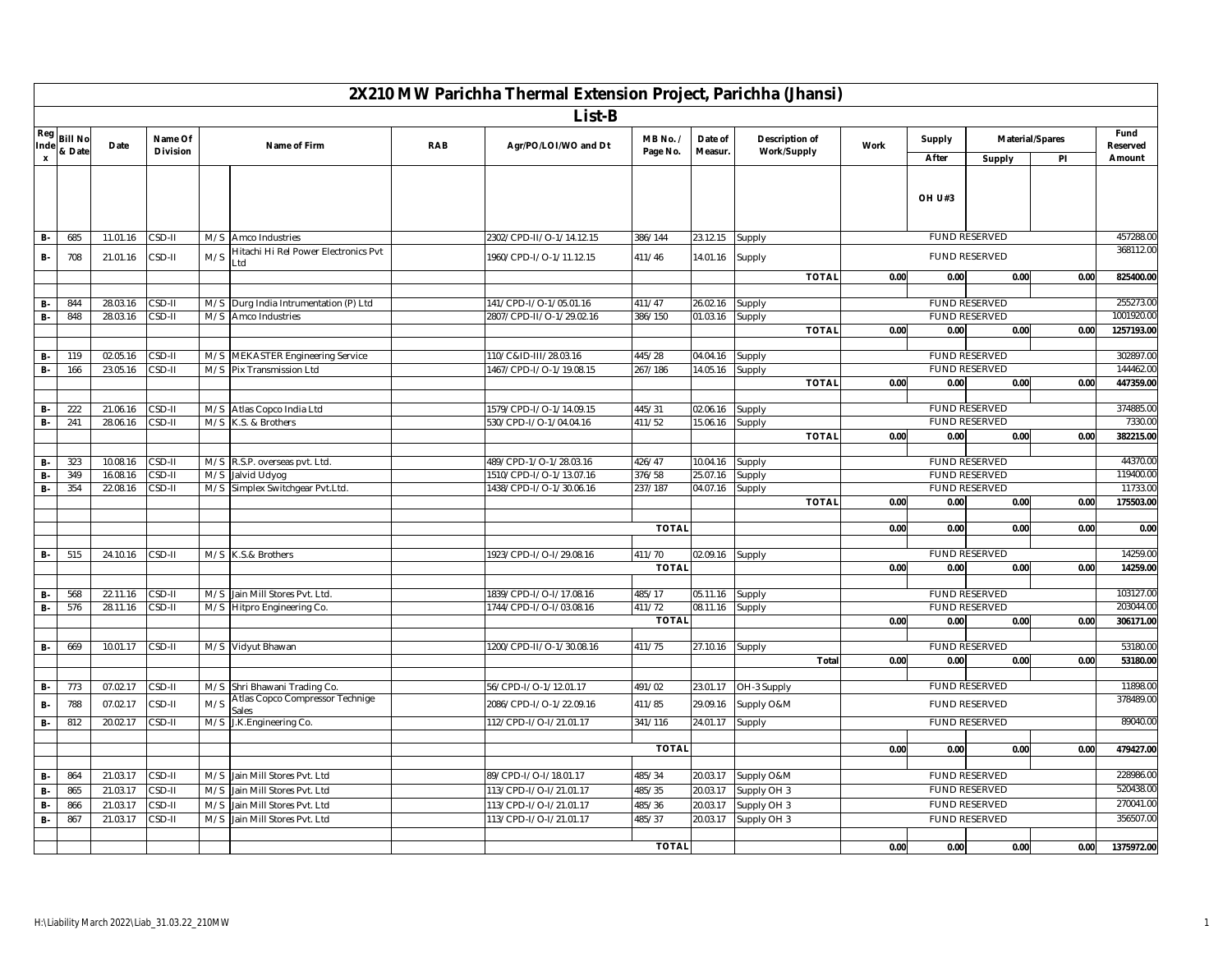| B-              | 85         | 08.05.17             | CSD-II           | M/S | Shreya Automation & Technochem       |     | 85/CPD-I/O-I/18.01.17        | 491/03            | 05.05.17             | Supply O&M            |      |      | FUND RESERVED                                |      | 811422.00             |
|-----------------|------------|----------------------|------------------|-----|--------------------------------------|-----|------------------------------|-------------------|----------------------|-----------------------|------|------|----------------------------------------------|------|-----------------------|
|                 |            |                      |                  |     | vt. Ltd                              |     |                              |                   |                      |                       |      |      |                                              |      |                       |
|                 |            |                      |                  |     |                                      |     |                              |                   |                      |                       |      |      |                                              |      |                       |
|                 |            |                      |                  |     |                                      |     |                              | <b>TOTAL</b>      |                      |                       | 0.00 | 0.00 | 0.00                                         | 0.00 | 811422.00             |
| B-              | 159        | 27.06.17             | CSD-II           |     | M/S Globe Enterprises                |     | 331/CPD-I/16-17/12.05.17     | 341/127           | 22.06.17             | Supply                |      |      | <b>FUND RESERVED</b>                         |      | 72496.00              |
|                 |            |                      |                  |     |                                      |     |                              |                   |                      |                       |      |      |                                              |      |                       |
|                 |            |                      |                  |     |                                      |     |                              | <b>TOTAL</b>      |                      |                       | 0.00 | 0.00 | 0.00                                         | 0.00 | 72496.00              |
|                 |            |                      |                  |     |                                      |     |                              |                   |                      |                       |      |      |                                              |      |                       |
| <b>B-</b>       | 407        | 02.01.18             | CSD-II           |     | M/S Unitech Process Control          |     | 305/C&ID-II/22.12.17         | 487/47            | 01.01.18             | Supply                |      |      | <b>FUND RESERVED</b>                         |      | 79438.00              |
|                 |            |                      |                  |     |                                      |     |                              |                   |                      | <b>TOTAL</b>          | 0.00 | 0.00 | 0.00                                         | 0.00 | 79438.00              |
|                 |            |                      |                  |     |                                      |     |                              |                   |                      |                       |      |      |                                              |      |                       |
| <b>B-</b>       | 494        | 14.03.18             | CSD-II           |     | M/S Levcon Instruments Pvt.Ltd.      |     | 58/CPD-I/O-I/12.01.17        | 486/43            | 09.03.18             | Supply O&M            |      |      | <b>FUND RESERVED</b>                         |      | 13287.00              |
| <b>B-</b>       | 504        | 17.03.18             | CSD-II           |     | M/S Aditya Enterprises               |     | 1277/CPD-I/O-I/20.12.17      | 445/72            | 15.03.18             | Supply                |      |      | <b>FUND RESERVED</b>                         |      | 387811.00             |
| B-              | 524        | 28.03.18             | CSD-II           |     | M/S Aditya Enterprises               |     | 568/CPD-III/O-I/05.12.17     | 491/16            | 03.03.18             | Supply                |      |      | <b>FUND RESERVED</b>                         |      | 364841.00             |
|                 |            |                      |                  |     |                                      |     |                              |                   |                      | <b>TOTAL</b>          | 0.00 | 0.00 | 0.00                                         | 0.00 | 765939.00             |
|                 |            |                      |                  |     |                                      |     |                              |                   |                      |                       |      |      |                                              |      |                       |
|                 |            |                      |                  |     |                                      |     |                              |                   |                      | <b>TOTAL</b>          | 0.00 | 0.00 | 0.00                                         | 0.00 | 0.00                  |
|                 |            |                      |                  |     |                                      |     |                              |                   |                      |                       |      |      |                                              |      |                       |
| <b>B-</b>       | 138        | 04.06.18             | CSD-II           |     | M/S Aarseller Tredco                 |     | 120/EMD-V/PTPP/24.04.18      | 487/63            |                      | 23.05.18 Supply O&M   |      |      | <b>FUND RESERVED</b>                         |      | 233664.00             |
| <b>B-</b>       | 176        | 17.06.18             | CSD-II           |     | M/S Trade India Corporation          |     | 1546/CPD-I/O-I/24.02.18      | 406/46            | 09.06.18             | Supply                |      |      | <b>FUND RESERVED</b>                         |      | 867578.0              |
| <b>B-</b>       | 179        | 19.06.18             | CSD-II           |     | M/S Thermoserve Corporation          |     | 632/CPD-II/O-I/01.06.18      | 466/93            | 08.06.18             | Supply                |      |      | <b>FUND RESERVED</b>                         |      | 101666.0              |
| B-              | 208        | 29.06.18             | CSD-II           |     | M/S R.S. P.Overseas Pvt.Ltd          |     | 1341/CPD-I/O-I/10.01.18      | 450/91            | 25.06.18             | Supply                |      |      | <b>FUND RESERVED</b>                         |      | 26019.00              |
|                 |            |                      |                  |     |                                      |     |                              |                   |                      | <b>TOTAL</b>          | 0.00 | 0.00 | 0.00                                         | 0.00 | 1228927.00            |
|                 |            |                      |                  |     |                                      |     |                              |                   |                      |                       |      |      |                                              |      |                       |
| <b>B-</b>       | 278        | 16.08.18             | CAMD-II          |     | M/S Usha Enterprises                 | Ш   | 20/CAMD-II/17-18/27.02.18    | 312/93            | 10.07.18             | B/D Maintinance       |      |      | <b>FUND RESERVED</b>                         |      | 11596.00              |
|                 |            |                      |                  |     |                                      |     |                              |                   |                      | <b>TOTAL</b>          | 0.00 | 0.00 | 0.00                                         | 0.00 | 11596.00              |
|                 |            |                      |                  |     |                                      |     |                              |                   |                      |                       |      |      |                                              |      |                       |
| в.              | 404        | 23.10.18             | CPD-I            | M/S | Atlas Copco                          |     | 476/CPD-1/27.07.18           | 492/12            |                      | 22.10.18 Supply O & M |      |      | <b>FUND RESERVED</b>                         |      | 405815.00             |
| <b>B-</b>       | 411        | 26.10.18             | C&ID-III         |     | M/S Siddhi Vinayak Engg.             |     | 09/C&ID-III/2017-18/20.09.17 | 526/12            |                      | Supply Matenal        |      |      | <b>FUND RESERVED</b>                         |      | 44091.00              |
|                 |            |                      |                  |     |                                      |     |                              |                   |                      | <b>TOTAL</b>          | 0.00 | 0.00 | 0.00                                         | 0.00 | 449906.00             |
|                 |            |                      |                  |     |                                      |     |                              |                   |                      |                       |      |      |                                              |      |                       |
| <b>B-</b>       | 413        | 02.11.18             | CSD-II           | M/S | ESK India Commercer and Trade (P)    |     | 1579/CPD-I/05.03.18          | 493/18            |                      | Supply O & M          |      |      | FUND RESERVED                                |      | 442795.00             |
|                 |            |                      |                  |     | _td                                  |     |                              |                   |                      |                       |      |      | <b>FUND RESERVED</b>                         |      | 18105.00              |
| <b>B-</b>       | 444<br>445 | 14.11.18             | CPD-III          |     | M/S Electrocontrols India            |     | 499/CPD-III/22.09.18         | 411/133           | 07.11.18             | Supply O & M          |      |      |                                              |      | 475650.00             |
| <b>B-</b>       |            | 14.11.18             | CPD-III          | M/S | Leading Edge Technocrat              |     | 372/CPD-III/02.08.18         | 497/39            | 13.11.18             | Supply O & M          |      |      | <b>FUND RESERVED</b>                         |      |                       |
| <b>B-</b>       | 490        | 27.11.18             | CPD-II           | M/S | India Engineering Works              |     | 1190/CPD-II/08.10.18         | 466/109           | 14.11.18             | Supply (OH&4)         |      |      | <b>FUND RESERVED</b>                         |      | 21071.0               |
|                 |            |                      |                  |     |                                      |     |                              |                   |                      | <b>TOTAL</b>          | 0.00 | 0.00 | 0.00                                         | 0.00 | 957621.00             |
|                 |            |                      |                  |     |                                      |     |                              |                   |                      |                       |      |      |                                              |      |                       |
| <b>B-</b>       | 543        | 05.01.19             | CSD-II           |     | M/S Govardhan Controls               |     | 1299/CPD-I/05.12.18          | 411/136           |                      | 24.12.18 Supply O#4   |      |      | <b>FUND RESERVED</b>                         |      | 128709.00<br>529561.0 |
| <b>B-</b>       | 568        | 16.01.19             | $CSD-II$         | M/S | Raviraj Engg. Com                    |     | 1484/CPD-I/24.12.18          | 426/110           | 09.01.19             | Supply O & M          |      |      | <b>FUND RESERVED</b>                         |      | 184394.00             |
| <b>B-</b>       | 574        | 16.01.19             | CSD-II           | M/S | Atlas Copco                          |     | 606/CPD-II/25.05.18          | 499/23            | 21.12.18             | Supply                |      |      | <b>FUND RESERVED</b>                         |      |                       |
| <b>B-</b>       | 648        | 28.01.19             | TMD-II           |     | M/S Amazon Control Technology P.Ltd. | 18F | 19/TMD-II/17.01.19           | 475/125           | 24.01.19             | Supply                |      |      | <b>FUND RESERVED</b>                         |      | 365531.00             |
| <b>B-</b>       | 665        | 30.01.19             | CSD-II           | M/S | TRF Ltd.                             |     | 192/CPD-III/18.05.18         | 499/37            | 29.01.19             | Supply misadeance     |      |      | FUND RESERVED                                |      | 573023.0              |
|                 |            |                      |                  |     |                                      |     |                              |                   |                      | <b>TOTAL</b>          | 0.00 | 0.00 | 0.00                                         | 0.00 | 1781218.00            |
|                 |            |                      |                  |     |                                      |     |                              |                   |                      |                       |      |      |                                              |      |                       |
| <b>B-</b>       | 670<br>680 | 01.02.19             | CSD-II           | M/S | Sone Obra Enterprises Ltd.           |     | 98/CPD-I/16.01.19            | 449/91<br>485/162 | 30.01.19<br>01.02.19 | Supply O & M          |      |      | <b>FUND RESERVED</b><br><b>FUND RESERVED</b> |      | 225695.0              |
| <b>B-</b>       |            | 02.02.19<br>06.02.19 | CSD-II           | M/S | Febteq Systems Pvt.Ltd.              |     | 1385/CPD-II/27.11.18         |                   |                      | Supply                |      |      | <b>FUND RESERVED</b>                         |      | 92516.0               |
| B-<br><b>B-</b> | 707<br>714 |                      | CSD-II<br>CSD-II | M/S | Sone Obra Enterprises Ltd.           |     | 1438/CPD-II/29.12.18         | 391/81            |                      | Supply O & M          |      |      | <b>FUND RESERVED</b>                         |      | 130992.00             |
|                 |            | 08.02.19             |                  | M/S | Aarseller Tredco                     |     | 40/CPD-II/11.01.19           | 427/86            |                      | Supply                |      |      |                                              |      | 140112.00             |
|                 |            |                      |                  |     |                                      |     |                              |                   |                      | <b>TOTAL</b>          | 0.00 | 0.00 | 0.00                                         | 0.00 | 589315.00             |
| <b>B-</b>       | 793        | 02.03.19             | CSD-II           |     | M/S Aditi Enterprises                |     | 121/CPD-I/18.01.19           | 535/77            |                      |                       |      |      | <b>FUND RESERVED</b>                         |      | 38114.00              |
| <b>B-</b>       | 816        | 27.03.19             | CSD-II           |     | M/S Jalvid Udyog                     |     | 209/CPD-I/07.02.19           | 485/197           | 26.03.19             | Supply<br>Supply      |      |      | <b>FUND RESERVED</b>                         |      | 176087.00             |
|                 |            |                      |                  |     |                                      |     |                              |                   |                      | <b>TOTAL</b>          | 0.00 | 0.00 | 0.00                                         | 0.00 | 214201.00             |
|                 |            |                      |                  |     |                                      |     |                              |                   |                      |                       |      |      |                                              |      |                       |
| <b>B-</b>       | 61         | 11.04.19             | CSD-II           |     | M/S Kay Mohan Corporation            |     | 191/CPD-I/02.02.19           | 449/97            |                      | Supply                |      |      | <b>FUND RESERVED</b>                         |      | 76020.00              |
| <b>B-</b>       | 62         | 11.04.19             | CSD-II           |     | M/S Jalvid Udyog                     |     | 120/CPD-I/18.01.19           | 491/35            |                      | Supply                |      |      | <b>FUND RESERVED</b>                         |      | 21594.00              |
| <b>B-</b>       | 106        | 22.04.19             | CSD-II           |     | M/S K.S. Brothers                    |     | 427/CPD-I/05.04.19           | 487/114           |                      | Supply                |      |      | <b>FUND RESERVED</b>                         |      | 574977.00             |
|                 |            |                      |                  |     |                                      |     |                              |                   |                      |                       |      |      |                                              |      |                       |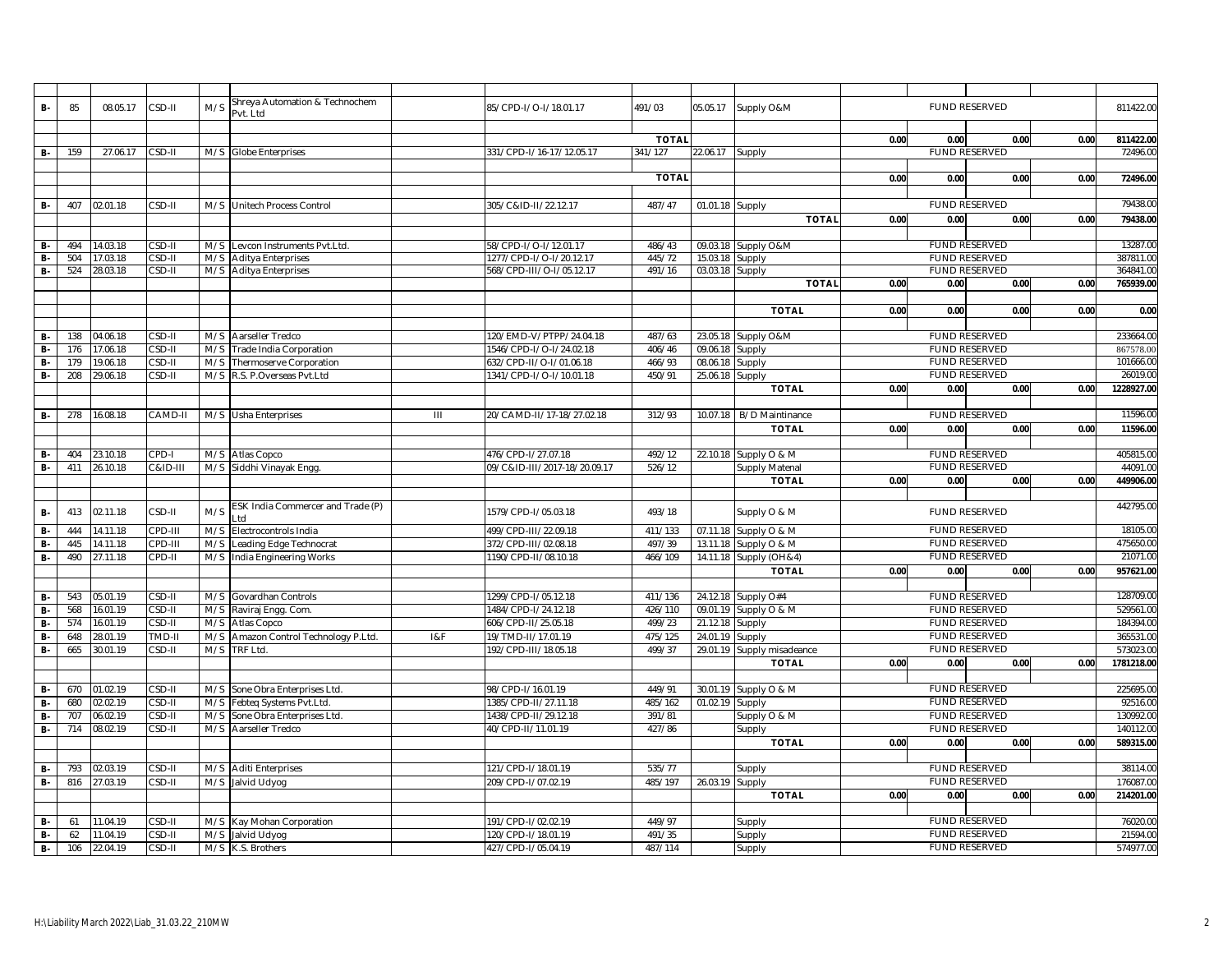|                        |            |                      |                    |     |                                                         |     |                                            |                  | <b>TOTAL</b>       | 0.00 | 0.00                                         | 0.00 | 0.00 | 672591.00             |
|------------------------|------------|----------------------|--------------------|-----|---------------------------------------------------------|-----|--------------------------------------------|------------------|--------------------|------|----------------------------------------------|------|------|-----------------------|
|                        |            |                      |                    |     |                                                         |     |                                            |                  |                    |      |                                              |      |      |                       |
| <b>B-</b>              | 146        | 04.05.19             | CSD-II             |     | M/S Power Engineers                                     |     | 54/CPD-II/15.01.19                         | 450/134          | Supply             |      | <b>FUND RESERVED</b>                         |      |      | 1196179.00            |
| <b>B-</b>              | 190        | 15.05.19             | $2SD-II$           | M/S | <b>HEMS Corporatioon</b>                                |     | 190/CPD-I/02.02.19                         | 449/102          | Supply             |      | <b>FUND RESERVED</b>                         |      |      | 116492.00             |
| <b>B-</b>              | 192        | 15.05.19             | $2SD-III$          | M/S | Kay Mohan Corporation                                   |     | 191/CPD-I/02.02.19                         | 449/104          | Supply             |      | <b>FUND RESERVED</b>                         |      |      | 72056.0               |
| $B -$                  | 204        | 25.05.19             | EMD-IV             | M/S | ABB India Ltd.                                          |     | 568/EMD-IV/31.12.18                        | 347/96A          | Supply             |      | <b>FUND RESERVED</b>                         |      |      | 90000.00              |
|                        |            |                      |                    |     |                                                         |     |                                            |                  | <b>TOTAL</b>       | 0.00 | 0.00                                         | 0.00 | 0.00 | 1474727.00            |
|                        |            |                      |                    |     |                                                         |     |                                            |                  |                    |      |                                              |      |      |                       |
| <b>B-</b>              | 279        | 22.06.19             | CSD-II             |     | M/S Rewer Sales Corp                                    |     | 64/CPD-II/16.01.19                         | 558/85           | Supply             |      | <b>FUND RESERVED</b>                         |      |      | 236788.00             |
|                        |            |                      |                    |     |                                                         |     |                                            |                  | <b>TOTAL</b>       | 0.00 | 0.00                                         | 0.00 | 0.00 | 236788.00             |
|                        |            |                      |                    |     |                                                         |     |                                            |                  |                    |      |                                              |      |      |                       |
| <b>B-</b>              | 299        | 03.07.19             | CSD-II             | M/S | Jalvid Udyog                                            |     | 614/CPD-I/24.05.19                         | 535/120          | Supply             |      | <b>FUND RESERVED</b>                         |      |      | 45376.0               |
| <b>B-</b>              | 348        | 25.07.19             | $SD-II$            | M/S | Aarseller Tradco                                        |     | 606/CPD-I/23.05.19                         | 445/137          | Supply             |      | <b>FUND RESERVED</b>                         |      |      | 45142.0               |
| <b>B-</b>              | 350        | 25.07.19             | $CSD-II$           | M/S | Jalvid Udyog                                            |     | 120/CPD-I/18.01.19                         | 486/90           | Supply             |      | <b>FUND RESERVED</b>                         |      |      | 19647.0               |
| <b>B-</b>              | 352        | 25.07.19             | $SD-II$            | M/S | T.S. Enterprises                                        |     | 608/CPD-I/23.05.19                         | 486/93           | Supply             |      | FUND RESERVED                                |      |      | 26255.00<br>136420.00 |
|                        |            |                      |                    |     |                                                         |     |                                            |                  | <b>TOTAL</b>       | 0.00 | 0.00                                         | 0.00 | 0.00 |                       |
| <b>B-</b>              | 368        | 0908.19              | CSD-II             |     | M/S Vikash Chauda                                       |     | 507/CPD-II/13.06.19                        | 466/156          | Supply             |      | <b>FUND RESERVED</b>                         |      |      | 51684.00              |
| <b>B-</b>              | 374        | 0908.19              | CSD-II             | M/S | Thermorever Corps                                       |     | 696/CPD-II/12.07.19                        | 466/161          | Supply             |      | <b>FUND RESERVED</b>                         |      |      | 219227.0              |
| <b>B-</b>              | 375        | 0908.19              | CSD-II             | M/S | <b>Thermorever Corps</b>                                |     | 713/CPD-II/12.07.19                        | 466/162          | Supply             |      | <b>FUND RESERVED</b>                         |      |      | 169555.0              |
| <b>B-</b>              | 389        | 20.08.19             | $CSD-II$           | M/S | Voith Turbo Privte Ltd                                  |     | 30/CPD-II/08.01.19                         | 428/173          | Supply             |      | <b>FUND RESERVED</b>                         |      |      | 892762.0              |
| <b>B-</b>              | 402        | 29.08.19             | $2SD-II$           | M/S | Hydro Power Corporatioin                                |     | 172/CPD-II/15.02.19                        | 406/59           | Supply             |      | <b>FUND RESERVED</b>                         |      |      | 146000.0              |
| <b>B-</b>              | 404        | 29.08.19             | $CSD-II$           | M/S | Thermoserve Corps                                       |     | 794/CPD-II/02.08.19                        | 406/60           | Supply             |      | <b>FUND RESERVED</b>                         |      |      | 223848.0              |
|                        |            |                      |                    |     |                                                         |     |                                            |                  | <b>TOTAL</b>       | 0.00 | 0.00                                         | 0.00 | 0.00 | 1703076.00            |
|                        |            |                      |                    |     |                                                         |     |                                            |                  |                    |      |                                              |      |      |                       |
| <b>B-</b>              | 425        | 11.09.19             | CSD-II             |     | M/S Trade India Corporation                             |     | 1299/CPD-I/20.08.19                        | 391/88           | Supply             |      | <b>FUND RESERVED</b>                         |      |      | 104683.0              |
| <b>B-</b>              | 441        | 15.09.19             | CSD-II             |     | M/S Instant Enggs                                       |     | 1311/CPD-I/22.08.19                        | 570/18           | Supply             |      | <b>FUND RESERVED</b>                         |      |      | 54004.00              |
|                        |            |                      |                    |     |                                                         |     |                                            |                  | <b>TOTAL</b>       | 0.00 | 0.00                                         | 0.00 | 0.00 | 158687.00             |
|                        |            |                      |                    |     |                                                         |     |                                            |                  |                    |      |                                              |      |      |                       |
| <b>B-</b>              | 500        | 15.10.19             | CSD-II             |     | M/S Sone Obra Enterprises                               |     | 1473/CPD-I/17.09.19                        | 428/183          | Supply             |      | <b>FUND RESERVED</b>                         |      |      | 146766.0              |
| <b>B-</b>              | 509        | 16.10.19             | EMD-V              | M/S | Dev Enterprises                                         |     | 06/EMD-V/19.08.19                          | 509/25           | Supply and rection |      | <b>FUND RESERVED</b>                         |      |      | 354000.0              |
| <b>B-</b>              | 514        | 21.10.19             | EMD-V              | M/S | Enduman Intranationl P.Ltd                              |     | 08/EMD-V/25.09.19                          | 482/29           | Service Charge     |      | <b>FUND RESERVED</b>                         |      |      | 221782.0              |
|                        |            |                      |                    |     |                                                         |     |                                            |                  | <b>TOTAL</b>       | 0.00 | 722548.00                                    | 0.00 | 0.00 | 722548.00             |
|                        |            |                      |                    |     |                                                         |     |                                            |                  |                    |      |                                              |      |      |                       |
| <b>B-</b>              |            | 544 A 13.11.19       | $CSD-II$           |     | M/S Luxmi Trading Co.                                   |     | 1472/CPD-I/17.09.19                        | 580/01           | Supply             |      | <b>FUND RESERVED</b>                         |      |      | 60295.00              |
|                        |            |                      |                    |     |                                                         |     |                                            |                  | <b>TOTAL</b>       | 0.00 | 0.00                                         | 0.00 | 0.00 | 60295.00              |
|                        |            |                      |                    |     |                                                         |     |                                            |                  |                    |      |                                              |      |      |                       |
| <b>B-</b>              | 566        | 02.12.19             | CSD-II             |     | M/S Techno Engineering Works                            |     | 1674/CPD-I/01.11.19                        | 568/24           | Supply             |      | <b>FUND RESERVED</b>                         |      |      | 84238.00              |
| <b>B-</b>              | 568        | 02.12.19             | CSD-II             |     | M/S Aditi Enterprises                                   |     | 1679/CPD-I/01.11.19                        | 568/25           | Supply             |      | <b>FUND RESERVED</b><br><b>FUND RESERVED</b> |      |      | 43687.0               |
| <b>B-</b>              | 570<br>574 | 02.12.19             | $CSD-II$<br>CSD-II | M/S | M/S Aditi Enterprises                                   |     | 1673/CPD-I/01.11.19                        | 568/27<br>576/03 | Supply             |      | <b>FUND RESERVED</b>                         |      |      | 297000.0<br>37878.0   |
| <b>B-</b><br><b>B-</b> | 581        | 02.12.19<br>02.12.19 | $CSD-II$           | M/S | Jain Mill Stores Pvt.Ltd.<br>Commecial Engineering Ment |     | 1686/CPD-I/01.11.19<br>1559/CPD-I/28.09.19 | 560/30           | Supply<br>Supply   |      | <b>FUND RESERVED</b>                         |      |      | 144927.0              |
| <b>B-</b>              | 591        | 04.12.19             | $2SD-II$           | M/S | Atlas Copco                                             |     | 1108/CPD-I/25.07.19                        | 557/30           | Supply             |      | <b>FUND RESERVED</b>                         |      |      | 478416.0              |
| <b>B-</b>              | 600        | 10.12.19             | CSD-II             | M/S | Simplex Switchger Pvt.Ltd                               |     | 1740/CPD-I/07.11.19                        | 535/136          | Supply             |      | <b>FUND RESERVED</b>                         |      |      | 361794.0              |
| B-                     | 601        | 10.12.19             | CSD-II             |     | M/S Jalvid Udyog                                        |     | 167/CPD-I/01.11.19                         | 535/138          | Supply             |      | <b>FUND RESERVED</b>                         |      |      | 9385.0                |
| <b>B-</b>              | 625        | 18.12.19             | CSD-II             | M/S | Kashi Engineers                                         |     | 967/CPD-II/09.09.19                        | 426/137          | Supply             |      | <b>FUND RESERVED</b>                         |      |      | 116732.0              |
| <b>B-</b>              | 648        | 28.12.19             | C&ID-III           | M/S | M.A. Engineering Works                                  |     | 09/C&ID-III/27.08.19                       | 525/58           | Overhauling        |      | <b>FUND RESERVED</b>                         |      |      | 159820.0              |
| <b>B-</b>              | 649        | 30.12.19             | CSD-II             | M/S | S.K. Engineering Works                                  |     | 1705/CPD-I/04.11.19                        | 444/158          | Supply             |      | <b>FUND RESERVED</b>                         |      |      | 541620.0              |
| <b>B-</b>              | 652        | 30.12.19             | CSD-II             |     | M/S Ashbond Engineers Pvt.Ltd.                          |     | 1309/CPD-II/25.11.19                       | 561/23           | Supply             |      | <b>FUND RESERVED</b>                         |      |      | 102190.0              |
|                        |            |                      |                    |     |                                                         |     |                                            |                  | <b>TOTAL</b>       | 0.00 | 2377687.00                                   | 0.00 | 0.00 | 2377687.00            |
|                        |            |                      |                    |     |                                                         |     |                                            |                  |                    |      |                                              |      |      |                       |
| <b>B-</b>              | 658        | 08.01.20             | TMD-II             |     | M/S Omega Industries                                    |     | 06/TMD-II/01.08.18                         | 262/19           | Repairing          |      | <b>FUND RESERVED</b>                         |      |      | 832785.00             |
| <b>B-</b>              | 659        | 08.01.20             | TMD-II             |     | M/S Maarfat Construction                                |     | 23/TMD-II/02.12.19                         | 537/19           | Thermal Inslation  |      | <b>FUND RESERVED</b>                         |      |      | 44258.0               |
| <b>B-</b>              | 660        | 08.01.20             | TMD-II             | M/S | Maarfat Construction                                    |     | 23/TMD-II/02.12.19                         | 537/19B          | Thermal Inslation  |      | <b>FUND RESERVED</b>                         |      |      | 33936.0               |
| $B -$                  | 673        | 18.01.20             | CHD-IV             | M/S | Hind Udyog                                              |     | 14/CHD-IV/04.10.19                         | 504/74           | Repaire            |      | <b>FUND RESERVED</b>                         |      |      | 370366                |
| <b>B-</b>              | 674        | 18.01.20             | <b>BMD-IV</b>      | M/S | <b>Hind Udyog</b>                                       |     | 19/BMD-IV/30.03.19                         | 274/92B          | Repaire            |      | <b>FUND RESERVED</b>                         |      |      | 8335                  |
| <b>B-</b>              | 676        | 18.01.20             | <b>BMD-IV</b>      | M/S | G.S. Construction                                       | Ist | 18/BMD-IV/30.12.19                         | 274/93B          | Round The Clock    |      | <b>FUND RESERVED</b>                         |      |      | 124333.00             |
| <b>B-</b>              | 677        | 20.01.20             | AHD-II             |     | M/S Industrial it solutions Pvt.Ltd.                    |     | 316/AHD-II/26.09.18                        | 451/30           | Upgradation        |      | <b>FUND RESERVED</b>                         |      |      | 212400.00             |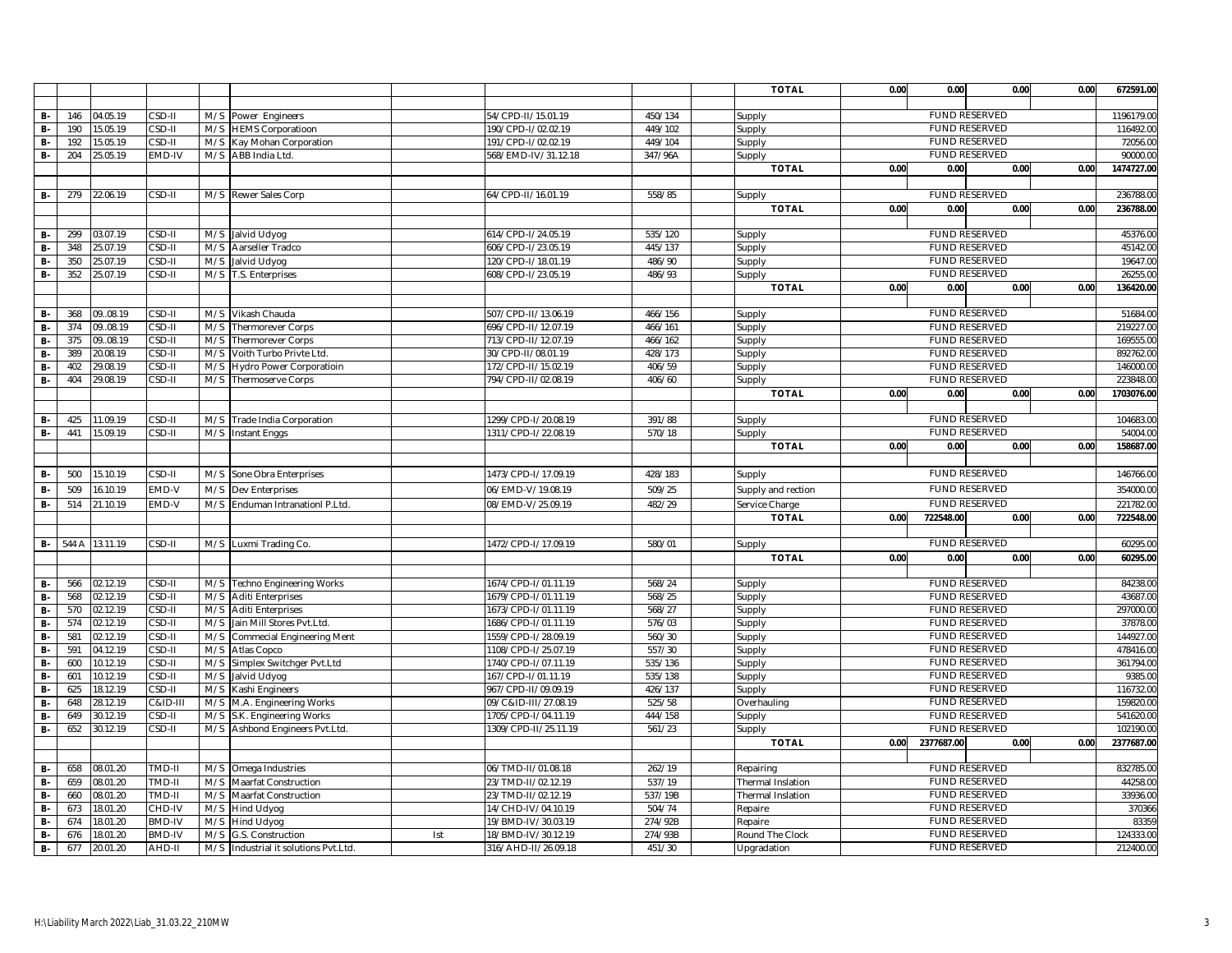| <b>B-</b> | 678 | 20.01.20 | AHD-II        |     | M/S India Engg. Works          | 27/AHD-II/26.12.19  | 451/30B | Maintinance           |                    | FUND RESERVED        |            | 248140.0    |
|-----------|-----|----------|---------------|-----|--------------------------------|---------------------|---------|-----------------------|--------------------|----------------------|------------|-------------|
| <b>B-</b> | 679 | 20.01.20 | AHD-II        | M/S | Garg Engg. & Sons              | 22/AHD-II/25.11.19  | 515/177 | Conditianig           |                    | <b>FUND RESERVED</b> |            | 292480.0    |
| <b>B-</b> | 680 | 20.01.20 | AHD-II        | M/S | Garg Engg. & Sons              | 11/AHD-II/05.08.19  | 515/178 | Repairing             |                    | <b>FUND RESERVED</b> |            | 86151.0     |
| <b>B-</b> | 681 | 20.01.20 | AHD-II        | M/S | Rahul Gupta & Co.              | 23/AHD-II/06.02.19  | 515/179 | Repairing             |                    | <b>FUND RESERVED</b> |            | 101244.00   |
| <b>B-</b> | 682 | 20.01.20 | AHD-II        | M/S | India Engg. Works              | 21/AHD-II/14.01.19  | 515/180 | Repairing             |                    | FUND RESERVED        |            | 48898.0     |
| <b>B-</b> | 689 | 21.01.20 | CSD-II        |     | M/S S.S. Rubber Pvt.Ltd.       | 1014/CPD-I/15.07.19 | 580/24  | Supply                |                    | FUND RESERVED        |            | 774835.0    |
| <b>B-</b> | 696 | 21.01.20 | CHD-III       | M/S | Saurabh Engg. Works            | 13/CHD-III/18.03.19 | 519/81  | Security              |                    | <b>FUND RESERVED</b> |            | 8400.0      |
| $B -$     | 697 | 21.01.20 | CHD-III       | M/S | Nosad Contractor               | 05/CHD-III/10.05.18 | 579/82  | Security              |                    | <b>FUND RESERVED</b> |            | 45135.00    |
| <b>B-</b> | 702 | 22.01.20 | CHD-III       | M/S | Nosad Contractor               | 12/CHD-III/18.11.19 | 513/87B | Overhauling           |                    | <b>FUND RESERVED</b> |            | 10199.00    |
| <b>B-</b> | 707 | 25.01.20 | CFA&BO        | M/S | Rohat Ashish & Co              | 523/CPD-II/26.04.18 | 494/33B | Security              |                    | <b>FUND RESERVED</b> |            | 14325.00    |
| <b>B-</b> | 708 | 25.01.20 | EMD-IV        | M/S | Nosad Contractor               | 11/EMD-IV/16.08.19  | 574/6B  | Preventive & Brekdown |                    | <b>FUND RESERVED</b> |            | 50971.00    |
| <b>B-</b> | 720 | 27.01.20 | CSD-II        | M/S | Jalvid Udyog                   | 1672/CPD-I/01.11.19 | 535/165 | Supply                |                    | <b>FUND RESERVED</b> |            | 34335.0     |
| <b>B-</b> | 721 | 27.01.20 | CSD-II        | M/S | Jalvid Udyog                   | 1672/CPD-I/01.11.19 | 535/165 | Supply                |                    | <b>FUND RESERVED</b> |            | 74128.0     |
| <b>B-</b> | 725 | 30.01.20 | AHD-II        |     | M/S Bharti Enterprises         | 04/AHD-II/15.05.18  | 530/21  | Security              |                    | <b>FUND RESERVED</b> |            | 81381.00    |
| <b>B-</b> | 728 | 31.01.20 | ECM&EM        |     | M/S Vijay Kumar Gupta          | 31/ECM&EMD/14.03.19 | 424/191 | Water Supply          |                    | <b>FUND RESERVED</b> |            | 464148.00   |
| <b>B-</b> | 729 | 31.01.20 | ECM&EM        |     | M/S Vijay Kumar Gupta          | 31/ECM&EMD/14.03.20 | 424/192 | Water Supply          |                    | FUND RESERVED        |            | 464149.00   |
|           |     |          |               |     |                                |                     |         | <b>TOTAL</b>          | 4500356.00<br>0.00 | 0.00                 | 0.00       | 4500356.00  |
|           |     |          |               |     |                                |                     |         |                       |                    |                      |            |             |
| <b>B-</b> | 730 | 03.02.20 | CSD-II        |     | M/S Amco Industries            | 979/CPD-II/11.09.19 | 561/30  | Supply                |                    | <b>FUND RESERVED</b> |            | 102053      |
|           | 736 | 05.02.20 | $2SD-III$     | M/S | Govardhan Controls             | 508/CPD-I/31.07.18  | 486/113 | Supply                |                    | <b>FUND RESERVED</b> |            | 3586.0      |
| <b>B-</b> | 740 | 05.02.20 | CSD-II        | M/S | <b>Instant Engineers</b>       | 1467/CPD-I/16.09.19 | 444/162 | Supply                |                    | <b>FUND RESERVED</b> |            | 1023060.00  |
| <b>B-</b> | 749 | 05.02.20 | CAMD-I        |     | M/S Usha Enterprises           | 20/CAMD-II/27.02.18 | 310/82  | Servicing & B/d       |                    | <b>FUND RESERVED</b> |            | 10826.0     |
| <b>B-</b> | 750 | 07.02.20 | CSD-II        | M/S | <b>Dynamic Power Services</b>  | 82/CPD-II/21.01.20  | 560/37  | Supply                |                    | FUND RESERVED        |            | 593492.0    |
| <b>B-</b> | 751 | 07.02.20 | CSD-II        | M/S | Amco Industries                | 42/CPD-II/09.01.20  | 560/38  | Supply                |                    | FUND RESERVED        |            | 996417.0    |
| <b>B-</b> | 752 | 07.02.20 | $CSD-II$      | M/S | Amco Industries                | 35/CPD-II/09.01.20  | 560/41  | Supply                |                    | <b>FUND RESERVED</b> |            | 749847.0    |
| <b>B-</b> | 753 | 07.02.20 | $SD-II$       | M/S | <b>Dynamic Power Services</b>  | 94/CPD-II/22.01.20  | 560/43  | Supply                |                    | FUND RESERVED        |            | 2596000.0   |
| <b>B-</b> | 756 | 07.02.20 | $CSD-II$      | M/S | Amco Industries                | 81/CPD-II/21.01.20  | 560/45  | Supply                |                    | FUND RESERVED        |            | 77384.0     |
| <b>B-</b> | 757 | 07.02.20 | CSD-II        | M/S | Amco Industries                | 85/CPD-II/21.01.20  | 560/46  | Supply                |                    | <b>FUND RESERVED</b> |            | 1620671.0   |
| <b>B-</b> | 758 | 07.02.20 | <b>CSD-II</b> | M/S | Amco Industries                | 88/CPD-II/21.01.20  | 560/46  | Supply                |                    | FUND RESERVED        |            | 1971638.0   |
| $B -$     | 759 | 07.02.20 | CSD-II        | M/S | <b>Dynamic Power Services</b>  | 91/CPD-II/22.01.20  | 560/47  | Supply                |                    | <b>FUND RESERVED</b> |            | 440000.0    |
| <b>B-</b> | 760 | 07.02.20 | CSD-II        | M/S | <b>Dynamic Power Services</b>  | 97/CPD-II/22.01.20  | 560/47  | Supply                |                    | <b>FUND RESERVED</b> |            | 382030.0    |
| <b>B-</b> | 761 | 07.02.20 | CSD-II        | M/S | Omega Engineering              | 83/CPD-II/21.01.20  | 560/48  | Supply                |                    | <b>FUND RESERVED</b> |            | 889519.0    |
| <b>B-</b> | 762 | 07.02.20 | CSD-II        | M/S | Omega Engineering              | 96/CPD-II/22.01.20  | 560/50  | Supply                |                    | <b>FUND RESERVED</b> |            | 1115111.00  |
| <b>B-</b> | 780 | 11.02.20 | <b>BMD-IV</b> | M/S | Nosad Contractor               | 04/BMD-IV/04.09.18  | 370/75B | Maintinance           | 76616.00           |                      |            |             |
| <b>B-</b> | 785 | 17.02.20 | CPD-I         | M/S | Jakson Enterprises Pvt. Ltd.   | 2004/CPD-I/24.12.19 | 557/42  | Supply                | 1109659.00         |                      |            |             |
| <b>B-</b> | 786 | 17.02.20 | CSD-II        | M/S | Hind Udyog                     | 1558/CPD-I/28.09.19 | 557/44  | Supply                |                    |                      | 765260.00  |             |
| <b>B-</b> | 788 | 18.02.20 | CHD-IV        | M/S | Hind Udyog                     | 05/CHD-IV/04.06.19  | 504/76  | Repairing             | 184170.0           |                      |            |             |
| <b>B-</b> | 791 | 18.02.20 | <b>BMD-IV</b> | M/S | usha Erterprises               | 11/BMD-IV/14.01.19  | 274/98  | Maintinance           | 48249.00           |                      |            |             |
| <b>B-</b> | 792 | 18.02.20 | <b>BMD-IV</b> | M/S | G.S. Contruction co.           | 18/BMD-IV/30.12.19  | 274/99  | Round The Clock       | 83566.00           |                      |            |             |
| B-        | 803 | 19.02.20 | $CSD-II$      | M/S | Fiducia Machinery Services     | 158/CPD-II/03.02.20 | 561/34  | Supply                |                    |                      | 302146.00  |             |
| <b>B-</b> | 805 | 19.02.20 | CSD-II        | M/S | North Street Cooling Tower     | 1321/CPD-I/14.11.18 | 580/50  | Supply                |                    | 348948.00            |            |             |
| <b>B-</b> | 806 | 19.02.20 | $2SD-III$     | M/S | RSP Overseas Pvt.Ltd           | 1507/CPD-I/13.07.16 | 580/52  | Supply                |                    | 10275.00             |            |             |
| <b>B-</b> | 807 | 19.02.20 | CSD-II        | M/S | RSP Overseas Pvt.Ltd           | 1110/CPD-I/07.06.13 | 580/52  | Supply                |                    | 3738.00              |            |             |
| <b>B-</b> | 810 | 19.02.20 | CSD-II        | M/S | Sone Obra Enterprises Pvt.Ltd. | 81/CPD-I/21.01.20   | 580/61  | Supply                |                    |                      | 434749.00  |             |
| <b>B-</b> | 811 | 19.02.20 | CSD-II        | M/S | Sone Obra Enterprises Pvt.Ltd. | 81/CPD-I/21.01.20   | 580/62  | Supply                |                    |                      | 427275.00  |             |
| <b>B-</b> | 813 | 19.02.20 | AHD-II        | M/S | Rahul Gupta & Co.              | 23/AHD-II/06.02.19  | 515/188 | Reparing              | 89030.00           |                      |            |             |
| <b>B-</b> | 814 | 19.02.20 | EMD-IV        | M/S | <b>Techno Power</b>            | 23/EMD-IV/23.01.20  | 1986/13 | Arresting of tras     | 317991.00          |                      |            |             |
| <b>B-</b> | 815 | 19.02.20 | TMD-II        | M/S | Atlas copco                    | 108/TMD-II/         | 523/14  | Annual Maintinenes    | 121422.00          |                      |            |             |
| <b>B-</b> | 817 | 19.02.20 | TMD-II        |     | M/S Bharti Enterprises         | 21/TMD-II/15.11.19  | 527/27  | Fabrication           | 334742.00          |                      |            |             |
|           |     |          |               |     |                                |                     |         | <b>TOTAL</b>          | 2365445.00<br>0.00 | 362961.00            | 1929430.00 | 13490112.00 |
| <b>B-</b> | 823 | 03.03.20 | $CSD-II$      |     | M/S Simplex Switchger Pvt.Ltd  | 159/CPD-I/07.02.20  | 559/105 |                       |                    | 423644.00            |            |             |
| <b>B-</b> | 826 | 03.03.20 | CSD-II        |     | M/S Omega Engg. Works          | 174/CPD-II/05.02.20 | 561/35  | Supply<br>Supply      |                    |                      | 244229.00  |             |
| <b>B-</b> | 828 | 03.03.20 | $CSD-II$      |     | M/S Multitech Engineers        | 184/CPD-II/07.02.20 | 557/48  | Supply                |                    |                      | 492071.00  |             |
| <b>B-</b> | 829 | 04.03.20 | $SD-II$       | M/S | <b>Hind Udyog</b>              | 134/CPD-I/01.02.20  | 560/52  | Supply                |                    |                      | 597080.00  |             |
| <b>B-</b> | 838 | 07.03.20 | CAMD-I        | M/S | Balram Engineering             | 03/CAMD-II/29.07.19 | 468/87  | Maintinance           | 52371.00           |                      |            |             |
| <b>B-</b> | 839 | 13.03.20 | CHD-IV        |     | M/S Aka Logistic Pvt.Ltd.      | 09/CHD-IV/11.10.18  | 582/28  | Round The Clock       | 270725.00          |                      |            |             |
|           |     |          |               |     |                                |                     |         |                       |                    |                      |            |             |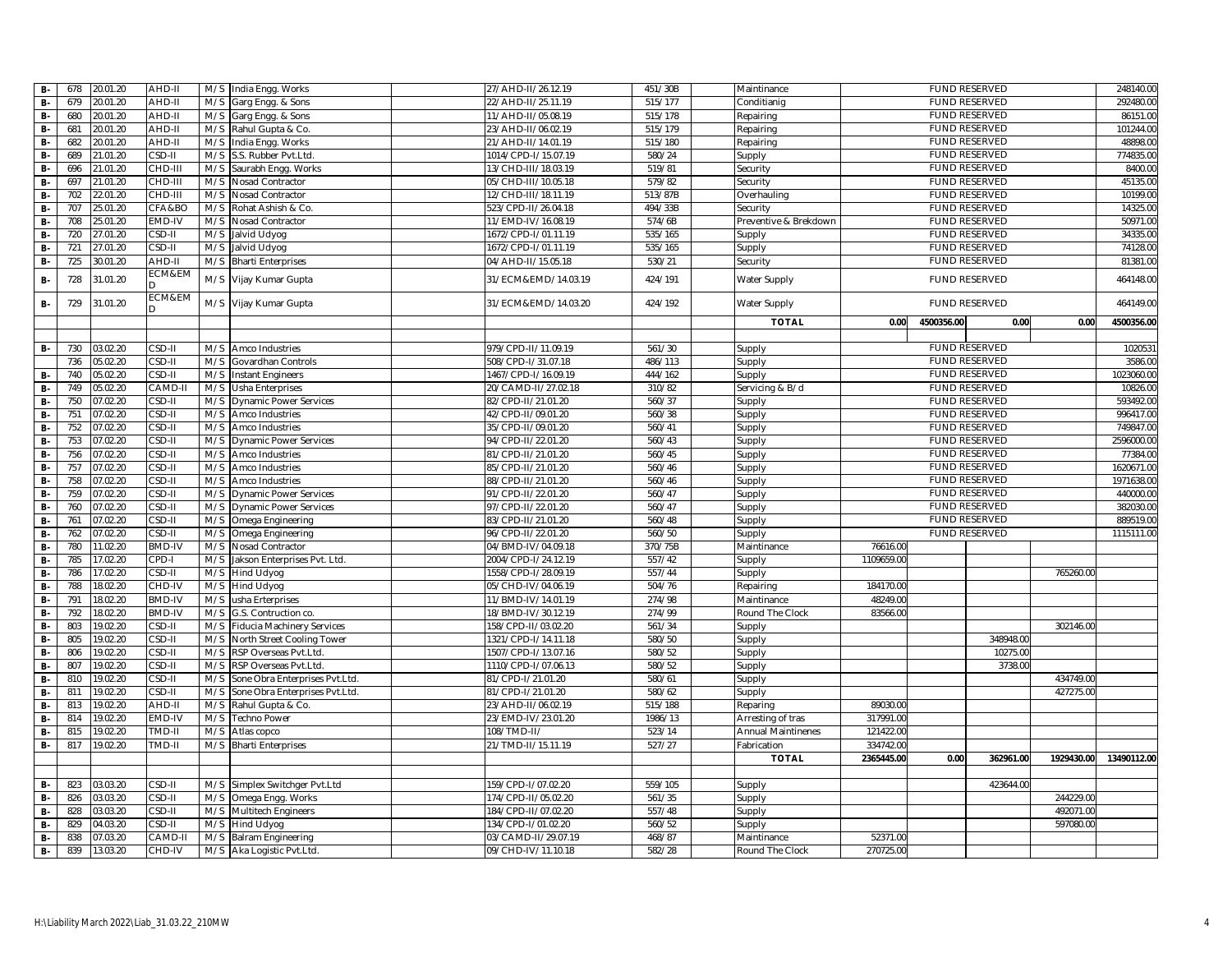| <b>B-</b> | 840            | 13.03.20 | CHD-IV            |     | M/S Hind Udyog                          | 05/CHD-IV/04.06.19   | 504/78   | Hork of Repairing  | 308076.00  |      |            |            |      |
|-----------|----------------|----------|-------------------|-----|-----------------------------------------|----------------------|----------|--------------------|------------|------|------------|------------|------|
| <b>B-</b> | 841            | 19.03.20 | CSD-II            |     | M/S S.K. Systems Pvt.Ltd.               | 2019/CPD-I/28.12.19  | 557/52   | Supply             |            |      | 638528     |            |      |
| <b>B-</b> | 842            | 9.03.20  | CSD-II            |     | M/S Abhishek Engg                       | 185/CPD-II/07.02.20  | 557/52   | Supply             |            |      |            | 59541      |      |
| $B -$     | 844            | 20.03.20 | CHD-IV            | M/S | Leading Edge Technocra                  | 671/CHD-IV/28.09.19  | 507/15B  | Supply             |            |      |            | 18013      |      |
| <b>B-</b> | 845            | 0.03.20  | CSD-II            | M/S | J. Umashankar & Co. Pvt.Ltd.            | 80/CPD-I/21.01.20    | 466/171  | Supply             |            |      | 26512      |            |      |
| <b>B-</b> | 847            | 20.03.20 | TMD-II            | M/S | Maarfat Const                           | 23/TMD-II/02.12.19   | 553/173  | Thermal Insulation | 41752      |      |            |            |      |
| <b>B-</b> | 854            | 3.03.20  | CSD-II            |     | M/S AA RSELLER Tredco                   | 1905/CPD-I/07.12.19  | 444/172  | Supply             |            |      | 444576     |            |      |
| <b>B-</b> | 855            | 3.03.20  | CSD-II            |     | M/S Instant Engineers                   | 1906/CPD-I/07.12.19  | 444/173  | Supply             |            |      |            | 36245      |      |
| <b>B-</b> | 856            | 3.03.20  | CSD-II            | M/S | R.P. Construction                       | 86/EMD-V/20.02.20    | 444/174  | Supply             |            |      |            | 47790      |      |
| <b>B-</b> | 858            | 3.03.20  | CSD-II            | M/S | Priya Construction                      | 91/EMD-V/20.02.20    | 444/175  | Supply             | 196484     |      |            |            |      |
| <b>B-</b> | 859            | 3.03.20  | CSD-II            | M/S | <b>MIEPL</b>                            | 228/CPD-I/02.03.20   | 444/176  | Supply             | 127440     |      |            |            |      |
| <b>B-</b> | 860            | 24.03.20 | TMD-II            | M/S | <b>Thermal India Engineers</b>          | 28/TMD-IV/28.02.20   | 538/23B  | Insppection        | 198240     |      |            |            |      |
| <b>B-</b> | 861            | 4.03.20  | TMD-II            | M/S | Thermal India Engineers                 | 29/TMD-II/28.02.20   | 538/24   | Decoupling         | 348100     |      |            |            |      |
| <b>B-</b> | 867            | 30.03.20 | AHD-II            | M/S | Rahul Gupta & Co.                       | 25/AHD-II/06.02.19   | 515/195  | Repeare            | 85708      |      |            |            |      |
| <b>B-</b> | 868            | 30.03.20 | AHD-II            | M/S | Garg Engineering & Sons                 | 11/AHD-II/05.08.19   | 515/197  | Repeare            | 104167     |      |            |            |      |
| <b>B-</b> | 869            | 30.03.20 | CSD-II            | M/S | New Allenberry Work                     | 133/CPD-I/01.02.20   | 560/64   | Supply             |            |      |            | 39494      |      |
| <b>B-</b> | 870            | 30.03.20 | CSD-II            | M/S | <b>Vibrant Engineers</b>                | 45/CPD-I/13.01.20    | 560/65   | Supply             |            |      |            | 85432      |      |
| <b>B-</b> | 871            | 30.03.20 | CSD-II            | M/S | Elecon                                  | 132/CSD-I/01.02.20   | 560/66   | Supply             |            |      |            | 130177     |      |
| <b>B-</b> | 872            | 30.03.20 | CSD-II            | M/S | Sempertrans India Pvt.Ltd               | 183/CPD-I/12.02.20   | 560/67   | Supply             |            |      |            | 2926400    |      |
| $B -$     | 875            | 30.03.20 | OGD-II            | M/S | <b>SGL Engg. Inustries</b>              | 16/OGD-II/22.11.16   | 434/110  | Accounts           | 28788      |      |            |            |      |
| $B -$     | 876            | 30.03.20 | OGD-II            | M/S | Kailash Singh                           | 12/OGD-II/22.12.15   | 434/109  | Security           | 7084       |      |            |            |      |
| <b>B-</b> | 877            | 31.03.20 | BMD-III           |     | M/S Jha Contruction                     | 05/BMD-III/05.10.18  | 436/83B  | Security           | 38949      |      |            |            |      |
|           |                |          |                   |     |                                         |                      |          |                    | 1807884.00 | 0.00 | 1533260.00 | 7996616.00 | 0.00 |
|           |                |          |                   |     |                                         |                      |          |                    |            |      |            |            |      |
| <b>B-</b> | $\overline{2}$ | 07.04.20 | CSD-II            | M/S | <b>Dynamic Power Services</b>           | 94/CPD-II/22.01.20   | 560/53   | Supply             |            |      |            | 1140000    |      |
| <b>B-</b> | $\overline{3}$ | 07.04.20 | CSD-II            | M/S | Amco Industries                         | 88/CPD-II/21.01.20   | 560/54   | Supply             |            |      |            | 100505     |      |
| $B -$     | $\overline{4}$ | 07.04.20 | CSD-II            |     | M/S Amco Industries                     | 85/CPD-II/21.01.20   | 560/54   | Supply             |            |      |            | 648140     |      |
| <b>B-</b> | 6              | 07.04.20 | CSD-II            | M/S | Amco Industries                         | 35/CPD-II/09.01.20   | 560/56   | Supply             |            |      |            | 74984      |      |
| B-        | 8              | 07.04.20 | CSD-II            | M/S | Omega Engg. Works                       | 96/CPD-II/22.01.20   | 560/58   | Supply             |            |      |            | 63401      |      |
| <b>B-</b> | 14             | 08.04.20 | C&ID-I            |     | M/S R.K. Traders                        | 03/C&ID-I/03.01.19   | 2083/02  | Upgrading          | 11564      |      |            |            |      |
| <b>B-</b> | 15             | 08.04.20 | <b>C&amp;ID-I</b> |     | M/S R.K. Traders                        | 15/C&ID-I/26.12.19   | 2083/2B  | Supply             | 5900       |      |            |            |      |
| <b>B-</b> | 17             | 08.04.20 | EMD-II            | M/S | Priya Construction                      | 15/EMD-II            | 1932/89  | Electrical B/d     | 20173      |      |            |            |      |
| <b>B-</b> | 19             | 08.04.20 | ECMD-I            | M/S | <b>Akshat Enterprises</b>               | 54/ECMD-II           | 2070/20  | M&R of Door        | 2893       |      |            |            |      |
| <b>B-</b> | 21             | 08.04.20 | CHD-I             | M/S | Aka Logistic Pvt.Ltd.                   | 12/CHD-I/22.11.18    | 2030/06  | Security           | 28950      |      |            |            |      |
| $B -$     | 24             | 08.04.20 | CHD-I             | M/S | Priyanka Enterprises                    | 16/CHD-I/20.03.20    | 1873/47B | B/d                | 268359     |      |            |            |      |
| <b>B-</b> | 27             | 18.04.20 | CHD-III           | M/S | Nosad Contraction                       | 12/CHD-III/18.11.19  | 513/94   | Overhauling        | 36686      |      |            |            |      |
| <b>B-</b> | 28             | 8.04.20  | CSD-II            |     | M/S Vijay Chandra Industries            | 314/CPD-II/18.03.20  | 561/51   | Supply             |            |      | 410650     |            |      |
| <b>B-</b> | 31             | 18.04.20 | CSD-II            |     | M/S Gauri Gases Pvt.Ltd                 | 191/CPD-I/14.02.20   | 576/25   | Gas                |            |      | 56498      |            |      |
| <b>B-</b> | 32             | 8.04.20  | CSD-II            | M/S | Gauri Gases Pvt.Ltd.                    | 1448/CPD-I/08.02.18  | 1959/71  | Supply             |            |      | 1482       |            |      |
| <b>B-</b> | 35             | 20.04.20 | CHD-III           | M/S | <b>Nosad Contraction</b>                | 09/CHD-III/24.10.19  | 2046/19  | O/H                | 849        |      |            |            |      |
| <b>B-</b> | 36             | 22.04.20 | EMD-V             | M/S | Nosad Contraction                       | 10/EMD-V/05.01.19    | 372/44   | Servicing          | 87205      |      |            |            |      |
| <b>B-</b> | 37             | 22.04.20 | CHD-III           | M/S | Amit Shrivas                            | 12/CHD-III/06.03.19  | 1853/93  | Security           | 7007       |      |            |            |      |
| <b>B-</b> | 39             | 2.04.20  | ECMD-I            | M/S | Techkriti Infratech Pvt.Ltd.            | 06/ECMD-I/30.12.19   | 2018/33  | Physical           | 52392      |      |            |            |      |
| <b>B-</b> | 40             | 3.04.20  | TMD-II            | M/S | Thermal India Engg                      | 05/TMD-II/28.07.18   | 527/31   | B/d                | 44577      |      |            |            |      |
| <b>B-</b> | 42             | 23.04.20 | TMD-II            | M/S | Thermal India Engg                      | 02/TMD-II/15.04.20   | 527/35   | B/d                | 10758      |      |            |            |      |
| <b>B-</b> | 43             | 23.04.20 | TMD-II            | M/S | Thermal India Engg.                     | 05/TMD-II/28.07.18   | 527/33   | B/d                | 33677      |      |            |            |      |
| <b>B-</b> | 44             | 3.04.20  | TMD-II            | M/S | Amco Industries                         | 573/TMD-II/07.12.19  | 553/12   | Supply             | 720120     |      |            |            |      |
| <b>B-</b> | 49             | 25.04.20 | BMD-III           | M/S | R. Electromech                          | 15/BMD-III/06.02.18  | 562/24   | Security           | 52259      |      |            |            |      |
| <b>B-</b> | 50             | 25.04.20 | BMD-III           | M/S | Bharat Mechanical & Structural<br>Works | 02/BMD-III/09.06.17  | 302/77   | Security           | 48881      |      |            |            |      |
| <b>B-</b> | 51             | 25.04.20 | BMD-III           | M/S | Bharat Mechanical & Structural<br>Works | 03/BMD-III/15.06.18  | 476/69   | Security           | 26017      |      |            |            |      |
| <b>B-</b> | 52             | 25.04.20 | BMD-III           | M/S | Bharat Mechanical & Structural<br>Works | 11/BMD-III/24.10.16  | 476/70   | Security           | 93212      |      |            |            |      |
| <b>B-</b> | 53             | 25.04.20 | BMD-III           | M/S | Bharat Mechanical & Structural<br>Works | 09/BMD-III/15.01.18  | 476/71   | Security           | 91939      |      |            |            |      |
| в.        | 54             | 25.04.20 | BMD-III           | M/S | 3harat Mechanical & Structural<br>Works | 06/BMD-III/02.08.18  | 476/72   | Security           | 57195      |      |            |            |      |
| <b>B-</b> | 56             | 27.04.20 | C&ID-III          | M/S | DK & Sons Co.                           | 22/C&ID-III/09.01.20 | 576/07   | Salvaging          | 164520     |      |            |            |      |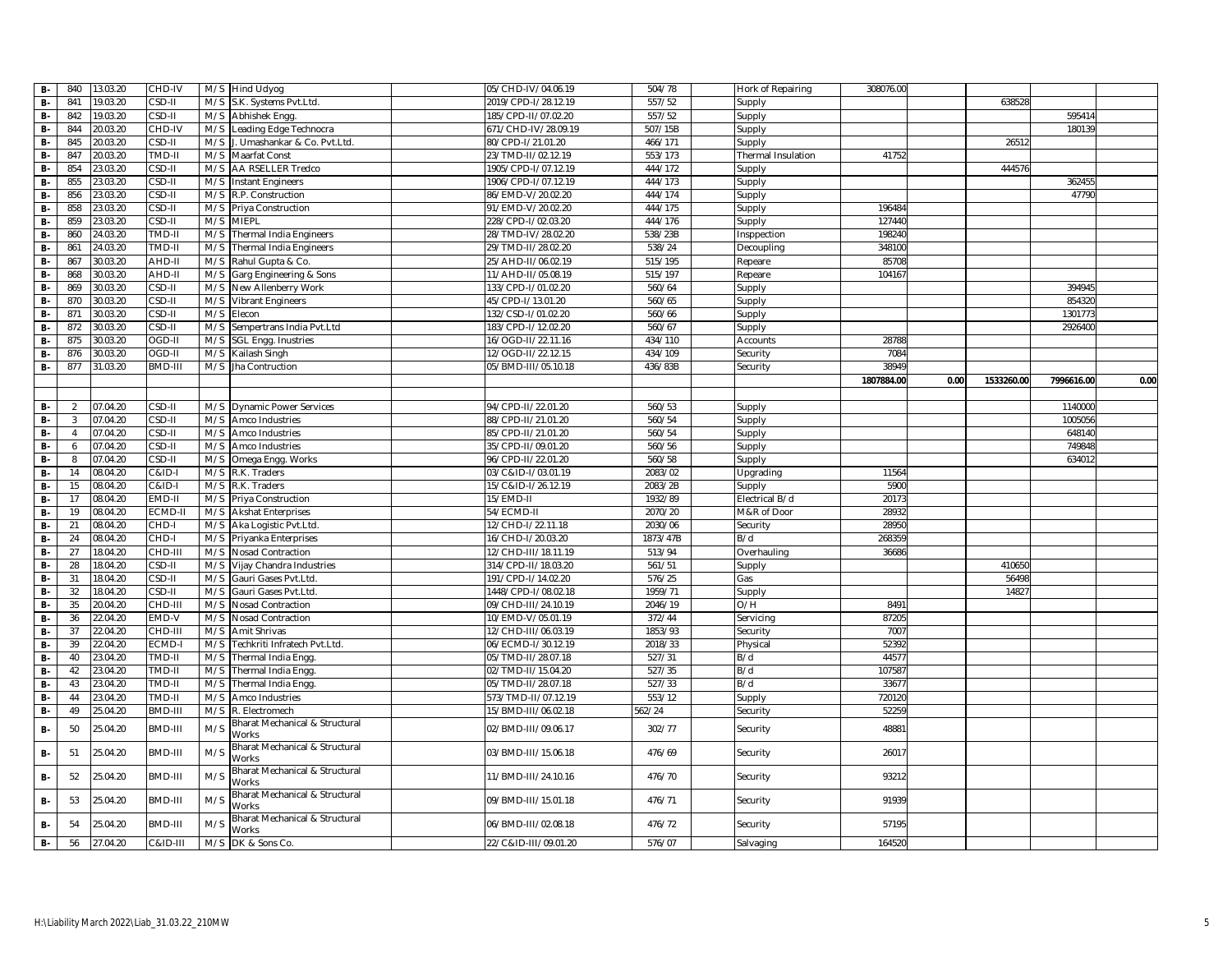| <b>B-</b> | 58  | 27.04.20 | OGD-I               |     | M/S DK & Sons Co.                  | 09/OGD-I/06.11.19     | 2080/64  | Break Down           | 4259       |      |           |            |      |
|-----------|-----|----------|---------------------|-----|------------------------------------|-----------------------|----------|----------------------|------------|------|-----------|------------|------|
| <b>B-</b> | 59  | 27.04.20 | C&ID-III            | M/S | Instrument Care Group              | 19/C&ID-III/07.01.19  | 344/154  | Amc                  | 64639      |      |           |            |      |
| <b>B-</b> | 63  | 27.04.20 | <b>C&amp;ID-III</b> | M/S | R.K. Traders                       | 01/C&ID-III/22.04.19  | 525/64   | Supply               | 5900       |      |           |            |      |
| <b>B-</b> | 67  | 28.04.20 | <b>BMD-IV</b>       | M/S | <b>MAK Construction</b>            | 19/BMD-IV/13.01.20    | 565/13   | Maintinance          | 119270     |      |           |            |      |
| <b>B-</b> | 69  | 28.04.20 | CPD-I               | M/S | Adarsh Electronics & Electricals   | 1669/CPD-I/01.11.19   | 1949/113 | Supply               |            |      | 28504     |            |      |
| $B -$     | 70  | 28.04.20 | BMD-III             | M/S | Jha Constructioin                  | 08/BMD-III/15.04.19   | 437/4    | Reparing             | 1029       |      |           |            |      |
| <b>B-</b> | 73  | 28.04.20 | OGD-I               | M/S | Eureka forbes                      | 244/OGD-I/08.08.19    | 2080/66  | Supply               | 8805       |      |           |            |      |
| <b>B-</b> | 74  | 29.04.20 | CHD-III             | M/S | Priya Construction                 | 10/CHD-III/06.01.18   | 513/96   | Security             | 5000       |      |           |            |      |
| <b>B-</b> | 75  | 29.04.20 | CHD-III             | M/S | Vikash Electricals                 | 08/CHD-III/29.10.18   | 513/96   | Security             | 4980       |      |           |            |      |
| <b>B-</b> | 76  | 29.04.20 | CHD-III             | M/S | S.R. Construction                  | 05/CHD-III/19.08.19   | 513/95   | Preventive B/d       | 3629       |      |           |            |      |
| <b>B-</b> | 77  | 30.04.20 | CAMD-I              | M/S | <b>Hi-tech Diesels</b>             | 15/CAMD-II/05.02.20   | 416/167  | Repaire              | 108000     |      |           |            |      |
| <b>B-</b> | 78  | 30.04.20 | CAMD-I              | M/S | Shiv Mahadev                       | 05/CAMD-II/05.09.19   | 23/171   | Security             | 2335       |      |           |            |      |
| <b>B-</b> | 79  | 30.04.20 | CAMD-I              | M/S | <b>Usha Enterprises</b>            | 08/CAMD-II/30.09.19   | 388/78   | Complete operation   | 5062       |      |           |            |      |
| <b>B-</b> | 81  | 30.04.20 | CAMD-I              | M/S | <b>Universal Engg</b>              | 23/CAMD-II/19.03.19   | 388/80   | Security             | 3766       |      |           |            |      |
| <b>B-</b> | 83  | 30.04.20 | BMD-II              | M/S | Punecet Construction Co.           | 10/BMD-II/28.12.18    | 1963/72  | Security             | 28960      |      |           |            |      |
| <b>B-</b> | 84  | 30.04.20 | BMD-II              | M/S | Punecet Construction Co.           | 11/BMD-II/19.08.19    | 1963/73  | Security             | 28960      |      |           |            |      |
| $B -$     | 85  | 30.04.20 | OGD-II              | M/S | SGL Engg. Indurtries               | 17/OGD-II/06.03.20    | 422/185  | Repaire              | 3331       |      |           |            |      |
| <b>B-</b> | 86  | 30.04.20 | EMD-V               | M/S | Electrical & Instrumentation Engg. | 01/EMD-V/25.04.18     | 366/29   | Security             |            |      | 19993     |            |      |
|           |     |          |                     |     |                                    |                       |          |                      | 2655775.00 | 0.00 | 530472.00 | 4177056.00 | 0.00 |
| <b>B-</b> | 88  | 04.05.20 | EMD-I               | M/S |                                    | 21/EMD-I/25.11.16     | 2016/50  |                      | 2400.00    |      |           |            |      |
| <b>B-</b> | 89  | 04.05.20 | EMD-I               | M/S | Sanjeev Kumar<br>Sanjeev Kumar     | 05/EMD-1/30.08.17     | 2016/50  | Security<br>Security | 1200.00    |      |           |            |      |
| <b>B-</b> | 92  | 06.05.20 |                     |     |                                    |                       | 492/60   |                      |            |      | 367853.00 |            |      |
|           | 97  |          | CSD-II              | M/S | <b>Excel Technology</b>            | 479/C&ID-III/23.09.19 |          | Supply               |            |      |           |            |      |
| <b>B-</b> |     | 06.05.20 | CSD-II              | M/S | Instant Engg                       | 1923/CPD-I/11.12.19   | 492/63   | Supply               |            |      |           | 108008.00  |      |
| <b>B-</b> | 103 | 06.05.20 | CSD-II              | M/S | K. S. & Brothers                   | 282/CPD-III/08.05.19  | 444/183  | Supply               |            |      | 33760.00  |            |      |
| <b>B-</b> | 104 | 06.05.20 | EMD-II              | M/S | Priya Construction Co.             | 15/EMD-II             | 1932/92  | B/d                  | 20580.00   |      |           |            |      |
| <b>B-</b> | 105 | 06.05.20 | EMD-II              | M/S | R.L. Engg.                         | 02/EMD-II/25.06.19    | 1880/99  | Rewainding           | 56706.00   |      |           |            |      |
| <b>B-</b> | 106 | 11.05.20 | CSD-II              | M/S | Amco Industries                    | 42/CPD-II/09.01.20    | 557/54   | Supply               | 993892.00  |      |           |            |      |
| <b>B-</b> | 108 | 11.05.20 | EMD-V               | M/S | Priya Construction Co.             | 22/EMD-V/20.03.20     | 316/95   | Rewainding           | 234503.00  |      |           |            |      |
| <b>B-</b> | 109 | 11.05.20 | EMD-V               | M/S | Priya Construction Co.             | 22/EMD-V/20.03.20     | 316/96   | Rewainding           | 243603.00  |      |           |            |      |
| <b>B-</b> | 110 | 11.05.20 | EMD-V               | M/S | Priya Construction Co.             | 22/EMD-V/20.03.20     | 316/98   | Rewainding           | 250437.00  |      |           |            |      |
| <b>B-</b> | 111 | 11.05.20 | EMD-V               | M/S | Priya Construction Co.             | 22/EMD-V/20.03.20     | 316/99   | Rewainding           | 122071.00  |      |           |            |      |
| <b>B-</b> | 112 | 12.05.20 | CHD-I               | M/S | Priyanka Enterprises               | 05/CHD-I/30.08.19     | 1873/54  | Repair               | 72187.00   |      |           |            |      |
| <b>B-</b> | 113 | 13.05.20 | CHD-IV              | M/S | Inderjeet Singh                    | 12/CHD-IV/23.09.19    | 458/81   | Security             | 6930.00    |      |           |            |      |
| <b>B-</b> | 114 | 13.05.20 | AHD-II              | M/S | Garg Engineering & sons            | 08/AHD-II/11.07.19    | 479/61   | Dipasal Pipe Line    | 126360.00  |      |           |            |      |
| <b>B-</b> | 115 | 13.05.20 | <b>BMD-IV</b>       | M/S | Usha Enterprises                   | 11/BMD-IV/14.01.19    | 356/83   | Mant of Dewalering   | 13969.00   |      |           |            |      |
| <b>B-</b> | 117 | 13.05.20 | <b>BMD-IV</b>       | M/S | A.S. Enterprises                   | 15/BMD-IV/21.12.19    | 356/83A  | Security             | 24960.00   |      |           |            |      |
| <b>B-</b> | 118 | 13.05.20 | <b>BMD-IV</b>       | M/S | A.S. Enterprises                   | 12/BMD-II/19.08.19    | 356/83A  | Security             | 29952.00   |      |           |            |      |
| <b>B-</b> | 119 | 13.05.20 | <b>C&amp;ID-II</b>  | M/S | MAK Construction Co.               | 12/C&ID-II/25.01.20   | 549/12   | Mirecelanius         | 61633.00   |      |           |            |      |
| <b>B-</b> | 120 | 13.05.20 | EMD-II              | M/S | Krishna Enterprises                | 04/EMD-II             | 1945/54  | B/d Maintinec        | 137031.00  |      |           |            |      |
| <b>B-</b> | 121 | 13.05.20 | EMD-II              | M/S | Vikash Electrical                  | 03/EMD-II             | 1945/57  | Reusnding            | 3021.0     |      |           |            |      |
| <b>B-</b> | 123 | 13.05.20 | AHD-II              | M/S | Garg Engineering & sons            | 35/AHD-II/06.03.20    | 459/95   | Laying of            | 200880.00  |      |           |            |      |
| <b>B-</b> | 124 | 13.05.20 | AHD-II              | M/S | Rajeev Kumar                       | 01/AHD-II/24.04.20    | 459/96   | Cleanig              | 167186.00  |      |           |            |      |
| <b>B-</b> | 125 | 13.05.20 | AHD-II              | M/S | Garg Engineering & sons            | 10/AHD-II/05.08.19    | 459/96   | Reparing             | 85833.00   |      |           |            |      |
| <b>B-</b> | 126 | 13.05.20 | AHD-II              | M/S | Rajeev Kumar                       | 23/AHD-II/05.12.18    | 459/97   | Operation            | 16721.00   |      |           |            |      |
| <b>B-</b> | 129 | 13.05.20 | CSD-I               | M/S | Soalar Engg.                       | 09/CSD-I/08.03.19     | 1969/69  | Unloading            | 8793.00    |      |           |            |      |
| <b>B-</b> | 130 | 13.05.20 | <b>BMD-IV</b>       | M/S | Ravindra Singh & Co.               | 21/BMD-IV/07.03.20    | 566/72   | Removal of Technical | 85670.00   |      |           |            |      |
| <b>B-</b> | 131 | 13.05.20 | <b>BMD-IV</b>       | M/S | Nosad Contructor                   | 03/BMD-IV/04.09.18    | 566/74   | Maint Repai          | 21384.00   |      |           |            |      |
| <b>B-</b> | 134 | 13.05.20 | EMD-I               | M/S | Nosad Contructor                   | 17/EMD-I/27.10.18     | 2055/112 | Maintinace           | 9701.00    |      |           |            |      |
| <b>B-</b> | 135 | 13.05.20 | EMD-I               | M/S | Nosad Contructor                   | 12/EMD-1/29.11.19     | 2055/115 | Maintinace           | 105051.00  |      |           |            |      |
| <b>B-</b> | 136 | 13.05.20 | EMD-I               | M/S | Nosad Contructor                   | 17/EMD-I/27.10.18     | 2055/116 | Maintinace           | 7931.00    |      |           |            |      |
| <b>B-</b> | 139 | 16.05.20 | CPD-II              | M/S | North Street Cooling Tower P. Ltd. | 200/CPD-II/10.02.20   | 426/172  | Supply               |            |      |           | 1340000.00 |      |
| <b>B-</b> | 140 | 16.05.20 | CPD-I               | M/S | R S P Overeas Pvt. Ltd.            | 1108/CPD-I/08.06.16   | 426/173  | Supply               |            |      |           | 15072.00   |      |
| <b>B-</b> | 141 | 16.05.20 | C&ID-III            | M/S | R.K. Traders                       | 371/C&ID-III/25.01.19 | 526/85B  | Supply               | 9440.00    |      |           |            |      |
| <b>B-</b> | 142 | 16.05.20 | C&ID-III            | M/S | R.K. Traders                       | 28/C&ID-III/05/03.20  | 526/86   | Instalation          | 10620.00   |      |           |            |      |
|           |     |          |                     |     |                                    |                       |          |                      |            |      |           |            |      |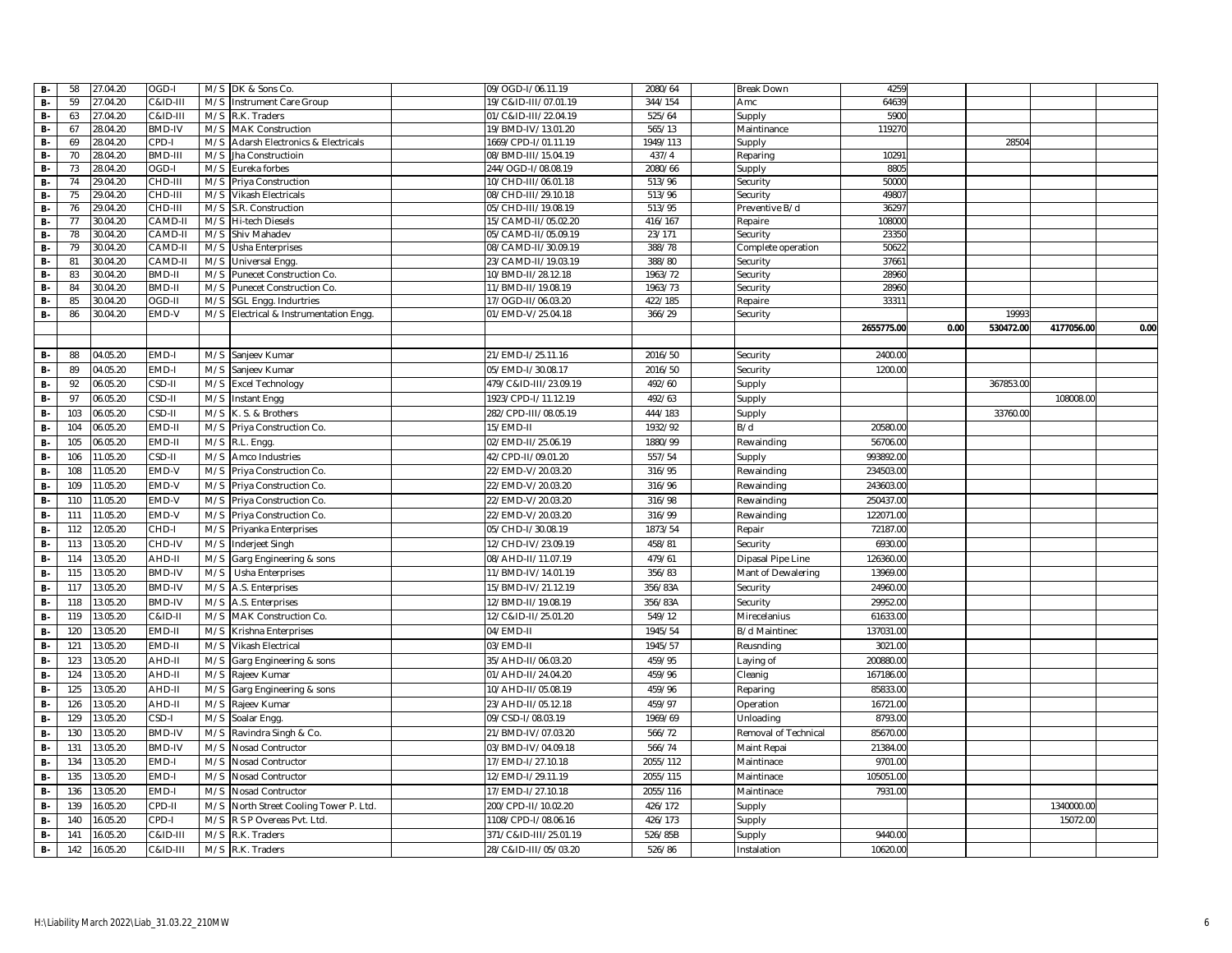| <b>B-</b>    | 143 | 16.05.20 | TMD-II        |     | M/S Hind Udyog                      |           | 07/TMD-1/22.04.19    | 511/32       | Repairing                  | 29107.00   |      |            |            |      |
|--------------|-----|----------|---------------|-----|-------------------------------------|-----------|----------------------|--------------|----------------------------|------------|------|------------|------------|------|
| <b>B-</b>    | 144 | 16.05.20 | EMD-IV        | M/S | Nosad Contructor                    |           | 11/EMD-IV/16.08.19   | 583/12       | Preventive B/d             | 22679.00   |      |            |            |      |
| <b>B-</b>    | 146 | 18.05.20 | C&ID-III      | M/S | Goverdhan Controls                  |           | 15/C&ID-III/15.10.19 | 589/07       | Routine Mant.              | 27972.00   |      |            |            |      |
| <b>B-</b>    | 150 | 18.05.20 | CHD-III       | M/S | Priya Construction Co.              |           | 10/CHD-III/06.1.10   | 1853/94      | Reeinding of differ        | 50000.00   |      |            |            |      |
| <b>B-</b>    | 151 | 18.05.20 | CHD-III       | M/S | Priya Construction Co.              |           | 11/CHD-III/13.02.19  | 1853/94      | Reeinding of differ        | 40000.00   |      |            |            |      |
| <b>B-</b>    | 154 | 26.05.20 | EMD-II        | M/S | Priya Construction Co.              |           | 15/EMD-II            | 1932/86      | <b>Eletrical Maint</b>     | 21906.00   |      |            |            |      |
| <b>B-</b>    | 155 | 28.05.20 | CAMD-I        | M/S | Shiv Mahadev Engg. Works            |           | 16/CAMD-II/17.03.20  | 387/44       | Cooditioiag                | 261630.00  |      |            |            |      |
| <b>B-</b>    | 157 | 28.05.20 | CAMD-I        | M/S | <b>Usha Enterprises</b>             |           | 20/CAMD-II/05.03.19  | 387/44       | Repairing                  | 26244.00   |      |            |            |      |
| <b>B-</b>    | 166 | 30.05.20 | EMD-III       | M/S | Priya Construction Co.              |           | 29/EMD-III/10.02.20  | 2050/24      | Preventive B/d             | 156032.00  |      |            |            |      |
| <b>B-</b>    | 172 | 30.05.20 | <b>BMD-I</b>  | M/S | Sirnroo Construction                |           | 07/BMD-I/2018-19     | 1955/89      | Security                   | 7084.00    |      |            |            |      |
| <b>B-</b>    | 173 | 30.05.20 | BMD-I         | M/S | O.S. Contruction                    |           | 22/BMD-I/2010-11     | 1955/88      | Security                   | 27000.00   |      |            |            |      |
| <b>B-</b>    | 175 | 30.05.20 | CAMD-I        | M/S | <b>Usha Enterprises</b>             |           | 09/CAMD-II/01.10.19  | 388/85A      | Routine                    | 25346.00   |      |            |            |      |
| <b>B-</b>    | 176 | 30.05.20 | CAMD-II       | M/S | Usha Enterprises                    |           | 08/CAMD-II/30.09.19  | 388/85B      | Routine Cheking            | 25312.00   |      |            |            |      |
|              |     |          |               |     |                                     |           |                      |              | Total                      | 3850957.00 | 0.00 | 401613.00  | 1463080.00 | 0.00 |
|              |     |          |               |     |                                     |           |                      |              |                            |            |      |            |            |      |
| B            | 177 | 03.06.20 | CAMD-II       | M/s | Balram Engg. Contractor & Suppliers |           | 03/CAMD-II/29.07.19  | 467/86       | Maintenance/ B/D<br>Maint. | 57483.00   |      |            |            |      |
| B            | 179 | 03.06.20 | CAMD-I        | M/s | S.R. Enterprises                    |           | 24/CAMD-I/21.09.19   | 2062/55-A    | Routine                    | 124543.00  |      |            |            |      |
| $\mathbf B$  | 183 | 03.06.20 | EMD-II        | M/s | Electrical & Instrumentation Engg.  |           | 17/EMD-II/           | 1800/142     | Security                   | 33022.00   |      |            |            |      |
| B            | 184 | 03.06.20 | EMD-V         | M/s | Priya Construction Co.              |           | 91/EMD-V/20.02.20    | 411/189      | Supply                     |            |      | 185156.00  |            |      |
| $\mathbf{B}$ | 188 | 03.06.20 | CHD-I         | M/s | Priyanka Enterprises                |           | 10/CHD-I/22.11.18    | 1873/44      | Security                   | 8500.00    |      |            |            |      |
| $\mathbf B$  | 190 | 03.06.20 | CPD-I         | M/s | <b>Aditi Enterprises</b>            |           | 158/CPD-I/07.02.20   | 557/60       | Wire Rope                  | 126850.00  |      |            |            |      |
| $\mathbf B$  | 191 | 03.06.20 | CPD-I         | M/s | Trade India Corporation             |           | 1299/CPD-1/20.08.19  | 466/179      | Purchase                   |            |      | 101226.00  |            |      |
| $\mathbf B$  | 192 | 03.06.20 | CPD-II        | M/s | Joy Marketing Company               |           | 1320/CPD-II/27.11.19 | 466/181      | Purchase                   |            |      | 301406.00  |            |      |
| $\mathbf{B}$ | 194 | 03.06.20 | CPD-II        | M/s | North Street Cooling Tower          |           | 198/CPD-II/10.02.20  | 450/145      | Supply                     |            |      | 1275184.00 |            |      |
| $\, {\bf B}$ | 195 | 05.06.20 | BMD-II        | M/s | Syndicate Engineering               |           | 11/BMD-II/18.12.18   | 1963/73      | Security                   | 24102.00   |      |            |            |      |
| $\mathbf B$  | 196 | 05.06.20 | BMD-II        | M/s | <b>Syndicate Engineering</b>        |           | 12/BMD-II/28.12.18   | 1963/73      | Security                   | 29343.00   |      |            |            |      |
| $\,$ B       | 197 | 05.06.20 | BMD-II        | M/s | Syndicate Engineering               |           | 09/BMD-II/27.07.19   | 1963/74      | Security                   | 24102.00   |      |            |            |      |
| $\mathbf{B}$ | 198 | 05.06.20 | BMD-II        | M/s | Syndicate Engineering               |           | 27/BMD-II/15.11.19   | 1963/74      | Security                   | 24102.00   |      |            |            |      |
| $\mathbf{B}$ | 199 | 05.06.20 | BMD-II        | M/s | Syndicate Engineering               |           | 14/BMD-II/23.01.19   | 1963/74      | Security                   | 28053.00   |      |            |            |      |
| $\mathbf B$  | 200 | 05.06.20 | BMD-II        | M/s | Syndicate Engineering               |           | 28/BMD-II/15.11.19   | 1963/74      | Security                   | 29342.00   |      |            |            |      |
| $\,$ B       | 202 | 05.06.20 | AHD-II        | M/s | <b>MAK Construction</b>             |           | 32/AHD-II/30.03.13   | 530/26       | Security                   | 61730.00   |      |            |            |      |
| $\mathbf B$  | 203 | 05.06.20 | AHD-II        | M/s | <b>MAK Construction</b>             |           | 59/AHD-II/30.05.20   | 530/27       | Security                   | 29644.00   |      |            |            |      |
| B            | 204 | 05.06.20 | AHD-II        | M/s | <b>MAK Construction</b>             |           | 60/AHD-II/30.05.20   | 530/26-B     | Security                   | 60800.00   |      |            |            |      |
| $\,$ B       | 205 | 05.06.20 | AHD-II        | M/s | <b>MAK Construction</b>             |           | 61/AHD-II/30.05.20   | 530/27       | Security                   | 53855.00   |      |            |            |      |
| B            | 206 | 05.06.20 | AHD-II        | M/s | Nosad Contractor                    |           | 62/AHD-I/30.05.20    | 530/27       | Security                   | 14498.00   |      |            |            |      |
| $\mathbf B$  | 207 | 06.06.20 | ECMD-II       | M/s | <b>Puneet Construction</b>          |           | 38/ECMD-II/08.02.18  | 1866/91      | Security                   | 12000.00   |      |            |            |      |
| B            | 208 | 06.06.20 | ECMD-II       | M/s | Sadan Engineering Works             |           | 42/ECMD-II/09.01.18  | 1866/92      | Security                   | 12000.00   |      |            |            |      |
| $\mathbf{B}$ | 209 | 06.06.20 | ECMD-II       | M/s | <b>Puneet Construction</b>          |           | 20/ECMD-II/31.07.18  | 1866/92      | Security                   | 12000.00   |      |            |            |      |
| $\,$ B       | 210 | 06.06.20 | ECMD-II       | M/s | Sadan Engineering Works             |           | 30/ECMD-II/12.11.18  | 1866/93      | Security                   | 11964.00   |      |            |            |      |
| B            | 212 | 06.06.20 | ECMD-II       | M/s | Jamuna Meher Enterprises            |           | 41/ECMD-II/21.09.19  | 1866/94      | Security                   | 29126.00   |      |            |            |      |
| $\mathbf{B}$ | 213 | 06.06.20 | ECMD-II       | M/s | Uttam Chandra Gupta                 |           | 15/ECMD-II/05.10.17  | 1866/95      | Security                   | 4200.00    |      |            |            |      |
| B            | 214 | 06.06.20 | ECMD-II       | M/s | Uttam Chandra Gupta                 |           | 17/ECMD-II/07.10.17  | 1866/94      | Security                   | 4200.00    |      |            |            |      |
| $\mathbf{B}$ | 218 | 08.06.20 | CPD-II        | M/s | Thermoserve                         |           | 980/CPD-II/11.09.19  | 426/176      | Supply                     |            |      | 1444611.00 |            |      |
| $\mathbf B$  | 221 | 08.06.20 | CSD-II        | M/s | Neelkant Power System               |           | 158/CSD-I/19.05.20   | 561/52       | Supply                     |            |      |            | 250417.00  |      |
| $\, {\bf B}$ | 230 | 18.06.20 | CPD-I         | M/s | Siddhivinayak                       |           | 473/CPD-I/01.06.20   | 1901/195     | Supply                     |            |      |            | 893402.00  |      |
| $\mathbf B$  | 236 | 19.06.20 | TMD-II        | M/s | Thermal India Engineering           | 1st       | 30/TMD-II/06.03.20   | 553/15-B     | Overhauling                | 576720.00  |      |            |            |      |
| B            | 237 | 19.06.20 | TMD-II        | M/s | Thermal India Engineering           | 1st       | 04/TMD-II/20.05.20   | 553/16       | Overhauling                | 74724.00   |      |            |            |      |
| B            | 240 | 20.06.20 | TMD-II        | M/s | <b>Hind Udyog</b>                   | 7th       | 07/TMD-II/22.04.19   | $511/33 - A$ | Repairing                  | 27465.00   |      |            |            |      |
| $\mathbf B$  | 242 | 20.06.20 | <b>BMD-IV</b> | M/s | <b>MAK Construction</b>             | 2nd       | 19/BMD-IV/13.01.20   | 565/37       | Maintenance                | 28698.00   |      |            |            |      |
| $\, {\bf B}$ | 243 | 20.06.20 | <b>BMD-IV</b> | M/s | Nosad Contractor                    |           | 03/BMD-IV/04.09.18   | 565/38       | Maintenance                | 64378.00   |      |            |            |      |
| $\mathbf B$  | 245 | 22.06.20 | CHD-II        | M/s | S.K. Engineering Works              | <b>HR</b> | 14/CHD-II/12.02.19   | 2038/203     | Security                   | 22687.00   |      |            |            |      |
| B            | 248 | 23.06.20 | TMD-I         | M/s | S.K. Engineering Works              | HR        | 10/TMD-I/18-19       | 1972/197     | Security                   | 13805.00   |      |            |            |      |
| $\mathbf{B}$ | 249 | 23.06.20 | TMD-I         |     | M/s S.K. Engineering Works          | <b>HR</b> | 15/TMD-I/15-16       | 1972/197     | Security                   | 29224.00   |      |            |            |      |
|              |     |          |               |     |                                     |           |                      |              |                            |            |      |            |            |      |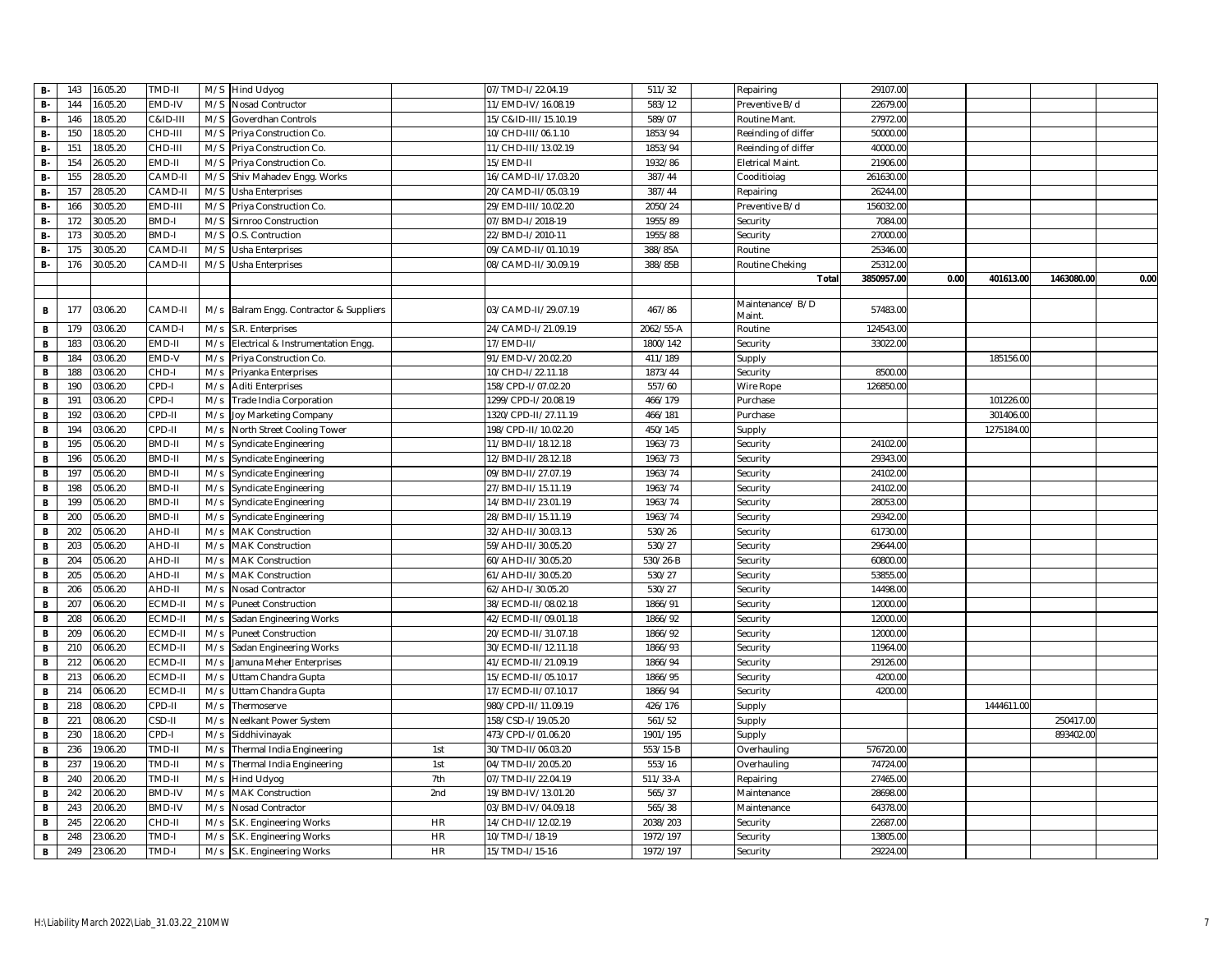| B              | 251 | 24.06.20 | CAMD-II            | M/s | Rahul Gupta & Co.              | 1st     | 14/CAMD-II/22.01.20  | 241/68-B  | Fabrication    | 204133.00  |      |            |            |      |
|----------------|-----|----------|--------------------|-----|--------------------------------|---------|----------------------|-----------|----------------|------------|------|------------|------------|------|
| $\mathbf{B}$   | 253 | 25.06.20 | PD-I               |     | M/s Multi Tech Engineers       |         | 250/PD-I/06.06.20    | 561/54    | Supply         |            |      |            | 128055.00  |      |
|                |     |          |                    |     |                                |         |                      |           | Total          | 1857293.00 | 0.00 | 3307583.00 | 1271874.00 | 0.00 |
|                |     |          |                    |     |                                |         |                      |           |                |            |      |            |            |      |
| B              | 256 | 01.07.20 | CHD-III            | M/s | Nosad Contractor               | 4th     | 09/CHD-III/24.10.19  | 2103/4-B  | Shifting       | 55628.00   |      |            |            |      |
| $\mathbf{B}$   | 258 | 01.07.20 | ECMD-II            | M/s | Sadan Engineering Works        | H/R     | 38/ECMD-II/07.09.19  | 1789/101  | Security       | 28280.00   |      |            |            |      |
| B              | 259 | 01.07.20 | ECMD-II            | M/s | Sadan Engineering Works        | H/R     | 64/ECMD-II/06.03.19  | 1789/99   | Security       | 28280.00   |      |            |            |      |
| $\,$ B         | 260 | 01.07.20 | ECMD-I             | M/s | Sadan Engineering Works        | H/R     | 17/ECMD-II/10.06.19  | 1789/99   | Security       | 17600.00   |      |            |            |      |
| $\mathbf B$    | 261 | 01.07.20 | TMD-II             | M/s | Hind Udyog                     | 8th     | 07/TMD-II/27.02.20   | 528/33-B  | Fabrication    | 160552.00  |      |            |            |      |
| $\, {\bf B}$   | 262 | 01.07.20 | TMD-II             | M/s | Thermal India Engineering      | 2nd     | 02/TMD-II/05.04.20   | 528/35-B  | Servicing      | 185517.00  |      |            |            |      |
| $\mathbf{B}$   | 270 | 03.07.20 | $C&ID-II$          | M/s | <b>MAK Construction</b>        | H/R     | 131/C&ID-IV/26.06.13 | 549/16    | Security       | 7318.00    |      |            |            |      |
| B              | 271 | 03.07.20 | C&ID-II            | M/s | Nosad Contractor               | H/R     | 06/C&ID-II/22.05.20  | 549/16    | Security       | 19915.00   |      |            |            |      |
| $\,$ B         | 272 | 03.07.20 | $C&ID-II$          | M/s | Nosad Contractor               | H/R     | 05/C&ID-II/17.08.15  | 549/17    | Security       | 24988.00   |      |            |            |      |
| B              | 273 | 03.07.20 | C&ID-II            | M/s | <b>MAK Construction</b>        | H/R     | 03/C&ID-II/20.04.16  | 549/18    | Security       | 27090.00   |      |            |            |      |
| $\,$ B         | 274 | 03.07.20 | <b>C&amp;ID-II</b> | M/s | Nosad Contractor               | H/R     | 40/C&ID-II/09.07.14  | 549/18    | Security       | 24954.00   |      |            |            |      |
| B              | 275 | 03.07.20 | <b>C&amp;ID-II</b> | M/s | Nosad Contractor               | H/R     | 12/C&ID-II/28.01.19  | 549/19    | Security       | 11476.00   |      |            |            |      |
| B              | 276 | 03.07.20 | EMD-V              | M/s | Shiv Mahadev Engineering Works | H/R     | 18/EMD-V/21.02.19    | 483/79    | Security       | 8715.00    |      |            |            |      |
| $\mathbf B$    | 281 | 03.07.20 | EMD-III            | M/s | Priya Construction             | H/R     | 14/EMD-III/08.08.16  | 2050/25   | Security       | 20000.00   |      |            |            |      |
| $\, {\bf B}$   | 282 | 03.07.20 | EMD-III            | M/s | Priya Construction             | H/R     | 61/EMD-III/04.06.20  | 2050/29   | Security       | 25000.00   |      |            |            |      |
| $\mathbf B$    | 283 | 03.07.20 | EMD-III            | M/s | <b>Vikas Electricals</b>       | H/R     | 19/EMD-III/29.03.19  | 2050/     | Security       | 25000.00   |      |            |            |      |
| B              | 284 | 04.07.20 | BMD-III            | M/s | U.S. Enterprises               | 1st&Fin | 29/BMD-III/02.03.20  | 454/33    | Overhauling    | 184467.00  |      |            |            |      |
| B              | 288 | 04.07.20 | BMD-III            | M/s | U.S. Enterprises               | 1st&Fin | 28/BMD-III/02.03.20  | 477/95    | Overhauling    | 324058.00  |      |            |            |      |
| $\,$ B         | 293 | 06.07.20 | TMD-I              | M/s | Thermal India Engineering      | H/R     | 03/TMD-I/18-19       | 2028/38   | Security       | 28920.00   |      |            |            |      |
| $\mathbf B$    | 294 | 06.07.20 | TMD-I              | M/s | Thermal India Engineering      | H/R     | 07/TMD-I/19-20       | 2028/38   | Security       | 29100.00   |      |            |            |      |
| $\mathbf{B}$   | 295 | 06.07.20 | TMD-I              | M/s | Thermal India Engineering      | H/R     | 22/TMD-I/17-18       | 2028/39   | Security       | 14475.00   |      |            |            |      |
| B              | 300 | 06.07.20 | EMD-V              | M/s | Priya Construction             | 1st&Fin | 25/EMD-V/23.03.20    | 275/51    | Insulation     | 346023.00  |      |            |            |      |
| $\, {\bf B}$   | 308 | 13.07.20 | EMD-V              | M/s | Priya Construction             | H/R     | 26/EMD-V/28.03.19    | 509/47    | Security       | 64999.00   |      |            |            |      |
| $\,$ B         | 309 | 13.07.20 | EMD-V              | M/s | Priya Construction             | H/R     | 15/EMD-V/15.02.18    | 509/47    | Security       | 67495.00   |      |            |            |      |
| $\, {\bf B}$   | 314 | 13.07.20 | ECMD-II            | M/s | Kanha Construction             | 2nd     | 71/ECMD-II/12.03.20  | 371/35    | M&R            | 191296.00  |      |            |            |      |
| B              | 315 | 13.07.20 | CHD-III            | M/s | Nosad Contractor               | 3rd     | 112/CHD-III/18.11.19 | 519/104   | Overhauling    | 125536.00  |      |            |            |      |
| $\, {\bf B}$   | 317 | 13.07.20 | CHD-III            | M/s | Nosad Contractor               | 5th     | 09/CHD-III/24.10.19  | 2103/7    | O/H            | 64887.00   |      |            |            |      |
| $\mathbf{B}$   | 320 | 13.07.20 | AHD-II             | M/s | India Engineering Works        | H/R     | 01/AHD-II/07.05.19   | 530/29    | Security       | 2400.00    |      |            |            |      |
| $\,$ B         | 322 | 15.07.20 | CPD-II             | M/s | Bearing & Engineering Co.      |         | 09/CPD-II/04.01.20   | 426/179   | Supply         |            |      | 58115.00   |            |      |
| B              | 325 | 15.07.20 | CPD-II             | M/s | Bearing & Engineering Co.      |         | 129/CPD-II/30.01.20  | 426/181   | Supply         |            |      | 47200.00   |            |      |
| $\mathbf B$    | 326 | 15.07.20 | EMD-II             | M/s | Priya Construction             | 7th     | 15/EMD-II/18-19      | 1932/95   | Electrical B/D | 20580.00   |      |            |            |      |
| B              | 328 | 15.07.20 | CHD-II             | M/s | <b>Hind Udyog</b>              | 1st     | 04/CHD-II/20-21      | 2003/44   | Repairing      | 96875.00   |      |            |            |      |
| $\mathbf B$    | 333 | 17.07.20 | CHD-IV             | M/s | Rahul Gupta                    | H/R     | 04/CHD-IV/04.06.19   | 505/20    | Security       | 29489.00   |      |            |            |      |
| $\,$ B         | 336 | 17.07.20 | CHD-IV             | M/s | Hind Udyog                     | 8th     | 05/CHD-IV/04.06.20   | 504/79    | Repairing      | 178184.00  |      |            |            |      |
| B              | 337 | 17.07.20 | CHD-IV             | M/s | Hind Udyog                     | H/R     | 03/CHD-IV/09.08.18   | 504/83    | Security       | 207198.00  |      |            |            |      |
| $\,$ B         | 338 | 17.07.20 | EMD-IV             | M/s | Shiv Mahadev Engineering Works | H/R     | 14/EMD-IV/19.08.19   | 94/95-B   | Security       | 13544.00   |      |            |            |      |
| B              | 343 | 23.07.20 | <b>C&amp;ID-I</b>  | M/s | Lakshmi Narayan                | H/R     | 07/C&ID-I/03.09.19   | 1875/74   | Security       | 4200.00    |      |            |            |      |
| $\mathbf{B}$   | 344 | 23.07.20 | $C&ID-I$           | M/s | Lakshmi Narayan                | H/R     | 14/C&ID-I/28.12.19   | 1875/74-A | Security       | 1200.00    |      |            |            |      |
| $\mathbf B$    | 345 | 23.07.20 | <b>C&amp;ID-I</b>  | M/s | Manoj Singh Rajpoot            | H/R     | 12/C&ID-I/25.10.19   | 1875/74-B | Security       | 8190.00    |      |            |            |      |
| $\, {\bf B}$   | 346 | 23.07.20 | <b>C&amp;ID-I</b>  | M/s | Rashmi Singh                   | H/R     | 08/C&ID-I/21.09.19   | 1875/74-A | Security       | 6552.00    |      |            |            |      |
| $\overline{B}$ | 347 | 23.07.20 | C&ID-I             | M/s | R.K. Traders                   | H/R     | 12/C&ID-I/19.12.18   | 1875/75   | Security       | 18800.00   |      |            |            |      |
| B              | 352 | 23.07.20 | <b>BMD-IV</b>      | M/s | <b>MAK Construction</b>        | H/R     | 04/BMD-IV/09.04.19   | 404/88    | Security       | 49887.00   |      |            |            |      |
| B              | 353 | 23.07.20 | <b>BMD-IV</b>      | M/s | Nosad Contractor               | H/R     | 04/BMD-IV/24.09.19   | 404/88    | Security       | 103791.00  |      |            |            |      |
| $\, {\bf B}$   | 354 | 23.07.20 | BMD-II             | M/s | <b>Balveer Singh</b>           | H/R     | 16/BMD-II/26.02.20   | 404/88    | Security       | 7046.00    |      |            |            |      |
| B              | 355 | 23.07.20 | AHD-II             | M/s | India Engineering Works        | H/R     | 19/AHD-II/14.01.19   | 603/05    | Security       | 13167.00   |      |            |            |      |
| $\,$ B         | 356 | 23.07.20 | AHD-II             | M/s | India Engineering Works        | 1st     | 30/AHD-II/04.03.20   | 603/05    | O/H            | 24313.00   |      |            |            |      |
| B              | 358 | 24.07.20 | CHD-I              | M/s | Abhilash                       | H/R     | 06/CHD-I/04.09.19    | 2030/08   | Security       | 4000.00    |      |            |            |      |
| $\mathbf{B}$   | 361 | 24.07.20 | CHD-I              | M/s | <b>Bharti Enterprises</b>      | H/R     | 07/CHD-I/21.07.19    | 2030/09   | Security       | 44430.00   |      |            |            |      |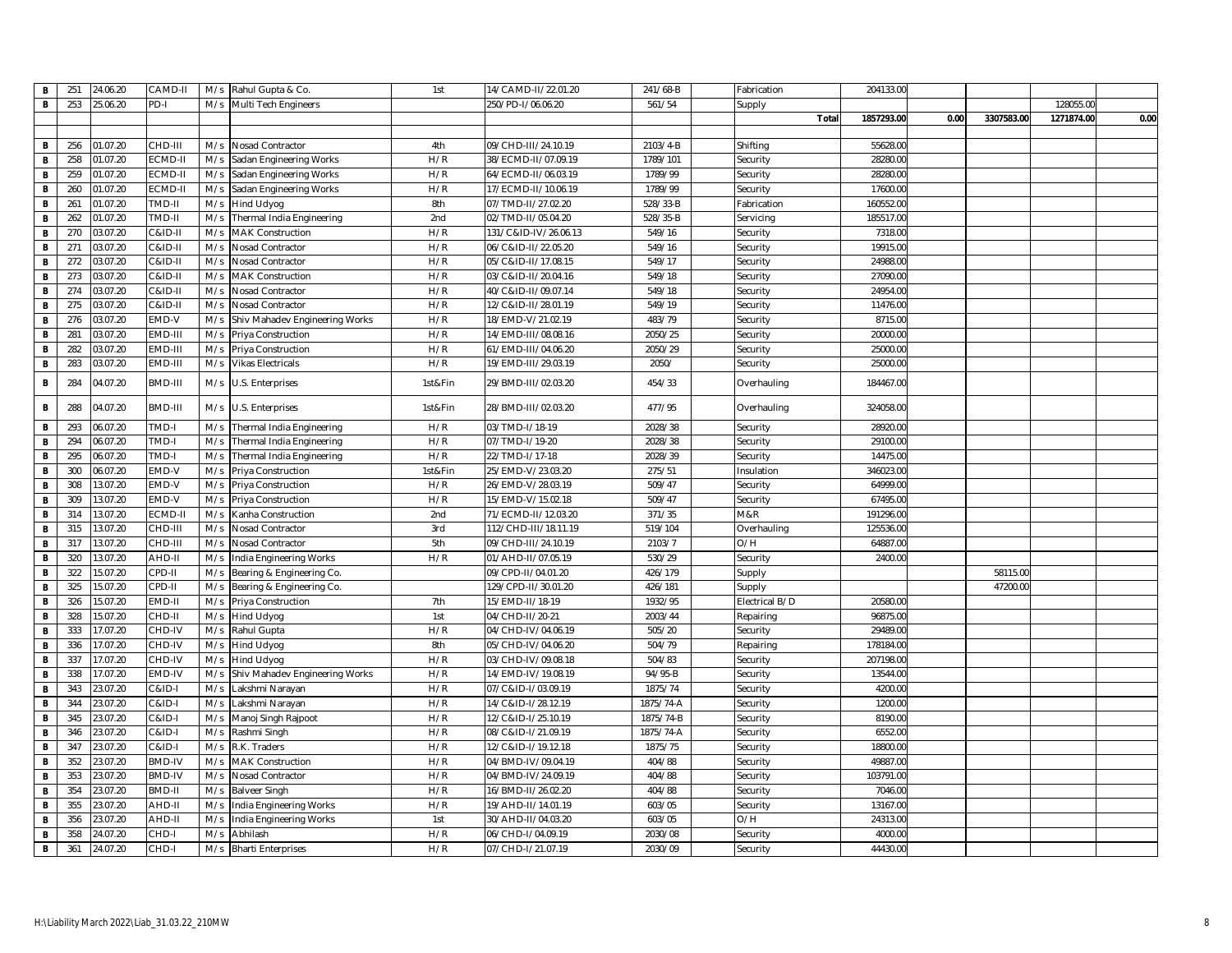| $\,$ B         | 362 | 24.07.20 | CHD-I         | M/s | <b>MAK Construction</b>        | H/R                | 23/CHD-I/16.04.15    | 2030/9-B  | Security       | 27040.00   |      |            |          |      |
|----------------|-----|----------|---------------|-----|--------------------------------|--------------------|----------------------|-----------|----------------|------------|------|------------|----------|------|
| $\overline{B}$ | 363 | 24.07.20 | CHD-I         | M/s | Deen Dayal                     | H/R                | 11/CHD-I/05.10.12    | 2030/10   | Security       | 92500.00   |      |            |          |      |
| $\mathbf{B}$   | 364 | 24.07.20 | CHD-I         | M/s | Dwarika Prasad                 | H/R                | 11/CHD-I/03.12.19    | 2030/10   | Security       | 5000.00    |      |            |          |      |
| B              | 367 | 24.07.20 | CHD-I         | M/s | S.K. Engineering               | H/R                | 20/CHD-I/18.03.17    | 2030/11-B | Security       | 61280.00   |      |            |          |      |
| B              | 368 | 24.07.20 | CHD-I         | M/s | Priyanka Enterprises           | H/R                | 35/CWCD-II/23.10.12  | 2030/12   | Security       | 20000.00   |      |            |          |      |
| $\mathbf{B}$   | 369 | 27.07.20 | BMD-IV        | M/s | Nosad Contractor               | 12th               | 03/BMD-IV/04.09.18   | 566/75-76 | Maintenance    | 76821.00   |      |            |          |      |
| B              | 370 | 27.07.20 | <b>BMD-IV</b> | M/s | <b>MAK Construction</b>        | 3rd                | 19/BMD-IV/13.01.20   | 566/77    | Maintenance    | 57286.00   |      |            |          |      |
| $\mathbf B$    | 372 | 28.07.20 | EMD-II        | M/s | <b>Vikas Electricals</b>       | H/R                | 22/EMD-II/16-17      | 1945/64   | Security       | 75000.00   |      |            |          |      |
| $\,$ B         | 373 | 28.07.20 | EMD-II        | M/s | <b>Vikas Electricals</b>       | H/R                | 03/EMD-II/18-19      | 1945/64   | Security       | 75000.00   |      |            |          |      |
| B              | 374 | 28.07.20 | EMD-II        | M/s | <b>Vikas Electricals</b>       | H/R                | 10/EMD-II/18-19      | 1945/40   | Security       | 89790.00   |      |            |          |      |
| $\mathbf{B}$   | 376 | 29.07.20 | CSD-I         | M/s | S.K. Engipro & Allied          |                    | 570/PD-I/01.07.20    | 1947/90   | Supply         |            |      | 573369.00  |          |      |
| $\mathbf{B}$   | 378 | 29.07.20 | CAMD-II       | M/s | Rahul Gupta                    | 2nd                | 14/CAMD-II/22.01.20  | 388/85-B  | Fabrication    | 103770.00  |      |            |          |      |
|                |     |          |               |     |                                |                    |                      |           | Total          | 3628902.00 | 0.00 | 678684.00  | 0.00     | 0.00 |
|                |     |          |               |     |                                |                    |                      |           |                |            |      |            |          |      |
| B              | 380 | 04.08.20 | CSD-II        | M/s | Income Power P. Limited        |                    | 373/PD-1/27.06.20    | 426/183   | Supply         |            |      | 673129.00  |          |      |
| $\mathbf{B}$   | 382 | 04.08.20 | CHD-I         | M/s | <b>Hind Udyog</b>              | $\mathbf{H}$       | 04/CHD-I/20-21       | 2003/46   | Reconditioning | 134227.00  |      |            |          |      |
| B              | 383 | 04.08.20 | CPD-I         | M/s | Srikant                        | H/R                | 03/CPD-I/02.09.19    | 1949/123  | Security       | 7046.00    |      |            |          |      |
| B              | 385 | 05.08.20 | CHD-I         | M/s | Chowdhary Enterprises          | H/R                | 02/AHD-I/15.04.13    | 2030/12   | Security       | 25800.00   |      |            |          |      |
| $\,$ B         | 386 | 05.08.20 | CHD-          | M/s | Chowdhary Enterprises          | H/R                | 14/CHD-I/02.03.13    | 2030/12-B | Security       | 86000.00   |      |            |          |      |
| B              | 387 | 10.08.20 | PD-I          | M/s | Placka Instrument              |                    | 537/PD/20.06.20      | 1969/78   | Supply         |            |      |            | 850      |      |
| $\mathbf B$    | 388 | 10.08.20 | CHD-IV        | M/s | Aka Logestic                   | H/R                | 09/CHD-IV/11.10.18   | 582/55    | With held      | 138234.00  |      |            |          |      |
| B              | 393 | 10.08.20 | EMD-V         | M/s | Priya Construction             | H/R                | 22/EMD-V/07.03.19    | 372/47-B  | Security       | 142837.00  |      |            |          |      |
| $\mathbf{B}$   | 394 | 10.08.20 | EMD-V         | M/s | Priya Construction             | H/R                | 12/EMD-V/12.12.17    | 372/47-B  | Security       | 110328.00  |      |            |          |      |
| $\,$ B         | 397 | 10.08.20 | EMD-V         | M/s | Electrical & Instrument        | H/R                | 19/EMD-V/20.03.18    | 372/      | Security       | 9750.00    |      |            |          |      |
| $\, {\bf B}$   | 402 | 13.08.20 | CMD-III       | M/s | Amit Vikram                    |                    | 11/CMD-III/08.07.20  | 593/2     | Maintained     | 241136.00  |      |            |          |      |
| $\,$ B         | 405 | 13.08.20 | CHD-III       | M/s | R.K. Traders                   | H/R                | 10/CHD-III/14.12.18  | 519/113   | Security       | 1800.00    |      |            |          |      |
| B              | 406 | 13.08.20 | CHD-III       | M/s | R.K. Traders                   | H/R                | 10/CHD-III/30.10.19  | 519/13    | Security       | 1800.00    |      |            |          |      |
| $\mathbf{B}$   | 407 | 13.08.20 | CHD-III       | M/s | R.K. Traders                   | H/R                | 01/CHD-III/30.10.19  | 519/112   | Security       | 1800.00    |      |            |          |      |
| $\,$ B         | 408 | 14.08.20 | CAMD-         | M/s | Syndicate Engineers            | H/R                | 04/CAMD-I/14.06.17   | 1927/32   | Security       | 46464.00   |      |            |          |      |
| $\, {\bf B}$   | 409 | 17.08.20 | CHD-          | M/s | <b>Hind Udyog</b>              | H/R                | 14/CHD-I/17.03.18    | 2003/47   | Security       | 28850.00   |      |            |          |      |
| $\,$ B         | 410 | 17.08.20 | TMD-II        | M/s | Thermal India Engg             |                    | 31/TMD-II/06.03.20   | 553/20    | O/H            | 318010.00  |      |            |          |      |
| $\, {\bf B}$   | 415 | 18.08.20 | CWCD-IV       | M/s | Sadan Engineering Works        | H/R                | 213/CWCD-IV/03.05.14 | 399/98    | Security       | 46807.00   |      |            |          |      |
| $\mathbf{B}$   | 418 | 19.08.20 | EMD-I         | M/s | Nosad Contractor               | XII                | 17/EMD-1/27.10.18    | 2045/57   | Maintenance    | 706.00     |      |            |          |      |
| В              | 419 | 19.08.20 | EMD-I         | M/s | Nosad Contractor               | $\mathbf{III}$     | 10/EMD-I/05.11.19    | 2045/58   | Solvaing Work  | 3640.00    |      |            |          |      |
| $\, {\bf B}$   | 420 | 19.08.20 | EMD-I         | M/s | Nosad Contractor               | $\mathop{\rm III}$ | 12/EMD-1/29.11.19    | 2045/60   | Preventing     | 17146.00   |      |            |          |      |
| $\mathbf B$    | 422 | 19.08.20 | BMD-II        | M/s | M.A.K. Construction            |                    | 03/BMD-II/20.07.20   | 554/93    | Maintenance    | 5285.00    |      |            |          |      |
| $\,$ B         | 423 | 19.08.20 | <b>BMD-IV</b> | M/s | Nosad Contractor               | H/R                | 03/BMD-IV/04.09.18   | 554/97    | Security       | 73964.00   |      |            |          |      |
| $\mathbf{B}$   | 428 | 20.08.20 | CAMD-II       | M/s | Shiv Mahadev Engineering Works | H/R                | 02/CAMD-II/23.07.19  | 415/151   | Security       | 21353.00   |      |            |          |      |
| B              | 429 | 20.08.20 | PD-I          | M/s | <b>Aditya Enterprises</b>      |                    | 730/PD-1/17.07.20    | 1947/191  | Supply         | 133642.00  |      |            |          |      |
| $\, {\bf B}$   | 430 | 20.08.20 | EMD-I         | M/s | Nosad Contractor               | 1st                | 07/EMD-II/19-20      | 1946/39   | O/H            | 107792.00  |      |            |          |      |
| $\,$ B         | 431 | 22.08.20 | CHD-II        | M/s | Nosad Contractor               | 6th                | 09/CHD-III/24.10.19  | 2103/8    | O/H            | 69171.00   |      |            |          |      |
| B              | 435 | 22.08.20 | CWCD-         | M/s | Sadan Engineering Works        | H/R                | 86/CWCD-I/12.02.13   | 363/198   | Security       | 22752.00   |      |            |          |      |
| $\mathbf B$    | 441 | 24.08.20 | CPD-I         | M/s | Incom Power Pvt. Ltd           |                    | 318/PD-I/20.06.20    | 1991/84   | Supply         |            |      | 1043251.00 |          |      |
| B              | 442 | 24.08.20 | CPD-I         | M/s | Incom Power Pvt. Ltd           |                    | 374/PD-I/27.06.20    | 1991/85   | Supply         |            |      | 963565.00  |          |      |
| $\mathbf{B}$   | 443 | 24.08.20 | CPD-I         | M/s | Incom Power Pvt. Ltd           |                    | 580/PD-I/28.07.20    | 1991/87   | Supply         |            |      | 1052844.00 |          |      |
| $\,$ B         | 444 | 24.08.20 | CPD-I         | M/s | Incom Power Pvt. Ltd           |                    | 577/PD-1/28.07.20    | 1991/88   | Supply         |            |      | 1007245.0  |          |      |
| $\mathbf B$    | 445 | 24.08.20 | CPD-II        | M/s | Rajendra Fire Service          |                    | 1224/CPD-II/07.11.19 | 1991/89   | Supply         |            |      |            | 83544.00 |      |
| $\,$ B         | 451 | 24.08.20 | TMD-II        | M/s | Thermal India Engg             | $\mathbf{H}$       | 02/TMD-II/15.04.20   | 523/16    | Servicing      | 90728.00   |      |            |          |      |
| B              | 452 | 24.08.20 | C&ID-II       | M/s | M.A.K. Construction            | $\mathbf{H}$       | 12/C&ID-II/25.01.20  | 549/20    | Laying         | 33770.00   |      |            |          |      |
| $\mathbf{B}$   | 453 | 24.08.20 | C&ID-II       | M/s | Mahadev Engineering            |                    | 11/C&ID-II/11.07.19  | 549/22    | Repairing      | 113351.00  |      |            |          |      |
| $\mathbf B$    | 454 | 24.08.20 | C&ID-II       | M/s | M.A.K. Construction            | $\mathbf{III}$     | 12/C&ID-II/25.01.20  | 549/26    | Laying         | 46464.00   |      |            |          |      |
| B              | 456 | 25.08.20 | CPD-I         | M/s | <b>Globe Enterprises</b>       |                    | 317/CPD-I/01.04.20   | 1897/125  | Supply         |            |      | 108355.00  |          |      |
|                |     |          |               |     |                                |                    |                      |           |                |            |      |            |          |      |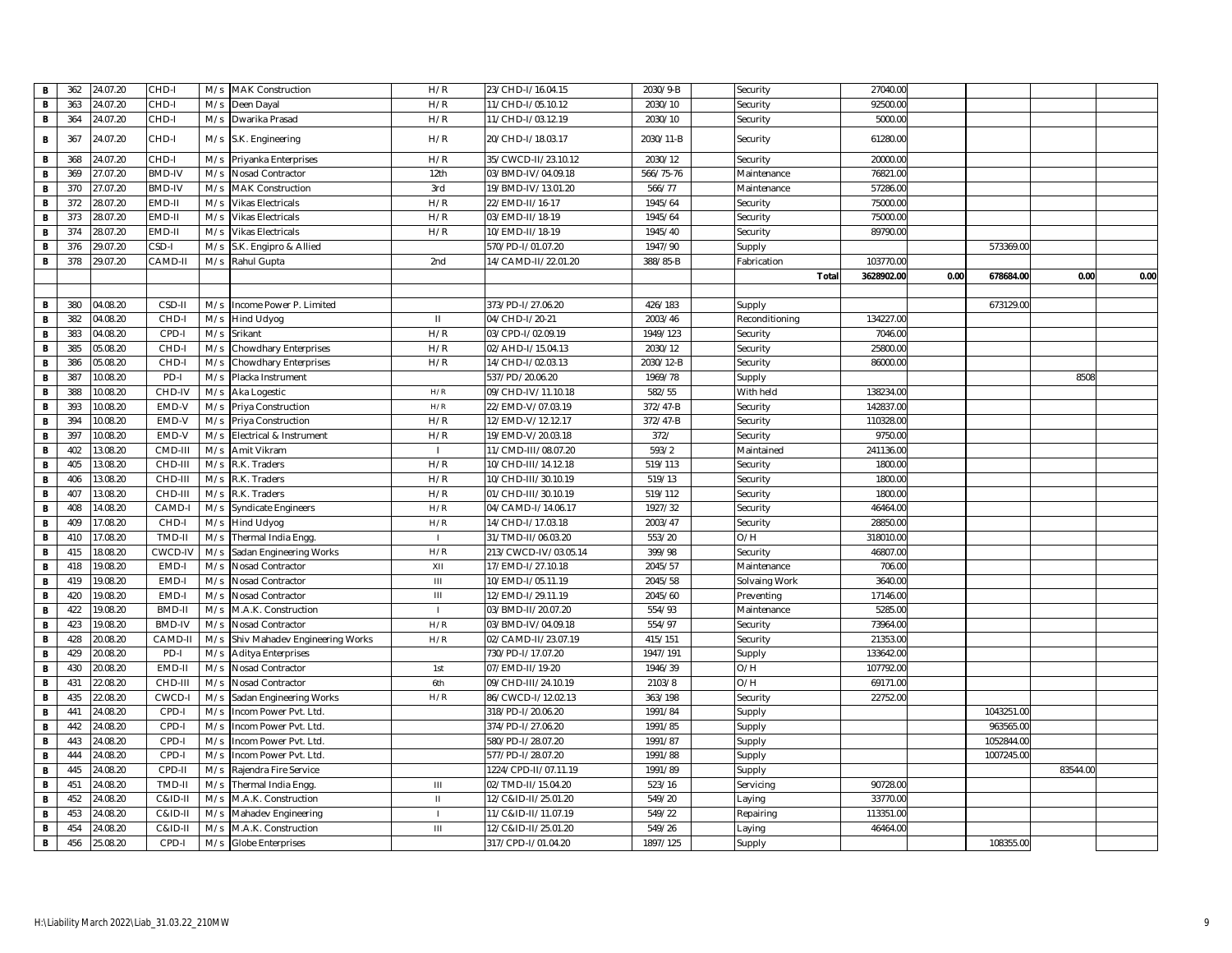| B            | 457 | 25.08.20 | PD-I          |     | M/s S.K. Engineering             |                                                                                                         | 854/PD-1/29.07.20    | 1897/129  | Supply                                     | 794376.00  |      |            |            |      |
|--------------|-----|----------|---------------|-----|----------------------------------|---------------------------------------------------------------------------------------------------------|----------------------|-----------|--------------------------------------------|------------|------|------------|------------|------|
| в            | 462 | 6.08.20  | EMD-III       | M/s | Krishna Enterprises              | H/R                                                                                                     | 19/EMD-III/01.11.19  | 1825/     | Security                                   | 29650.0    |      |            |            |      |
| B            | 463 | 26.08.20 | CHD-IV        | M/s | Hind Udyog                       | VIII                                                                                                    | 05/CHD-IV/04.06.19   | 504/85    | Repairing                                  | 331447.00  |      |            |            |      |
| В            | 465 | 6.08.20  | CAMD-         | M/s | Shiv Mahadev Engineering Works   | $\mathsf{H}% _{\mathsf{H}}^{\ast}(\mathcal{M}_{0})\cong\mathsf{H}_{\mathsf{H}}^{\ast}(\mathcal{M}_{0})$ | 16/CAMD-I/17.03.20   | 23/178    | Conditioning                               | 204536.00  |      |            |            |      |
| В            | 470 | 28.08.20 | ECM&EMD       | M/s | T.S. Enterprises                 | H/R                                                                                                     | 05/ECM&EMD/29.07.19  | 462/154   | Security                                   | 75563.00   |      |            |            |      |
| В            | 471 | 8.08.20  | ECM&EMD       | M/s | Sadan Engineering Works          | H/R                                                                                                     | 24/ECM&EMD/14.02.19  | 462/156   | Security                                   | 48004.00   |      |            |            |      |
| B            | 473 | 9.08.20  | PD-I          | M/s | Neelkanth Power System Pvt. Ltd. |                                                                                                         | 385/PD-I/30.06.20    | 561/55    | Supply                                     |            |      |            | 1229519.00 |      |
| В            | 474 | 29.08.20 | PD-I          | M/s | Neelkanth Power System Pvt. Ltd. |                                                                                                         | 526/PD-I/23.07.20    | 561/56    | Supply                                     |            |      |            | 3407250.00 |      |
| В            | 475 | 1.08.20  | AHD-I         | M/s | Garg Engineer                    | IV                                                                                                      | 11/AHD-II/05.08.19   | 603/9     | Repairing                                  | 64930.00   |      |            |            |      |
| В            | 476 | 31.08.20 | AHD-II        | M/s | India Engineer                   | IV                                                                                                      | 22/AHD-II/21.01.19   | 603/9-B   | Repairing                                  | 83555.00   |      |            |            |      |
| В            | 477 | 31.08.20 | AHD-II        | M/s | India Engineer                   | IV                                                                                                      | 21/AHD-II/14.01.19   | 603/10    | Repairing                                  | 66982.00   |      |            |            |      |
|              |     |          |               |     |                                  |                                                                                                         |                      |           | Tota                                       | 3779696.00 | 0.00 | 4848389.00 | 4728821.00 | 0.00 |
|              |     |          |               |     |                                  |                                                                                                         |                      |           |                                            |            |      |            |            |      |
| B            | 480 | 01.09.20 | PD-I          | M/s | Goverdhan Controls               |                                                                                                         | 905/PD-I/18.08.20    | 1959/74   | Supply                                     |            |      | 40356.00   |            |      |
| В            | 482 | 04.09.20 | CSD-I         | M/s | J.K. Engineering Company         |                                                                                                         | 565/PD-1/27.07.20    | 1991/91   | Supply                                     |            |      |            | 1502433.00 |      |
| в            | 483 | 04.09.20 | CSD-I         | M/s | North Street Cooling Tower       |                                                                                                         | 668/PD-I/19.08.20    | 1991/92   | Supply                                     |            |      | 350460.00  |            |      |
| В            | 485 | 04.09.20 | CSD-I         | M/s | Saps Power Equipments Pvt. Ltd.  |                                                                                                         | 418/PD-1/07.07.20    | 1991/93   | Supply                                     |            |      | 361755.0   |            |      |
| В            | 493 | 04.09.20 | CPD-I         | M/s | Kum Engineering                  |                                                                                                         | 562/PD-I/27.07.20    | 426/196   | Nut Washer                                 |            |      | 997339.00  |            |      |
| В            | 495 | 04.09.20 | PD-I          | M/s | Saps Power Equipments Pvt. Ltd.  |                                                                                                         | 455/PD-I/13.07.20    | 560/80    | Supply                                     |            |      |            | 1154250.00 |      |
| В            | 496 | 04.09.20 | CSD-II        | M/s | Shree Ambe Corporation           |                                                                                                         | 553/PD-1/25.07.20    | 560/79    | Supply                                     |            |      |            | 236717.00  |      |
| В            | 497 | 14.09.20 | PD-I          | M/s | <b>Vibrant Engineers</b>         |                                                                                                         | 587/PD-I/31.08.20    | 560/81    | Supply                                     |            |      |            | 705640.00  |      |
| В            | 498 | 14.09.20 | PD-I          | M/s | Saps Power Equipments Pvt. Ltd.  |                                                                                                         | 386/PD-I/31.08.20    | 560/81    | Supply                                     |            |      |            | 1032780.0  |      |
| В            | 499 | 04.09.20 | PD-I          | M/s | Elecon Engineering Comp          |                                                                                                         | 980/PD-I/26.08.20    | 560/82    | Supply                                     |            |      |            | 2437600.00 |      |
| B            | 500 | 18.09.20 | PD-I          | M/s | Shree Bhawani Trading            |                                                                                                         | 960/PD-I/24.08.20    | 450/158   | Supply                                     |            |      | 418915.00  |            |      |
| В            | 501 | 08.09.20 | CAMD-         | M/s | Balram Engineers                 | 4th                                                                                                     | 03/CAMD-II/29.07.19  | 467/93    | Maintenance                                | 61889.00   |      |            |            |      |
| В            | 502 | 0.09.20  | AHD-II        | M/s | Garg Engineering                 |                                                                                                         | 08/AHD-II/11.07.19   | 479/89    | Fabrication                                | 137684.00  |      |            |            |      |
| В            | 504 | 10.09.20 | BMD-          | M/s | Ecoman Laboratories              | H/R                                                                                                     | 24/BMD-I/08.09.20    | 2028/40   | Security                                   | 64800.00   |      |            |            |      |
| В            | 505 | 0.09.20  | BMD-II        | M/s | <b>Toughlek Engineering</b>      | 1st                                                                                                     | 23/BMD-III/18.01.20  | 236/155   | Online Leak Seal                           | 20520.00   |      |            |            |      |
| В            | 507 | 4.09.20  | CHD-          | M/s | Priyanka Enterprises             | 2nd                                                                                                     | 07/AHD-I/14.10.19    | 2030/13-B | O/H                                        | 168134.00  |      |            |            |      |
| В            | 508 | 4.09.20  | CHD-I         | M/s | Priyanka Enterprises             | 1st                                                                                                     | 13/CHD-I/10.12.19    | 2030/15   | O/H                                        | 600868.00  |      |            |            |      |
| B            | 513 | 4.09.20  | CHD-          | M/s | <b>Bharat Mechanical</b>         | H/R                                                                                                     | 15/CHD-I/18-19       | 2003/48   | Security                                   | 27840.00   |      |            |            |      |
| В            | 514 | 4.09.20  | CHD-          | M/s | <b>Bharat Mechanical</b>         | H/R                                                                                                     | 15/CHD-I/18-19       | 2003/49   | Security                                   | 62114.00   |      |            |            |      |
| В            | 515 | 4.09.20  | CHD-I         | M/s | Hind Udyog                       | H/R                                                                                                     | 04/CHD-I/16-17       | 2003/49   | Security                                   | 93960.00   |      |            |            |      |
| В            | 516 | 4.09.20  | CHD-          | M/s | Hind Udyog                       | H/R                                                                                                     | 05/CHD-I/16-17       | 2003/50   | Security                                   | 26800.00   |      |            |            |      |
| В            | 517 | 4.09.20  | CHD-I         | M/s | Hind Udyog                       | H/R                                                                                                     | 19/CHD-I/16-17       | 2003/51   | Security                                   | 26652.00   |      |            |            |      |
| B            | 524 | 5.09.20  | C&ID-I        | M/s | D.K. & Sons                      | H/R                                                                                                     | 22/C&ID-III/09.01.20 | 525/78-A  | Security                                   | 15233.00   |      |            |            |      |
| в            | 526 | 5.09.20  | PD-I          | M/s | Also Copco                       |                                                                                                         | 711/PD-1/26.08.20    | 557/64    | Supply                                     |            |      |            | 1559431.00 |      |
| В            | 527 | 5.09.20  | PD-I          | M/s | Vijay Chandra Industries         |                                                                                                         | 756/PD-I/02.09.20    | 557/64    | Supply                                     |            |      |            | 142190.00  |      |
| В            | 528 | 5.09.20  | PD-I          | M/s | Incom Power Pvt. Ltd             |                                                                                                         | 705/PD-I/25.08.20    | 557/65    | Supply                                     |            |      |            | 483514.00  |      |
| в            | 529 | 5.09.20  | PD-I          | M/s | Instrumentation Limited          |                                                                                                         | 251/PD-I/06.06.20    | 557/66    | Supply                                     |            |      |            | 1620140.00 |      |
| $\, {\bf B}$ | 533 | 5.09.20  | C&ID-II       | M/s | Syndicate Engineers              | H/R                                                                                                     | 10/C&ID-III/16.03.19 | 548/38    | Security                                   | 645000.00  |      |            |            |      |
| В            | 534 | 5.09.20  | CPD-III       | M/s | Aarseller Tredco                 |                                                                                                         | 557/CPD-III/02.11.18 | 2098/25   | Supply                                     |            |      | 10620.00   |            |      |
| в            | 535 | 18.09.20 | <b>BMD-IV</b> | M/s | M.A.K. Construction              | 6th                                                                                                     | 19/BMD-IV/13.01.20   | 554/92    | Maintenance (Transf.<br><b>From A-671)</b> | 65354.00   |      |            |            |      |
| В            | 536 | 18.09.20 | <b>BMD-IV</b> | M/s | M.A.K. Construction              | 5th                                                                                                     | 19/BMD-IV/13.01.20   | 554/404   | Maintenance                                | 112218.00  |      |            |            |      |
| В            | 537 | 8.09.20  | BMD-II        | M/s | M.A.K. Construction              | 2nd                                                                                                     | 03/BMD-II/20.07.20   | 404/89    | Maintenance                                | 9988.00    |      |            |            |      |
| В            | 538 | 8.09.20  | EMD-II        | M/s | Priya Construction Co.           |                                                                                                         | 15/EMD-II/18-19      | 1932/97   | Electrical                                 | 5146.00    |      |            |            |      |
| в            | 540 | 2.09.20  | CSD-I         | M/s | Krishna Agencies                 |                                                                                                         | 1059/PD-I/03.09.20   | 1947/114  | Supply                                     |            |      | 331943.00  |            |      |
| $\, {\bf B}$ | 545 | 3.09.20  | <b>BMD-</b>   | M/s | Ecoman Laboratories              | H/R                                                                                                     | 24/BMD-I/09.08.16    | 23/177    | Security                                   | 35020.00   |      |            |            |      |
| В            | 548 | 3.09.20  | PD-I          | M/s | Astech Marketing Pvt. Ltd.       |                                                                                                         | 1095/PD-I/11.09.20   | 1995/58   | Supply                                     |            |      | 254619.00  |            |      |
| В            | 551 | 3.09.20  | BMD-II        | M/s | Usha Enterprises                 |                                                                                                         | 11/BMD-IV/14.01.19   | 524/50    | Security                                   | 43465.00   |      |            |            |      |
| В            | 554 | 3.09.20  | <b>BMD-II</b> | M/s | Hind Udyog                       | H/R                                                                                                     | 19/BMD-IV/30.03.19   | 524/51    | Security                                   | 39856.00   |      |            |            |      |
| В            | 555 | 3.09.20  | BMD-II        | M/s | <b>Hind Udyog</b>                | 1st                                                                                                     | 07/BMD-II/22.08.20   | 524/51    | Repairing                                  | 28023.00   |      |            |            |      |
|              |     |          |               |     |                                  |                                                                                                         |                      |           |                                            |            |      |            |            |      |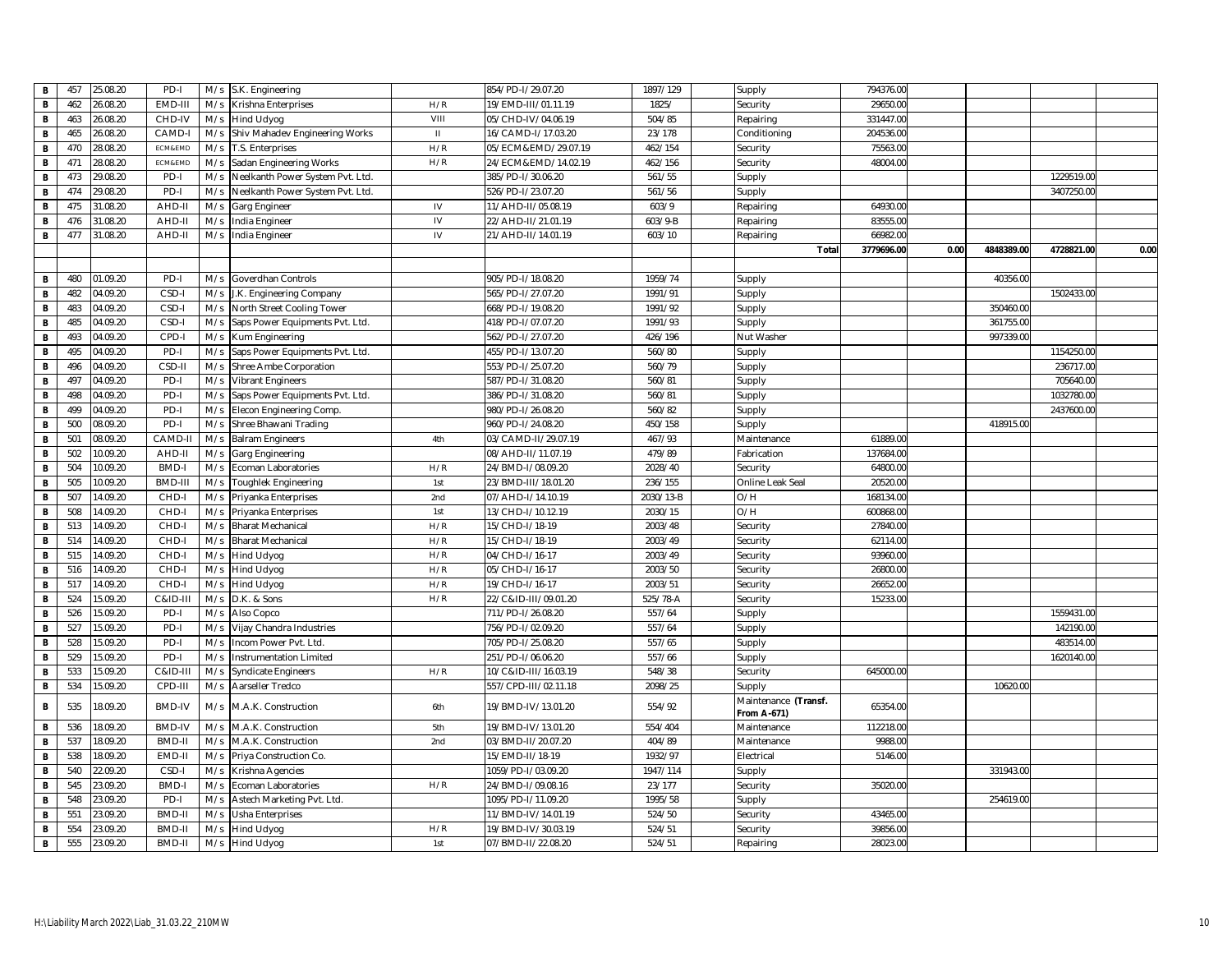| B              | 557 | 25.09.20 | EMD-V              | M/s | Priya Construction Co.         | 4th          | 12/EMD-IV/10.01.20   | 275/53-B | Repair      | 199221.00  |      |            |             |      |
|----------------|-----|----------|--------------------|-----|--------------------------------|--------------|----------------------|----------|-------------|------------|------|------------|-------------|------|
| $\mathbf{B}$   | 558 | 26.09.20 | CHD-I              |     | M/s Hind Udyog                 | 3rd          | 04/CHD-I/20-21       | 2003/51  | Repair      | 73120.00   |      |            |             |      |
|                |     |          |                    |     |                                |              |                      |          | Total       | 2562905.00 | 0.00 | 2766007.00 | 10874695.00 | 0.00 |
|                |     |          |                    |     |                                |              |                      |          |             |            |      |            |             |      |
| $\mathbf B$    | 568 | 01.10.20 | AHD-II             | M/s | Gagr Engineering               | Finl         | 35/AHD-II/06.03.20   | 603/15   | Laying      | 46034.00   |      |            |             |      |
| B              | 569 | 01.10.20 | AHD-II             | M/s | Gagr Engineering               | 5th          | 11/AHD-II/05.08.19   | 603/15   | Repairing   | 50544.00   |      |            |             |      |
| $\mathbf B$    | 570 | 01.10.20 | BMD-I              |     |                                | H/R          |                      | 437/10   |             | 27900.00   |      |            |             |      |
|                |     |          |                    | M/s | M.K. Traders                   |              | 02/BMD-I/22.06.20    |          | Security    |            |      |            |             |      |
| $\mathbf B$    | 571 | 01.10.20 | BMD-III            | M/s | M.K. Traders                   | H/R          | 20/BMD-III/25.11.19  | 437/11   | Security    | 46512.00   |      |            |             |      |
| $\mathbf{B}$   | 572 | 01.10.20 | EMD-III            | M/s | Priya Construction             | $\mathbf{H}$ | 29/ECMD-II/05.09.19  | 2050/27  | Preventing  | 113065.00  |      |            |             |      |
| $\,$ B         | 573 | 01.10.20 | ECMD-I             | M/s | Shiv Mahadev Engineering Works |              | 02/ECMD-II/03.04.19  | 1866/95  | Security    | 28083.00   |      |            |             |      |
| B              | 578 | 01.10.20 | CPD-I              | M/s | Amco Industries                |              | 780/PD-I/07.09.20    | 561/66   | Supply      |            |      |            | 95934.00    |      |
| $\,$ B         | 579 | 01.10.20 | EMD-V              | M/s | Priya Construction             | H/R          | 12/EMD-V/12.12.17    | 372/     | Performa    | 110328.00  |      |            |             |      |
| B              | 580 | 01.10.20 | EMD-V              | M/s | Priya Construction             | H/R          | 22/EMD-V/07.03.19    | 372/     | Performa    | 142837.00  |      |            |             |      |
| $\mathbf{B}$   | 587 | 15.10.20 | AHD-II             | M/s | Energo Construction            | H/R          | 03/AHD-II/10.06.19   | 530/29   | Security    | 913087.00  |      |            |             |      |
| $\mathbf B$    | 593 | 17.10.20 | CAMD-I             | M/s | <b>Bharti Enterprises</b>      | H/R          | 10/CAMD-II/04.10.19  | 390/74   | Security    | 28560.00   |      |            |             |      |
| $\mathbf{B}$   | 594 | 17.10.20 | CAMD-I             | M/s | Kirloskar Corrocoat Pvt. Ltd.  | H/R          | 24/CAMD-II/18.04.20  | 390/74   | Security    | 28322.00   |      |            |             |      |
| $\, {\bf B}$   | 596 | 17.10.20 | CAMD-              | M/s | Usha Enterprises               | H/R          | 09/CAMD-II/16.09.19  | 390/74   | Security    | 37508.00   |      |            |             |      |
| $\overline{B}$ | 597 | 20.10.20 | PD-I               | M/s | Flowerve Sanman Pvt. Ltd.      |              | 757/PD-I/02.09.20    | 561/68   | Supply      |            |      |            | 1047727.00  |      |
| $\mathbf B$    | 598 | 20.10.20 | PD-I               | M/s | Atlas Copo                     |              | 798/PD-I/11.09.20    | 561/67   | Supply      |            |      |            | 1465064.00  |      |
| $\,$ B         | 605 | 20.10.20 | OGD-I              | M/s | Narendra                       | H/R          | 15/OGD-I/12.11.19    | 2082/72  | Security    | 6588.00    |      |            |             |      |
| $\mathbf{B}$   | 606 | 20.10.20 | PD-I               | M/s | Ashbond Engineers Pvt. Ltd.    |              | 865/PD-I/26.09.20    | 557/67   | Supply      |            |      |            | 178734.00   |      |
| $\mathbf{B}$   | 608 | 20.10.20 | PD-I               | M/s | Income Power Pvt. Ltd          |              | 847/PD-I/24.09.20    | 557/68   | Supply      |            |      |            | 680109.00   |      |
| $\mathbf{B}$   | 609 | 20.10.20 | PD-I               | M/s | Raviraj Engineering Company    |              | 849/PD-I/24.09.20    | 557/69   | Supply      |            |      |            | 205996.00   |      |
| $\,$ B         | 611 | 20.10.20 | CAMD-              | M/s | Usha Enterprises               | Χ            | 20/CAMD-II/27.02.18  | 23/180   | Servicing   | 21110.00   |      |            |             |      |
| $\mathbf{B}$   | 612 | 23.10.20 | EMD-I              | M/s | Nosad Constractor              | 4th          | 12/EMD-I/29.11.19    | 1986/56  | Maintenance | 139570.00  |      |            |             |      |
| $\mathbf B$    | 613 | 23.10.20 | EMD-               | M/s | Nosad Constractor              | 16th         | 25/C&ID-III/22.01.20 | 1986/59  | Maintenance | 211552.00  |      |            |             |      |
| $\mathbf B$    | 616 | 3.10.20  | <b>C&amp;ID-II</b> | M/s | Priya Construction             | H/R          | 20/EMD-V/26.02.19    | 509/71   | Security    | 22800.00   |      |            |             |      |
| B              | 617 | 3.10.20  | AHD-II             | M/s | Rajeev Kumar                   | H/R          | 01/AHD-II/24.04.20   | 603/459  | Security    | 21456.00   |      |            |             |      |
| $\,$ B         | 621 | 23.10.20 | CPD-II             | M/s | Sanjog Professional            | H/R          | 02/CPD-II/18.05.18   | 3089/90  | Security    | 50440.00   |      |            |             |      |
| $\, {\bf B}$   | 622 | 23.10.20 | CPD-I              | M/s | Sanjog Professional            | H/R          | 02/CPD-II/18.05.18   | 416/168  | Security    | 50440.00   |      |            |             |      |
| $\mathbf B$    | 624 | 26.10.20 | EMD-II             | M/s | Priya Construction             | 4th          | 14/EMD-II/11.12.18   | 2036/49  | O/H         | 2515.00    |      |            |             |      |
| $\mathbf B$    | 625 | 26.10.20 | EMD-II             | M/s | Priya Construction             | H/R          | 14/EMD-II/11.12.18   | 2036/51  | Security    | 39922.00   |      |            |             |      |
| $\, {\bf B}$   | 634 | 26.10.20 | CAMD-I             | M/s | Shiv Mahadev Engineering Works | H/R          | 16/CAMD-II/17.03.20  | 35/105   | Security    | 48009.00   |      |            |             |      |
| $\mathbf B$    | 635 | 26.10.20 | CAMD-I             | M/s | Usha Enterprises               | H/R          | 20/CAMD-II/05.03.19  | 35/105   | Security    | 23828.00   |      |            |             |      |
| $\mathbf{B}$   | 637 | 26.10.20 | TMD-II             | M/s | <b>Ideal Flow Control</b>      | H/R          | 10/TMD-II/27.09.19   | 511/37   | Security    | 106400.00  |      |            |             |      |
| $\mathbf{B}$   | 639 | 26.10.20 | TMD-II             | M/s | <b>Tulsiram Enterprises</b>    | H/R          | 06/TMD-II/26.12.18   | 511/38   | Security    | 4200.00    |      |            |             |      |
| $\mathbf{B}$   | 641 | 28.10.20 | EMD-IV             | M/s | Electrical & Instrumentation   | H/R          | 34/EMD-IV/27.03.20   | 348/46   | Security    | 12256.00   |      |            |             |      |
| $\mathbf B$    | 645 | 28.10.20 | PD-I               | M/s | Income Power Pvt. Ltd.         |              | 873/PD-I/28.09.20    | 1874/158 | Supply      |            |      | 1281146.00 |             |      |
| $\mathbf{B}$   | 647 | 28.10.20 | EMD-III            | M/s | Krishna Enterprises            | H/R          | 23/EMD-III/25.11.19  | 1756/76  | Security    | 29515.00   |      |            |             |      |
| $\mathbf{B}$   | 655 | 31.10.20 | CAMD-II            | M/s | <b>Usha Enterprises</b>        | H/R          | 20/CAMD-II/27.02.18  | 23/184   | Security    | 27005.00   |      |            |             |      |
|                |     |          |                    |     |                                |              |                      |          | Tota        | 2390386.00 | 0.00 | 1281146.00 | 3673564.00  | 0.00 |
|                |     |          |                    |     |                                |              |                      |          |             |            |      |            |             |      |
| $\mathbf B$    | 658 | 02.11.20 | C&ID               | M/s | M.A.K. Construction Co         | IV           | 12/C&ID/25.01.20     | 549/30   | Misslenous  | 57367.00   |      |            |             |      |
| $\,$ B         | 659 | 02.11.20 | <b>BMD-IV</b>      | M/s | M.A.K. Construction Co.        | VI           | 19/BMD-IV/13.01.20   | 571/21   | Maintenance | 91144.00   |      |            |             |      |
| $\mathbf{B}$   | 662 | 05.11.20 | EMD-IV             | M/s | Nosad Constractor              | IV           | 11/EMD-IV/16.08.19   | 574/19-B | Breakdown   | 125436.00  |      |            |             |      |
| B              | 665 | 05.11.20 | PD-I               | M/s | S.K. Engineering               |              | 1285/PD-1/08.10.20   | 1968/65  | Supply      | 1311924.00 |      |            |             |      |
| $\mathbf{B}$   | 667 | 05.11.20 | PD-I               | M/s | S.K. Engineering               |              | 1083/PD-I/08.09.20   | 1968/66  | Supply      | 14348.00   |      |            |             |      |
| $\mathbf{B}$   | 669 | 05.11.20 | CPD-               | M/s | Bee Gee Associate              |              | 61/CPD-I/10.01.19    | 1947/263 | Supply      |            |      |            | 120281.00   |      |
| $\mathbf B$    | 671 | 06.11.20 | AHD-II             | M/s | India Engineering Works        | 5th          | 21/AHD-II/14.01.19   | 603/22   | Repairing   | 32819.00   |      |            |             |      |
| $\mathbf{B}$   | 672 | 06.11.20 | AHD-II             | M/s | Garg Engineering               | 6th          | 11/AHD-II/05.08.19   | 603/21-B | Repairing   | 38426.00   |      |            |             |      |
| B              | 673 | 06.11.20 | AHD-II             | M/s | India Engineering Works        | 5th          | 22/AHD-II/21.01.19   | 603/22-B | Repairing   | 56613.00   |      |            |             |      |
| $\mathbf B$    | 675 | 06.11.20 | EMD-I              | M/s | Shiv Mahadev Engineering Works | H/R          | 01/EMD-I/01.06.20    | 473/195  | Security    | 7850.00    |      |            |             |      |
| $\mathbf B$    | 676 | 06.11.20 | EMD-I              | M/s | Maha Ram                       | H/R          | 01/EMD-I/29.05.17    | 2016/    | Security    | 7046.00    |      |            |             |      |
| B              | 677 | 06.11.20 | EMD-               | M/s | Maha Ram                       | H/R          | 12/EMD-I/18.09.19    | 2016     | Security    | 7045.00    |      |            |             |      |
| B              | 678 | 06.11.20 | EMD-I              | M/s | Maha Ram                       | H/R          | 14/EMD-I/18.09.19    | 2016     | Security    | 7046.00    |      |            |             |      |
| $\mathbf{B}$   | 679 | 06.11.20 | EMD-I              | M/s | Maha Ram                       | H/R          | 19/EMD-I/15.11.18    | 2016     | Security    | 7046.00    |      |            |             |      |
|                |     |          |                    |     |                                |              |                      |          |             |            |      |            |             |      |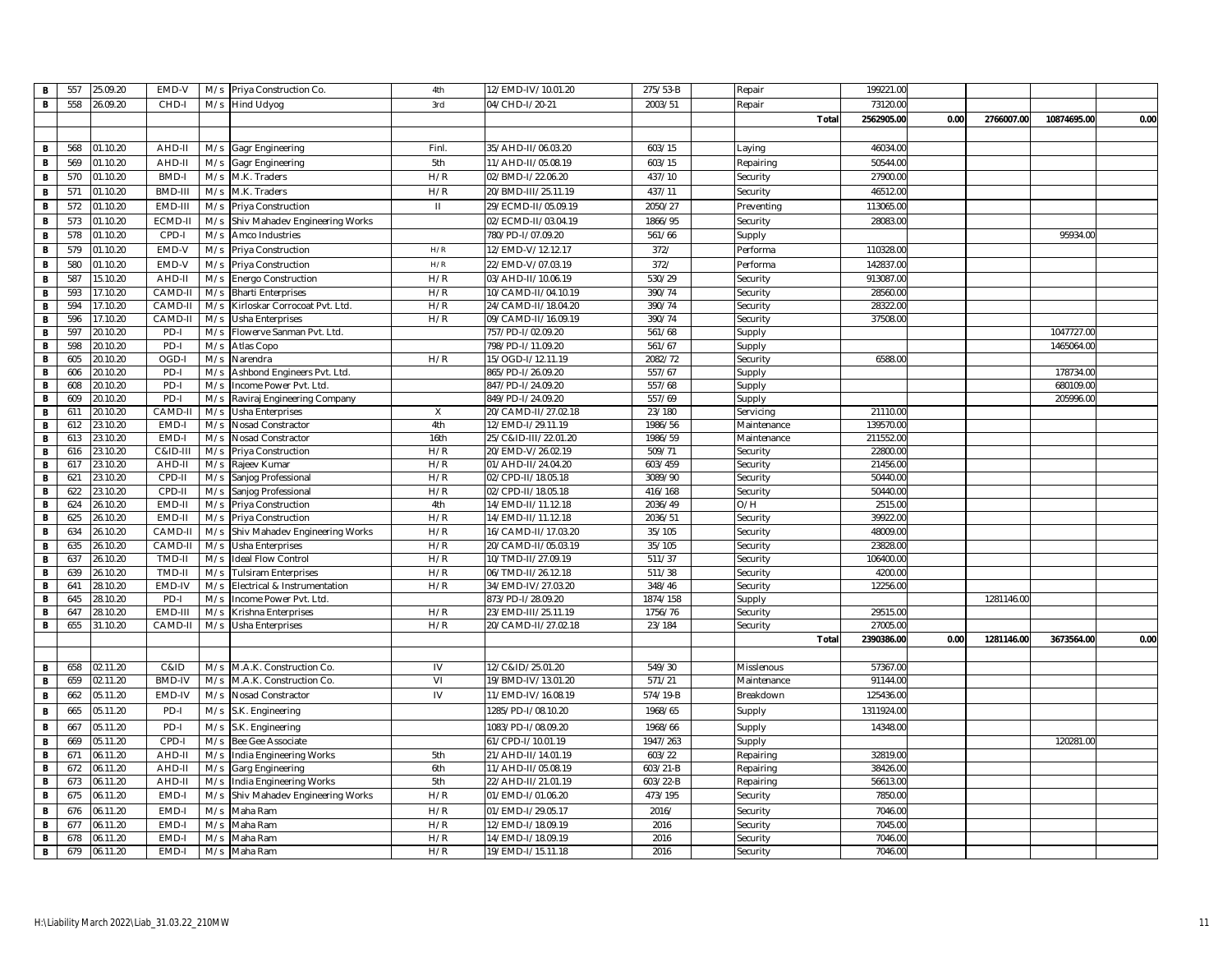| В            | 680 | 06.11.20          | EMD-I             | M/s | Maha Ram                           | H/R  | 20/EMD-I/07.11.16    | 2016      | Security                  | 7045.00              |            |            |            |      |
|--------------|-----|-------------------|-------------------|-----|------------------------------------|------|----------------------|-----------|---------------------------|----------------------|------------|------------|------------|------|
| В            | 681 | 06.11.20          | EMD-              | M/s | Maha Ram                           | H/R  | 14/EMD-1/23.05.16    | 2016      | Security                  | 7045.00              |            |            |            |      |
| В            | 682 | 06.11.20          | EMD-              | M/s | Maha Ram                           | H/R  | 03/EMD-1/27.04.19    | 2016      | Security                  | 7046.00              |            |            |            |      |
| В            | 683 | 06.11.20          | EMD-              | M/s | Maha Ram                           | H/R  | 19/EMD-I/09.01.15    | 2016      | Security                  | 2916.00              |            |            |            |      |
| В            | 684 | 06.11.20          | EMD-              | M/s | Process Maintenance                | H/R  | 06/EMD-I/11.09.17    | 2016      | Security                  | 5545.00              |            |            |            |      |
| в            | 685 | 09.11.20          | <b>C&amp;ID-I</b> | M/s | Singh Engineering                  | 1st  | 263/C&ID-II/31.08.20 | 525/      | Repairing                 | 51330.00             |            |            |            |      |
| В            | 688 | 09.11.20          | CPD-I             | M/s | Asha Printing Press                |      | 318/CPD-I/01.04.20   | 1897/     | Supply                    |                      |            |            | 265577.00  |      |
| в            | 689 | 09.11.20          | CPD-I             | M/s | Amit Gupta                         | H/R  | 06/CPD-I/15.03.19    | 1959/80   | Security                  | 3600.00              |            |            |            |      |
| В            | 690 | 09.11.20          | CPD-              | M/s | Amit Gupta                         | H/R  | 04/CPD-I/07.03.20    | 1959/81   | Security                  | 2400.00              |            |            |            |      |
| В            | 691 | 09.11.20          | <b>C&amp;ID-I</b> | M/s | R.K. Traders                       | L, H | 07/C&ID-II/10.08.20  | 526/23    | Breakdown                 | 69120.00             |            |            |            |      |
| В            | 692 | 09.11.20          | C&ID-I            | M/s | R.K. Traders                       | Ш    | 07/C&ID-II/10.08.20  | 526/27    | Breakdown                 | 67142.00             |            |            |            |      |
| В            | 695 | 12.11.20          | CWCD              | M/s | Hi Tech Deisels                    |      | 651/CWCD/16.05.13    | 415/156   | Security                  | 10910.00             |            |            |            |      |
| В            | 698 | 17.11.20          | CHD-III           | M/s | Nosad Constractor                  | 4th  | 12/CHD-III/18.11.19  | 604/22    | O/H                       | 49293.00             |            |            |            |      |
| В            | 700 | 24.11.20          | TMD-II            | M/s | Hind Udyog                         | 1st  | 11/TMD/29.07.20      | 522/40    | Repairing                 | 83103.00             |            |            |            |      |
| В            | 701 | 24.11.20          | TMD-II            | M/s | Thermal India Engineering          | 4th  | 02/TMD-II/15.04.20   | 511/39    | Breakdown                 | 277708.00            |            |            |            |      |
| в            | 702 | 4.11.20           | TMD-II            | M/s | Thermal India Engineering          | H/R  | 33/TMD-II/17.06.17   | 511/41    | Security                  | 149649.00            |            |            |            |      |
| В            | 703 | $\sqrt{4}$ .11.20 | TMD-II            | M/s | Thermal India Engineering          | H/R  | 09/TMD-II/10.01.18   | 511/42    | Security                  | 244044.00            |            |            |            |      |
| В            | 704 | 24.11.20          | TMD-I             | M/s | Thermal India Engineering          | H/R  | 14/TMD-II/18.01.18   | 511/42    | Security                  | 29520.00             |            |            |            |      |
| В            | 705 | 4.11.20           | TMD-I             | M/s | Thermal India Engineering          | H/R  | 05/TMD-II/28.07.18   | 511/43    | Security                  | 147181.00            |            |            |            |      |
| В            | 706 | 24.11.20          | TMD-II            | M/s | Thermal India Engineering          | H/R  | 16/TMD-II/03.01.19   | 511/43    | Security                  | 257314.00            |            |            |            |      |
| в            | 707 | 24.11.20          | TMD-II            | M/s | Thermal India Engineering          | H/R  | 04/TMD-II/12.04.19   | 511/43    | Security                  | 119696.00            |            |            |            |      |
| В            | 710 | 24.11.20          | CPD-I             | M/s | Gauri Gases Pvt. Ltd               |      | 1448/CPD-I/08.02.18  | 1949/137  | Supply                    |                      |            | 15765.00   |            |      |
| В            | 712 | 4.11.20           | CPD-I             | M/s | Encon India                        |      | 667/PD-I/19.08.20    | 2095/20   | Supply                    |                      |            | 282020.00  |            |      |
| В            | 713 | 24.11.20          | CPD-I             | M/s | Encon India                        |      | 667/PD-I/19.08.20    | 2095/20   | Supply                    |                      |            | 140800.0   |            |      |
| В            | 714 | 24.11.20          | CPD-              | M/s | J.K. Engineering Co.               |      | 1255/CPD-I/08.08.19  | 561/70    | Supply                    |                      |            | 3538414.00 |            |      |
| В            | 717 | 24.11.20          | CPD-              | M/s | <b>BEML Limited</b>                |      | 1286/PD-I/08.10.20   | 561/77    | Supply                    |                      |            |            | 1331575.00 |      |
| В            | 718 | 24.11.20          | CPD-I             | M/s | Neelkanth Power                    |      | 158/PD-I/19.05.20    | 561/78    | Supply                    |                      |            |            | 250416.00  |      |
| В            | 724 | 4.11.20           | CPD-              | M/s | <b>Hind Udyog</b>                  |      | 134/CPD-I/01.02.20   | 557/74    | Supply                    |                      |            |            | 143300.00  |      |
| B            | 725 | 24.11.20          | CPD-I             | M/s | Amco Industries                    |      | 988/PD-I/11.11.20    | 557/77    | Supply                    |                      |            |            | 69738.00   |      |
| В            | 728 | 24.11.20          | PD-I              | M/s | R.S. Industrials                   |      | 925/PD-I/17.11.20    | 1827/189  | Supply                    |                      |            | 678795.00  |            |      |
| B            | 730 | 25.11.20          | BMD-I             | M/s | <b>Hind Udyog</b>                  | 2nd  | 07/BMD-II/22.08.20   | 524/57    | Repairing                 | 31158.00             |            |            |            |      |
| в            | 734 | 28.11.20          | <b>BMD-IV</b>     | M/s | M.A.K. Construction Co.            | VII  | 19/BMD-IV/13.01.20   | 197/82    | Maintenance               | 106288.00            |            |            |            |      |
| В            | 737 | 8.11.20           | CAMD-             | M/s | Usha Enterprises                   | H/R  | 31/CAMD-I/04.11.19   | 1927/33-B | Security                  | 66007.00             |            |            |            |      |
|              |     |                   |                   |     |                                    |      |                      |           | Security (Transf. from B- |                      |            |            |            |      |
| в            | 738 | 28.11.20          | ECMD-II           |     | M/s Shiv Mahadev Engineering Works | H/R  | 45/ECMD-II/05.10.19  | 2014/6    | 42 2x110 MW)              | 19601.00             |            |            |            |      |
|              |     |                   |                   |     |                                    |      |                      |           | Security (Transf. from B- |                      |            |            |            |      |
| В            | 739 | 28.11.20          | ECMD-II           |     | M/s Shiv Mahadev Engineering Works | H/R  | 49/ECMD-II/20.01.20  | 2014/6    | 43 2x110 MW)              | 29821.00             |            |            |            |      |
|              |     |                   |                   |     |                                    |      |                      |           | Security (Transf. from B- |                      |            |            |            |      |
| в            | 740 | 28.11.20          | CHD-II            |     | M/s Pitambra Engineering           | H/R  | 05/CHD-II/16.07.19   | 2037/87   | 45 2x110 MW)              | 103137.00            |            |            |            |      |
|              |     |                   |                   |     |                                    |      |                      |           |                           | Total<br>10713232.00 | 6836681.00 | 4655794.00 | 2180887.00 | 0.00 |
|              |     |                   |                   |     |                                    |      |                      |           |                           |                      |            |            |            |      |
| в            | 744 | 02.12.20          | EMD-IV            | M/s | Electrical & Instrumentation       | H/R  | 08/EMD-IV/23.05.19   | 574/21    | Security                  | 25578.00             |            |            |            |      |
| В            | 745 | 02.12.20          | EMD-IV            | M/s | S.M. Enterprises                   | H/R  | 10/EMD-IV/27.10.18   | 573/28    | Security                  | 1200.00              |            |            |            |      |
| $\, {\bf B}$ | 746 | 02.12.20          | EMD-IV            |     | M/s S.M. Enterprises               | H/R  | 12/EMD-IV/27.12.18   | 573/28-B  | Security                  | 1200.00              |            |            |            |      |
|              |     |                   |                   |     |                                    |      |                      |           |                           |                      |            |            |            |      |
| В            | 747 | 02.12.20          | EMD-IV            | M/s | S.M. Enterprises                   | H/R  | 06/EMD-IV/30.07.18   | 573/28-B  | Security                  | 1200.00              |            |            |            |      |
| В            | 752 | 05.12.20          | CHD-III           | M/s | Nosad Constractor                  | 5th  | 12/CHD-III/18.11.19  | 604/31    | O/H                       | 93918.00             |            |            |            |      |
| В            | 754 | 09.12.20          | PD-I              | M/s | <b>Vikas Refractories</b>          |      | 1424/PD-I/26.10.20   | 569/41    | Supply                    | 659384.00            |            |            |            |      |
| В            | 755 | 09.12.20          | PD-I              | M/s | Electronics & Electrical           |      | 1466/PD-I/02.11.20   | 569/42    | Supply                    |                      |            | 12642.00   |            |      |
| В            | 756 | 9.12.20           | PD-I              | M/s | Electronics & Electrical           |      | 1466/PD-I/02.11.20   | 569/42    | Supply                    |                      |            | 110089.0   |            |      |
| В            | 757 | 09.12.20          | CAMD              | M/s | Usha Enterprises                   | 1st  | 06/CAMD/18.09.20     | 35/106    | Servicing                 | 20734.00             |            |            |            |      |
| в            | 760 | 09.12.20          | PD-I              | M/s | Indian Rubber Product              |      | 1534/PD-I/20.11.20   | 557/79    | Supply                    |                      |            | 28292.0    |            |      |
| В            | 761 | 09.12.20          | PD-I              | M/s | Hind Udyog                         |      | 1165/PD-I/21.09.20   | 557/80    | Supply                    |                      |            |            | 663040.00  |      |
| в            | 762 | 09.12.20          | PD-I              | M/s | Millennium Inpey Pvt. Ltd.         |      | 820/PD-I/16.09.20    | 557/81    | Supply                    |                      |            |            | 895440.00  |      |
| В            | 763 | 09.12.20          | AHD               | M/s | Rahul Gupta & Co.                  | 1st  | 05/AHD/08.07.20      | 603/27    | Repairing                 | 72884.00             |            |            |            |      |
| В            | 764 | 09.12.20          | AHD               | M/s | Garg Engineering                   | 7th  | 11/AHD-II/05.08.19   | 603/28    | Repairing                 | 72640.00             |            |            |            |      |
| в            | 765 | 09.12.20          | AHD               | M/s | India Engineering                  | 2nd  | 30/AHD-II/04.03.20   | 603/29    | Servicing                 | 11131.00             |            |            |            |      |
| В            | 766 | 09.12.20          | PD-I              | M/s | Trade India Corporation            |      | 1280/PD-I/08.10.20   | 449/163   | Supply                    |                      |            | 454052.00  |            |      |
|              |     |                   |                   |     |                                    |      |                      |           |                           |                      |            |            |            |      |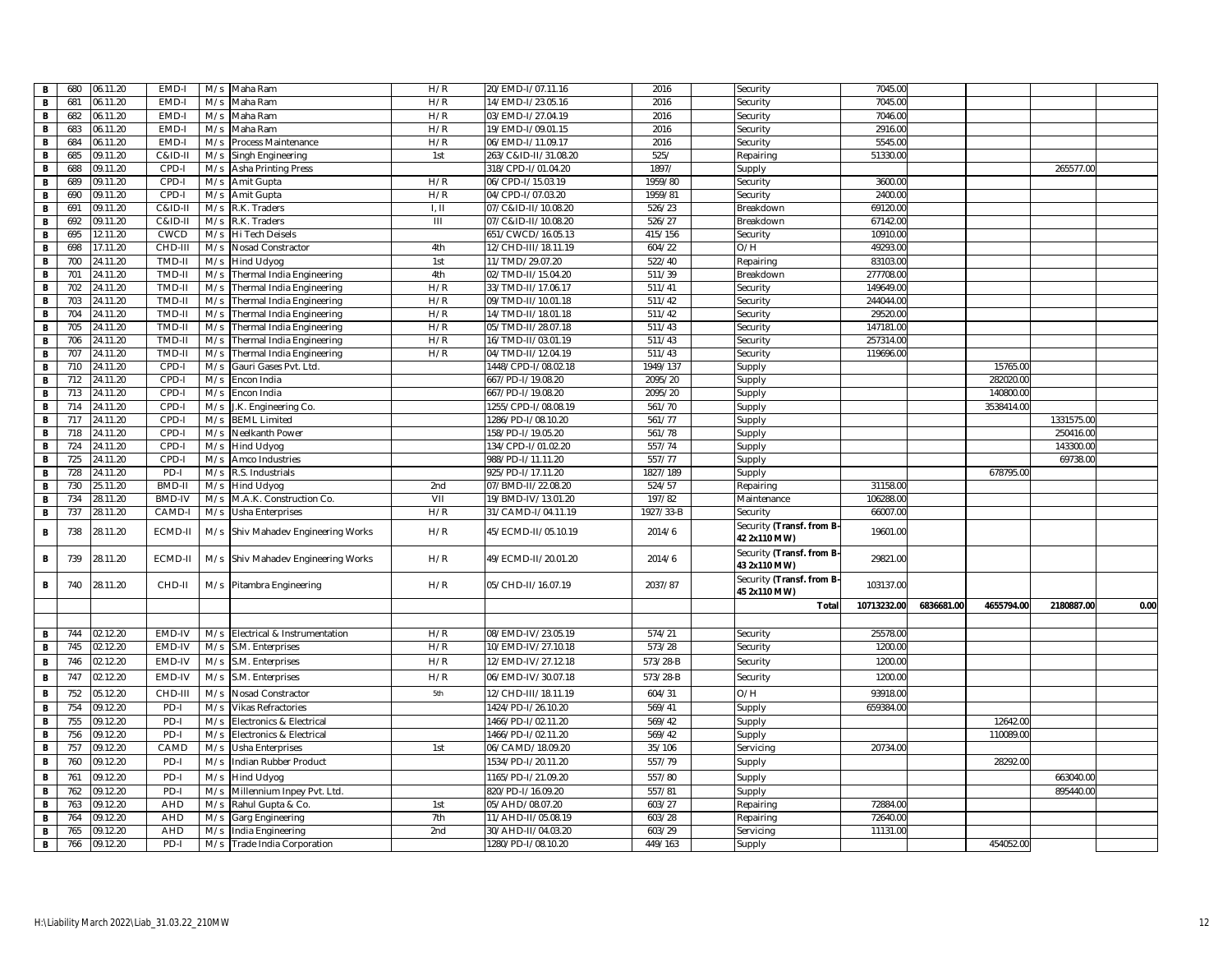| B | 09.12.20<br>769 | PD-I             | M/s | Raviraj Engineering Co.            |              | 966/PD-I/28.10.20    | 449/166   | Supply                 |           |      | 216012.00  |            |      |
|---|-----------------|------------------|-----|------------------------------------|--------------|----------------------|-----------|------------------------|-----------|------|------------|------------|------|
| В | 770<br>09.12.20 | PD-I             | M/s | Raviraj Engineering Co.            |              | 967/PD-1/28.10.20    | 449/168   | Supply                 |           |      |            | 442893.00  |      |
| В | 774<br>09.12.20 | CHD-             | M/s | Sindh Pal                          | H/R          | 03/CHD-I/23.11.20    | 2031/34-A | Security               | 18500.0   |      |            |            |      |
| В | 775<br>09.12.20 | CHD-             | M/s | Awdesh Pateria                     | H/R          | 04/CHD-I/22.06.19    | 2031/33-B | Security               | 5000.00   |      |            |            |      |
| В | 778<br>09.12.20 | CPD-I            | M/s | Jalvid Udyog                       |              | 167/CPD-1/10.02.20   | 827/96-B  | Supply                 |           |      |            | 66139.00   |      |
| B | 780<br>15.12.20 | S&TD             | M/s | Limited Manufacturing Co.          |              | 58/FFS&TD/08.10.20   | 3087/12   | Overhauling            | 175276.0  |      |            |            |      |
| В | 781<br>15.12.20 | EMD-II           |     | M/s BE Lighting System Pvt. Ltd.   |              | 396/EMD-II/06.11.20  | 1925/120  | Supply                 |           |      | 90649.00   |            |      |
| В | 783<br>16.12.20 | PD-I             |     | M/s Jain Agencies                  |              | 1034/PD-I/20.11.20   | 491/81    | Supply                 |           |      |            | 32143.00   |      |
| В | 784<br>16.12.20 | PD-I             | M/s | Naveen Electronics Co.             |              | 1557/PD-1/23.11.20   | 491/81    | Supply                 |           |      |            | 18867.00   |      |
| В | 789<br>8.12.20  | BMD-I            | M/s | M.A.K. Construction Co             | Final        | 11/BMD-II/20.11.20   | 565/65    | Repairing              | 173176.0  |      |            |            |      |
| В | 18.12.20<br>790 | BMD-IV           | M/s | M.A.K. Construction Co.            | VIII         | 19/BMD-IV/13.01.20   | 565/68    | Maintenance            | 5380.0    |      |            |            |      |
| В | 794<br>22.12.20 | PD-I             | M/s | <b>BEML Limited</b>                |              | 428/PD-1/26.10.20    | 561/89    | Supply                 |           |      | 1306535.00 |            |      |
| B | 795<br>22.12.20 | PD-I             | M/s | ASHBOND Engineers Pvt. Ltd.        |              | 800/PD-I/11.09.20    | 561/93    | Supply                 |           |      | 554570.00  |            |      |
| В | 796<br>22.12.20 | PD-I             | M/s | <b>GEA Engineering</b>             |              | 1002/PD-I/07.11.20   | 561/93    | Supply                 |           |      |            | 228882.00  |      |
| B | 798<br>2.12.20  | EMD-IV           | M/s | Trupati Industrial Agencies        | H/R          | 386/EMD-IV/15.07.19  | 395/100-B | With held              | 43500.0   |      |            |            |      |
| в | 800<br>2.12.20  | EMD-V            | M/s | Priya Construction                 | $\mathbf{H}$ | 23/EMD-V/20.02.20    | 508/187   | Installation           | 79920.0   |      |            |            |      |
| в | 801<br>3.12.20  | <b>AHD</b>       | M/s | Rahul Gupta & Co.                  | 2nd          | 05/AHD/08.07.20      | 603/33    | Repairing              | 63593.0   |      |            |            |      |
| В | 3.12.20<br>802  | AHD              | M/s | India Engineering                  | 6th          | 21/AHD-II/14.10.20   | 603/34    | Repairing              | 46211.0   |      |            |            |      |
| В | 803<br>3.12.20  | PD-I             | M/s | Rajat Associates                   |              | 1567/PD-I/24.11.20   | 445/156   | Supply                 | 234894.0  |      |            |            |      |
| В | 23.12.20<br>804 | CPD-             |     | M/s S.K. Engipro & Allied Solution |              | 78/CPD-I/18-19       | 445/158   | Supply                 |           |      | 349752.00  |            |      |
| В | 805<br>23.12.20 | PD-I             | M/s | ASHBOND Engineers Pvt. Ltd.        |              | 1281/PD-I/08.10.20   | 445/160   | Supply                 |           |      | 496613.00  |            |      |
| В | 3.12.20<br>806  | PD-I             | M/s | <b>GE Power India Limited</b>      |              | 718/T-07/06.18.20    | 445/160   | Supply                 |           |      | 7133.00    |            |      |
| в | 807<br>3.12.20  | PD-I             | M/s | S.K. Engipro & Allied Solution     |              | 81/CPD-I/11.01.19    | 445/159   | Supply                 |           |      | 328040.00  |            |      |
| В | 808<br>3.12.20  | PD-I             | M/s | Siddhi Vinayak Engg                |              | 1545/PD-I/21.11.20   | 445/161   | Supply                 |           |      | 209851.0   |            |      |
| В | 23.12.20<br>809 | PD-I             | M/s | Siddhi Vinayak Engg.               |              | 1544/PD-I/21.11.20   | 445/162   | Supply                 |           |      | 111599.00  |            |      |
| В | 3.12.20<br>812  | CSD-I            | M/s | Indian Rubber Product              |              | 1291/PD-I/08.10.20   | 570/40    | Supply                 |           |      | 233504.0   |            |      |
| В | 813<br>3.12.20  | CSD-I            | M/s | Aarseller Tredco                   |              | 1485/PD-I/05.11.20   | 570/42    | Supply                 |           |      | 71160.00   |            |      |
| В | 814<br>3.12.20  | CSD-I            | M/s | <b>Aditi Enterprises</b>           |              | 974/PD-I/02.11.20    | 570/42    | Supply                 |           |      | 117068.0   |            |      |
| В | 816<br>24.12.20 | CPD-II           | M/s | Atlas Copco                        |              | 1079/CPD-II/03/19    | 560/94    | Supply                 |           |      |            | 12440.00   |      |
| в | 24.12.20<br>817 | PD-I             | M/s | Amit Engineering Works             |              | 187/PD-I/23.05.20    | 560/94    | Supply                 |           |      | 370922.00  |            |      |
| B | 818<br>4.12.20  | PD-              | M/s | Amit Engineering Works             |              | 187/PD-I/23.05.20    | 560/95    | Supply                 |           |      | 4600.0     |            |      |
| в | 820<br>4.12.20  | PD-I             | M/s | Neelkanth Power                    |              | 526/PD-I/23.07.20    | 560/96    | Supply                 |           |      | 3407250.00 |            |      |
| В | 824<br>28.12.20 | PD-I             | M/s | <b>SRK Infratech</b>               |              | 1696/PD-I/15.12.20   | 491/89    | Supply                 |           |      | 1020777.0  |            |      |
| в | 830<br>9.12.20  | CHD-IV           | M/s | Shiva Construction                 | H/R          | 21/CHD-IV/01.03.17   | 507/17-B  | Security               | 64623.0   |      |            |            |      |
| в | 831<br>9.12.20  | CHD-IV<br>OGD-II | M/s | Shiva Construction                 | H/R          | 08/CHD-IV/22.06.19   | 507/18    | Security               | 18400.0   |      |            |            |      |
| В | 832<br>29.12.20 |                  | M/s | <b>SGL Engineering Industries</b>  | Ш            | 17/OGD-II/06.03.20   | 423/188   | Repair                 | 46909.0   |      |            |            |      |
| в | 833<br>30.12.20 | PD-I             |     | M/s Industrial Sales & Supply      |              | 1602/PD-I/01.12.20   | 492/74    | Supply                 |           |      | 5854.0     |            |      |
|   |                 |                  |     |                                    |              |                      |           | Tota                   | 1935251.0 | 0.00 | 9506964.00 | 2359844.00 | 0.00 |
|   |                 |                  |     |                                    |              |                      |           |                        |           |      |            |            |      |
| в | 841<br>01.01.21 | PD-I             |     | M/s Commercial Enterprises         |              | 1273/PD-I/07.10.20   | 450/182   | Supply                 |           |      | 690300.00  |            |      |
| B | 847<br>2.01.21  | PD-I             | M/s | Multi Tech Engineering             |              | 184/CPD-II/07.02.20  | 561/97    | Supply                 |           |      |            | 492070.00  |      |
| в | 848<br>02.01.21 | PD-              | M/s | Raviraj Engineering Co.            |              | 398/CPD-II/14.05.19  | 561/100   | Supply                 |           |      | 31250.00   |            |      |
| В | 849<br>02.01.21 | PD-I             | M/s | <b>BEML Limited</b>                |              | 1286/PD-I/08.10.20   | 561/101   | Supply                 |           |      | 384097.0   |            |      |
| В | 02.01.21<br>850 | PD-I             | M/s | <b>BEML Limited</b>                |              | 1286/PD-I/08.10.20   | 561/102   | Supply                 |           |      | 895646.00  |            |      |
| В | 853<br>02.01.21 | PD-I             | M/s | New Allenbeary Works               |              | 856/PD-I/29.07.20    | 561/102   | Supply                 |           |      |            | 761448.00  |      |
| В | 855<br>04.01.21 | C&ID             | M/s | Goverdhan Controls                 |              | 07/C&ID/14.12.20     | 551/43    | Repairing              |           |      | 73160.00   |            |      |
| В | 856<br>06.01.21 | CPD-I            | M/s | Shrikant                           | H/R          | 01/CPD-I/30.04.20    | 1874/161  | Security               | 7045.0    |      |            |            |      |
| в | 863<br>01.21    | EMD-V            | M/s | Priya Construction Co.             | 6th          | 22/EMD-V/22.03.20    | 275/54-A  | Repairing              | 51369.0   |      |            |            |      |
| В | 872<br>17.01.21 | CPD-I            | M/s | Agarwal RA & Associated            | H/R          | 747/CPD-I/22.07.19   | 494/43    | Security               | 9960.0    |      |            |            |      |
| В |                 |                  | M/s | Net Cascade Automation Pvt. Ltd.   |              | 1741/PD-I/21.12.20   | 445/164   | <b>Ethernet Module</b> |           |      | 315259.00  |            |      |
| B | 874<br>1.01.21  | PD-I             |     |                                    |              |                      |           |                        |           |      |            |            |      |
|   | 877<br>11.01.21 | CHD-II           | M/s | Priya Construction Co.             | H/R          | 11/CHD-III/13.02.19  | 519/142   | Security               | 60000.0   |      |            |            |      |
| В | 878<br>13.01.21 | AHD-             |     | M/s K.S. Construction              | H/R          | 11/AHD-I/19-20       | 606/13    | Security               | 35964.00  |      |            |            |      |
| В | 879<br>13.01.21 | BMD-             | M/s | <b>Bharat Mechanical</b>           | Ш            | 05/BMD-I/27.08.20    | 476/82    | Preventing             | 197709.0  |      |            |            |      |
| в | 880<br>13.01.21 | BMD-             | M/s | <b>Bharat Mechanical</b>           | IV           | 05/BMD-I/27.08.20    | 473/14    | Preventing             | 166488.0  |      |            |            |      |
| В | 881<br>3.01.21  | BMD-             | M/s | S.K. Engineering                   | 1st          | 08/BMD-I/15.12.20    | 474/50    | O/H                    | 63353.0   |      |            |            |      |
| В | 888<br>5.01.21  | BMD-IV           | M/s | M.A.K. Construction                | 9th          | 19/BMD-IV/13.01.20   | 197/88    | Maintenance            | 64305.0   |      |            |            |      |
| В | 889<br>15.01.21 | C&ID             | M/s | Mahadev Enterprises                |              | 11/C&ID-III/20.11.19 | 549/33    | Repairing              | 133294.0  |      |            |            |      |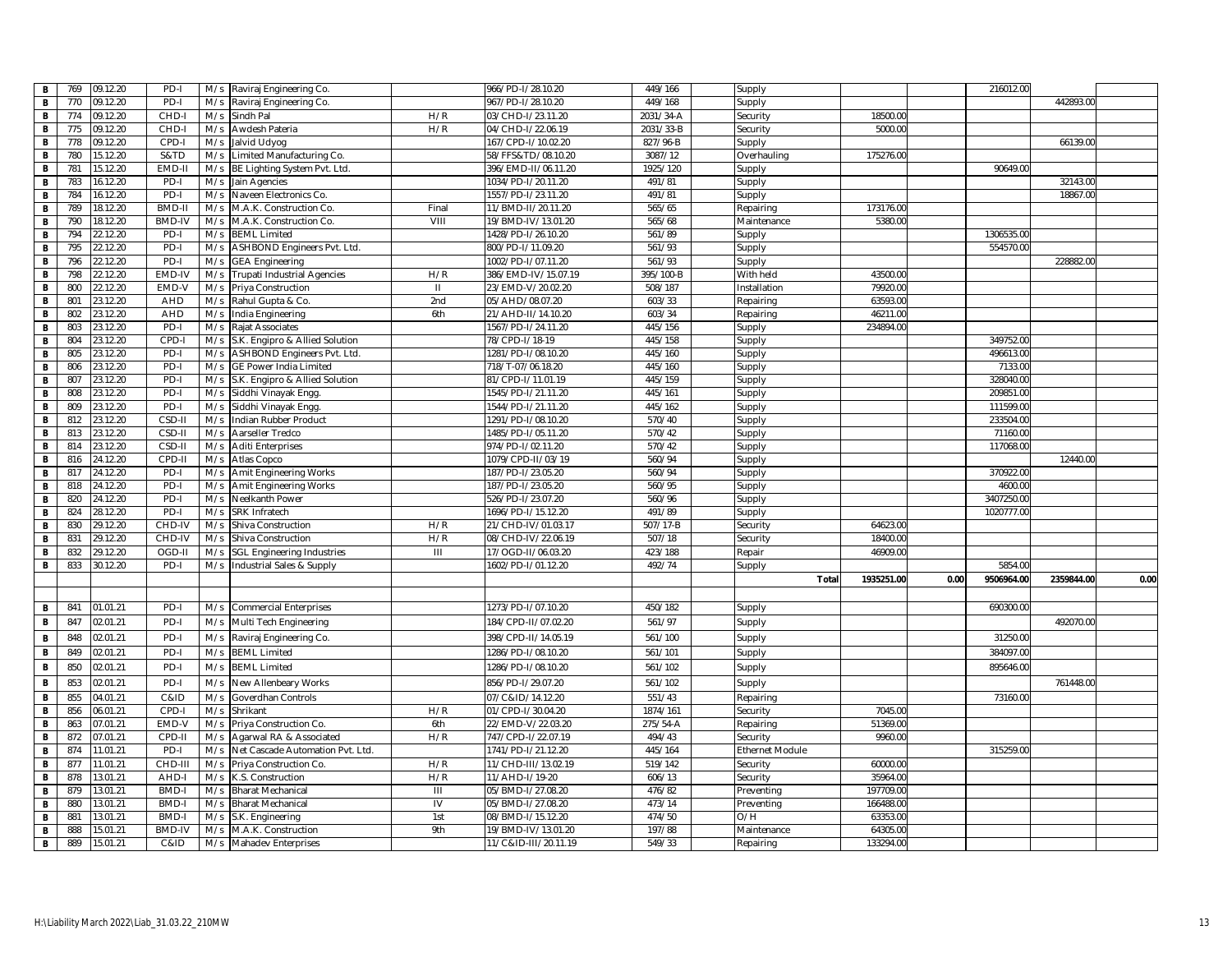| В            | 890          | 15.01.21                   | C&ID               | M/s        | M.A.K. Construction                  | Vth          | 12/C&ID/25.01.20                         | 549/35               | Replacement           | 30988.00              |      |            |            |      |
|--------------|--------------|----------------------------|--------------------|------------|--------------------------------------|--------------|------------------------------------------|----------------------|-----------------------|-----------------------|------|------------|------------|------|
| В            | 891          | 5.01.21                    | <b>BMD-II</b>      | M/s        | M.A.K. Construction                  | IV           | 03/BMD-II/20.07.20                       | 572/59               | Maintenance           | 12760.00              |      |            |            |      |
| В            | 896          | 6.01.21                    | EMD-IV             | M/s        | Nosad Contractor                     | H/R          | 08/EMD-IV/21.06.16                       | 442/148              | Security              | 48679.00              |      |            |            |      |
| В            | 897          | 6.01.21                    | EMD-IV             | M/s        | Nosad Contractor                     | H/R          | 12/EMD-IV/13.10.16                       | 442/149              | Security              | 29931.00              |      |            |            |      |
| В            | 898          | 6.01.21                    | EMD-IV             | M/s        | Usha Enterprises                     | H/R          | 17/EMD-IV/09.10.19                       | 587/10               | Security              | 47400.00              |      |            |            |      |
| B            | 902          | 8.01.21                    | PD-I               | M/s        | S.K. Engineering                     |              | 07/PD-I/01.01.21                         | 1968/69              | Supply                |                       |      | 93700.00   |            |      |
| в            | 903          | 18.01.21                   | PD-I               |            | M/s S.K. Engineering                 |              | 33/PD-I/05.01.21                         | 1968/70              | Supply                |                       |      | 151654.00  |            |      |
| В            | 905          | 8.01.21                    | CPD-II             | M/s        | Supath Engineering Service           |              | 189/CPD-III/18.06.18                     | 1968/73              | Supply                |                       |      | 21398.0    |            |      |
| В            | 907          | 1.01.21                    | PD-I               | M/s        | Swadeshi Minerals Industries         |              | 425/PD-1/22.12.20                        | 486/126              | Supply                |                       |      |            | 68440.00   |      |
| В            | 910          | 2.01.21                    | CHD-               | M/s        | <b>Hind Udyog</b>                    | H            | 04/CHD-I/20-21                           | 2004/14              | Repairing             | 258159.00             |      |            |            |      |
| В            | 911          | 3.01.21                    | CPD-II             | M/s        | Agarwal RA & Associated              | H/R          | 747/CPD-II/22.07.19                      | 3089/103             | Security              | 9960.00               |      |            |            |      |
| В            | 913          | 3.01.21                    | TMD-I              | M/s        | Chembond Water                       | H/R          | 09/TMD-II/24.04.19                       | 511/45               | Security              | 79750.00              |      |            |            |      |
| В            | 914          | 3.01.21                    | CPD-II             | M/s        | Advance Valves Pvt. Ltd.             |              | 234/CPD-II/18.02.20                      | 1901/199             | Supply                |                       |      |            | 97896.00   |      |
| В            | 918          | 27.01.21                   | CHD-I              | M/s        | Dwarika                              | H/R          | 01/CHD-I/27.05.20                        | 2031/71              | Security              | 10000.00              |      |            |            |      |
| В            | 923          | 7.01.21                    | CAMD-              | M/s        | Rahul Gupta & Co.                    |              | 14/CAMD-II/22.01.20                      | 390/79               | Fabrication           | 98160.00              |      |            |            |      |
| В            | 924          | 8.01.21                    | BMD-III            | M/s        | Sunrise Engineer                     | 1st          | 06/BMD-III/28.09.20                      | 226/179              | Breakdown             | 232137.00             |      |            |            |      |
| B            | 925          | 28.01.21                   | BMD-II             | M/s        | Sunrise Engineer                     | $\mathbf{I}$ | 06/BMD-III/28.09.20                      | 302/80               | Breakdown             | 75015.00              |      |            |            |      |
| В            | 929          | 29.01.21                   | OGD-II             | M/s        | Santosh                              | H/R          | 01/OGD-II/07.05.16                       | 435/                 | Security              | 7007.00               |      |            |            |      |
| В            | 931          | 29.01.21                   | OGD-II             | M/s        | Kailash Singh                        | H/R          | 13/OGD-II/06.11.17                       | 435/172              | Security              | 6968.00               |      |            |            |      |
| B            | 932          | 29.01.21                   | OGD-II             | M/s        | Bhoopendra Singh                     | H/R          | 14/OGD-II/08.11.17                       | 435/172              | Security              | 6968.00               |      |            |            |      |
| В            | 933          | 29.01.21                   | OGD-II             |            | M/s Bhoopendra Singh                 | H/R          | 18/OGD-II/16.01.17                       | 435/171              | Security              | 6968.00               |      |            |            |      |
| в            | 934          | 9.01.21                    | OGD-II             | M/s        | Tej Singh                            | H/R          | 17/OGD-II/13.01.17                       | 435/171              | Security              | 6968.0                |      |            |            |      |
| в            | 935<br>936   | 9.01.21<br>29.01.21        | OGD-II<br>OGD-I    | M/s<br>M/s | Kailash Singh                        | H/R<br>H/R   | 08/OGD-II/30.06.16                       | 435/169<br>435/170   | Security              | 7084.00<br>7084.00    |      |            |            |      |
| В<br>В       | 937          | 29.01.21                   | OGD-II             | M/s        | Santosh<br>Kailash                   | H/R          | 11/OGD-II/20.10.16<br>19/OGD-II/02.02.17 | 435/170              | Security              | 6968.00               |      |            |            |      |
|              |              |                            |                    |            |                                      |              |                                          |                      | Security<br>Total     | 1778441.00            | 0.00 | 2656464.00 | 1419854.00 | 0.00 |
|              |              |                            |                    |            |                                      |              |                                          |                      |                       |                       |      |            |            |      |
| в            | 938          | 01.02.21                   | <b>AHD</b>         | M/s        | Rahul Gupta & Co.                    | 3rd          | 05/AHD/08.07.20                          | 603/37               | Repairing             | 65352.00              |      |            |            |      |
| B            | 939          | 01.02.21                   | <b>EUM&amp;E</b>   | M/s        |                                      | H/R          | 16/ECM&EMD/29.11.18                      | 362/187              |                       | 7047.00               |      |            |            |      |
|              |              |                            | <del>eciwa</del> e |            | <b>B.K.</b> Enterprises              |              |                                          |                      | Security              |                       |      |            |            |      |
| В            | 940          | 01.02.21                   | <u>ECM&amp;EI</u>  | M/s        | <b>B.K. Enterprises</b>              | H/R<br>H/R   | 17/ECM&EMD/16.12.19                      | 362/188              | Security              | 8677.00               |      |            |            |      |
| В            | 941          | 01.02.21                   |                    |            |                                      |              |                                          |                      |                       |                       |      |            |            |      |
| В            |              |                            |                    | M/s        | <b>B.K. Enterprises</b>              |              | 01/ECM&EMD/21.05.19                      | 362/189              | Security              | 7085.00               |      |            |            |      |
|              | 942          | 01.02.21                   | <u>ecm ge</u>      |            | M/s B.K. Enterprises                 | H/R          | 01/ECM&EMD/04.05.18                      | 362/100              | Security              | 6931.00               |      |            |            |      |
| $\, {\bf B}$ | 943          | 01.02.21                   | <u>ecm Pae</u>     | M/s        | <b>B.K.</b> Enterprises              | H/R          | 09/ECM&EMD/26.12.17                      | 362/100              | Security              | 6932.00               |      |            |            |      |
| В            | 947          | 01.02.21                   | CPD-I              | M/s        | Simplex Swithgear Pvt. Ltd           |              | 1740/CPD-I/07.11.19                      | 1959/86              | Supply                |                       |      | 3539.0     |            |      |
| B            | 957          | 01.02.21                   | CPD-I              | M/s        | . Umashankar & Co                    |              | 1705/PD-I/15.12.20                       | 580/99               | Supply                |                       |      | 3323.0     |            |      |
| В            | 958          | 01.02.21                   | CPD-I              | M/s        | Luxmi Trading Co.                    |              | 1712/PD-I/15.12.20                       | 580/100              | Supply                |                       |      | 78638.0    |            |      |
| В            | 974          | 05.02.21                   | PD-I               | M/s        | IGP Engineering Pvt. Ltd.            |              | 1676/PD-I/12.01.21                       | 492/77               | Supply                |                       |      | 11588.0    |            |      |
| В            | 988          | 05.02.21                   | C&ID               | M/s        | Ashbond Engineers Pvt. Ltd.          | 1st          | 203/C&ID/14.09.20                        | 452/50               | Repairing             |                       |      | 196935.0   |            |      |
| В            | 989          | 05.02.21                   | C&ID               | M/s        | Ashbond Engineers Pvt. Ltd.          |              | 203/C&ID/14.09.20                        | $452/50 - B$         | Repairing             |                       |      | 104076.0   |            |      |
| В            | 990          | 06.02.21                   | PD-I               | M/s        | PC Customer Service Centre           |              | 1697/PD-I/16.12.20                       | 444/193              | Supply                |                       |      | 1699731.00 |            |      |
| В            | 991          | 06.02.21                   | EMD-IV             | M/s        | Simplex Swithgear Pvt. Ltd           |              | 93/EMD-IV/25.02.20                       | 444/192              | Supply                |                       |      | 88971.0    |            |      |
| B            | 994          | 06.02.21                   | CPD-II             | M/s        | <b>BEML Limited</b>                  |              | 784/CPD-III/20.10.15                     | 560/97               | Supply                |                       |      | 8050.00    |            |      |
| В            | 995          | 06.02.21                   | CPD-II             | M/s        | <b>BEML Limited</b>                  |              | 784/CPD-III/20.10.15                     | 560/97               | Supply                |                       |      | 4025.00    |            |      |
| в            | 996          | 06.02.21                   | CPD-II             | M/s        | <b>BEML Limited</b>                  |              | 1141/CPD-III/10.10.12                    | 560/98               | Supply                |                       |      | 38244.0    |            |      |
| В            | 997          | 06.02.21                   | CPD-III            | M/s        | Ashbond Engineers Pvt. Ltd.          |              | 1309/CPD-II/25.11.19                     | 560/98               | Supply                |                       |      | 10592.0    |            |      |
| В            | 999          | 6.02.21                    | PD-I               | M/s        | Elecon Engineering                   |              | 980/PD-I/26.08.20                        | 560/100              | Supply                |                       |      | 41315.0    |            |      |
| В            | 1001         | 06.02.21                   | PD-I               | M/s        | <b>BEML Limited</b>                  |              | 20/PD-I/02.01.21                         | 560/101              | Supply                |                       |      | 1258575.0  |            |      |
| В            | 1003         | 06.02.21                   | PD-I               | M/s        | Jay Pee Machining Industries         |              | 989/CPD/09.11.20                         | 560/102              | Supply                |                       |      | 32465.0    |            |      |
| В            | 1004         | 06.02.27                   | PD-I               | M/s        | Bearing & Engineering Co.            |              | 1004/CPD/10.11.20                        | 560/103              | Supply                |                       |      | 84356.00   |            |      |
| в            | 1005         | 06.02.21                   | PD-I               | M/s        | <b>Hind Udyog</b>                    |              | 1165/PD-I/21.09.20                       | 560/111              | Supply                |                       |      | 221014.00  |            |      |
| В            | 1006         | 6.02.21                    | PD-I               | M/s        | <b>Hind Udyog</b>                    |              | 1165/PD-I/21.09.20                       | 560/110              | Supply                |                       |      | 221014.0   |            |      |
| В            | 1008<br>1009 | 9.02.2<br>$9.02.2^{\circ}$ | EMD-<br>EMD-       | M/s<br>M/s | <b>Nosad Contractor</b>              | 1st          | 10/EMD-I/15.12.20                        | 2055/159             | Retrofitting          | 300310.00             |      |            |            |      |
| в<br>В       | 1010         | 09.02.21                   | EMD-               | M/s        | Nosad Contractor<br>Nosad Contractor | 1st<br>4th   | 09/EMD-I/15.12.20<br>10/EMD-1/05.11.19   | 2055/161<br>2055/163 | Retrofitting          | 802362.00<br>69028.00 |      |            |            |      |
| В            | 1011         | 2.02.21                    | CAMD               | M/s        | Instrument Care Group                | H/R          | 16/CAMD/05.01.21                         | 390/85               | Salvaging<br>Security | 11411.00              |      |            |            |      |
| В            | 1012         | 12.02.21                   | CAMD               | M/s        | Shiv Mahadev Engineering Works       | H/R          | 11/CAMD-I/05.10.19                       | 390/85               | Security              | 18303.00              |      |            |            |      |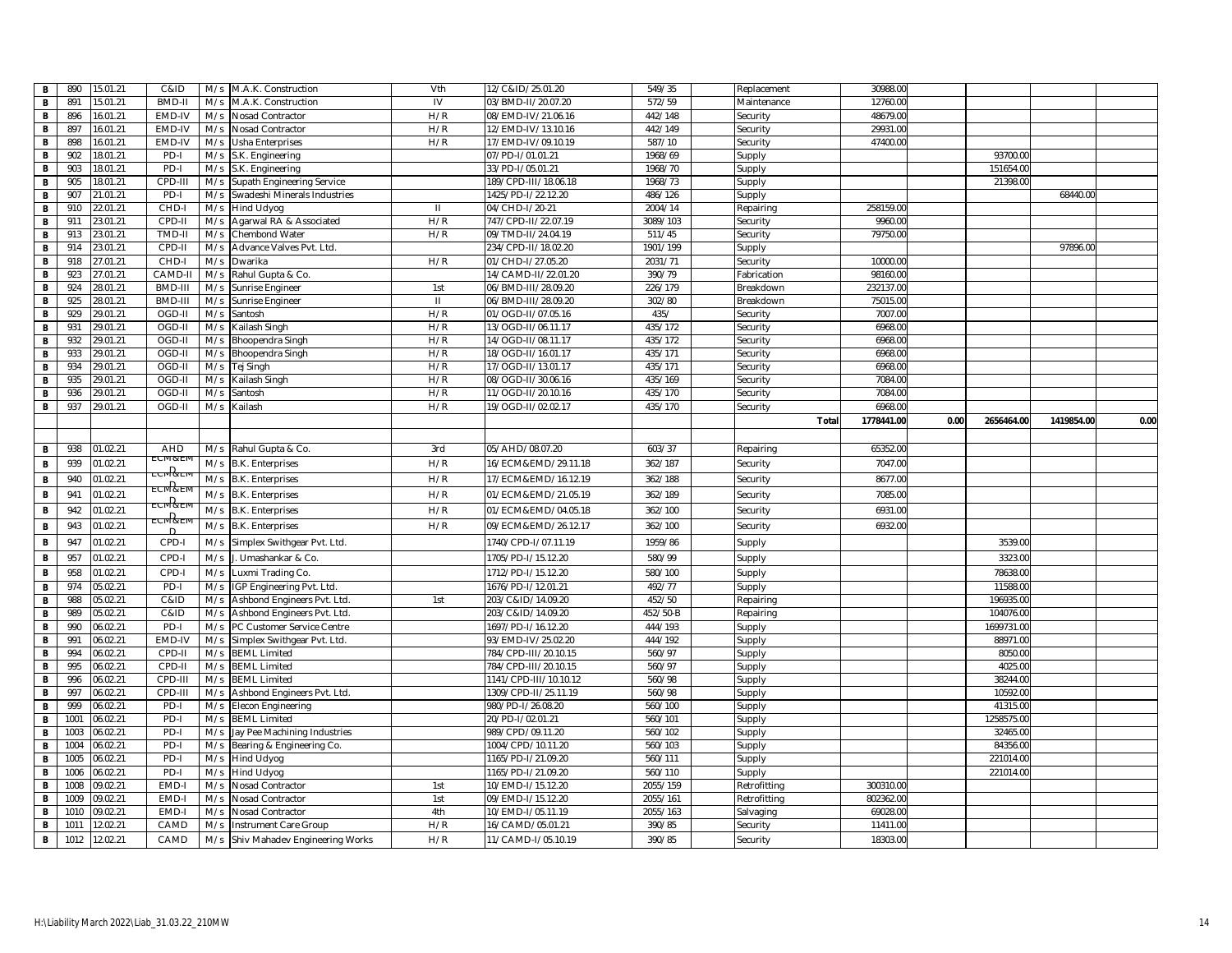| B            | 1013         | 12.02.21             | CAMD          |            | M/s Usha Enterprises             | H/R            | 09/CAMD-II/01.10.19                    | 390/86     | Security             | 31135.00           |      |            |            |      |
|--------------|--------------|----------------------|---------------|------------|----------------------------------|----------------|----------------------------------------|------------|----------------------|--------------------|------|------------|------------|------|
| $\mathbf{B}$ | 1014         | 2.02.21              | CAMD          | M/s        | <b>Usha Enterprises</b>          | H/R            | 08/CAMD-II/30.09.19                    | 390/86     | Security             | 38716.00           |      |            |            |      |
| B            | 1016         | 6.02.21              | TMD-II        |            | M/s Thermal India Engineers      | 1st            | 02/TMD-II/15.04.20                     | 511/46     | Breakdown            | 152414.00          |      |            |            |      |
| В            | 1018         | 9.02.21              | <b>BMD-IV</b> |            | M/s MAK Construction             | X              | 19/BMD-IV/13.01.20                     | 572/70     | Maintenance          | 123296.00          |      |            |            |      |
| В            | 1019         | 9.02.21              | BMD-II        | M/s        | <b>MAK Construction</b>          | IV             | 03/BMD-II/20.07.20                     | 572/71     | Maintenance          | 16624.00           |      |            |            |      |
| B            | 1020         | 9.02.21              | BMD-II        | M/s        | <b>Hind Udyog</b>                | 3rd            | 07/BMD-II/22.08.20                     | 524/60     | Repairing            | 32988.00           |      |            |            |      |
| В            | 1021         | 19.02.21             | CAMD-I        | M/s        | Instrument Care Group            | H/R            | 04/CAMD-II/25.07.19                    | 23/187     | Security             | 71234.00           |      |            |            |      |
| В            | 1023         | 2.02.21              | C&ID-I        | M/s        | D.K. & Sons                      | 1st            | 10/C&ID/15.09.20                       | 536/41     | Miscllenous          | 40231.00           |      |            |            |      |
| В            | 1026         | 2.02.21              | EMD-IV        | M/s        | Priya Construction               | H/R            | 13/EMD-IV/15.03.18                     | 573/30     | Security             | 42560.00           |      |            |            |      |
| B            | 1027         | 2.02.21              | EMD-IV        | M/s        | Priya Construction               | H/R            | 15/EMD-IV/23.02.19                     | 573/31     | Security             | 45767.00           |      |            |            |      |
| в            | 1029         | 4.02.21              | AHD           | M/s        | Rahul Gupta & Co.                | 4th            | 05/AHD/08.07.20                        | 603/41     | Repairing            | 36283.00           |      |            |            |      |
| В            | 1031         | 24.02.21             | CHD-IV        | M/s        | ndrajeet                         | H/R            | 23/CHD-IV/17.03.20                     | 2031/82    | Security             | 6930.00            |      |            |            |      |
|              |              |                      |               |            |                                  |                |                                        |            | Total                | 1941616.00         | 0.00 | 4106451.00 | 0.00       | 0.00 |
|              |              |                      |               |            |                                  |                |                                        |            |                      |                    |      |            |            |      |
| B            | 1032         | 01.03.21             | BMD-III       | M/s        | Jha Construction                 | H/R            | 17/BMD-III/11.07.19                    | 188/98     | Security             | 40776.00           |      |            |            |      |
| в            | 1033         | 01.03.21             | CHD-II        |            | M/s Rohini Transport Corporation | $\mathbf{III}$ | 05/CHD-II/03.07.20                     | 2004/18    | Rubberisation        | 26121.00           |      |            |            |      |
| В            | 1035         | 01.03.21             | PD-I          |            | M/s S.S. Rubbers Pvt. Ltd.       |                | 164/PD-I/01.02.21                      | 450/188    | Supply               |                    |      | 211543.00  |            |      |
| В            | 1036         | 01.03.21             | PD-I          | M/s        | Ishan Powertech Pvt. Ltd         |                | 1707/PD-I/15.12.20                     | 450/190    | Supply               |                    |      | 14755.00   |            |      |
| В            | 1037         | 01.03.2              | PD-I          | M/s        | Ishan Powertech Pvt. Ltd         |                | 167/PD-I/10.02.21                      | 450/189    | Supply               |                    |      | 53822.0    |            |      |
| В            | 1039         | 01.03.21             | PD-I          |            | M/s Sone Obra Enterprises        |                | 1713/PD-I/15.12.20                     | 450/191    | Supply               |                    |      |            | 263285.00  |      |
| В            | 1040         | 01.03.21             | PD-I          | M/s        | S.K. Engineering                 | $\mathbf H$    | 08/BMD-I/15.12.20                      | 477/117    | Servicing            | 36253.00           |      |            |            |      |
| B            | 1043         | 01.03.21             | BMD-II        | M/s        | Jha Construction                 | H/R            | 08/BMD-III/15.04.19                    | 477/122    | Security             | 17682.00           |      |            |            |      |
| В            | 1044         | 01.03.21             | <b>BMD-I</b>  |            | M/s S.K. Engineering             |                | 08/BMD-I/15.12.20                      | 455/52     | Breakdown            | 40284.00           |      |            |            |      |
| в            | 1047         | 04.03.21             | PD-I          | M/s        | Pradeep Kumar                    | H/R            | 01/CPD-II/17.05.18                     | 360        | Security             | 7438.00            |      |            |            |      |
| В            | 1048<br>1049 | 04.03.21<br>04.03.21 | PD-I          | M/s        | Pradeep Kumar                    | H/R            | 03/CPD-II/08.06.18                     | 360<br>360 | Security             | 3600.00<br>6588.00 |      |            |            |      |
| В<br>В       | 1050         | 04.03.21             | PD-I<br>PD-I  | M/s<br>M/s | Pradeep Kumar                    | H/R<br>H/R     | 06/CPD-II/16.11.18                     | 360        | Security             | 6552.00            |      |            |            |      |
| В            |              | 04.03.21             | PD-I          |            | Pradeep Kumar                    | H/R            | 01/CPD-II/23.04.19                     |            | Security             | 3600.00            |      |            |            |      |
|              | 1051         |                      |               | M/s        | Pradeep Kumar                    |                | 02/CPD-II/01.07.19                     | 360        | Security             |                    |      |            |            |      |
| В            | 1052<br>1053 | 04.03.21<br>04.03.21 | PD-I<br>PD-I  | M/s<br>M/s | Pradeep Kumar                    | H/R<br>H/R     | 05/CPD-II/27.11.19<br>02/PD-I/15.06.20 | 360<br>360 | Security             | 6588.00<br>4176.00 |      |            |            |      |
| В<br>в       | 1054         | 04.03.21             | PD-I          | M/s        | Pradeep Kumar<br>Amit Kumar      | H/R            | 04/PD-I/24.07.20                       | 360        | Security<br>Security | 4200.00            |      |            |            |      |
| в            | 1055         | 05.03.21             | PD-I          | M/s        | S.K. System Pvt. Ltd.            |                | 96/PD-1/27.01.20                       | 561/111    | Supply               |                    |      |            | 1473525.00 |      |
| в            | 1056         | 05.03.21             | PD-I          | M/s        | Jalvid Udyog                     |                | 995/PD-I/28.08.20                      | 2697/13    | Supply               | 5840.00            |      |            |            |      |
| В            | 1057         | 8.03.2               | CAMD          | M/s        | Usha Enterprises                 | $\mathbf{H}$   | 06/CAMD/18.09.20                       | 23/186     | Servicing            | 3646.00            |      |            |            |      |
| В            | 1061         | 08.03.21             | PD-I          | M/s        | Pooja Traders                    |                | 1036/PD-I/20.11.20                     | 2098/38    | Supply               |                    |      | 45312.00   |            |      |
| В            | 1062         | 08.03.21             | BMD-I         | M/s        | Roshni Enterprises               | Ш              | 25/BMD-II/16.03.20                     | 404/92     | O/H                  | 295380.00          |      |            |            |      |
| в            | 1063         | 8.03.21              | EMD-I         | M/s        | Be Lighting System Pvt. Ltd.     | 1st            | 09/EMD-II/20.11.20                     | 508/197    | Installation         | 334648.00          |      |            |            |      |
| В            | 1065         | 09.03.21             | PD-I          | M/s        | Power Engineers                  |                | 1116/PD-I/15.12.20                     | 1827/197   | Supply               |                    |      | 523906.0   |            |      |
| В            | 1067         | 09.03.21             | PD-I          | M/s        | Encon India                      |                | 667/PD-I/19.08.20                      | 1827/200   | Supply               |                    |      |            | 21240.00   |      |
| в            | 107          | 2.03.21              | EMD-V         | M/s        | Electrical & Instrumentation     | H/R            | 01/EMD-V/02.05.19                      | 372/54-B   | Security             | 24971.00           |      |            |            |      |
| В            | 1074         | 2.03.21              | EMD-          | M/s        | Sadan Engineering Works          | 1st            | 07/EMD-I/23.07.20                      | 1994/136   | Maintenance          | 222803.00          |      |            |            |      |
| В            | 1077         | 16.03.21             | BMD-I         | M/s        | M.A.K. Construction              | $\vee$         | 03/BMD-II/20.07.20                     | 571/27     | Maintenance          | 258993.00          |      |            |            |      |
| В            | 1078         | 6.03.21              | PD-I          | M/s        | <b>Universal Engineer</b>        |                | 1744/PD-I/21.12.20                     | 1969/85    | Supply               |                    |      |            | 38418.00   |      |
| В            | 1081         | 6.03.21              | PD-I          | M/s        | T.S. Enterprises                 |                | 1167/PD-I/21.09.20                     | 1969/89    | Supply               |                    |      | 186799.0   |            |      |
| В            | 1084         | 6.03.21              | PD-I          | M/s        | S.K. System Pvt. Ltd.            |                | 1764/PD-I/28.12.20                     | 1950/111   | Supply               |                    |      |            | 129748.00  |      |
| В            | 1086         | 6.03.21              | PD-I          | M/s        | Jay Pee Machining                |                | 781/PD-I/07.09.20                      | 557/94     | Supply               |                    |      | 87905.00   |            |      |
| В            | 1089         | 6.03.21              | PD-I          | M/s        | <b>BEML Ltd</b>                  |                | 97/PD-I/15.01.21                       | 557/103    | Supply               |                    |      | 200448.0   |            |      |
| В            | 1090         | 6.03.21              | PD-I          | M/s        | <b>BEML Ltd.</b>                 |                | 20/PD-I/02.01.21                       | 557/103    | Supply               |                    |      | 160358.0   |            |      |
| B            | 1091         | 6.03.21              | PD-I          | M/s        | Simplex Swithgear Pvt. Ltd       |                | 163/PD-I/15.02.21                      | 557/102    | Supply               |                    |      |            | 2262683.00 |      |
| В            | 1094         | 6.03.21              | PD-I          | M/s        |                                  |                |                                        |            |                      |                    |      |            |            |      |
|              |              |                      |               |            | Engipro & Allied Solution        |                | 120/PD-I/16.01.21                      | 492/81     | Supply               |                    |      | 827705.00  |            |      |
| В            | 1096         | 6.03.21              | PD-I          | M/s        | Simplex Swithgear Pvt. Ltd       |                | 10/PD-I/01.01.21                       | 492/81     | Supply               |                    |      | 207472.00  |            |      |
| В            | 1102         | 6.03.21              | PD-I          | M/s        | Industrial Sales & Supply        |                | 1602/PD-I/01.12.20                     | 492/92     | Supply               |                    |      | 5854.0     |            |      |
| В            | 1105         | 6.03.21              | PD-I          | M/s        | ndustrial Solution               |                | 1710/PD-I/15.12.20                     | 492/99     | Supply               |                    |      | 40725.00   |            |      |
| В            | 1106         | 6.03.21              | BMD-IV        | M/s        | M.A.K. Construction              | 11th           | 19/BMD-IV/13.01.20                     | 197/91     | Maintenance          | 125622.00          |      |            |            |      |
| В            | 1107         | 18.03.21             | CHD-I         | M/s        | M.K. Traders                     |                | 17/CHD-I/18-19                         | 2004/20    | O/H                  | 31417.00           |      |            |            |      |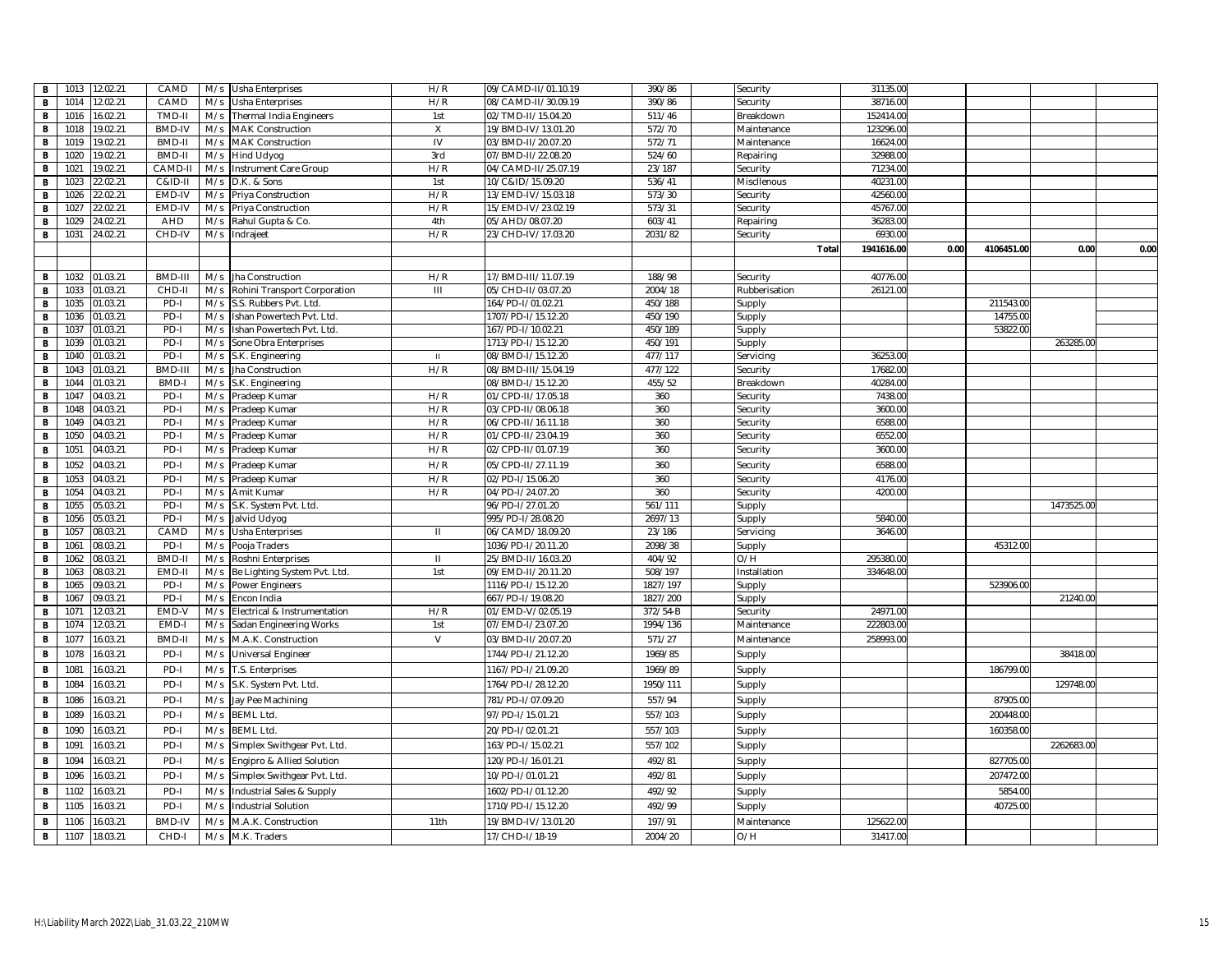| $\,$ B                       | 1113           | 20.03.21             | C&ID-II          | M/s | M.A.K. Construction Co.           | Ш          | 12/C&ID/25.01.20                   | 549/37           | Micsllenous            | 12175.00               |      |            |            |      |
|------------------------------|----------------|----------------------|------------------|-----|-----------------------------------|------------|------------------------------------|------------------|------------------------|------------------------|------|------------|------------|------|
| $\mathbf B$                  | 1120           | 20.03.21             | PD-I             | M/s | Power Engineers                   |            | 1069/PD-1/28.11.20                 | 580/106          | Supply                 |                        |      | 150961.00  |            |      |
| B                            | 1121           | 22.03.21             | EMD-II           | M/s | Priya Construction Co.            | H/R        | 15/EMD-II/30.01.19                 | 1932/99          | Security               | 25372.00               |      |            |            |      |
| $\mathbf B$                  | 1122           | 22.03.21             | EMD-II           | M/s | Priya Construction Co.            | H/R        | 09/EMD-II/08.11.19                 | 1932/99          | Security               | 15884.00               |      |            |            |      |
| B                            | 1123           | 22.03.21             | EMD-II           | M/s | R.L. Engineering                  | H/R        | 02/EMD-II/21.05.18                 | 1880/110         | Security               | 39458.00               |      |            |            |      |
| $\mathbf B$                  | 1124           | 22.03.21             | EMD-II           | M/s | R.L. Engineering                  | H/R        | 02/EMD-II/13.09.19                 | 1880/110         | Security               | 40254.00               |      |            |            |      |
| $\, {\bf B}$                 | 1126           | 23.03.21             | EMD-I            | M/s | <b>Vikas Electricals</b>          | 1st        | 22/EMD-II/24.01.20                 | 275/56-B         | Repair                 | 366450.00              |      |            |            |      |
| $\,$ B                       | 1130           | 23.03.21             | ECMD-II          | M/s | K.S. & Brothers                   | H/R        | 16/ECMD-II/09.01.16                | 2011/98-B        | Security               | 116300.00              |      |            |            |      |
| B                            | 1132           | 25.03.21             | BMD-I            | M/s | S.K. Engineering Works            | IV         | 08/BMD-I/15.12.20                  | 283/156          | Servicing              | 37443.00               |      |            |            |      |
| B                            | 1136           | 25.03.21             | PD-I             | M/s | Jalvid Udyog                      |            | 298/PD-I/04.03.21                  | 569/50           |                        |                        |      | 8124.00    |            |      |
|                              | 1139           | 26.03.21             | CPD-II           | M/s |                                   |            | 793/CPD-II/02.08.19                | 561/113          | Supply                 | 26673.00               |      |            |            |      |
| $\, {\bf B}$                 |                |                      |                  | M/s | Raviraj Engineering Co.           |            |                                    |                  | Supply                 |                        |      |            |            |      |
| B                            | 1141           | 26.03.21             | PD-I             |     | <b>BEML Ltd.</b>                  |            | 20/PD-I/02.01.21                   | 561/123          | Supply                 |                        |      | 291111.0   |            |      |
| $\, {\bf B}$                 | 1145           | 26.03.21             | PD-I             | M/s | Hind Udyog                        |            | 165/PD-1/21.09.20                  | 561/130          | Supply                 |                        |      | 221014.0   |            |      |
| B                            | 1146           | 26.03.21             | PD-I             | M/s | Ashbond Engineers Pvt. Ltd        |            | 51/PD-I/30.01.21                   | 561/124          | Supply                 |                        |      | 178735.00  |            |      |
| $\,$ B                       | 1147           | 31.03.21             | CEMD             | M/s | <b>Vikas Electricals</b>          | 1st        | 18/CEMD/01.03.21                   | 2050/29          | Repairing              | 93140.00               |      |            |            |      |
|                              |                |                      |                  |     |                                   |            |                                    |                  | <b>TOTAL</b>           | 2280327.00             | 0.00 | 3416549.00 | 4188899.00 | 0.00 |
| B                            | $\overline{1}$ | 06.04.21             | CHD-II           | M/s | <b>SGL Engineering Industries</b> | H/R        | 11/CHD-III/06.03.20                | 2103/13          | Security               | 8477.00                |      |            |            |      |
| $\mathbf B$                  | 2              | 06.04.21             | CHD-III          | M/s | <b>SGL Engineering Industries</b> | H/R        | 05/CHD-III/11.08.20                | 2103/14          | Security               | 8470.00                |      |            |            |      |
| B                            | 3              | 06.04.21             | EMD-II           | M/s | Nosad Contractor                  | H/R        | 28/EMD-II/04.01.17                 | 1899/39          | Security               | 22500.00               |      |            |            |      |
| $\, {\bf B}$                 | $\overline{4}$ | 06.04.21             | EMD-II           | M/s | Nosad Contractor                  | H/R        | 04/EMD-II/29.06.18                 | 1899/39          | Security               | 22500.00               |      |            |            |      |
| $\, {\bf B}$                 |                | 06.04.21             | EMD-I            | M/s | Nosad Contractor                  | H/R        | 10/EMD-II/20.01.18                 | 1848/56          | Security               | 85282.00               |      |            |            |      |
| $\,$ B                       | 6              | 06.04.21             | EMD-II           | M/s | Nosad Contractor                  | H/R        | 19/EMD-II/25.04.19                 | 1848/56          | Security               | 86902.00               |      |            |            |      |
| $\, {\bf B}$                 | 10             | 07.04.21             | C&ID             | M/s | Siddhi Vinayak                    | H/R        | 06/EPED-II/03.10.19                | 525/90           | Security               | 31250.00               |      |            |            |      |
| $\mathbf{B}$                 | 11             | 07.04.21             | C&ID             | M/s | Govardhan Controls                | H/R        | 08/C&ID/14.11.19                   | 525/90           | Security               | 29462.00               |      |            |            |      |
| B                            | 12             | 07.04.21             | C&ID             | M/s | D.K. & Sons                       | 3rd        | 10/C&ID/15.09.20                   | 344/164          | Mechanical Work        | 31655.00               |      |            |            |      |
| $\mathbf B$                  | 15             | 07.04.21             | C&ID             | M/s | Govardhan Controls                | H/R        | 15/C&ID/-I/15.10.19                | 588/58           | Security               | 33278.00               |      |            |            |      |
| B                            |                | 042                  | PD-I             |     | K. Engipro & Allied System        | Inv.       | 37/PD-1/01.03.2                    | 1995/74          | iupp                   |                        |      |            | 94400      |      |
| $\mathbf B$                  | 18             | 07.04.21             | PD-I             | M/s | S.K. Engipro & Allied System      | Inv.       | 287/PD-I/01.03.21                  | 1995/73          | Supply                 |                        |      | 577728.00  |            |      |
| $\mathbf{B}$                 | 22             | 09.04.21             | CHD-I            | M/s | Priyanka Enterprises              | 5th        | 07/CHD-I/14.10.19                  | 2031/88          | AMC                    | 783111.00              |      |            |            |      |
| B                            | 23             | 09.04.21             | CHD-I            | M/s | <b>Hind Udyog</b>                 | 5th        | 04/CHD-I/20.05.20                  | 2004/23          | Repairing              | 206202.00              |      |            |            |      |
| $\, {\bf B}$                 | 24             | 09.04.21             | CHD-II           | M/s | Priya Construction Co.            | H/R        | 13/CHD-III/16.01.20                | 546/197          | Security               | 50925.00               |      |            |            |      |
| $\, {\bf B}$                 | 27             | 12.04.21             | EMD-II           | M/s | Nosad Contractor                  | 2nd        | 07/EMD-II/19-20                    | 1946/44          | O/H                    | 36035.00               |      |            |            |      |
| $\, {\bf B}$                 | 32             | 12.04.21             | <b>BMD-IV</b>    | M/s | G.S. Construction                 | H/R        | 18/BMD-IV/30.12.19                 | 524/64           | Security               | 107124.00              |      |            |            |      |
| $\mathbf{B}$                 | 33             | 12.04.21             | <b>BMD-II</b>    | M/s | <b>Hind Udyog</b>                 | 4th        | 07/BMD-II/22.08.20                 | 622/11           | Repairing              | 115502.00              |      |            |            |      |
| $\, {\bf B}$                 | 34             | 12.04.21             | BMD-II           | M/s | <b>Balveer Singh</b>              | H/R        | 02/BMD-II/26.05.20                 | 566/106          | Security               | 7046.00                |      |            |            |      |
| $\mathbf B$                  | 35             | 12.04.21             | <b>BMD-IV</b>    | M/s | S.R. Enterprises                  | H/R        | 11/BMD-IV/14.08.20                 | 566/107          | Security               | 17640.00               |      |            |            |      |
| $\,$ B                       | 36             | 12.04.21             | CSD-             | M/s | Harsh Kumar                       | H/R        | 02/CSD-I/19-20                     | 1947/204         | Security               | 21696.00               |      |            |            |      |
| $\,$ B                       | 37             | 12.04.21             | BMD-II           | M/s | <b>MAK Construction</b>           | 6th        | 03/BMD-II/20.07.20                 | 572/81           | Maintenance            | 102371.00              |      |            |            |      |
| $\mathbf{B}$                 | 38             | 12.04.21             | BMD-II           | M/s | <b>MAK Construction</b>           | XII        | 19/BMD-IV/13.01.20                 | 572/81           | Maintenance            | 184241.00              |      |            |            |      |
| B                            | 39             | 12.04.21             | EMD-I            | M/s | Nosad Contractor                  | 5th        | 10/EMD-I/05.11.19                  | 2055/183         | Salverging             | 181536.00              |      |            |            |      |
| $\, {\bf B}$                 | 40             | 13.04.21             | AHD-II           | M/s | Garg Engineering                  | 1st        | 10/AHD-II/12.11.20                 | 603/44-A         | Repairing              | 28728.00               |      |            |            |      |
| $\,$ B                       | 41             | 13.04.21             | AHD-II           | M/s | Rahul Gupta                       | 5th        | 05/AHD/08.07.20                    | 603/46           | Repairing              | 65352.00               |      |            |            |      |
| $\mathbf B$                  | 42             | 13.04.21             | AHD-II           | M/s | India Engineering Works           | 3rd        | 30/AHD-I/04.03.20                  | 603/46           | Servicing              | 28009.00               |      |            |            |      |
| $\mathbf{B}$                 | 43             | 13.04.21             | CMD-III          | M/s | K.S. & Brothers                   | 1st        | 05/CMD-III/08.06.20                | 2069/47          | Maintenance            | 353298.00              |      |            |            |      |
| $\overline{B}$               | 47             | 19.04.21             | TMD-II           | M/s | <b>Thermal India Engineers</b>    | 6th        | 02/TMD-II/15.04.21                 | 528/46           | Servicing              | 489172.00              |      |            |            |      |
| B                            | 48             | 19.04.21             | TMD-II           | M/s | <b>Hind Udyog</b>                 | 2nd        | 11/TMD/29.07.20                    | 528/49           | Repairing              | 91466.00               |      |            |            |      |
| $\mathbf B$                  | 49             | 19.04.21             | TMD-I            | M/s | <b>Hind Udyog</b>                 | 3rd        | 11/TMD/29.07.20                    | 528/50           | Repairing              | 56649.00               |      |            |            |      |
| $\mathbf{B}$<br>$\mathbf{B}$ | 50<br>51       | 19.04.21<br>19.04.21 | TMD-II<br>TMD-II | M/s | M/s Hind Udyog<br>M.K. Traders    | 4th<br>2nd | 11/TMD/29.07.20<br>16/TMD/11.09.20 | 528/50<br>528/51 | Repairing<br>Servicing | 116173.00<br>137378.00 |      |            |            |      |
| $\mathbf{B}$                 | 52             | 19.04.21             | TMD-II           | M/s | Toughleak Engineering             | 2nd        | 23/BMD-III/18.01.20                | 528/53           | Servicing              | 14040.00               |      |            |            |      |
| B                            | 53             | 19.04.21             | TMD-I            | M/s | Hind Udyog                        | 5th        | 11/TMD/29.07.20                    | 528/54           | Repairing              | 143219.00              |      |            |            |      |
| B                            | 54             | 19.04.21             | TMD-II           | M/s | <b>Thermal India Engineers</b>    | 7th        | 02/TMD-II/15.04.21                 | 528/55           | Servicing              | 24311.00               |      |            |            |      |
| $\mathbf{B}$                 | 55             | 19.04.21             | CHD-III          |     | M/s Nosad Contractor              | VII        | 09/CHD-III/24.10.19                | 2103/17-A        | O/H                    | 122339.00              |      |            |            |      |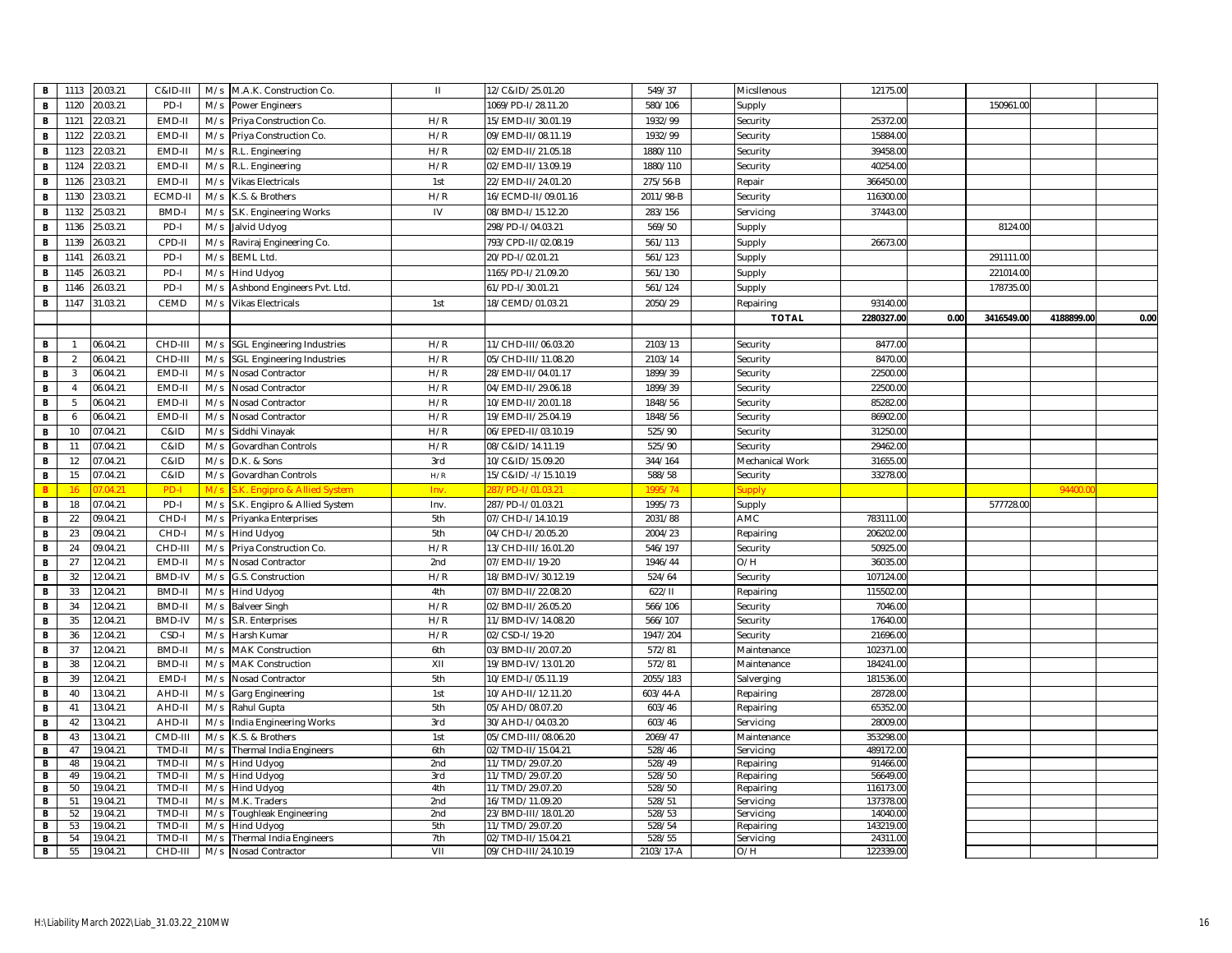| в              | 56         | 9.04.21              | CHD-III          |     | M/s Vikas Electricals                 | $\mathbf{H}$ | 04/CHD-III/10.07.20                      | 2103/19-A        | Rewinding              | 173304.00             |      |            |            |      |
|----------------|------------|----------------------|------------------|-----|---------------------------------------|--------------|------------------------------------------|------------------|------------------------|-----------------------|------|------------|------------|------|
| В              | 57         | 9.04.21              | CHD-II           | M/s | Nosad Contractor                      | 6th          | 12/CHD-III/18.11.19                      | 513/99           | O/H                    | 141377.00             |      |            |            |      |
| В              | 59         | 9.04.21              | CAMD             | M/s | Rahul Gupta & Co.                     | 1st          | 15/CAMD/16.03.21                         | 035/118          | Repairing              | 50768.00              |      |            |            |      |
| В              | 60         | 9.04.21              | CAMD             |     | M/s Usha Enterprises                  | III          | 06/CAMD/18.09.20                         | 035/119          | Servicing              | 20315.00              |      |            |            |      |
| В              | 62         | 9.04.21              | TMD-II           | M/s | <b>Tulsi Ram Enterprises</b>          | H/R          | 29/TMD-II/08.03.16                       | 537/27           | Security               | 4200.00               |      |            |            |      |
| В              | 63         | 9.04.21              | TMD-II           | M/s | <b>Tulsi Ram Enterprises</b>          | H/R          | 03/TMD-II/06.06.19                       | 537/26-B         | Security               | 8400.00               |      |            |            |      |
| В              | 64         | 9.04.21              | TMD-II           | M/s | Tulsi Ram Enterprises                 | H/R          | 04/TMD-II/06.06.13                       | 537/26           | Security               | 8400.00               |      |            |            |      |
| B              | 65         | 9.04.21              | TMD-II           | M/s | <b>Tulsi Ram Enterprises</b>          | H/R          | 13/TMD-II/06.06.16                       | 537/27           | Security               | 4800.00               |      |            |            |      |
| в              | 66         | 9.04.21              | TMD-II           | M/s | <b>Tulsi Ram Enterprises</b>          | H/R          | 12/TMD-II/17-18                          | 537/28           | Security               | 2400.00               |      |            |            |      |
| В              | 67         | 9.04.21              | TMD-II           | M/s | Tulsi Ram Enterprises                 | H/R          | 14/TMD-II/16.09.16                       | 537/28           | Security               | 4200.00               |      |            |            |      |
| в              | 68         | 9.04.21              | TMD-II           | M/s | Tulsi Ram Enterprises                 | H/R          | 03/TMD-II/13.07.17                       | 537/27           | Security               | 3967.00               |      |            |            |      |
| В              | 69         | 9.04.21              | TMD-II           | M/s | Tulsi Ram Enterprises                 | H/R          | 11/TMD-II/16.01.18                       | 537/27           | Security               | 4200.00               |      |            |            |      |
| в              | 70         | 9.04.21              | TMD-II           | M/s | <b>Tulsi Ram Enterprises</b>          | H/R          | 13/TMD-II/16.01.18                       | 537/28-B         | Security               | 2400.0                |      |            |            |      |
| в              | 73         | 9.04.21              | PD-I             | M/s | <b>Signals and Systems</b>            | Inv.         | 208/PD-I/10.02.21                        | 570/50           | Supply                 |                       |      | 144550.00  |            |      |
| В              | 75         | 9.04.21              | PD-I             | M/s | <b>Aditi Enterprises</b>              | Inv.         | 387/PD-I/23.03.21                        | 570/51           | Supply                 |                       |      | 23477.00   |            |      |
| В              | 76         | 9.04.21              | PD-I             | M/s | Shree Bhagwan Trading Co.             | Inv.         | 166/PD-I/01.02.21                        | 561/134          | Supply                 |                       |      |            | 792801.00  |      |
| в              | 78         | 9.04.21              | PD-I             | M/s | <b>Instant Engineers</b>              | Inv          | 426/PD-1/06.04.21                        | 2098/45          | Supply                 |                       |      | 530552.0   |            |      |
| В              | 79         | 9.04.21              | PD-I             | M/s | Net Cascade Automation                | Inv.         | 425/PD-I/06.04.21                        | 2098/44          | Supply                 |                       |      |            | 2255756.00 |      |
| В              | 80         | 2.04.21              | <b>BMD-II</b>    | M/s | Sunrise Engineer                      | Ш            | 06/BMD-III/28.09.20                      | 455/53           | Maintenance            | 27051.00              |      |            |            |      |
| в              | 82         | 9.04.21              | CEMD             | M/s | Sadan Engineering Works               | $\mathbf{H}$ | 07/CEMD/23.07.20                         | 1757/195         |                        | 50940.00              |      |            |            |      |
|                |            |                      |                  |     |                                       |              |                                          |                  | <b>TOTAL</b>           | 4350061.00            | 0.00 | 1276307.00 | 3142957.00 | 0.00 |
|                |            |                      |                  |     |                                       |              |                                          |                  |                        |                       |      |            |            |      |
| в              | 84         | 03.05.21             | PD-I             |     | M/s Big Boss RO System                | Inv.         | 276/PD-I/27.02.21                        | 486/131          | Supply                 |                       |      | 135700.00  |            |      |
| в              | 88         | 3.05.21              | CPD-I            |     | M/s T.S. Enterprises                  | Inv.         | 1326/CPD-I/27.08.19                      | 444/199          | Supply                 |                       |      | 59000.00   |            |      |
| в              | 89         | 03.05.21             | CPD-I            |     | M/s K.S. & Brothers                   | Inv.         | 125/PD-I/19.01.21                        | 570/51           | Supply                 |                       |      | 265576.00  | 38392.00   |      |
| в              | 91         | 06.05.21             | PD-I             |     | M/s Primeroll International Pvt. Ltd. | Inv.         | 1711/PD-I/15.12.20                       | 449/180          | Supply                 |                       |      | 67450.00   |            |      |
| В              | 94         | 20.05.21             | C&ID             |     | M/s Hind Udyog                        | H/R          | 05/C&ID-IV/04.06.19                      | 504/93           | Supply                 | 142379.00             |      |            |            |      |
| В              | 95         | 20.05.21             | C&ID             |     | M/s Hind Udyog                        | H/R          | 14/C&ID-IV/04.10.19                      | 504/92           |                        | 161092.00             |      |            |            |      |
| в              | 96         | 0.05.21              | ECMD-I           | M/s | Dharmendra Kumar                      | H/R          | 02/ECMD-III/17.12.19                     | 1917/99          | Supply                 | 7046.0                |      |            |            |      |
| В              | 97         | 20.05.21             | ECMD-III         | M/s | Dharmendra Kumar                      | H/R          | 01/ECMD-III/04.07.19                     | 1917/100         | Supply<br>Supply       | 7045.00               |      |            |            |      |
| В              | 100        | 1.05.21              | PD-I             | M/s | Ishar Powerhech pvt.Itd.              | Inv.         | 471/PD-I/09.04.21                        | 1948/127         |                        |                       |      |            | 2476280.00 |      |
| В              | 103        | 1.05.21              | PD-I             | M/s | Ishar Powerhech pvt.Itd.              | Inv.         | 479/PD-1/09.04.21                        | 1950/113         | Supply<br>Supply       |                       |      |            | 1087698.00 |      |
| $\overline{B}$ | 105        | 1.05.21              | PD-I             | M/s | Hindutan Engineering                  | Inv.         | 421/PD-I/05.04.21                        | 2098/53          | Supply                 |                       |      | 54941.00   |            |      |
| В              | 106        | 1.05.21              | PD-I             | M/s | <b>Hindutan Engineering</b>           | Inv.         | 421/PD-I/05.04.21                        | 2098/51          | Supply                 |                       |      | 42480.00   |            |      |
| В              | 107        | 1.05.21              | PD-I             | M/s | <b>Hindutan Engineering</b>           | Inv.         | 421/PD-I/05.04.21                        | 2098/54          | Supply                 |                       |      | 127322.00  |            |      |
| В              | 110        | 1.05.21              | PD-I             | M/s | Ash bond Engineering pvt.ltd.         | Inv.         | 51/PD-I/15.04.21                         | 561/179          | Supply                 |                       |      | 178735.0   |            |      |
| в              | 112        | 1.05.21              | CPD-II           |     | M/s Inshurenhation Itd.               | fnl          | 21/CMD-III/08.01.19                      | 2095/            |                        | 1100940.00            |      |            |            |      |
|                |            |                      |                  |     |                                       |              |                                          |                  | Supply<br><b>TOTAL</b> | 1418502.00            | 0.00 | 931204.00  | 3602370.00 | 0.00 |
|                |            |                      |                  |     |                                       |              |                                          |                  |                        |                       |      |            |            |      |
|                |            |                      |                  |     |                                       |              |                                          |                  |                        |                       |      |            |            |      |
| В<br>В         | 114<br>115 | 05.06.21<br>05.06.21 | BMD-II<br>BMD-IV |     | M/s MAK Construction Co.              | VII<br>13th  | 03/BMD-II/20.07.20<br>19/BMD-IV/13.01.20 | 197/99<br>197/88 | Repairing              | 54853.00<br>101459.00 |      |            |            |      |
|                |            |                      |                  |     | M/s MAK Construction Co.              |              |                                          |                  | Maintenance            |                       |      |            |            |      |
| В              | 117        | 05.06.21             | PD-I             | M/s | Shrikant                              | Inv.         | 516/PD-I/22.04.21                        | 1990/57          | Security               | 70455.00              |      |            |            |      |
| в              | 119        | 0.06.21              | TSD-I            | M/s | K.S. & Brothers                       | 1st          | 18/TSD-1/02.03.21                        | 633/5            | Supply                 | 468501.00             |      |            |            |      |
| В              | 120        | 0.06.21              | AHD-I            | M/s | Garg Engineers & Sons                 | 2nd          | 10/AHD-II/12.11.20                       | 603/53           | Repairing              | 30346.00              |      |            |            |      |
| В              | 121        | 0.06.21              | AHD-I            | M/s | India Engineering Works               | 4th          | 30/AHD-II/04.03.20                       | 603/53           | Repairing              | 24088.0               |      |            |            |      |
| в              | 122        | 0.06.21              | AHD-II           | M/s | Rahul Gupta & Co.                     | 6th          | 05/AHD-II/08.07.20                       | 603/55-B         | Repairing              | 67111.00              |      |            |            |      |
| В              | 123        | 0.06.21              | <b>AHD</b>       | M/s | Shiv Mahadev Engineering Works        | H/R          | 08/AHD/10.11.20                          | 530/30           | Security               | 28706.00              |      |            |            |      |
| в              | 125        | 4.06.21              | C&ID             |     | M/s D.K. & Sons                       | 4th          | 10/C&ID-II/15.09.20                      | 344/179          | Miscellneus            | 26698.00              |      |            |            |      |
| В              | 127        | 6.06.21              | CHD-II           |     | M/s Amber Computer                    | H/R          | 13/CHD-II/27.08.19                       | 272/66           | Security               | 4800.0                |      |            |            |      |
| в              | 128        | 6.06.21              | PD-I             |     | M/s Brij Nandan Printers              | Inv.         | 430/PD-1/06.04.21                        | 1950/118         | Supply                 |                       |      | 429585.00  |            |      |
| В              | 130        | 6.06.21              | PD-I             | M/s | T.S. Enterprises                      | Inv.         | 472/PD-I/09.04.21                        | 1950/125         | Supply                 |                       |      | 304068.0   | 7889.00    |      |
| В              | 131        | 6.06.21              | PD-I             | M/s | Hawk Armor Protection & Safety        | Inv.         | 170/PD-I/12.03.21                        | 487/54           | Supply                 |                       |      |            | 451808.00  |      |
| В              | 132        | 7.06.21              | CAMD-            | M/s | <b>Balram Engineers</b>               | 5th          | 03/CAMD-II/29.07.20                      | 1926/75          | Maintenance            | 27736.00              |      |            |            |      |
| в              | 133        | 7.06.21              | CPD-             | M/s | Gauri Gases Pvt. Ltd                  | Inv.         | 448/CPD-1/08.02.18                       | 1969/90          | Supply                 |                       |      | 31341.00   |            |      |
| В              | 135        | 7.06.21              | CAMD-            | M/s | Siddhi Vinayak Engg.                  | H/R          | 21/CAMD-I/15.07.19                       | 2062/62          | Security               | 66500.00              |      |            |            |      |
| В              | 136        | 9.06.21              | BMD-II           |     | M/s Hind Udyog                        | 5th          | 07/BMD-II/22.08.20                       | 622/             | Repairing              | 60384.00              |      |            |            |      |
| в              | 137        | 9.06.21              | CAMD-II          |     | M/s Rahul Gupta & Co.                 | H/R          | 14/CAMD-II/22.01.21                      | 311/96           | Security               | 36784.00              |      |            |            |      |
| в              | 138        | 9.06.21              | AHD-II           | M/s | India Engineering Works               | 6th          | 22/AHD-II/21.01.19                       | 488/40           | Repairing              | 72303.00              |      |            |            |      |
| В              | 140        | 9.06.21              | BMD-II           | M/s | Nosad Contractor                      | 1st          | 01/BMD-II/15.04.21                       | 554/113          | Repairing              | 213108.00             |      |            |            |      |
| в              | 141        | 9.06.21              | BMD-II           | M/s | MAK Construction Co.                  | VIII         | 03/BMD-II/20.07.20                       | 572/88           | Maintenance            | 114756.00             |      |            |            |      |
| В              | 142        | 9.06.21              | BMD-II           | M/s | MAK Construction Co.                  | XIV          | 19/BMD-II/13.01.20                       | 572/88-B         | Maintenance            | 113227.00             |      |            |            |      |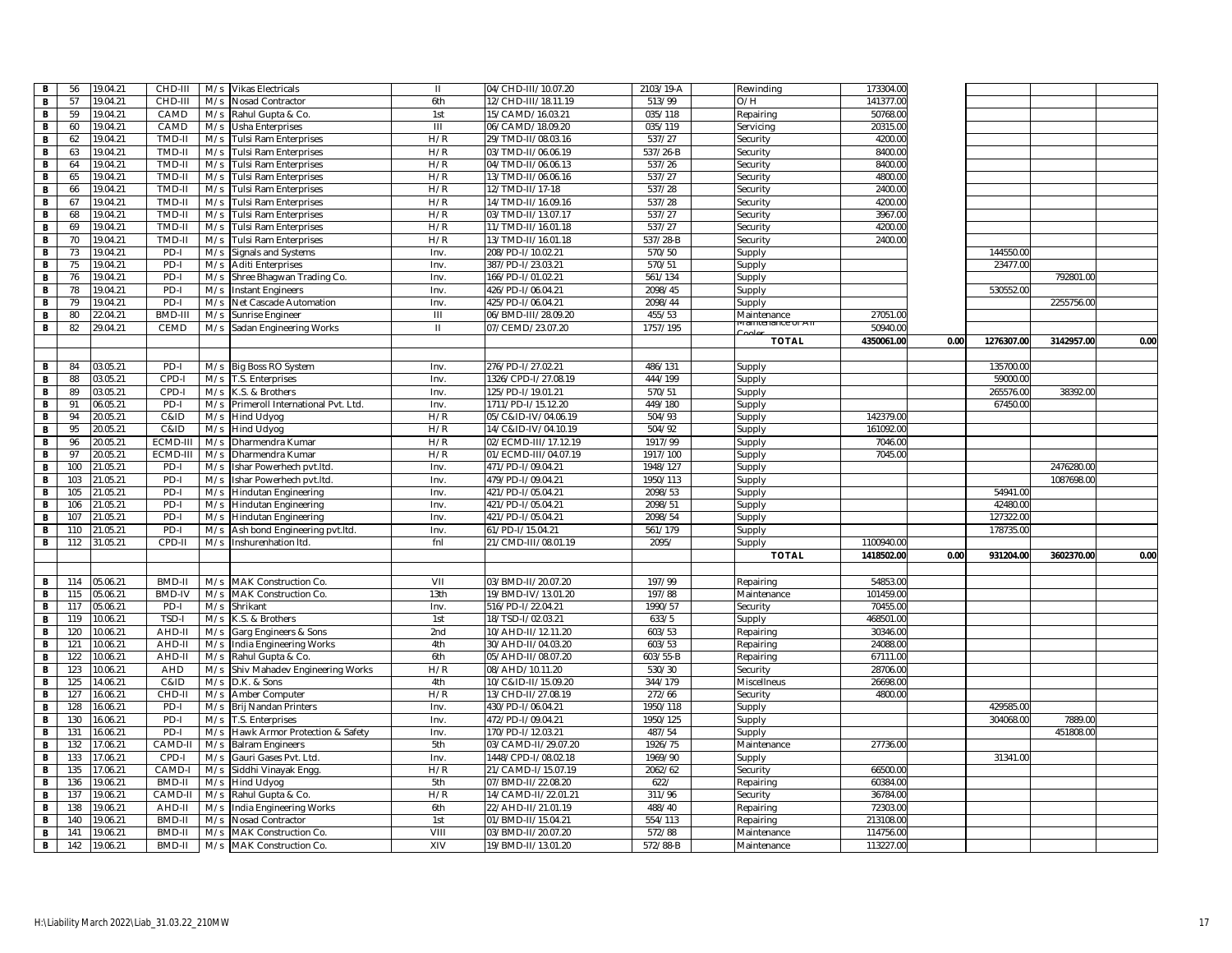| $\mathbf{B}$   | 144 | 26.06.21 | S&TD          | M/s | Laxmi Narayan Prajapati                        | H/R            | 43/FFS&TD/19.03.21   | 3086/12  | Security            | 4200.00    |      |            |            |      |
|----------------|-----|----------|---------------|-----|------------------------------------------------|----------------|----------------------|----------|---------------------|------------|------|------------|------------|------|
| $\mathbf{B}$   | 146 | 28.06.21 | PD-I          | M/s | Shree Bhawani Trading Co.                      | Inv.           | 166/PD-I/01.02.21    | 561/     | Supply              |            |      |            | 792801.00  |      |
| $\overline{B}$ | 152 | 28.06.21 | EMD-I         | M/s | Sumesh Petroleum                               | Inv.           | 415/EMD-I/21.10.20   | 94/96-B  | O/H                 |            |      |            | 62446.00   |      |
|                |     |          |               |     |                                                |                |                      |          | <b>TOTAL</b>        | 1586015.00 | 0.00 | 764994.00  | 1314944.00 | 0.00 |
|                |     |          |               |     |                                                |                |                      |          |                     |            |      |            |            |      |
| $\mathbf{B}$   | 154 | 02.07.21 | OGD-II        |     | M/s SGL Engineering Industires                 | final          | 17/OGD-II/13.12.19   | 434/137  | Repairing           | 20220.00   |      |            |            |      |
| $\overline{B}$ | 155 | 02.07.21 | OGD-II        |     | M/s Tej Singh                                  | H/R            | 06/OGD-II/22.12.15   | 422/193  | Security            | 7084.00    |      |            |            |      |
| $\mathbf{B}$   | 156 | 02.07.21 | OGD-II        | M/s | Tej Singh                                      | H/R            | 06/OGD-II/22.12.15   | 422/193  | Security            | 7084.00    |      |            |            |      |
| B              | 157 | 02.07.21 | OGD-II        | M/s | <b>Hemant Singh</b>                            | H/R            | 18/OGD-II/02.02.15   | 422/192  | Security            | 33586.00   |      |            |            |      |
| $\mathbf B$    | 158 | 02.07.21 | OGD-I         | M/s | Zenith Engineering                             | H/R            | 15/OGD-II/22.12.15   | 422/192  | Security            | 22417.00   |      |            |            |      |
| $\mathbf{B}$   | 160 | 05.07.21 | PD-I          |     | M/s Aryan Enterprises                          | Inv.           | 169/PD-I/12.03.21    | 1995/81  | Supply              |            |      | 107858.00  |            |      |
| $\overline{B}$ | 161 | 05.07.21 | PD-I          | M/s | Hindustan Engineering Co.                      | Inv.           | 421/PD-I/05.04.21    | 1995/81  |                     |            |      | 604800.00  |            |      |
| $\mathbf{B}$   | 165 | 09.07.21 | CHD-I         | M/s | Hind Udyog                                     | VI             | 04/CHD-I/17.06.20    | 1873/62  | Supply<br>Repairing | 75125.00   |      |            |            |      |
| B              | 166 | 09.07.21 | CHD-III       | M/s |                                                | 10th           | 01/CHD-III/30.05.20  | 629/12   |                     | 53122.00   |      |            |            |      |
|                | 167 | 09.07.21 | CHD-III       | M/s | <b>MRP Constructions</b><br>Priya Construction | 1st            | 01/CHD-III/30.04.21  | 629/13   | Breakdown<br>O/H    | 152218.00  |      |            |            |      |
| $\mathbf B$    | 168 | 09.07.21 | CHD-III       | M/s | Nosad Contractor                               | 7th            | 12/CHD-III/18.11.19  | 629/14   | O/H                 | 59620.00   |      |            |            |      |
| $\mathbf{B}$   | 172 | 12.07.21 | PD-I          | M/s |                                                | Inv.           | 300/PD-1/04.03.21    | 445/168  |                     |            |      | 20833.00   |            |      |
| $\mathbf{B}$   |     |          |               |     | Mukta Power Solution                           |                |                      |          | Supply              |            |      |            |            |      |
| $\mathbf{B}$   | 173 | 12.07.21 | PD-I          | M/s | Mukta Power Solution                           | Inv.           | 800/PD-1/04.03.21    | 445/168  | Supply              |            |      | 40214.00   |            |      |
| $\mathbf{B}$   | 174 | 12.07.21 | PD-I          | M/s | Mukta Power Solution                           | Inv.           | 303/PD-I/01.05.21    | 445/166  | Supply              |            |      | 108926.00  |            |      |
| $\mathbf{B}$   | 175 | 12.07.21 | PD-I          | M/s | <b>International Limited</b>                   | Inv.           | 1009/PD-I/11.11.20   | 1991/123 | Supply              |            |      | 831418.00  |            |      |
| $\overline{B}$ | 178 | 14.07.21 | C&ID-II       | M/s | R.K. Traders                                   | Inv.           | 440/C&ID-II/22.12.20 | 444/201  | Supply              | 8850.00    |      |            |            |      |
| $\overline{B}$ | 179 | 17.07.21 | PD-           | M/s | BE Lighting System Pvt. Ltd                    | Inv.           | 725/PD-1/19.06.21    | 1947/95  | Supply              |            |      | 23812.0    |            |      |
| $\mathbf{B}$   | 180 | 17.07.21 | AHD-II        | M/s | Rahul Gupta                                    | H/R            | 23/AHD-II/06.02.19   | 488/41   | Security            | 79639.00   |      |            |            |      |
| B              | 182 | 20.07.21 | Hosp          | M/s | Zenith Engineers                               | H/R            | 05/Hosp./14.06.18    | 1920/190 | Security            | 15192.00   |      |            |            |      |
| $\mathbf{B}$   | 183 | 20.07.21 | Hosp          | M/s | <b>Zenith Engineers</b>                        | H/R            | 03/Hosp./14.06.18    | 1920/191 | Security            | 15192.00   |      |            |            |      |
| $\mathbf B$    | 184 | 20.07.21 | Hosp          | M/s | Zenith Engineers                               | H/R            | 03/Hosp./11.06.19    | 1920/191 | Security            | 15192.00   |      |            |            |      |
| $\overline{B}$ | 185 | 20.07.21 | Hosp          | M/s | Kanha Construction                             | H/R            | 07/Hosp./10.12.19    | 1920/194 | Security            | 15192.00   |      |            |            |      |
| $\overline{B}$ | 186 | 20.07.21 | Hosp          | M/s | Zenith Engineers                               | H/R            | 03/Hosp/13.06.20     | 1920/192 | Security            | 15192.00   |      |            |            |      |
| B              | 191 | 24.07.21 | CPD-IV        | M/s | Scope TRM Pvt. Ltd                             | Inv.           | 513/CPD-III/05.10.18 | 487/156  | Security            | 15500.0    |      |            |            |      |
| $\overline{B}$ | 192 | 24.07.21 | CPD-IV        | M/s | Priya Construction                             | Inv.           | 385/EMD-V/03.12.18   | 487/157  | Security            | 81000.00   |      |            |            |      |
| $\overline{B}$ | 193 | 24.07.21 | PD-I          | M/s | Shyam Cable Industries                         | Inv.           | 537/PD-I/01.05.21    | 1948/131 | Supply              |            |      | 538753.0   |            |      |
| $\overline{B}$ | 194 | 24.07.21 | PD-I          | M/s | Auto Service Equipements                       | Inv.           | 1591/PD-I/01.12.20   | 1950/125 | Supply              |            |      |            | 98248.00   |      |
| $\mathbf B$    | 195 | 24.07.21 | PD-I          | M/s | RSP Overseas Pvt. Ltd.                         | Inv.           | 363/CPD-1/31.03.16   | 449/197  | Supply              |            |      | 16903.00   |            |      |
| $\mathbf{B}$   | 198 | 27.07.21 | <b>BMD-I</b>  | M/s | Jha Construction                               | 1st            | 01/BMD-I/09.06.21    | 477/142  | Operation           | 35204.00   |      |            |            |      |
| $\overline{B}$ | 199 | 27.07.21 | <b>BMD-IV</b> | M/s | <b>MAK Construction</b>                        | XV             | 19/BMD-IV/13.01.21   | 571/37   | Maintenance         | 53808.00   |      |            |            |      |
| $\mathbf B$    | 200 | 27.07.21 | <b>BMD-IV</b> | M/s | Nosad Contractor                               | $\mathbf{III}$ | 01/BMD-II/15.04.21   | 571/39   | Repairing           | 305030.00  |      |            |            |      |
| $\overline{B}$ | 201 | 27.07.21 | BMD-I         |     | M/s Hind Udyog                                 | 6th            | 07/BMD-II/22.08.20   | 622/6    | Repairing           | 12266.00   |      |            |            |      |
| $\mathbf{B}$   | 202 | 27.07.21 | BMD-II        | M/s | <b>Hind Udyog</b>                              | 7th            | 07/BMD-II/22.08.20   | 622/7    | Repairing           | 12268.00   |      |            |            |      |
| $\mathbf{B}$   | 203 | 27.07.21 | BMD-II        | M/s | U.S. Enterprises                               | H/R            | 10/BMD-II/06.07.19   | 565/86   | Security            | 400013.00  |      |            |            |      |
| $\mathbf{B}$   | 204 | 28.07.21 | CHD-I         | M/s | Sindh Pal                                      | H/R            | 08/CHD-I/05.12.20    | 2031/97  | Security            | 19870.00   |      |            |            |      |
| B              | 205 | 30.07.21 | TMD-II        | M/s | M.K. Traders                                   | 3rd            | 16/TMD/11.09.20      | 511/51   | Maintenance         | 44498.00   |      |            |            |      |
| B              | 206 | 30.07.21 | PD-I          | M/s | Simplex Swithgear pvt. Ltd.                    | Inv.           | 724/PD-I/19.06.21    | 1969/94  | Supply              |            |      | 27430.00   |            |      |
| $\mathbf{B}$   | 207 | 30.07.21 | PD-I          | M/s | <b>Akshat Enterprises</b>                      | Inv.           | 485/PD-I/05.07.21    | 1968/82  | Supply              |            |      | 37170.00   |            |      |
| $\mathbf{B}$   | 208 | 30.07.21 | PD-I          | M/s | <b>Hind Udyog</b>                              | Inv.           | 500/PD-I/16.04.21    | 560/114  | Supply              |            |      | 262786.00  |            |      |
| $\mathbf B$    | 209 | 30.07.21 | TMD-          | M/s | <b>Tulsiram Enterprises</b>                    | H/R            | 12/TMD-I/20.07.21    | 537/31   | Security            | 4200.00    |      |            |            |      |
| $\mathbf{B}$   | 210 | 30.07.21 | TMD-I         | M/s | <b>Tulsiram Enterprises</b>                    | H/R            | 13/TMD-I/01.07.21    | 537/32   | Security            | 4800.00    |      |            |            |      |
| $\mathbf{B}$   | 211 | 30.07.21 | TMD-I         | M/s | <b>Tulsiram Enterprises</b>                    | H/R            | 09/TMD-I/31.12.14    | 537/31   | Security            | 4200.00    |      |            |            |      |
| $\mathbf{B}$   | 212 | 30.07.21 | TMD-I         | M/s | <b>Tulsiram Enterprises</b>                    | H/R            | 05/TMD-II/10.07.14   | 537/31   | Security            | 4200.00    |      |            |            |      |
| $\overline{B}$ | 213 | 30.07.21 | TMD-I         | M/s | <b>Tulsiram Enterprises</b>                    | H/R            | 04/TMD-II/10.07.14   | 537/31   | Security            | 4200.00    |      |            |            |      |
| $\overline{B}$ | 214 | 30.07.21 | PD-I          | M/s | BE Lighting System Pvt. Ltd                    | Inv.           | 725/PD-1/19.06.21    | 1968/84  | Supply              |            |      | 23812.0    |            |      |
| $\overline{B}$ | 215 | 30.07.21 | CPD-III       | M/s | <b>BEML</b>                                    | Inv.           | 279/CPD-III/23.06.18 | 557/110  | Supply              |            |      | 30358.0    |            |      |
| B              | 216 | 30.07.21 | CPD-III       | M/s | <b>BEML</b>                                    | Inv.           | 83/CPD-III/02.04.18  | 557/109  | Supply              |            |      | 4790.00    |            |      |
| $\mathbf{B}$   | 217 | 31.07.21 | PD-I          |     | M/s Jalvid Udyog                               | Inv.           | 237/PD-I/09.04.21    | 569/90   | ÞΙ                  |            |      | 230427.00  |            |      |
|                |     |          |               |     |                                                |                |                      |          | <b>TOTAL</b>        | 1595982.00 | 0.00 | 2910290.00 | 98248.00   | 0.00 |
|                |     |          |               |     |                                                |                |                      |          |                     |            |      |            |            |      |
| B              | 220 | 05.08.21 | <b>BMD-IV</b> |     | M/s Bharat Mechanical                          | H/R            | 10/BMD-IV/18.04.19   | 476/101  | Security            | 211479.00  |      |            |            |      |
| $\mathbf{B}$   | 221 | 05.08.21 | BMD-I         | M/s | S.K. Engineers                                 | $\vee$         | 08/BMD-I/15.12.20    | 476/102  | Breakdown           | 50875.00   |      |            |            |      |
| B              | 223 | 05.08.21 | BMD-II        | M/s | R. Electromech                                 | H/R            | 18/BMD-II/27.07.19   | 562/80   | Security            | 56532.00   |      |            |            |      |
| B              | 224 | 07.08.21 | BMD-III       | M/s | Toughleak Engg                                 | Ш              | 23/BMD-III/18.01.20  | 598/15   | Leak Sealing        | 23600.00   |      |            |            |      |
| B              | 225 | 07.08.21 | OGD-II        | M/s | <b>ICICI Lambord</b>                           | Inv.           | 06/OGD-II/21-22      | 547/79   | Insurance           | 7509348.00 |      |            |            |      |
| $\mathbf{B}$   | 230 | 09.08.21 | EMD-I         | M/s | Nosad Contractor                               | Finl           | 10/EMD-1/03.09.19    | 2055/187 | Salvaging Cable     | 73352.00   |      |            |            |      |
|                |     |          |               |     |                                                |                |                      |          |                     |            |      |            |            |      |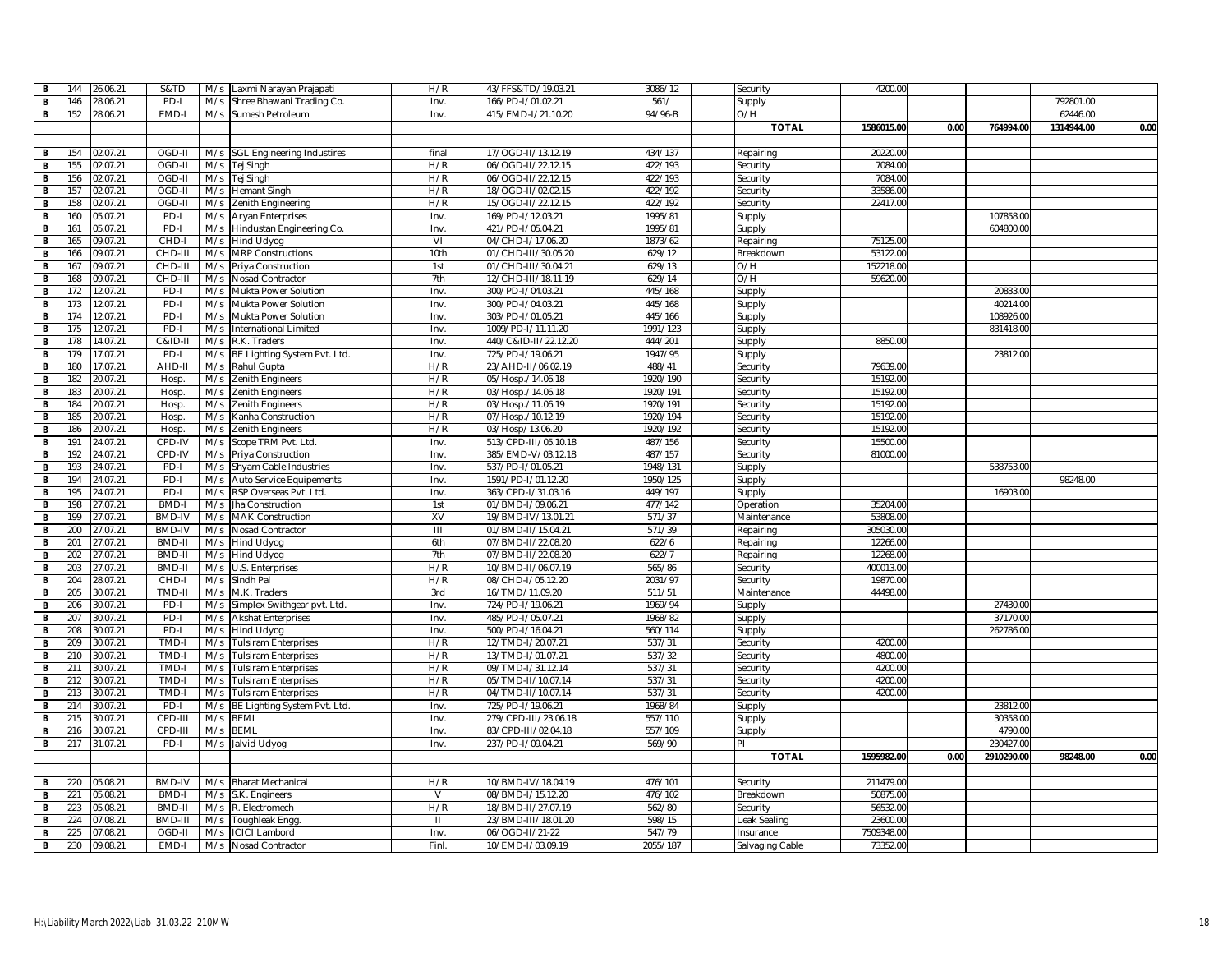| B                              | 231        | 09.08.21             | EMD-I                    | M/s        | Punjab Communation                        | Inv.         | 455/ECCDC/01.10.15                        | 1986/71             | Testing                               | 9440.0                 |      |            |          |  |
|--------------------------------|------------|----------------------|--------------------------|------------|-------------------------------------------|--------------|-------------------------------------------|---------------------|---------------------------------------|------------------------|------|------------|----------|--|
| $\mathbf{B}$                   | 232        | 09.08.21             | OGD-I                    | M/s        | <b>Usha Enterprises</b>                   | H/R          | 11/OGD-I/23.07.21                         | 2081/83             | Security                              | 21230.00               |      |            |          |  |
| $\overline{B}$                 | 233        | 09.08.21             | CHD-III                  | M/s        | S.R. Construction                         | H/R          | 05/CHD-III/19.08.19                       | 629/19              | Security                              | 25148.00               |      |            |          |  |
| B                              | 234        | 09.08.21             | CHD-III                  | M/s        | Nosad Contractor                          | VIII         | 09/CHD-III/24.10.15                       | 2104/21             | O/H                                   | 11837.0                |      |            |          |  |
| B                              | 236        | 09.08.21             | CHD-III                  | M/s        | <b>Vikas Electricals</b>                  | Ш            | 04/CHD-III/10.07.20                       | 2104/22-A           | Rewinding                             | 111390.00              |      |            |          |  |
| B                              | 237        | 11.08.21             | CMD-III                  | M/s        | K.S. & Brothers                           | 2nd          | 05/CMD-III/08.06.20                       | 2013/               | Maintenance                           | 43621.0                |      |            |          |  |
| $\mathbf{B}$                   | 241        | 13.08.21             | CHD-III                  | M/s        | Instrument Care Group                     | Inv.         | 11/CHD-III/04.11.19                       | 2046/22-B           | Security                              | 16386.00               |      |            |          |  |
| $\mathbf{B}$                   | 242        | 13.08.21             | CHD-III                  | M/s        | S.R. Construction                         | Inv.         | 02/CHD-III/30.05.19                       | 2046/22-B           | Security                              | 6391.00                |      |            |          |  |
| B                              | 243        | 13.08.21             | CHD-III                  | M/s        | S.R. Construction                         | Inv.         | 06/CHD-III/03.09.20                       | 2046/22-B           | Security                              | 8571.00                |      |            |          |  |
| $\overline{B}$                 | 244        | 13.08.21             | CHD-III                  | M/s        | Indrajeet Singh                           | Inv.         | 107/CHD-IV/23.09.20                       | 2030/31             | Security                              | 6940.00                |      |            |          |  |
| B                              | 245        | 16.08.21             | CHD-II                   | M/s        | Voith Turbo Pvt. Ltd                      | Inv.         | 30/CPD-II/08.01.19                        | 580/122             | Supply                                |                        |      | 858066.00  |          |  |
| B                              | 246        | 16.08.21             | PD-I                     | M/s        | Net Cascade Automation                    | Inv.         | 875/PD-I/29.07.21                         | 2098/55             | Supply                                |                        |      |            | 61820.00 |  |
| B                              | 250        | 21.08.21             | BMD-II                   | M/s        | <b>Hind Udyog</b>                         | 8th          | 07/BMD-II/22.08.20                        | 622/9               | Repairing                             | 44021.00               |      |            |          |  |
| $\mathbf{B}$                   | 253        | 21.08.21             | AHD                      | M/s        | India Engineering Works                   | 1st          | 03/AHD/22.05.20                           | 603/60              | Repairing                             | 34370.00               |      |            |          |  |
| $\mathbf{B}$                   | 254        | 21.08.21             | AHD-I                    | M/s        | India Engineering Works                   | H/R          | 21/AHD-II/14.01.21                        | 603/                | Security                              | 27662.00               |      |            |          |  |
| B                              | 255        | 21.08.21             | AHD-II                   | M/s        | Zenith Engineers                          | H/R          | 31/AHD-II/04.03.20                        | 603/                | Security                              | 92852.00               |      |            |          |  |
| $\overline{B}$                 | 256        | 21.08.21             | AHD-II                   | M/s        | Rahul Gupta & Co.                         | 7th          | 05/AHD/05.07.20                           | 603/62              | Repairing                             | 87491.00               |      |            |          |  |
| B                              | 257        | 21.08.21             | ECMD-I                   | M/s        | Shiv Mahadev Engineering Works            | H/R          | 20/ECMD-II/16.10.17                       | 1845/51             | Security                              | 17004.0                |      |            |          |  |
| B                              | 258        | 21.08.21             | ECMD-I                   | M/s        | Shiv Mahadev Engineering Works            | H/R          | 11/ECMD-II/16.04.19                       | 2071/50             | Security                              | 29419.00               |      |            |          |  |
| $\mathbf{B}$                   | 259        | 21.08.21             | BMD-II                   | M/s        | Nosad Contractor                          | 1st          | 07/BMD-II/30.06.21                        | 566/127             | Maintenance                           | 100273.00              |      |            |          |  |
| $\mathbf{B}$                   | 260        | 21.08.21             | <b>BMD-II</b>            | M/s        | <b>Nosad Contractor</b>                   | 1st          | 10/BMD-II/02.08.21                        | 566/129             | Conitiegency                          | 59965.00               |      |            |          |  |
| $\overline{B}$                 | 261        | 1.08.21              | EMD-IV                   | M/s        | Apex Engineer Fabrication                 | H/R          | 13/EMD-IV/19.08.19                        | 94/97               | Security                              | 45300.0                |      |            |          |  |
| B                              | 268        | 21.08.21             | CMD-III                  | M/s        | Shiv Mahadev Engineering Works            | 1st          | 07/CMD-III/10.05.21                       | 2070/44             | Jungle Cleaning (Transf.<br>to A-589) | 0.00                   |      |            |          |  |
| B                              | 270        | 25.08.21             | EMD-II                   | M/s        | <b>Vikas Electricals</b>                  | $\mathbf{H}$ | 22/EMD-II/24.01.21                        | 448/24-B            | Repairing                             | 191988.0               |      |            |          |  |
| B                              | 274        | 25.08.21             | PD-I                     | M/s        | Jain Agencies                             | Inv.         | 569/PD-I/17.08.21                         | 1948/135            | Supply                                | 113469.00              |      |            |          |  |
| $\mathbf{B}$                   | 276        | 25.08.21             | EMD-II                   | M/s        | S.K. Enterprises                          | H/R          | 01/EMD-III/11.05.20                       | 1993/129            | Security                              | 14400.00               |      |            |          |  |
| $\mathbf{B}$                   | 277        | 26.08.21             | AHD-II                   |            | M/s Garg Engineers                        | 3rd          | 10/AHD-II/12.11.20                        | 488/44              | Repairing                             | 26896.0                |      |            |          |  |
| $\mathbf B$                    | 279        | 26.08.21             | PD-I                     | M/s        | Amco Industries                           | Inv.         | 526/PD-I/16.07.21                         | 561/139             | Supply                                |                        |      | 35400.00   |          |  |
| B                              | 280        | 26.08.21             | PD-I                     | M/s        | New Allenberry Works                      | Inv.         | 856/PD-1/29.07.20                         | 561/140             | Supply                                |                        |      | 761448.00  |          |  |
| B                              | 281        | 26.08.21             | PD-I                     | M/s        | Simplex Switchgear Ltd                    | Inv.         | 163/PD-I/01.02.21                         | 561/141             | Supply                                |                        |      | 2262683.00 |          |  |
|                                |            |                      |                          |            |                                           |              |                                           |                     |                                       |                        |      |            |          |  |
|                                |            |                      |                          |            |                                           |              |                                           |                     |                                       |                        |      |            |          |  |
| B                              | 282        | 26.08.21             | PD-I                     | M/s        | Simplex Switchgear Ltd                    | Inv.         | 337/PD-I/16.03.21                         | $\frac{1}{561}/142$ | Supply                                |                        |      | 988862.00  |          |  |
| B                              | 283        | 26.08.21             | PD-I                     | M/s        | Shree Ambey Corporation                   | Inv.         | 417/PD-I/18.06.21                         | 1991/125            | Supply                                |                        |      | 510642.00  |          |  |
| $\mathbf{B}$                   | 284        | 27.08.21             | PD-I                     | M/s        | Supath Engineering                        | Inv.         | 1695/PD-I/15.12.20                        | 487/188             | Supply                                |                        |      | 80943.00   |          |  |
|                                |            |                      |                          |            |                                           |              |                                           |                     | <b>TOTAL</b>                          | 9071250.00             | 0.00 | 5498044.00 | 61820.00 |  |
|                                |            |                      |                          |            |                                           |              |                                           |                     |                                       |                        |      |            |          |  |
| B                              | 287        | 03.09.21             | $C&ID-II$                | M/s        | D.K. & Sons                               | 5th          | 10/C&ID-II/2021                           | 536/61              | Mechenical                            | 26549.00               |      |            |          |  |
| B                              | 288<br>289 | 03.09.21<br>03.09.21 | S&TD<br>BMD-             | M/s<br>M/s | <b>Balram Enterprises</b>                 | 1st          | 10/FA&STD/27.07.21                        | 1926/75             | O/H                                   | 212707.00<br>114396.00 |      |            |          |  |
| B<br>B                         | 290        | 03.09.21             | BMD-III                  | M/s        | <b>Bharat Macenical</b>                   | 12th<br>3rd  | 05/BMD-1/30.07.21<br>23/BMD-III/18.01.20  | 600/35<br>600/40    | Maintenance<br>Service                | 8260.00                |      |            |          |  |
|                                | 292        | 06.09.21             |                          |            | Toughleak Engg                            | Finl.        | 03/CHD-IV/26.04.19                        |                     |                                       | 0.00                   |      |            |          |  |
| $\overline{B}$<br>$\mathbf{B}$ | 293        | 06.09.21             | CHD-IV<br>PD-I           | M/s<br>M/s | Abhay Kr. Singh<br>Aarika Industries      | Inv.         | 874/PD-I/29.07.21                         | 637/23<br>570/56    | Reparing                              |                        |      |            | 89804.00 |  |
| $\overline{B}$                 | 294        | 10.09.21             | PD-I                     | M/s        | Deepak Traders                            | Inv.         | 726/PD-I/19.06.21                         | 2098/56             | Supply<br>Supply                      |                        |      |            | 80830.00 |  |
| B                              | 295        | 10.09.21             | BMD-IV                   | M/s        | Thermal India Engg                        | H/R          | 13/BMD-III/31.03.18                       | 524/68              | Security                              | 67197.00               |      |            |          |  |
| $\mathbf{B}$                   | 296        | 15.09.21             | EMD-                     | M/s        | Nosad Contractor                          | H/R          | 12/EMD-1/29.11.19                         | 1987/161            | Security                              | 65000.00               |      |            |          |  |
| $\mathbf{B}$                   | 297        | 15.09.21             | EMD-                     | M/s        | Nosad Contractor                          | H/R          | 17/EMD-I/27.10.18                         | 1987/162            | Security                              | 65938.00               |      |            |          |  |
| B                              | 298        | 15.09.21             | EMD-                     | M/s        | R.P. Construction                         | H/R          | 04/EMD-I/14.08.19                         | 1987/163            | Security                              | 79475.00               |      |            |          |  |
| $\mathbf{B}$                   | 299        | 15.09.21             | EMD-I                    | M/s        | R.P. Construction                         | H/R          | 07/EMD-I/03.09.19                         | 1987/164            | Security                              | 13275.00               |      |            |          |  |
| $\mathbf{B}$                   | 300        | 15.09.21             | EMD-I                    | M/s        | Khi                                       | H/R          | 08/EMD-I/27.09.19                         | 1987/165            | Security                              | 29250.00               |      |            |          |  |
| $\mathbf{B}$                   | 301        | 15.09.21             | PD-I                     | M/s        | T.S. Enterprises                          | Inv.         | 472/PD-I/09.04.21                         | 570/59              | Supply                                |                        |      | 11488.00   |          |  |
| B                              | 302        | 15.09.21             | PD-                      | M/s        | J.K. Engineering Co.                      | Inv.         | 1044/PD-I/23.01.20                        | 1990/165            | Supply                                |                        |      | 1145662.0  |          |  |
| B                              | 303        | 15.09.21             | TMD-II                   |            | M/s G.S. Elevatore                        | Inv.         | 10/TMD-II/15.01.18                        | 188/99              | Security                              | 33803.00               |      |            |          |  |
| $\mathbf{B}$                   | 304        | 15.09.21             | TMD-II                   | M/s        | Thermal India Engg                        | 5th          | 02/TMD-II/15.04.20                        | 535/36              | Service                               | 65435.00               |      |            |          |  |
| B                              | 305        | 15.09.21             | TMD-II                   | M/s        | Hind Udyog                                | 6th          |                                           | 523/32              | Reparing                              | 71165.00               |      |            |          |  |
| $\overline{B}$                 | 306        | 15.09.21             | TMD-II                   | M/s        | <b>Hind Udyog</b>                         | 7th          | 11/TMD-II/29.07.20<br>11/TMD-II/29.07.20  | 523/33              | Reparing                              | 93571.00               |      |            |          |  |
| $\mathbf{B}$                   | 307        | 17.09.21             | <b>BMD-IV</b>            | M/s        | Toughleak Engg                            | 3rd          | 23/BMD-III/18.01.20                       | 523/34              | Orling Leekay                         | 15120.00               |      |            |          |  |
| B                              | 308        | 17.09.21             | <b>BMD-IV</b>            | M/s        |                                           | 4th          | 23/BMD-III/18.01.20                       |                     |                                       | 7560.00                |      |            |          |  |
|                                | 309        | 17.09.21             | BMD-II                   | M/s        | Toughleak Engg.<br>Nosad Contractor       | lind         | 07/BMD-II/30.06.21                        | 523/35<br>554/137   | Orling Leekay<br>Mechenical           | 68558.00               |      |            |          |  |
| $\mathbf{B}$                   |            |                      |                          |            |                                           |              |                                           |                     |                                       |                        |      |            |          |  |
| $\mathbf{B}$                   | 310        | 17.09.21             | BMD-II                   | M/s        | <b>MAK Construction</b>                   | 5th          | 03/BMD-II/20.07.20                        | 554/138             | Reparing                              | 14421.00               |      |            |          |  |
| $\mathbf{B}$<br>$\mathbf{B}$   | 311<br>312 | 17.09.21<br>20.09.21 | <b>BMD-II</b><br>BMD-III | M/s<br>M/s | Nosad Contractor<br><b>Toughleak Engg</b> | 4th<br>4th   | 07/BMD-II/30.06.21<br>23/BMD-III/18.01.20 | 554/141<br>477/151  | Mechenical<br>Security                | 41134.00<br>21600.00   |      |            |          |  |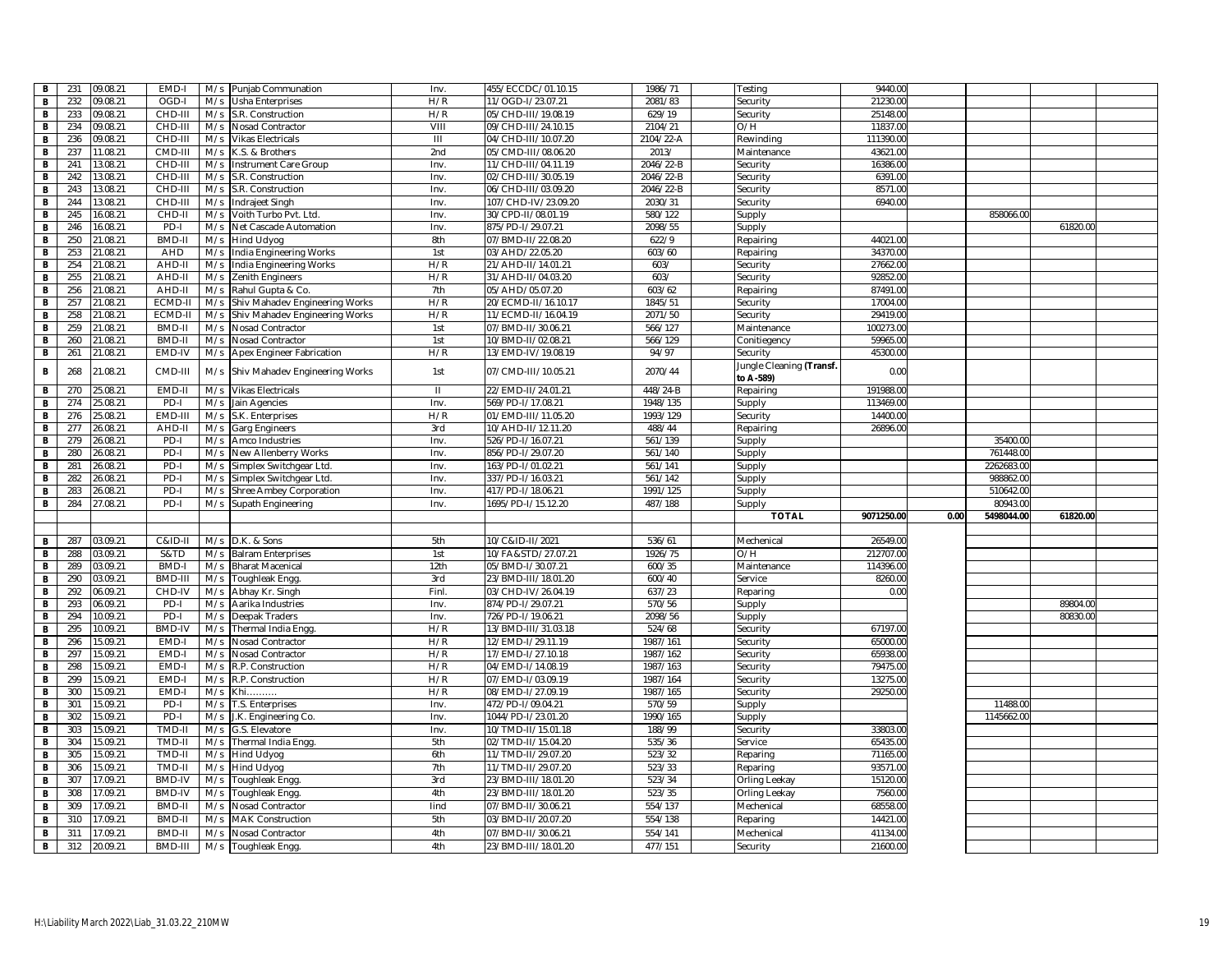| В<br>314<br>20.09.21<br>BMD-<br>6th<br>477/147<br>111425.00<br>M/s<br>08/BMD-I/15.12.20<br>Security<br>S.K. Engineering<br>B<br>315<br>22.09.21<br><b>BMD-II</b><br>M/s<br>Nosad Contractor<br>2nd<br>10/BMD-II/02.08.21<br>555/63<br>Contineyo work<br>119928.00<br>669/PD-I/04.09.21<br>B<br>317<br>4.09.21<br>PD-I<br>M/s<br>Thermoserve Corps<br>Inv.<br>580/132<br>Supply<br>1097417.00<br>320<br>5.09.21<br>EMD-II<br>M/s<br>Priya Contruction<br>4th<br>15/EMD-I/23<br>573/50<br>Rewinding<br>46251.00<br>в<br>321<br>7.09.21<br><b>TMD</b><br>M/s<br>Finl<br>08/TMD/15.09.21<br>446/83<br>234075.0<br>В<br>M.S. Elevector<br>Opraition<br>В<br>322<br>7.09.21<br>PD-I<br>529/PD-I/17.07.21<br>557/113<br>2401754.00<br>M/s<br>Atlas Copco<br>Inv.<br>Supply<br>323<br>PD-I<br>27.09.21<br>M/s<br>Fiduva Machinery & Serveces<br>568/PD-I/07.08.21<br>500/110<br>351818.00<br>в<br>Inv.<br>Supply<br>324<br>27.09.21<br>PD-I<br>560/118<br>B<br>M/s<br>525/PD-I/16.07.21<br>114229.00<br>Jay Pee Machine<br>Inv.<br>Supply<br>H/R<br>В<br>326<br>7.09.21<br>$C&ID-$<br>06/C&ID-I/10.08.21<br>532/27<br>31544.00<br>M/s<br><b>Syndicate Engineers</b><br>Security<br>327<br>7.09.21<br>2nd<br>551/52<br>36680.0<br>B<br>C&ID-<br>M/s<br>Instrument Care Group<br>03/C&ID-I/08.06.21<br>Reparing<br>328<br>27.09.21<br>CPD-I<br>M/s<br>Shah Computer<br>1st<br>03/CPD-I/23.07.21<br>2030/38<br>O/H<br>2309842.00<br>В<br>B<br>330<br>9.09.21<br>PD-I<br>928/PD-I/07.08.21<br>560/117<br>35754.00<br>M/s<br>Balveer Singh & Sons<br>Inv.<br>Supply<br>331<br>9.09.21<br>PD-I<br>485/PD-I/13.04.21<br>1948/130<br>314705.00<br>В<br>M/s<br><b>RNS Avtomation</b><br>Inv.<br>Supply<br>CEMD<br>O/H<br>332<br>29.09.21<br>M/s T.S. Enterprises<br>1st<br>282/CEMD/05.06.21<br>2048<br>353676.00<br>в<br><b>TOTAL</b><br>2205954.00<br>0.00<br>2569272.00<br>5348277.00<br>0.00<br>334<br>ECMD-I<br>2052/187<br>В<br>11.10.21<br>H/R<br>03/ECMD-I/14.05.19<br>64648.00<br>M/s Ravindra singh<br>Security<br>335<br>08/ECMD-I/20.02.19<br>2052/188<br>71644.00<br>В<br>11.10.21<br>ECMD-I<br>H/R<br>Security<br>M/s Vijay Kumar Gupta<br>336<br>1.10.21<br>OGD-<br>H/R<br>15/OGD-I/14-15<br>606/38<br>25962.0<br>в<br>M/s D.S. Enterprises<br>Security<br>в<br>337<br>11.10.21<br>EMD-II<br>M/s S.K. Enterprises<br>H/R<br>01/EMD-III/11.05.20<br>1993<br>2400.0<br>Security<br>1993<br>338<br>1.10.21<br>EMD-III<br>M/s S.K. Enterprises<br>H/R<br>21/EMD-III/05.02.18<br>Security<br>2400.0<br>в<br>339<br>1.10.21<br>EMD-II<br>H/R<br>11/EMD-III/19.10.20<br>1993<br>2400.0<br>В<br>M/s S.K. Enterprises<br>Security<br>340<br>11.10.21<br>EMD-II<br>H/R<br>12/EMD-III/18.09.19<br>1993<br>2400.0<br>в<br>M/s S.K. Enterprises<br>Security<br>EMD-II<br>1993<br>2400.0<br>В<br>341<br>11.10.21<br>M/s S.K. Enterprises<br>H/R<br>18/EMD-III/06.03.19<br>Security<br>342<br>1.10.21<br>EMD-II<br>H/R<br>09/EMD-III/01.08.18<br>1993<br>2400.0<br>В<br>M/s S.K. Enterprises<br>Security<br>343<br>1.10.21<br>EMD-II<br>M/s S.K. Enterprises<br>H/R<br>20/11-01.03.21<br>1993<br>2400.0<br>в<br>Security<br>344<br>11.10.21<br>BMD-II<br>621/25<br>86691.00<br>В<br>M/s<br>2nd<br>04/BMD-II/23.04.21<br>Maintenance<br><b>Usha Enterprises</b><br>345<br>11.10.21<br><b>BMD-IV</b><br>H/R<br>23/BMD-IV/12.03.20<br>621/21<br>38821.00<br>В<br>M/s<br>Usha Enterprises<br>Security<br>346<br>1.10.21<br>BMD-II<br>9th<br>07/BMD-II/22.08.20<br>622/12<br>44493.00<br>В<br>M/s Hind Udyog<br>Reparing<br>347<br>1.10.21<br>BMD-II<br>M/s Hind Udyog<br>10th<br>07/BMD-II/22.08.20<br>622/13<br>26592.0<br>в<br>Reparing<br>349<br>1.10.21<br>S&TD<br>M/s<br>Technow Engineering Works<br>1st<br>24/S&ID-II/28.09.21<br>614/21<br>191396.0<br>в<br>Reparing<br>В<br>351<br>12.10.21<br>CHD-IV<br>M/s Aka Logistics<br>H/R<br>09/CHD-IV/14.07.21<br>640/01<br>Security<br>71501.0<br>352<br>12.10.21<br><b>BMD-IV</b><br>M/s Ravindra Singh & Co.<br>H/R<br>21/BMD-IV/07.03.20<br>620/19<br>Security<br>91826.0<br>в<br>353<br>12.10.21<br>CMD-IV<br>M/s<br>H/R<br>21/CMD-IV/25.09.20<br>1892/97-B<br>27919.00<br>В<br>Zenith Engineering<br>Security<br>354<br>20.10.21<br>PD-I<br>942/PD-I/09.08.21<br>1948/142<br>614373.00<br>В<br>M/s<br>BE Lighting Systems Pvt.Ltd.<br>Inv.<br>Supply<br>0.00<br>355<br>20.10.21<br>PD-I<br>M/s Hindustan Engineering Co.<br>421/PD-I/05.04.21<br>1948/143<br>0.00<br>4390.00<br>В<br>Inv.<br>Supply<br>356<br>PD-I<br>1186/PD-I/23.09.21<br>569/74<br>0.00<br>в<br>20.10.21<br>M/s<br>Simplex Swithgear pvt. Ltd.<br>3980.00<br>Inv.<br>Supply<br>PD-I<br>0.00<br>33418.00<br>В<br>357<br>20.10.21<br>M/s<br>MAK Contruction Co.<br>Inv.<br>975/PD-I/02.11.20<br>569/74<br>Supply<br>PD-I<br>0.00<br>358<br>20.10.21<br>1194/PD-I/21.09.21<br>1949/143<br>419702.00<br>В<br>M/s<br>Net Cascade Automation<br>Inv.<br>Supply<br>В<br>361<br>BMD-<br>22.10.21<br>M/s M.K. Traders<br>2nd<br>07/EMD-I/01.10.21<br>563/76<br>54566.00<br>Preverting<br>362<br>CHD-<br>H/R<br>22.10.21<br>M/s M.K. Traders<br>17/CHD-I/30.07.21<br>2030/40<br>52245.0<br>В<br>Security<br>CHD-<br>H/R<br>51715.0<br>В<br>363<br>22.10.21<br>M/s<br>Shiv Mahadev<br>02/CMD-I/30.06.21<br>2030/42<br>Security<br>В<br>364<br>22.10.21<br>CHD-<br>M/s<br>Setlite Engineers Ltd.<br>1st<br>05/CMD-I/23.07.21<br>2030/45<br>O/H<br>1163077.0<br>365<br>22.10.21<br>CAMD<br>M/s Electromech Consultant<br>vth<br>10/CAMD/10.11.20<br>468/120<br>Maintenance<br>122395.0<br>в<br>22.10.21<br>BMD-<br>S.K. Engineers Works<br>7th<br>08/BMD-I/15.12.20<br>43720<br>62057.00<br>В<br>366<br>M/s<br>Brekdone<br>В<br>368<br>23.10.21<br>TMD-II<br>M/s<br>H/R<br>21/TMD-II/27.03.19<br>537/32<br>34875.0<br>Millennium Enterprises<br>Security<br>3.10.21<br>TMD<br>Omega Industris Pvt. Ltd.<br>166/TMD/17.03.21<br>537/32<br>177850.0<br>в<br>369<br>M/s<br>Inv.<br>Supply<br>370<br>23.10.21<br>BMD-II<br>09/BMD-II/29.09.21<br>571/54<br>104927.0<br>В<br>M/s<br>Roshni Enterprises<br>15th<br>Maintenance<br>В<br>23.10.21<br>BMD-II<br>128992.0<br>371<br>M/s<br>U.S. Enterprises<br>15th<br>08/BMD-I/29.09.20<br>566/144<br>Maintenance<br>372<br>23.10.21<br>BMD-II<br>3rd<br>10/BMD-II/02.08.21<br>566/150<br>119928.00<br>В<br>M/s<br>Nosad Contructor<br>Continegery Work<br>373<br>23.10.21<br>BMD-II<br>M/s<br>4th<br>07/BMD-II/30.06.21<br>566/151<br>88330.00<br>B<br><b>Nosad Contructor</b><br>Maintenance<br>374<br>BMD-II<br>M/s<br>566/152<br>9412.00<br>В<br>23.10.21<br>MAK Contruction Co.<br>10th<br>03/BMD-II/20.07.20<br>Maintenance<br>479/162<br>74114.0<br>B<br>375<br>23.10.21<br>AHD-II<br>M/s<br>Garg Engineering<br>1st<br>11/AHD-II/12.11.20<br>Aresion<br>376<br>5.10.21<br>CAMD<br>M/s<br>32/CAMD/20.01.21<br>313/63<br>Reparing<br>143739.00<br>в<br>Rahul Gupta & Co.<br>3<br>B<br>PD-I<br>378<br>27.10.21<br>M/s<br>Shiv Mahadev<br>Inv<br>764/PD-I/30.09.21<br>1968/57<br>Supply<br>0.00<br>79200.00<br>379<br>30.10.21<br>EMD-I<br>M/s Tripati Industrial<br>490/EMD-I/16.09.21<br>1987/166<br>0.00<br>531000.00<br>В<br>Inv.<br>Supply | в | 313 | 20.09.21 | CHD- | M/s Hind Udyog | 7th | 04/CHD-I/2021 | 2004/26 | Reparing | 122207.00 |  |  |
|-------------------------------------------------------------------------------------------------------------------------------------------------------------------------------------------------------------------------------------------------------------------------------------------------------------------------------------------------------------------------------------------------------------------------------------------------------------------------------------------------------------------------------------------------------------------------------------------------------------------------------------------------------------------------------------------------------------------------------------------------------------------------------------------------------------------------------------------------------------------------------------------------------------------------------------------------------------------------------------------------------------------------------------------------------------------------------------------------------------------------------------------------------------------------------------------------------------------------------------------------------------------------------------------------------------------------------------------------------------------------------------------------------------------------------------------------------------------------------------------------------------------------------------------------------------------------------------------------------------------------------------------------------------------------------------------------------------------------------------------------------------------------------------------------------------------------------------------------------------------------------------------------------------------------------------------------------------------------------------------------------------------------------------------------------------------------------------------------------------------------------------------------------------------------------------------------------------------------------------------------------------------------------------------------------------------------------------------------------------------------------------------------------------------------------------------------------------------------------------------------------------------------------------------------------------------------------------------------------------------------------------------------------------------------------------------------------------------------------------------------------------------------------------------------------------------------------------------------------------------------------------------------------------------------------------------------------------------------------------------------------------------------------------------------------------------------------------------------------------------------------------------------------------------------------------------------------------------------------------------------------------------------------------------------------------------------------------------------------------------------------------------------------------------------------------------------------------------------------------------------------------------------------------------------------------------------------------------------------------------------------------------------------------------------------------------------------------------------------------------------------------------------------------------------------------------------------------------------------------------------------------------------------------------------------------------------------------------------------------------------------------------------------------------------------------------------------------------------------------------------------------------------------------------------------------------------------------------------------------------------------------------------------------------------------------------------------------------------------------------------------------------------------------------------------------------------------------------------------------------------------------------------------------------------------------------------------------------------------------------------------------------------------------------------------------------------------------------------------------------------------------------------------------------------------------------------------------------------------------------------------------------------------------------------------------------------------------------------------------------------------------------------------------------------------------------------------------------------------------------------------------------------------------------------------------------------------------------------------------------------------------------------------------------------------------------------------------------------------------------------------------------------------------------------------------------------------------------------------------------------------------------------------------------------------------------------------------------------------------------------------------------------------------------------------------------------------------------------------------------------------------------------------------------------------------------------------------------------------------------------------------------------------------------------------------------------------------------------------------------------------------------------------------------------------------------------------------------------------------------------------------------------------------------------------------------------------------------------------------------------------------------------------------------------------------------------------------------------------------------------------------------------------------------------------------------------------------------------------------------------------------------------------------------------------------------------------------------------------------------------------------------------------------------------------------------------------------------------------------------------------------------------------------------------------------------------------------------------------------------------------------------------------------------------------------------------------------------------------------------------------------------------------------------------------------------------------------|---|-----|----------|------|----------------|-----|---------------|---------|----------|-----------|--|--|
|                                                                                                                                                                                                                                                                                                                                                                                                                                                                                                                                                                                                                                                                                                                                                                                                                                                                                                                                                                                                                                                                                                                                                                                                                                                                                                                                                                                                                                                                                                                                                                                                                                                                                                                                                                                                                                                                                                                                                                                                                                                                                                                                                                                                                                                                                                                                                                                                                                                                                                                                                                                                                                                                                                                                                                                                                                                                                                                                                                                                                                                                                                                                                                                                                                                                                                                                                                                                                                                                                                                                                                                                                                                                                                                                                                                                                                                                                                                                                                                                                                                                                                                                                                                                                                                                                                                                                                                                                                                                                                                                                                                                                                                                                                                                                                                                                                                                                                                                                                                                                                                                                                                                                                                                                                                                                                                                                                                                                                                                                                                                                                                                                                                                                                                                                                                                                                                                                                                                                                                                                                                                                                                                                                                                                                                                                                                                                                                                                                                                                                                                                                                                                                                                                                                                                                                                                                                                                                                                                                                                                                                                                     |   |     |          |      |                |     |               |         |          |           |  |  |
|                                                                                                                                                                                                                                                                                                                                                                                                                                                                                                                                                                                                                                                                                                                                                                                                                                                                                                                                                                                                                                                                                                                                                                                                                                                                                                                                                                                                                                                                                                                                                                                                                                                                                                                                                                                                                                                                                                                                                                                                                                                                                                                                                                                                                                                                                                                                                                                                                                                                                                                                                                                                                                                                                                                                                                                                                                                                                                                                                                                                                                                                                                                                                                                                                                                                                                                                                                                                                                                                                                                                                                                                                                                                                                                                                                                                                                                                                                                                                                                                                                                                                                                                                                                                                                                                                                                                                                                                                                                                                                                                                                                                                                                                                                                                                                                                                                                                                                                                                                                                                                                                                                                                                                                                                                                                                                                                                                                                                                                                                                                                                                                                                                                                                                                                                                                                                                                                                                                                                                                                                                                                                                                                                                                                                                                                                                                                                                                                                                                                                                                                                                                                                                                                                                                                                                                                                                                                                                                                                                                                                                                                                     |   |     |          |      |                |     |               |         |          |           |  |  |
|                                                                                                                                                                                                                                                                                                                                                                                                                                                                                                                                                                                                                                                                                                                                                                                                                                                                                                                                                                                                                                                                                                                                                                                                                                                                                                                                                                                                                                                                                                                                                                                                                                                                                                                                                                                                                                                                                                                                                                                                                                                                                                                                                                                                                                                                                                                                                                                                                                                                                                                                                                                                                                                                                                                                                                                                                                                                                                                                                                                                                                                                                                                                                                                                                                                                                                                                                                                                                                                                                                                                                                                                                                                                                                                                                                                                                                                                                                                                                                                                                                                                                                                                                                                                                                                                                                                                                                                                                                                                                                                                                                                                                                                                                                                                                                                                                                                                                                                                                                                                                                                                                                                                                                                                                                                                                                                                                                                                                                                                                                                                                                                                                                                                                                                                                                                                                                                                                                                                                                                                                                                                                                                                                                                                                                                                                                                                                                                                                                                                                                                                                                                                                                                                                                                                                                                                                                                                                                                                                                                                                                                                                     |   |     |          |      |                |     |               |         |          |           |  |  |
|                                                                                                                                                                                                                                                                                                                                                                                                                                                                                                                                                                                                                                                                                                                                                                                                                                                                                                                                                                                                                                                                                                                                                                                                                                                                                                                                                                                                                                                                                                                                                                                                                                                                                                                                                                                                                                                                                                                                                                                                                                                                                                                                                                                                                                                                                                                                                                                                                                                                                                                                                                                                                                                                                                                                                                                                                                                                                                                                                                                                                                                                                                                                                                                                                                                                                                                                                                                                                                                                                                                                                                                                                                                                                                                                                                                                                                                                                                                                                                                                                                                                                                                                                                                                                                                                                                                                                                                                                                                                                                                                                                                                                                                                                                                                                                                                                                                                                                                                                                                                                                                                                                                                                                                                                                                                                                                                                                                                                                                                                                                                                                                                                                                                                                                                                                                                                                                                                                                                                                                                                                                                                                                                                                                                                                                                                                                                                                                                                                                                                                                                                                                                                                                                                                                                                                                                                                                                                                                                                                                                                                                                                     |   |     |          |      |                |     |               |         |          |           |  |  |
|                                                                                                                                                                                                                                                                                                                                                                                                                                                                                                                                                                                                                                                                                                                                                                                                                                                                                                                                                                                                                                                                                                                                                                                                                                                                                                                                                                                                                                                                                                                                                                                                                                                                                                                                                                                                                                                                                                                                                                                                                                                                                                                                                                                                                                                                                                                                                                                                                                                                                                                                                                                                                                                                                                                                                                                                                                                                                                                                                                                                                                                                                                                                                                                                                                                                                                                                                                                                                                                                                                                                                                                                                                                                                                                                                                                                                                                                                                                                                                                                                                                                                                                                                                                                                                                                                                                                                                                                                                                                                                                                                                                                                                                                                                                                                                                                                                                                                                                                                                                                                                                                                                                                                                                                                                                                                                                                                                                                                                                                                                                                                                                                                                                                                                                                                                                                                                                                                                                                                                                                                                                                                                                                                                                                                                                                                                                                                                                                                                                                                                                                                                                                                                                                                                                                                                                                                                                                                                                                                                                                                                                                                     |   |     |          |      |                |     |               |         |          |           |  |  |
|                                                                                                                                                                                                                                                                                                                                                                                                                                                                                                                                                                                                                                                                                                                                                                                                                                                                                                                                                                                                                                                                                                                                                                                                                                                                                                                                                                                                                                                                                                                                                                                                                                                                                                                                                                                                                                                                                                                                                                                                                                                                                                                                                                                                                                                                                                                                                                                                                                                                                                                                                                                                                                                                                                                                                                                                                                                                                                                                                                                                                                                                                                                                                                                                                                                                                                                                                                                                                                                                                                                                                                                                                                                                                                                                                                                                                                                                                                                                                                                                                                                                                                                                                                                                                                                                                                                                                                                                                                                                                                                                                                                                                                                                                                                                                                                                                                                                                                                                                                                                                                                                                                                                                                                                                                                                                                                                                                                                                                                                                                                                                                                                                                                                                                                                                                                                                                                                                                                                                                                                                                                                                                                                                                                                                                                                                                                                                                                                                                                                                                                                                                                                                                                                                                                                                                                                                                                                                                                                                                                                                                                                                     |   |     |          |      |                |     |               |         |          |           |  |  |
|                                                                                                                                                                                                                                                                                                                                                                                                                                                                                                                                                                                                                                                                                                                                                                                                                                                                                                                                                                                                                                                                                                                                                                                                                                                                                                                                                                                                                                                                                                                                                                                                                                                                                                                                                                                                                                                                                                                                                                                                                                                                                                                                                                                                                                                                                                                                                                                                                                                                                                                                                                                                                                                                                                                                                                                                                                                                                                                                                                                                                                                                                                                                                                                                                                                                                                                                                                                                                                                                                                                                                                                                                                                                                                                                                                                                                                                                                                                                                                                                                                                                                                                                                                                                                                                                                                                                                                                                                                                                                                                                                                                                                                                                                                                                                                                                                                                                                                                                                                                                                                                                                                                                                                                                                                                                                                                                                                                                                                                                                                                                                                                                                                                                                                                                                                                                                                                                                                                                                                                                                                                                                                                                                                                                                                                                                                                                                                                                                                                                                                                                                                                                                                                                                                                                                                                                                                                                                                                                                                                                                                                                                     |   |     |          |      |                |     |               |         |          |           |  |  |
|                                                                                                                                                                                                                                                                                                                                                                                                                                                                                                                                                                                                                                                                                                                                                                                                                                                                                                                                                                                                                                                                                                                                                                                                                                                                                                                                                                                                                                                                                                                                                                                                                                                                                                                                                                                                                                                                                                                                                                                                                                                                                                                                                                                                                                                                                                                                                                                                                                                                                                                                                                                                                                                                                                                                                                                                                                                                                                                                                                                                                                                                                                                                                                                                                                                                                                                                                                                                                                                                                                                                                                                                                                                                                                                                                                                                                                                                                                                                                                                                                                                                                                                                                                                                                                                                                                                                                                                                                                                                                                                                                                                                                                                                                                                                                                                                                                                                                                                                                                                                                                                                                                                                                                                                                                                                                                                                                                                                                                                                                                                                                                                                                                                                                                                                                                                                                                                                                                                                                                                                                                                                                                                                                                                                                                                                                                                                                                                                                                                                                                                                                                                                                                                                                                                                                                                                                                                                                                                                                                                                                                                                                     |   |     |          |      |                |     |               |         |          |           |  |  |
|                                                                                                                                                                                                                                                                                                                                                                                                                                                                                                                                                                                                                                                                                                                                                                                                                                                                                                                                                                                                                                                                                                                                                                                                                                                                                                                                                                                                                                                                                                                                                                                                                                                                                                                                                                                                                                                                                                                                                                                                                                                                                                                                                                                                                                                                                                                                                                                                                                                                                                                                                                                                                                                                                                                                                                                                                                                                                                                                                                                                                                                                                                                                                                                                                                                                                                                                                                                                                                                                                                                                                                                                                                                                                                                                                                                                                                                                                                                                                                                                                                                                                                                                                                                                                                                                                                                                                                                                                                                                                                                                                                                                                                                                                                                                                                                                                                                                                                                                                                                                                                                                                                                                                                                                                                                                                                                                                                                                                                                                                                                                                                                                                                                                                                                                                                                                                                                                                                                                                                                                                                                                                                                                                                                                                                                                                                                                                                                                                                                                                                                                                                                                                                                                                                                                                                                                                                                                                                                                                                                                                                                                                     |   |     |          |      |                |     |               |         |          |           |  |  |
|                                                                                                                                                                                                                                                                                                                                                                                                                                                                                                                                                                                                                                                                                                                                                                                                                                                                                                                                                                                                                                                                                                                                                                                                                                                                                                                                                                                                                                                                                                                                                                                                                                                                                                                                                                                                                                                                                                                                                                                                                                                                                                                                                                                                                                                                                                                                                                                                                                                                                                                                                                                                                                                                                                                                                                                                                                                                                                                                                                                                                                                                                                                                                                                                                                                                                                                                                                                                                                                                                                                                                                                                                                                                                                                                                                                                                                                                                                                                                                                                                                                                                                                                                                                                                                                                                                                                                                                                                                                                                                                                                                                                                                                                                                                                                                                                                                                                                                                                                                                                                                                                                                                                                                                                                                                                                                                                                                                                                                                                                                                                                                                                                                                                                                                                                                                                                                                                                                                                                                                                                                                                                                                                                                                                                                                                                                                                                                                                                                                                                                                                                                                                                                                                                                                                                                                                                                                                                                                                                                                                                                                                                     |   |     |          |      |                |     |               |         |          |           |  |  |
|                                                                                                                                                                                                                                                                                                                                                                                                                                                                                                                                                                                                                                                                                                                                                                                                                                                                                                                                                                                                                                                                                                                                                                                                                                                                                                                                                                                                                                                                                                                                                                                                                                                                                                                                                                                                                                                                                                                                                                                                                                                                                                                                                                                                                                                                                                                                                                                                                                                                                                                                                                                                                                                                                                                                                                                                                                                                                                                                                                                                                                                                                                                                                                                                                                                                                                                                                                                                                                                                                                                                                                                                                                                                                                                                                                                                                                                                                                                                                                                                                                                                                                                                                                                                                                                                                                                                                                                                                                                                                                                                                                                                                                                                                                                                                                                                                                                                                                                                                                                                                                                                                                                                                                                                                                                                                                                                                                                                                                                                                                                                                                                                                                                                                                                                                                                                                                                                                                                                                                                                                                                                                                                                                                                                                                                                                                                                                                                                                                                                                                                                                                                                                                                                                                                                                                                                                                                                                                                                                                                                                                                                                     |   |     |          |      |                |     |               |         |          |           |  |  |
|                                                                                                                                                                                                                                                                                                                                                                                                                                                                                                                                                                                                                                                                                                                                                                                                                                                                                                                                                                                                                                                                                                                                                                                                                                                                                                                                                                                                                                                                                                                                                                                                                                                                                                                                                                                                                                                                                                                                                                                                                                                                                                                                                                                                                                                                                                                                                                                                                                                                                                                                                                                                                                                                                                                                                                                                                                                                                                                                                                                                                                                                                                                                                                                                                                                                                                                                                                                                                                                                                                                                                                                                                                                                                                                                                                                                                                                                                                                                                                                                                                                                                                                                                                                                                                                                                                                                                                                                                                                                                                                                                                                                                                                                                                                                                                                                                                                                                                                                                                                                                                                                                                                                                                                                                                                                                                                                                                                                                                                                                                                                                                                                                                                                                                                                                                                                                                                                                                                                                                                                                                                                                                                                                                                                                                                                                                                                                                                                                                                                                                                                                                                                                                                                                                                                                                                                                                                                                                                                                                                                                                                                                     |   |     |          |      |                |     |               |         |          |           |  |  |
|                                                                                                                                                                                                                                                                                                                                                                                                                                                                                                                                                                                                                                                                                                                                                                                                                                                                                                                                                                                                                                                                                                                                                                                                                                                                                                                                                                                                                                                                                                                                                                                                                                                                                                                                                                                                                                                                                                                                                                                                                                                                                                                                                                                                                                                                                                                                                                                                                                                                                                                                                                                                                                                                                                                                                                                                                                                                                                                                                                                                                                                                                                                                                                                                                                                                                                                                                                                                                                                                                                                                                                                                                                                                                                                                                                                                                                                                                                                                                                                                                                                                                                                                                                                                                                                                                                                                                                                                                                                                                                                                                                                                                                                                                                                                                                                                                                                                                                                                                                                                                                                                                                                                                                                                                                                                                                                                                                                                                                                                                                                                                                                                                                                                                                                                                                                                                                                                                                                                                                                                                                                                                                                                                                                                                                                                                                                                                                                                                                                                                                                                                                                                                                                                                                                                                                                                                                                                                                                                                                                                                                                                                     |   |     |          |      |                |     |               |         |          |           |  |  |
|                                                                                                                                                                                                                                                                                                                                                                                                                                                                                                                                                                                                                                                                                                                                                                                                                                                                                                                                                                                                                                                                                                                                                                                                                                                                                                                                                                                                                                                                                                                                                                                                                                                                                                                                                                                                                                                                                                                                                                                                                                                                                                                                                                                                                                                                                                                                                                                                                                                                                                                                                                                                                                                                                                                                                                                                                                                                                                                                                                                                                                                                                                                                                                                                                                                                                                                                                                                                                                                                                                                                                                                                                                                                                                                                                                                                                                                                                                                                                                                                                                                                                                                                                                                                                                                                                                                                                                                                                                                                                                                                                                                                                                                                                                                                                                                                                                                                                                                                                                                                                                                                                                                                                                                                                                                                                                                                                                                                                                                                                                                                                                                                                                                                                                                                                                                                                                                                                                                                                                                                                                                                                                                                                                                                                                                                                                                                                                                                                                                                                                                                                                                                                                                                                                                                                                                                                                                                                                                                                                                                                                                                                     |   |     |          |      |                |     |               |         |          |           |  |  |
|                                                                                                                                                                                                                                                                                                                                                                                                                                                                                                                                                                                                                                                                                                                                                                                                                                                                                                                                                                                                                                                                                                                                                                                                                                                                                                                                                                                                                                                                                                                                                                                                                                                                                                                                                                                                                                                                                                                                                                                                                                                                                                                                                                                                                                                                                                                                                                                                                                                                                                                                                                                                                                                                                                                                                                                                                                                                                                                                                                                                                                                                                                                                                                                                                                                                                                                                                                                                                                                                                                                                                                                                                                                                                                                                                                                                                                                                                                                                                                                                                                                                                                                                                                                                                                                                                                                                                                                                                                                                                                                                                                                                                                                                                                                                                                                                                                                                                                                                                                                                                                                                                                                                                                                                                                                                                                                                                                                                                                                                                                                                                                                                                                                                                                                                                                                                                                                                                                                                                                                                                                                                                                                                                                                                                                                                                                                                                                                                                                                                                                                                                                                                                                                                                                                                                                                                                                                                                                                                                                                                                                                                                     |   |     |          |      |                |     |               |         |          |           |  |  |
|                                                                                                                                                                                                                                                                                                                                                                                                                                                                                                                                                                                                                                                                                                                                                                                                                                                                                                                                                                                                                                                                                                                                                                                                                                                                                                                                                                                                                                                                                                                                                                                                                                                                                                                                                                                                                                                                                                                                                                                                                                                                                                                                                                                                                                                                                                                                                                                                                                                                                                                                                                                                                                                                                                                                                                                                                                                                                                                                                                                                                                                                                                                                                                                                                                                                                                                                                                                                                                                                                                                                                                                                                                                                                                                                                                                                                                                                                                                                                                                                                                                                                                                                                                                                                                                                                                                                                                                                                                                                                                                                                                                                                                                                                                                                                                                                                                                                                                                                                                                                                                                                                                                                                                                                                                                                                                                                                                                                                                                                                                                                                                                                                                                                                                                                                                                                                                                                                                                                                                                                                                                                                                                                                                                                                                                                                                                                                                                                                                                                                                                                                                                                                                                                                                                                                                                                                                                                                                                                                                                                                                                                                     |   |     |          |      |                |     |               |         |          |           |  |  |
|                                                                                                                                                                                                                                                                                                                                                                                                                                                                                                                                                                                                                                                                                                                                                                                                                                                                                                                                                                                                                                                                                                                                                                                                                                                                                                                                                                                                                                                                                                                                                                                                                                                                                                                                                                                                                                                                                                                                                                                                                                                                                                                                                                                                                                                                                                                                                                                                                                                                                                                                                                                                                                                                                                                                                                                                                                                                                                                                                                                                                                                                                                                                                                                                                                                                                                                                                                                                                                                                                                                                                                                                                                                                                                                                                                                                                                                                                                                                                                                                                                                                                                                                                                                                                                                                                                                                                                                                                                                                                                                                                                                                                                                                                                                                                                                                                                                                                                                                                                                                                                                                                                                                                                                                                                                                                                                                                                                                                                                                                                                                                                                                                                                                                                                                                                                                                                                                                                                                                                                                                                                                                                                                                                                                                                                                                                                                                                                                                                                                                                                                                                                                                                                                                                                                                                                                                                                                                                                                                                                                                                                                                     |   |     |          |      |                |     |               |         |          |           |  |  |
|                                                                                                                                                                                                                                                                                                                                                                                                                                                                                                                                                                                                                                                                                                                                                                                                                                                                                                                                                                                                                                                                                                                                                                                                                                                                                                                                                                                                                                                                                                                                                                                                                                                                                                                                                                                                                                                                                                                                                                                                                                                                                                                                                                                                                                                                                                                                                                                                                                                                                                                                                                                                                                                                                                                                                                                                                                                                                                                                                                                                                                                                                                                                                                                                                                                                                                                                                                                                                                                                                                                                                                                                                                                                                                                                                                                                                                                                                                                                                                                                                                                                                                                                                                                                                                                                                                                                                                                                                                                                                                                                                                                                                                                                                                                                                                                                                                                                                                                                                                                                                                                                                                                                                                                                                                                                                                                                                                                                                                                                                                                                                                                                                                                                                                                                                                                                                                                                                                                                                                                                                                                                                                                                                                                                                                                                                                                                                                                                                                                                                                                                                                                                                                                                                                                                                                                                                                                                                                                                                                                                                                                                                     |   |     |          |      |                |     |               |         |          |           |  |  |
|                                                                                                                                                                                                                                                                                                                                                                                                                                                                                                                                                                                                                                                                                                                                                                                                                                                                                                                                                                                                                                                                                                                                                                                                                                                                                                                                                                                                                                                                                                                                                                                                                                                                                                                                                                                                                                                                                                                                                                                                                                                                                                                                                                                                                                                                                                                                                                                                                                                                                                                                                                                                                                                                                                                                                                                                                                                                                                                                                                                                                                                                                                                                                                                                                                                                                                                                                                                                                                                                                                                                                                                                                                                                                                                                                                                                                                                                                                                                                                                                                                                                                                                                                                                                                                                                                                                                                                                                                                                                                                                                                                                                                                                                                                                                                                                                                                                                                                                                                                                                                                                                                                                                                                                                                                                                                                                                                                                                                                                                                                                                                                                                                                                                                                                                                                                                                                                                                                                                                                                                                                                                                                                                                                                                                                                                                                                                                                                                                                                                                                                                                                                                                                                                                                                                                                                                                                                                                                                                                                                                                                                                                     |   |     |          |      |                |     |               |         |          |           |  |  |
|                                                                                                                                                                                                                                                                                                                                                                                                                                                                                                                                                                                                                                                                                                                                                                                                                                                                                                                                                                                                                                                                                                                                                                                                                                                                                                                                                                                                                                                                                                                                                                                                                                                                                                                                                                                                                                                                                                                                                                                                                                                                                                                                                                                                                                                                                                                                                                                                                                                                                                                                                                                                                                                                                                                                                                                                                                                                                                                                                                                                                                                                                                                                                                                                                                                                                                                                                                                                                                                                                                                                                                                                                                                                                                                                                                                                                                                                                                                                                                                                                                                                                                                                                                                                                                                                                                                                                                                                                                                                                                                                                                                                                                                                                                                                                                                                                                                                                                                                                                                                                                                                                                                                                                                                                                                                                                                                                                                                                                                                                                                                                                                                                                                                                                                                                                                                                                                                                                                                                                                                                                                                                                                                                                                                                                                                                                                                                                                                                                                                                                                                                                                                                                                                                                                                                                                                                                                                                                                                                                                                                                                                                     |   |     |          |      |                |     |               |         |          |           |  |  |
|                                                                                                                                                                                                                                                                                                                                                                                                                                                                                                                                                                                                                                                                                                                                                                                                                                                                                                                                                                                                                                                                                                                                                                                                                                                                                                                                                                                                                                                                                                                                                                                                                                                                                                                                                                                                                                                                                                                                                                                                                                                                                                                                                                                                                                                                                                                                                                                                                                                                                                                                                                                                                                                                                                                                                                                                                                                                                                                                                                                                                                                                                                                                                                                                                                                                                                                                                                                                                                                                                                                                                                                                                                                                                                                                                                                                                                                                                                                                                                                                                                                                                                                                                                                                                                                                                                                                                                                                                                                                                                                                                                                                                                                                                                                                                                                                                                                                                                                                                                                                                                                                                                                                                                                                                                                                                                                                                                                                                                                                                                                                                                                                                                                                                                                                                                                                                                                                                                                                                                                                                                                                                                                                                                                                                                                                                                                                                                                                                                                                                                                                                                                                                                                                                                                                                                                                                                                                                                                                                                                                                                                                                     |   |     |          |      |                |     |               |         |          |           |  |  |
|                                                                                                                                                                                                                                                                                                                                                                                                                                                                                                                                                                                                                                                                                                                                                                                                                                                                                                                                                                                                                                                                                                                                                                                                                                                                                                                                                                                                                                                                                                                                                                                                                                                                                                                                                                                                                                                                                                                                                                                                                                                                                                                                                                                                                                                                                                                                                                                                                                                                                                                                                                                                                                                                                                                                                                                                                                                                                                                                                                                                                                                                                                                                                                                                                                                                                                                                                                                                                                                                                                                                                                                                                                                                                                                                                                                                                                                                                                                                                                                                                                                                                                                                                                                                                                                                                                                                                                                                                                                                                                                                                                                                                                                                                                                                                                                                                                                                                                                                                                                                                                                                                                                                                                                                                                                                                                                                                                                                                                                                                                                                                                                                                                                                                                                                                                                                                                                                                                                                                                                                                                                                                                                                                                                                                                                                                                                                                                                                                                                                                                                                                                                                                                                                                                                                                                                                                                                                                                                                                                                                                                                                                     |   |     |          |      |                |     |               |         |          |           |  |  |
|                                                                                                                                                                                                                                                                                                                                                                                                                                                                                                                                                                                                                                                                                                                                                                                                                                                                                                                                                                                                                                                                                                                                                                                                                                                                                                                                                                                                                                                                                                                                                                                                                                                                                                                                                                                                                                                                                                                                                                                                                                                                                                                                                                                                                                                                                                                                                                                                                                                                                                                                                                                                                                                                                                                                                                                                                                                                                                                                                                                                                                                                                                                                                                                                                                                                                                                                                                                                                                                                                                                                                                                                                                                                                                                                                                                                                                                                                                                                                                                                                                                                                                                                                                                                                                                                                                                                                                                                                                                                                                                                                                                                                                                                                                                                                                                                                                                                                                                                                                                                                                                                                                                                                                                                                                                                                                                                                                                                                                                                                                                                                                                                                                                                                                                                                                                                                                                                                                                                                                                                                                                                                                                                                                                                                                                                                                                                                                                                                                                                                                                                                                                                                                                                                                                                                                                                                                                                                                                                                                                                                                                                                     |   |     |          |      |                |     |               |         |          |           |  |  |
|                                                                                                                                                                                                                                                                                                                                                                                                                                                                                                                                                                                                                                                                                                                                                                                                                                                                                                                                                                                                                                                                                                                                                                                                                                                                                                                                                                                                                                                                                                                                                                                                                                                                                                                                                                                                                                                                                                                                                                                                                                                                                                                                                                                                                                                                                                                                                                                                                                                                                                                                                                                                                                                                                                                                                                                                                                                                                                                                                                                                                                                                                                                                                                                                                                                                                                                                                                                                                                                                                                                                                                                                                                                                                                                                                                                                                                                                                                                                                                                                                                                                                                                                                                                                                                                                                                                                                                                                                                                                                                                                                                                                                                                                                                                                                                                                                                                                                                                                                                                                                                                                                                                                                                                                                                                                                                                                                                                                                                                                                                                                                                                                                                                                                                                                                                                                                                                                                                                                                                                                                                                                                                                                                                                                                                                                                                                                                                                                                                                                                                                                                                                                                                                                                                                                                                                                                                                                                                                                                                                                                                                                                     |   |     |          |      |                |     |               |         |          |           |  |  |
|                                                                                                                                                                                                                                                                                                                                                                                                                                                                                                                                                                                                                                                                                                                                                                                                                                                                                                                                                                                                                                                                                                                                                                                                                                                                                                                                                                                                                                                                                                                                                                                                                                                                                                                                                                                                                                                                                                                                                                                                                                                                                                                                                                                                                                                                                                                                                                                                                                                                                                                                                                                                                                                                                                                                                                                                                                                                                                                                                                                                                                                                                                                                                                                                                                                                                                                                                                                                                                                                                                                                                                                                                                                                                                                                                                                                                                                                                                                                                                                                                                                                                                                                                                                                                                                                                                                                                                                                                                                                                                                                                                                                                                                                                                                                                                                                                                                                                                                                                                                                                                                                                                                                                                                                                                                                                                                                                                                                                                                                                                                                                                                                                                                                                                                                                                                                                                                                                                                                                                                                                                                                                                                                                                                                                                                                                                                                                                                                                                                                                                                                                                                                                                                                                                                                                                                                                                                                                                                                                                                                                                                                                     |   |     |          |      |                |     |               |         |          |           |  |  |
|                                                                                                                                                                                                                                                                                                                                                                                                                                                                                                                                                                                                                                                                                                                                                                                                                                                                                                                                                                                                                                                                                                                                                                                                                                                                                                                                                                                                                                                                                                                                                                                                                                                                                                                                                                                                                                                                                                                                                                                                                                                                                                                                                                                                                                                                                                                                                                                                                                                                                                                                                                                                                                                                                                                                                                                                                                                                                                                                                                                                                                                                                                                                                                                                                                                                                                                                                                                                                                                                                                                                                                                                                                                                                                                                                                                                                                                                                                                                                                                                                                                                                                                                                                                                                                                                                                                                                                                                                                                                                                                                                                                                                                                                                                                                                                                                                                                                                                                                                                                                                                                                                                                                                                                                                                                                                                                                                                                                                                                                                                                                                                                                                                                                                                                                                                                                                                                                                                                                                                                                                                                                                                                                                                                                                                                                                                                                                                                                                                                                                                                                                                                                                                                                                                                                                                                                                                                                                                                                                                                                                                                                                     |   |     |          |      |                |     |               |         |          |           |  |  |
|                                                                                                                                                                                                                                                                                                                                                                                                                                                                                                                                                                                                                                                                                                                                                                                                                                                                                                                                                                                                                                                                                                                                                                                                                                                                                                                                                                                                                                                                                                                                                                                                                                                                                                                                                                                                                                                                                                                                                                                                                                                                                                                                                                                                                                                                                                                                                                                                                                                                                                                                                                                                                                                                                                                                                                                                                                                                                                                                                                                                                                                                                                                                                                                                                                                                                                                                                                                                                                                                                                                                                                                                                                                                                                                                                                                                                                                                                                                                                                                                                                                                                                                                                                                                                                                                                                                                                                                                                                                                                                                                                                                                                                                                                                                                                                                                                                                                                                                                                                                                                                                                                                                                                                                                                                                                                                                                                                                                                                                                                                                                                                                                                                                                                                                                                                                                                                                                                                                                                                                                                                                                                                                                                                                                                                                                                                                                                                                                                                                                                                                                                                                                                                                                                                                                                                                                                                                                                                                                                                                                                                                                                     |   |     |          |      |                |     |               |         |          |           |  |  |
|                                                                                                                                                                                                                                                                                                                                                                                                                                                                                                                                                                                                                                                                                                                                                                                                                                                                                                                                                                                                                                                                                                                                                                                                                                                                                                                                                                                                                                                                                                                                                                                                                                                                                                                                                                                                                                                                                                                                                                                                                                                                                                                                                                                                                                                                                                                                                                                                                                                                                                                                                                                                                                                                                                                                                                                                                                                                                                                                                                                                                                                                                                                                                                                                                                                                                                                                                                                                                                                                                                                                                                                                                                                                                                                                                                                                                                                                                                                                                                                                                                                                                                                                                                                                                                                                                                                                                                                                                                                                                                                                                                                                                                                                                                                                                                                                                                                                                                                                                                                                                                                                                                                                                                                                                                                                                                                                                                                                                                                                                                                                                                                                                                                                                                                                                                                                                                                                                                                                                                                                                                                                                                                                                                                                                                                                                                                                                                                                                                                                                                                                                                                                                                                                                                                                                                                                                                                                                                                                                                                                                                                                                     |   |     |          |      |                |     |               |         |          |           |  |  |
|                                                                                                                                                                                                                                                                                                                                                                                                                                                                                                                                                                                                                                                                                                                                                                                                                                                                                                                                                                                                                                                                                                                                                                                                                                                                                                                                                                                                                                                                                                                                                                                                                                                                                                                                                                                                                                                                                                                                                                                                                                                                                                                                                                                                                                                                                                                                                                                                                                                                                                                                                                                                                                                                                                                                                                                                                                                                                                                                                                                                                                                                                                                                                                                                                                                                                                                                                                                                                                                                                                                                                                                                                                                                                                                                                                                                                                                                                                                                                                                                                                                                                                                                                                                                                                                                                                                                                                                                                                                                                                                                                                                                                                                                                                                                                                                                                                                                                                                                                                                                                                                                                                                                                                                                                                                                                                                                                                                                                                                                                                                                                                                                                                                                                                                                                                                                                                                                                                                                                                                                                                                                                                                                                                                                                                                                                                                                                                                                                                                                                                                                                                                                                                                                                                                                                                                                                                                                                                                                                                                                                                                                                     |   |     |          |      |                |     |               |         |          |           |  |  |
|                                                                                                                                                                                                                                                                                                                                                                                                                                                                                                                                                                                                                                                                                                                                                                                                                                                                                                                                                                                                                                                                                                                                                                                                                                                                                                                                                                                                                                                                                                                                                                                                                                                                                                                                                                                                                                                                                                                                                                                                                                                                                                                                                                                                                                                                                                                                                                                                                                                                                                                                                                                                                                                                                                                                                                                                                                                                                                                                                                                                                                                                                                                                                                                                                                                                                                                                                                                                                                                                                                                                                                                                                                                                                                                                                                                                                                                                                                                                                                                                                                                                                                                                                                                                                                                                                                                                                                                                                                                                                                                                                                                                                                                                                                                                                                                                                                                                                                                                                                                                                                                                                                                                                                                                                                                                                                                                                                                                                                                                                                                                                                                                                                                                                                                                                                                                                                                                                                                                                                                                                                                                                                                                                                                                                                                                                                                                                                                                                                                                                                                                                                                                                                                                                                                                                                                                                                                                                                                                                                                                                                                                                     |   |     |          |      |                |     |               |         |          |           |  |  |
|                                                                                                                                                                                                                                                                                                                                                                                                                                                                                                                                                                                                                                                                                                                                                                                                                                                                                                                                                                                                                                                                                                                                                                                                                                                                                                                                                                                                                                                                                                                                                                                                                                                                                                                                                                                                                                                                                                                                                                                                                                                                                                                                                                                                                                                                                                                                                                                                                                                                                                                                                                                                                                                                                                                                                                                                                                                                                                                                                                                                                                                                                                                                                                                                                                                                                                                                                                                                                                                                                                                                                                                                                                                                                                                                                                                                                                                                                                                                                                                                                                                                                                                                                                                                                                                                                                                                                                                                                                                                                                                                                                                                                                                                                                                                                                                                                                                                                                                                                                                                                                                                                                                                                                                                                                                                                                                                                                                                                                                                                                                                                                                                                                                                                                                                                                                                                                                                                                                                                                                                                                                                                                                                                                                                                                                                                                                                                                                                                                                                                                                                                                                                                                                                                                                                                                                                                                                                                                                                                                                                                                                                                     |   |     |          |      |                |     |               |         |          |           |  |  |
|                                                                                                                                                                                                                                                                                                                                                                                                                                                                                                                                                                                                                                                                                                                                                                                                                                                                                                                                                                                                                                                                                                                                                                                                                                                                                                                                                                                                                                                                                                                                                                                                                                                                                                                                                                                                                                                                                                                                                                                                                                                                                                                                                                                                                                                                                                                                                                                                                                                                                                                                                                                                                                                                                                                                                                                                                                                                                                                                                                                                                                                                                                                                                                                                                                                                                                                                                                                                                                                                                                                                                                                                                                                                                                                                                                                                                                                                                                                                                                                                                                                                                                                                                                                                                                                                                                                                                                                                                                                                                                                                                                                                                                                                                                                                                                                                                                                                                                                                                                                                                                                                                                                                                                                                                                                                                                                                                                                                                                                                                                                                                                                                                                                                                                                                                                                                                                                                                                                                                                                                                                                                                                                                                                                                                                                                                                                                                                                                                                                                                                                                                                                                                                                                                                                                                                                                                                                                                                                                                                                                                                                                                     |   |     |          |      |                |     |               |         |          |           |  |  |
|                                                                                                                                                                                                                                                                                                                                                                                                                                                                                                                                                                                                                                                                                                                                                                                                                                                                                                                                                                                                                                                                                                                                                                                                                                                                                                                                                                                                                                                                                                                                                                                                                                                                                                                                                                                                                                                                                                                                                                                                                                                                                                                                                                                                                                                                                                                                                                                                                                                                                                                                                                                                                                                                                                                                                                                                                                                                                                                                                                                                                                                                                                                                                                                                                                                                                                                                                                                                                                                                                                                                                                                                                                                                                                                                                                                                                                                                                                                                                                                                                                                                                                                                                                                                                                                                                                                                                                                                                                                                                                                                                                                                                                                                                                                                                                                                                                                                                                                                                                                                                                                                                                                                                                                                                                                                                                                                                                                                                                                                                                                                                                                                                                                                                                                                                                                                                                                                                                                                                                                                                                                                                                                                                                                                                                                                                                                                                                                                                                                                                                                                                                                                                                                                                                                                                                                                                                                                                                                                                                                                                                                                                     |   |     |          |      |                |     |               |         |          |           |  |  |
|                                                                                                                                                                                                                                                                                                                                                                                                                                                                                                                                                                                                                                                                                                                                                                                                                                                                                                                                                                                                                                                                                                                                                                                                                                                                                                                                                                                                                                                                                                                                                                                                                                                                                                                                                                                                                                                                                                                                                                                                                                                                                                                                                                                                                                                                                                                                                                                                                                                                                                                                                                                                                                                                                                                                                                                                                                                                                                                                                                                                                                                                                                                                                                                                                                                                                                                                                                                                                                                                                                                                                                                                                                                                                                                                                                                                                                                                                                                                                                                                                                                                                                                                                                                                                                                                                                                                                                                                                                                                                                                                                                                                                                                                                                                                                                                                                                                                                                                                                                                                                                                                                                                                                                                                                                                                                                                                                                                                                                                                                                                                                                                                                                                                                                                                                                                                                                                                                                                                                                                                                                                                                                                                                                                                                                                                                                                                                                                                                                                                                                                                                                                                                                                                                                                                                                                                                                                                                                                                                                                                                                                                                     |   |     |          |      |                |     |               |         |          |           |  |  |
|                                                                                                                                                                                                                                                                                                                                                                                                                                                                                                                                                                                                                                                                                                                                                                                                                                                                                                                                                                                                                                                                                                                                                                                                                                                                                                                                                                                                                                                                                                                                                                                                                                                                                                                                                                                                                                                                                                                                                                                                                                                                                                                                                                                                                                                                                                                                                                                                                                                                                                                                                                                                                                                                                                                                                                                                                                                                                                                                                                                                                                                                                                                                                                                                                                                                                                                                                                                                                                                                                                                                                                                                                                                                                                                                                                                                                                                                                                                                                                                                                                                                                                                                                                                                                                                                                                                                                                                                                                                                                                                                                                                                                                                                                                                                                                                                                                                                                                                                                                                                                                                                                                                                                                                                                                                                                                                                                                                                                                                                                                                                                                                                                                                                                                                                                                                                                                                                                                                                                                                                                                                                                                                                                                                                                                                                                                                                                                                                                                                                                                                                                                                                                                                                                                                                                                                                                                                                                                                                                                                                                                                                                     |   |     |          |      |                |     |               |         |          |           |  |  |
|                                                                                                                                                                                                                                                                                                                                                                                                                                                                                                                                                                                                                                                                                                                                                                                                                                                                                                                                                                                                                                                                                                                                                                                                                                                                                                                                                                                                                                                                                                                                                                                                                                                                                                                                                                                                                                                                                                                                                                                                                                                                                                                                                                                                                                                                                                                                                                                                                                                                                                                                                                                                                                                                                                                                                                                                                                                                                                                                                                                                                                                                                                                                                                                                                                                                                                                                                                                                                                                                                                                                                                                                                                                                                                                                                                                                                                                                                                                                                                                                                                                                                                                                                                                                                                                                                                                                                                                                                                                                                                                                                                                                                                                                                                                                                                                                                                                                                                                                                                                                                                                                                                                                                                                                                                                                                                                                                                                                                                                                                                                                                                                                                                                                                                                                                                                                                                                                                                                                                                                                                                                                                                                                                                                                                                                                                                                                                                                                                                                                                                                                                                                                                                                                                                                                                                                                                                                                                                                                                                                                                                                                                     |   |     |          |      |                |     |               |         |          |           |  |  |
|                                                                                                                                                                                                                                                                                                                                                                                                                                                                                                                                                                                                                                                                                                                                                                                                                                                                                                                                                                                                                                                                                                                                                                                                                                                                                                                                                                                                                                                                                                                                                                                                                                                                                                                                                                                                                                                                                                                                                                                                                                                                                                                                                                                                                                                                                                                                                                                                                                                                                                                                                                                                                                                                                                                                                                                                                                                                                                                                                                                                                                                                                                                                                                                                                                                                                                                                                                                                                                                                                                                                                                                                                                                                                                                                                                                                                                                                                                                                                                                                                                                                                                                                                                                                                                                                                                                                                                                                                                                                                                                                                                                                                                                                                                                                                                                                                                                                                                                                                                                                                                                                                                                                                                                                                                                                                                                                                                                                                                                                                                                                                                                                                                                                                                                                                                                                                                                                                                                                                                                                                                                                                                                                                                                                                                                                                                                                                                                                                                                                                                                                                                                                                                                                                                                                                                                                                                                                                                                                                                                                                                                                                     |   |     |          |      |                |     |               |         |          |           |  |  |
|                                                                                                                                                                                                                                                                                                                                                                                                                                                                                                                                                                                                                                                                                                                                                                                                                                                                                                                                                                                                                                                                                                                                                                                                                                                                                                                                                                                                                                                                                                                                                                                                                                                                                                                                                                                                                                                                                                                                                                                                                                                                                                                                                                                                                                                                                                                                                                                                                                                                                                                                                                                                                                                                                                                                                                                                                                                                                                                                                                                                                                                                                                                                                                                                                                                                                                                                                                                                                                                                                                                                                                                                                                                                                                                                                                                                                                                                                                                                                                                                                                                                                                                                                                                                                                                                                                                                                                                                                                                                                                                                                                                                                                                                                                                                                                                                                                                                                                                                                                                                                                                                                                                                                                                                                                                                                                                                                                                                                                                                                                                                                                                                                                                                                                                                                                                                                                                                                                                                                                                                                                                                                                                                                                                                                                                                                                                                                                                                                                                                                                                                                                                                                                                                                                                                                                                                                                                                                                                                                                                                                                                                                     |   |     |          |      |                |     |               |         |          |           |  |  |
|                                                                                                                                                                                                                                                                                                                                                                                                                                                                                                                                                                                                                                                                                                                                                                                                                                                                                                                                                                                                                                                                                                                                                                                                                                                                                                                                                                                                                                                                                                                                                                                                                                                                                                                                                                                                                                                                                                                                                                                                                                                                                                                                                                                                                                                                                                                                                                                                                                                                                                                                                                                                                                                                                                                                                                                                                                                                                                                                                                                                                                                                                                                                                                                                                                                                                                                                                                                                                                                                                                                                                                                                                                                                                                                                                                                                                                                                                                                                                                                                                                                                                                                                                                                                                                                                                                                                                                                                                                                                                                                                                                                                                                                                                                                                                                                                                                                                                                                                                                                                                                                                                                                                                                                                                                                                                                                                                                                                                                                                                                                                                                                                                                                                                                                                                                                                                                                                                                                                                                                                                                                                                                                                                                                                                                                                                                                                                                                                                                                                                                                                                                                                                                                                                                                                                                                                                                                                                                                                                                                                                                                                                     |   |     |          |      |                |     |               |         |          |           |  |  |
|                                                                                                                                                                                                                                                                                                                                                                                                                                                                                                                                                                                                                                                                                                                                                                                                                                                                                                                                                                                                                                                                                                                                                                                                                                                                                                                                                                                                                                                                                                                                                                                                                                                                                                                                                                                                                                                                                                                                                                                                                                                                                                                                                                                                                                                                                                                                                                                                                                                                                                                                                                                                                                                                                                                                                                                                                                                                                                                                                                                                                                                                                                                                                                                                                                                                                                                                                                                                                                                                                                                                                                                                                                                                                                                                                                                                                                                                                                                                                                                                                                                                                                                                                                                                                                                                                                                                                                                                                                                                                                                                                                                                                                                                                                                                                                                                                                                                                                                                                                                                                                                                                                                                                                                                                                                                                                                                                                                                                                                                                                                                                                                                                                                                                                                                                                                                                                                                                                                                                                                                                                                                                                                                                                                                                                                                                                                                                                                                                                                                                                                                                                                                                                                                                                                                                                                                                                                                                                                                                                                                                                                                                     |   |     |          |      |                |     |               |         |          |           |  |  |
|                                                                                                                                                                                                                                                                                                                                                                                                                                                                                                                                                                                                                                                                                                                                                                                                                                                                                                                                                                                                                                                                                                                                                                                                                                                                                                                                                                                                                                                                                                                                                                                                                                                                                                                                                                                                                                                                                                                                                                                                                                                                                                                                                                                                                                                                                                                                                                                                                                                                                                                                                                                                                                                                                                                                                                                                                                                                                                                                                                                                                                                                                                                                                                                                                                                                                                                                                                                                                                                                                                                                                                                                                                                                                                                                                                                                                                                                                                                                                                                                                                                                                                                                                                                                                                                                                                                                                                                                                                                                                                                                                                                                                                                                                                                                                                                                                                                                                                                                                                                                                                                                                                                                                                                                                                                                                                                                                                                                                                                                                                                                                                                                                                                                                                                                                                                                                                                                                                                                                                                                                                                                                                                                                                                                                                                                                                                                                                                                                                                                                                                                                                                                                                                                                                                                                                                                                                                                                                                                                                                                                                                                                     |   |     |          |      |                |     |               |         |          |           |  |  |
|                                                                                                                                                                                                                                                                                                                                                                                                                                                                                                                                                                                                                                                                                                                                                                                                                                                                                                                                                                                                                                                                                                                                                                                                                                                                                                                                                                                                                                                                                                                                                                                                                                                                                                                                                                                                                                                                                                                                                                                                                                                                                                                                                                                                                                                                                                                                                                                                                                                                                                                                                                                                                                                                                                                                                                                                                                                                                                                                                                                                                                                                                                                                                                                                                                                                                                                                                                                                                                                                                                                                                                                                                                                                                                                                                                                                                                                                                                                                                                                                                                                                                                                                                                                                                                                                                                                                                                                                                                                                                                                                                                                                                                                                                                                                                                                                                                                                                                                                                                                                                                                                                                                                                                                                                                                                                                                                                                                                                                                                                                                                                                                                                                                                                                                                                                                                                                                                                                                                                                                                                                                                                                                                                                                                                                                                                                                                                                                                                                                                                                                                                                                                                                                                                                                                                                                                                                                                                                                                                                                                                                                                                     |   |     |          |      |                |     |               |         |          |           |  |  |
|                                                                                                                                                                                                                                                                                                                                                                                                                                                                                                                                                                                                                                                                                                                                                                                                                                                                                                                                                                                                                                                                                                                                                                                                                                                                                                                                                                                                                                                                                                                                                                                                                                                                                                                                                                                                                                                                                                                                                                                                                                                                                                                                                                                                                                                                                                                                                                                                                                                                                                                                                                                                                                                                                                                                                                                                                                                                                                                                                                                                                                                                                                                                                                                                                                                                                                                                                                                                                                                                                                                                                                                                                                                                                                                                                                                                                                                                                                                                                                                                                                                                                                                                                                                                                                                                                                                                                                                                                                                                                                                                                                                                                                                                                                                                                                                                                                                                                                                                                                                                                                                                                                                                                                                                                                                                                                                                                                                                                                                                                                                                                                                                                                                                                                                                                                                                                                                                                                                                                                                                                                                                                                                                                                                                                                                                                                                                                                                                                                                                                                                                                                                                                                                                                                                                                                                                                                                                                                                                                                                                                                                                                     |   |     |          |      |                |     |               |         |          |           |  |  |
|                                                                                                                                                                                                                                                                                                                                                                                                                                                                                                                                                                                                                                                                                                                                                                                                                                                                                                                                                                                                                                                                                                                                                                                                                                                                                                                                                                                                                                                                                                                                                                                                                                                                                                                                                                                                                                                                                                                                                                                                                                                                                                                                                                                                                                                                                                                                                                                                                                                                                                                                                                                                                                                                                                                                                                                                                                                                                                                                                                                                                                                                                                                                                                                                                                                                                                                                                                                                                                                                                                                                                                                                                                                                                                                                                                                                                                                                                                                                                                                                                                                                                                                                                                                                                                                                                                                                                                                                                                                                                                                                                                                                                                                                                                                                                                                                                                                                                                                                                                                                                                                                                                                                                                                                                                                                                                                                                                                                                                                                                                                                                                                                                                                                                                                                                                                                                                                                                                                                                                                                                                                                                                                                                                                                                                                                                                                                                                                                                                                                                                                                                                                                                                                                                                                                                                                                                                                                                                                                                                                                                                                                                     |   |     |          |      |                |     |               |         |          |           |  |  |
|                                                                                                                                                                                                                                                                                                                                                                                                                                                                                                                                                                                                                                                                                                                                                                                                                                                                                                                                                                                                                                                                                                                                                                                                                                                                                                                                                                                                                                                                                                                                                                                                                                                                                                                                                                                                                                                                                                                                                                                                                                                                                                                                                                                                                                                                                                                                                                                                                                                                                                                                                                                                                                                                                                                                                                                                                                                                                                                                                                                                                                                                                                                                                                                                                                                                                                                                                                                                                                                                                                                                                                                                                                                                                                                                                                                                                                                                                                                                                                                                                                                                                                                                                                                                                                                                                                                                                                                                                                                                                                                                                                                                                                                                                                                                                                                                                                                                                                                                                                                                                                                                                                                                                                                                                                                                                                                                                                                                                                                                                                                                                                                                                                                                                                                                                                                                                                                                                                                                                                                                                                                                                                                                                                                                                                                                                                                                                                                                                                                                                                                                                                                                                                                                                                                                                                                                                                                                                                                                                                                                                                                                                     |   |     |          |      |                |     |               |         |          |           |  |  |
|                                                                                                                                                                                                                                                                                                                                                                                                                                                                                                                                                                                                                                                                                                                                                                                                                                                                                                                                                                                                                                                                                                                                                                                                                                                                                                                                                                                                                                                                                                                                                                                                                                                                                                                                                                                                                                                                                                                                                                                                                                                                                                                                                                                                                                                                                                                                                                                                                                                                                                                                                                                                                                                                                                                                                                                                                                                                                                                                                                                                                                                                                                                                                                                                                                                                                                                                                                                                                                                                                                                                                                                                                                                                                                                                                                                                                                                                                                                                                                                                                                                                                                                                                                                                                                                                                                                                                                                                                                                                                                                                                                                                                                                                                                                                                                                                                                                                                                                                                                                                                                                                                                                                                                                                                                                                                                                                                                                                                                                                                                                                                                                                                                                                                                                                                                                                                                                                                                                                                                                                                                                                                                                                                                                                                                                                                                                                                                                                                                                                                                                                                                                                                                                                                                                                                                                                                                                                                                                                                                                                                                                                                     |   |     |          |      |                |     |               |         |          |           |  |  |
|                                                                                                                                                                                                                                                                                                                                                                                                                                                                                                                                                                                                                                                                                                                                                                                                                                                                                                                                                                                                                                                                                                                                                                                                                                                                                                                                                                                                                                                                                                                                                                                                                                                                                                                                                                                                                                                                                                                                                                                                                                                                                                                                                                                                                                                                                                                                                                                                                                                                                                                                                                                                                                                                                                                                                                                                                                                                                                                                                                                                                                                                                                                                                                                                                                                                                                                                                                                                                                                                                                                                                                                                                                                                                                                                                                                                                                                                                                                                                                                                                                                                                                                                                                                                                                                                                                                                                                                                                                                                                                                                                                                                                                                                                                                                                                                                                                                                                                                                                                                                                                                                                                                                                                                                                                                                                                                                                                                                                                                                                                                                                                                                                                                                                                                                                                                                                                                                                                                                                                                                                                                                                                                                                                                                                                                                                                                                                                                                                                                                                                                                                                                                                                                                                                                                                                                                                                                                                                                                                                                                                                                                                     |   |     |          |      |                |     |               |         |          |           |  |  |
|                                                                                                                                                                                                                                                                                                                                                                                                                                                                                                                                                                                                                                                                                                                                                                                                                                                                                                                                                                                                                                                                                                                                                                                                                                                                                                                                                                                                                                                                                                                                                                                                                                                                                                                                                                                                                                                                                                                                                                                                                                                                                                                                                                                                                                                                                                                                                                                                                                                                                                                                                                                                                                                                                                                                                                                                                                                                                                                                                                                                                                                                                                                                                                                                                                                                                                                                                                                                                                                                                                                                                                                                                                                                                                                                                                                                                                                                                                                                                                                                                                                                                                                                                                                                                                                                                                                                                                                                                                                                                                                                                                                                                                                                                                                                                                                                                                                                                                                                                                                                                                                                                                                                                                                                                                                                                                                                                                                                                                                                                                                                                                                                                                                                                                                                                                                                                                                                                                                                                                                                                                                                                                                                                                                                                                                                                                                                                                                                                                                                                                                                                                                                                                                                                                                                                                                                                                                                                                                                                                                                                                                                                     |   |     |          |      |                |     |               |         |          |           |  |  |
|                                                                                                                                                                                                                                                                                                                                                                                                                                                                                                                                                                                                                                                                                                                                                                                                                                                                                                                                                                                                                                                                                                                                                                                                                                                                                                                                                                                                                                                                                                                                                                                                                                                                                                                                                                                                                                                                                                                                                                                                                                                                                                                                                                                                                                                                                                                                                                                                                                                                                                                                                                                                                                                                                                                                                                                                                                                                                                                                                                                                                                                                                                                                                                                                                                                                                                                                                                                                                                                                                                                                                                                                                                                                                                                                                                                                                                                                                                                                                                                                                                                                                                                                                                                                                                                                                                                                                                                                                                                                                                                                                                                                                                                                                                                                                                                                                                                                                                                                                                                                                                                                                                                                                                                                                                                                                                                                                                                                                                                                                                                                                                                                                                                                                                                                                                                                                                                                                                                                                                                                                                                                                                                                                                                                                                                                                                                                                                                                                                                                                                                                                                                                                                                                                                                                                                                                                                                                                                                                                                                                                                                                                     |   |     |          |      |                |     |               |         |          |           |  |  |
|                                                                                                                                                                                                                                                                                                                                                                                                                                                                                                                                                                                                                                                                                                                                                                                                                                                                                                                                                                                                                                                                                                                                                                                                                                                                                                                                                                                                                                                                                                                                                                                                                                                                                                                                                                                                                                                                                                                                                                                                                                                                                                                                                                                                                                                                                                                                                                                                                                                                                                                                                                                                                                                                                                                                                                                                                                                                                                                                                                                                                                                                                                                                                                                                                                                                                                                                                                                                                                                                                                                                                                                                                                                                                                                                                                                                                                                                                                                                                                                                                                                                                                                                                                                                                                                                                                                                                                                                                                                                                                                                                                                                                                                                                                                                                                                                                                                                                                                                                                                                                                                                                                                                                                                                                                                                                                                                                                                                                                                                                                                                                                                                                                                                                                                                                                                                                                                                                                                                                                                                                                                                                                                                                                                                                                                                                                                                                                                                                                                                                                                                                                                                                                                                                                                                                                                                                                                                                                                                                                                                                                                                                     |   |     |          |      |                |     |               |         |          |           |  |  |
|                                                                                                                                                                                                                                                                                                                                                                                                                                                                                                                                                                                                                                                                                                                                                                                                                                                                                                                                                                                                                                                                                                                                                                                                                                                                                                                                                                                                                                                                                                                                                                                                                                                                                                                                                                                                                                                                                                                                                                                                                                                                                                                                                                                                                                                                                                                                                                                                                                                                                                                                                                                                                                                                                                                                                                                                                                                                                                                                                                                                                                                                                                                                                                                                                                                                                                                                                                                                                                                                                                                                                                                                                                                                                                                                                                                                                                                                                                                                                                                                                                                                                                                                                                                                                                                                                                                                                                                                                                                                                                                                                                                                                                                                                                                                                                                                                                                                                                                                                                                                                                                                                                                                                                                                                                                                                                                                                                                                                                                                                                                                                                                                                                                                                                                                                                                                                                                                                                                                                                                                                                                                                                                                                                                                                                                                                                                                                                                                                                                                                                                                                                                                                                                                                                                                                                                                                                                                                                                                                                                                                                                                                     |   |     |          |      |                |     |               |         |          |           |  |  |
|                                                                                                                                                                                                                                                                                                                                                                                                                                                                                                                                                                                                                                                                                                                                                                                                                                                                                                                                                                                                                                                                                                                                                                                                                                                                                                                                                                                                                                                                                                                                                                                                                                                                                                                                                                                                                                                                                                                                                                                                                                                                                                                                                                                                                                                                                                                                                                                                                                                                                                                                                                                                                                                                                                                                                                                                                                                                                                                                                                                                                                                                                                                                                                                                                                                                                                                                                                                                                                                                                                                                                                                                                                                                                                                                                                                                                                                                                                                                                                                                                                                                                                                                                                                                                                                                                                                                                                                                                                                                                                                                                                                                                                                                                                                                                                                                                                                                                                                                                                                                                                                                                                                                                                                                                                                                                                                                                                                                                                                                                                                                                                                                                                                                                                                                                                                                                                                                                                                                                                                                                                                                                                                                                                                                                                                                                                                                                                                                                                                                                                                                                                                                                                                                                                                                                                                                                                                                                                                                                                                                                                                                                     |   |     |          |      |                |     |               |         |          |           |  |  |
|                                                                                                                                                                                                                                                                                                                                                                                                                                                                                                                                                                                                                                                                                                                                                                                                                                                                                                                                                                                                                                                                                                                                                                                                                                                                                                                                                                                                                                                                                                                                                                                                                                                                                                                                                                                                                                                                                                                                                                                                                                                                                                                                                                                                                                                                                                                                                                                                                                                                                                                                                                                                                                                                                                                                                                                                                                                                                                                                                                                                                                                                                                                                                                                                                                                                                                                                                                                                                                                                                                                                                                                                                                                                                                                                                                                                                                                                                                                                                                                                                                                                                                                                                                                                                                                                                                                                                                                                                                                                                                                                                                                                                                                                                                                                                                                                                                                                                                                                                                                                                                                                                                                                                                                                                                                                                                                                                                                                                                                                                                                                                                                                                                                                                                                                                                                                                                                                                                                                                                                                                                                                                                                                                                                                                                                                                                                                                                                                                                                                                                                                                                                                                                                                                                                                                                                                                                                                                                                                                                                                                                                                                     |   |     |          |      |                |     |               |         |          |           |  |  |
|                                                                                                                                                                                                                                                                                                                                                                                                                                                                                                                                                                                                                                                                                                                                                                                                                                                                                                                                                                                                                                                                                                                                                                                                                                                                                                                                                                                                                                                                                                                                                                                                                                                                                                                                                                                                                                                                                                                                                                                                                                                                                                                                                                                                                                                                                                                                                                                                                                                                                                                                                                                                                                                                                                                                                                                                                                                                                                                                                                                                                                                                                                                                                                                                                                                                                                                                                                                                                                                                                                                                                                                                                                                                                                                                                                                                                                                                                                                                                                                                                                                                                                                                                                                                                                                                                                                                                                                                                                                                                                                                                                                                                                                                                                                                                                                                                                                                                                                                                                                                                                                                                                                                                                                                                                                                                                                                                                                                                                                                                                                                                                                                                                                                                                                                                                                                                                                                                                                                                                                                                                                                                                                                                                                                                                                                                                                                                                                                                                                                                                                                                                                                                                                                                                                                                                                                                                                                                                                                                                                                                                                                                     |   |     |          |      |                |     |               |         |          |           |  |  |
|                                                                                                                                                                                                                                                                                                                                                                                                                                                                                                                                                                                                                                                                                                                                                                                                                                                                                                                                                                                                                                                                                                                                                                                                                                                                                                                                                                                                                                                                                                                                                                                                                                                                                                                                                                                                                                                                                                                                                                                                                                                                                                                                                                                                                                                                                                                                                                                                                                                                                                                                                                                                                                                                                                                                                                                                                                                                                                                                                                                                                                                                                                                                                                                                                                                                                                                                                                                                                                                                                                                                                                                                                                                                                                                                                                                                                                                                                                                                                                                                                                                                                                                                                                                                                                                                                                                                                                                                                                                                                                                                                                                                                                                                                                                                                                                                                                                                                                                                                                                                                                                                                                                                                                                                                                                                                                                                                                                                                                                                                                                                                                                                                                                                                                                                                                                                                                                                                                                                                                                                                                                                                                                                                                                                                                                                                                                                                                                                                                                                                                                                                                                                                                                                                                                                                                                                                                                                                                                                                                                                                                                                                     |   |     |          |      |                |     |               |         |          |           |  |  |
|                                                                                                                                                                                                                                                                                                                                                                                                                                                                                                                                                                                                                                                                                                                                                                                                                                                                                                                                                                                                                                                                                                                                                                                                                                                                                                                                                                                                                                                                                                                                                                                                                                                                                                                                                                                                                                                                                                                                                                                                                                                                                                                                                                                                                                                                                                                                                                                                                                                                                                                                                                                                                                                                                                                                                                                                                                                                                                                                                                                                                                                                                                                                                                                                                                                                                                                                                                                                                                                                                                                                                                                                                                                                                                                                                                                                                                                                                                                                                                                                                                                                                                                                                                                                                                                                                                                                                                                                                                                                                                                                                                                                                                                                                                                                                                                                                                                                                                                                                                                                                                                                                                                                                                                                                                                                                                                                                                                                                                                                                                                                                                                                                                                                                                                                                                                                                                                                                                                                                                                                                                                                                                                                                                                                                                                                                                                                                                                                                                                                                                                                                                                                                                                                                                                                                                                                                                                                                                                                                                                                                                                                                     |   |     |          |      |                |     |               |         |          |           |  |  |
|                                                                                                                                                                                                                                                                                                                                                                                                                                                                                                                                                                                                                                                                                                                                                                                                                                                                                                                                                                                                                                                                                                                                                                                                                                                                                                                                                                                                                                                                                                                                                                                                                                                                                                                                                                                                                                                                                                                                                                                                                                                                                                                                                                                                                                                                                                                                                                                                                                                                                                                                                                                                                                                                                                                                                                                                                                                                                                                                                                                                                                                                                                                                                                                                                                                                                                                                                                                                                                                                                                                                                                                                                                                                                                                                                                                                                                                                                                                                                                                                                                                                                                                                                                                                                                                                                                                                                                                                                                                                                                                                                                                                                                                                                                                                                                                                                                                                                                                                                                                                                                                                                                                                                                                                                                                                                                                                                                                                                                                                                                                                                                                                                                                                                                                                                                                                                                                                                                                                                                                                                                                                                                                                                                                                                                                                                                                                                                                                                                                                                                                                                                                                                                                                                                                                                                                                                                                                                                                                                                                                                                                                                     |   |     |          |      |                |     |               |         |          |           |  |  |
|                                                                                                                                                                                                                                                                                                                                                                                                                                                                                                                                                                                                                                                                                                                                                                                                                                                                                                                                                                                                                                                                                                                                                                                                                                                                                                                                                                                                                                                                                                                                                                                                                                                                                                                                                                                                                                                                                                                                                                                                                                                                                                                                                                                                                                                                                                                                                                                                                                                                                                                                                                                                                                                                                                                                                                                                                                                                                                                                                                                                                                                                                                                                                                                                                                                                                                                                                                                                                                                                                                                                                                                                                                                                                                                                                                                                                                                                                                                                                                                                                                                                                                                                                                                                                                                                                                                                                                                                                                                                                                                                                                                                                                                                                                                                                                                                                                                                                                                                                                                                                                                                                                                                                                                                                                                                                                                                                                                                                                                                                                                                                                                                                                                                                                                                                                                                                                                                                                                                                                                                                                                                                                                                                                                                                                                                                                                                                                                                                                                                                                                                                                                                                                                                                                                                                                                                                                                                                                                                                                                                                                                                                     |   |     |          |      |                |     |               |         |          |           |  |  |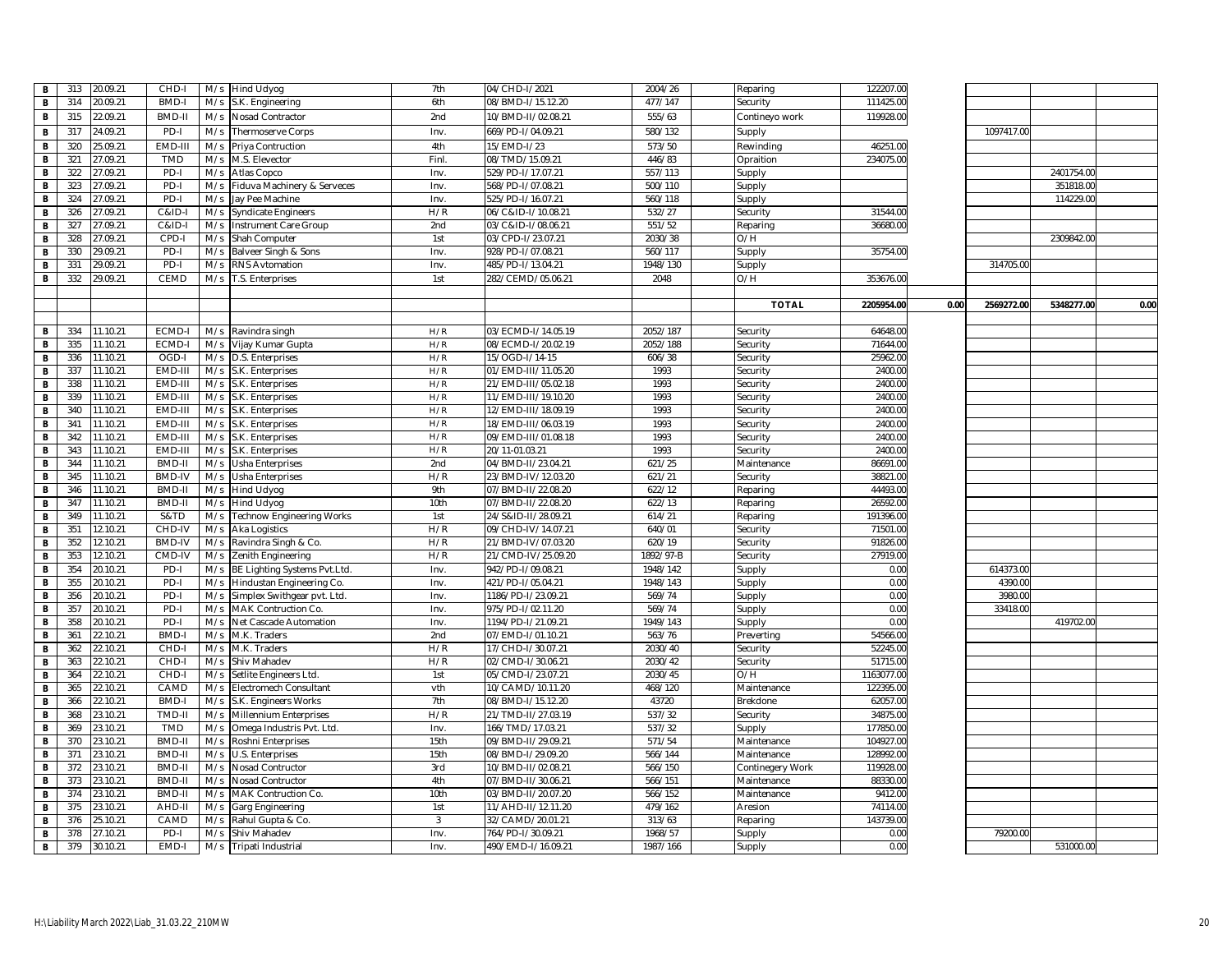| $\mathbf{B}$   | 380 | 30.10.21 | PD-I         | M/s | Vishal Maheshuari & Co.     | Inv.  | 927/PD-I/07.08.21    | 1969/95  | Supply       | 0.00       |      |             | 14603.00   |      |
|----------------|-----|----------|--------------|-----|-----------------------------|-------|----------------------|----------|--------------|------------|------|-------------|------------|------|
| $\mathbf{B}$   | 381 | 30.10.21 | PD-I         | M/s | Vishal Maheshuari & Co.     | Inv.  | 927/PD-I/07.08.21    | 1969/96  | Supply       | 0.00       |      |             | 80022.00   |      |
|                |     |          |              |     |                             |       |                      |          |              |            |      |             |            |      |
|                |     |          |              |     |                             |       |                      |          | <b>TOTAL</b> | 3146515.00 | 0.00 | 735361.00   | 1045327.00 | 0.00 |
|                |     |          |              |     |                             |       |                      |          |              |            |      |             |            |      |
| $\mathbf{B}$   | 382 | 01.11.21 | PD-I         |     | M/s BHEL                    | Inv.  | 636/PD-I/01.08.20    | 561/144  | Supply       | 0.00       |      | 54959.00    |            |      |
| $\mathbf{B}$   | 383 | 01.11.21 | PD-I         |     | M/s BHEL                    | Inv.  | 574/PD-I/28.07.20    | 561/143  | Supply       | 0.00       |      | 134520.00   |            |      |
| $\mathbf{B}$   | 384 | 08.11.21 | CMD-III      | M/s | Amit Vikram                 | 1st   | 10/CMD-III/22.06.21  | 592/74   | Plantation   | 231359.00  |      |             |            |      |
| B              | 385 | 08.11.21 | EMD-IV       | M/s | <b>MRP Construction</b>     | H/R   | 29/EMD-IV/25.03.20   | 440/26   | Security     | 43961.00   |      |             |            |      |
| $\mathbf B$    | 386 | 08.11.21 | EMD-IV       | M/s | <b>MRP Construction</b>     | H/R   | 28/EMD-IV/25.03.20   | 440/27   | Security     | 7434.0     |      |             |            |      |
| B              | 387 | 08.11.21 | EMD-IV       | M/s | <b>MRP Construction</b>     | H/R   | 32/EMD-IV/25.03.20   | 440/27   | Security     | 11500.0    |      |             |            |      |
| B              | 389 | 08.11.21 | CPD-II       | M/s | <b>BHEL</b>                 | Inv.  | 1021/CPD-II/19.09.21 | 560/114  | Supply       | 0.00       |      | 903096.00   |            |      |
| $\mathbf{B}$   | 390 | 08.11.21 | CPD-II       | M/s | <b>BHEL</b>                 | Inv.  | 1448/CPD-II/28.12.19 | 560/115  | Supply       | 0.00       |      | 102950.00   |            |      |
| B              | 391 | 08.11.21 | CPD-II       | M/s | <b>BHEL</b>                 | Inv.  | 447/PD-I/13.07.20    | 560/116  | Supply       | 0.00       |      | 826.00      |            |      |
| $\mathbf B$    | 392 | 08.11.21 | CPD-II       | M/s | <b>BHEL</b>                 | Inv.  | 445/PD-I/13.07.20    | 560/117  | Supply       | 0.00       |      | 47294.00    |            |      |
| $\mathbf{B}$   | 393 | 08.11.21 | CPD-II       | M/s | <b>BHEL</b>                 | Inv.  | 1000/PD-I/07.11.20   | 1990/61  | Supply       | 0.00       |      | 183859.00   |            |      |
| $\mathbf B$    | 394 | 08.11.21 | CPD-II       | M/s | <b>BHEL</b>                 | Inv.  | 415/PD-I/07.07.20    | 1990/62  | Supply       | 0.00       |      | 389400.0    |            |      |
| B              | 395 | 08.11.21 | TMD-I        | M/s | <b>BHEL</b>                 | Inv.  | 59/TMD-II/21.03.21   | 538/35   | Supply       | 0.00       |      | 2500000.0   |            |      |
| B              | 396 | 08.11.21 | PD-I         | M/s | <b>BHEL</b>                 | Inv.  | 641/PD-I/11.08.20    | 1990/64  | Supply       | 0.00       |      | 399902.00   |            |      |
| $\mathbf{B}$   | 397 | 08.11.21 | PD-I         | M/s | <b>BHEL</b>                 | Inv.  | 642/PD-I/11.08.20    | 1990/64  | Supply       | 0.00       |      | 116820.00   |            |      |
| $\mathbf{B}$   | 398 | 08.11.21 | PD-I         | M/s | <b>BHEL</b>                 | Inv.  | 415/PD-I/07.07.20    | 2095/50  | Supply       | 0.00       |      | 486160.00   |            |      |
| $\mathbf{B}$   | 399 | 08.11.21 | PD-I         | M/s | <b>BHEL</b>                 | Inv.  | 979/PD-I/02.11.20    | 2095/51  | Supply       | 0.00       |      | 632008.0    |            |      |
| $\mathbf{B}$   | 400 | 08.11.21 | PD-I         | M/s | <b>BHEL</b>                 | Inv.  | 1198/PD-I/04.11.19   | 2095/52  | Supply       | 0.00       |      | 473475.0    |            |      |
| $\mathbf{B}$   | 401 | 08.11.21 | PD-I         | M/s | <b>BHEL</b>                 | Inv.  | 978/PD-I/02.11.20    | 2095/52  | Supply       | 0.00       |      | 3115200.0   |            |      |
| B              | 402 | 08.11.21 | PD-I         | M/s | <b>BHEL</b>                 | Inv.  | 995/PD-I/13.09.19    | 2095/54  | Supply       | 0.00       |      | 23895.00    |            |      |
| B              | 403 | 08.11.21 | PD-I         | M/s | <b>BHEL</b>                 | Inv.  | 473/PD-I/16.07.20    | 580/134  | Supply       | 0.00       |      | 5387.0      |            |      |
| $\mathbf{B}$   | 404 | 08.11.21 | PD-I         | M/s | BHEL                        | Inv.  | 530/PD-I/17.07.21    | 580/134  | Supply       | 0.00       |      | 464125.00   |            |      |
| $\, {\bf B}$   | 405 | 15.11.21 | C&ID-II      | M/s | D.K. & Sons Co.             | 6th   | 10/C&ID-II/15.09.20  | 536/74   | Maintenance  | 23627.00   |      |             |            |      |
| $\overline{B}$ | 406 | 18.11.21 | CSD-I        | M/s | Vinod Kumar                 | H/R   | 1535/CSD-I/06.09.21  | 580/136  | Security     | 6930.00    |      |             |            |      |
| $\mathbf{B}$   | 408 | 18.11.21 | CSD-         | M/s | Bearing & Engineering Co.   | Inv.  | 516/PD-I/14.07.21    | 1990/67  | Supply       | 0.00       |      | 14928.00    |            |      |
| $\mathbf{B}$   | 409 | 18.11.21 | CSD-         | M/s | <b>BHEL Triuchirappalli</b> | Inv   | 1454/CPD-II/28.12.19 | 1990/66  | Supply       | 0.00       |      | 2391152.0   |            |      |
| B              | 411 | 18.11.21 | CMD-IV       | M/s | Shiv Mahadev                | H/R   | 09/CMD-IV/17.08.20   | 371/80   | Security     | 17715.00   |      |             |            |      |
| $\mathbf B$    | 412 | 18.11.21 | CMD-IV       | M/s | Shiv Mahadev                | H/R   | 12/CMD-IV/22.09.20   | 371/81   | Security     | 29860.00   |      |             |            |      |
| $\mathbf{B}$   | 413 | 18.11.21 | ECMD-I       | M/s | Kanha Contruction           | H/R   | 71/ECMD-II/12.03.20  | 371/82   | Security     | 78487.00   |      |             |            |      |
| $\,$ B         | 414 | 20.11.21 | AHD-II       | M/s | Garg Engineering            | 4th   | 10/AHD-II/12.11.20   | 488/49   | Repairing    | 68009.00   |      |             |            |      |
| $\overline{B}$ | 416 | 23.11.21 | CMD-III      | M/s | <b>Akshat Enterprises</b>   | 1st   | 21/CMD-III/27.08.21  | 2070/48  | Masquito     | 97471.00   |      |             |            |      |
| B              | 417 | 26.11.21 | CAMD         | M/s | Jahangir Enterprises        | H/R   | 05/CAMD/17.09.20     | 390/91   | Security     | 69941.00   |      |             |            |      |
| $\mathbf{B}$   | 418 | 26.11.21 | C&ID         | M/s | <b>SARC</b> India           | H/R   | 02/C&ID/27.06.21     | 589/72   | Security     | 33498.0    |      |             |            |      |
| $\mathbf{B}$   | 419 | 26.11.21 | PD-I         | M/s | S.A. Distributer            | Inv.  | 1209/PD-I/28.09.21   | 1949/144 | Supply       | 0.00       |      | 95160.00    |            |      |
| $\mathbf B$    | 420 | 26.11.21 | PD-I         | M/s | Net Cascade Advance         | Inv.  | 1388/PD-I/16.11.21   | 1949/145 | Supply       | 0.00       |      |             | 122597.00  |      |
| B              | 422 | 26.11.21 | PD-I         | M/s | Krishna Kumar               | Inv.  | 1350/PD-1/30.10.21   | 570/66   | Supply       | 0.00       |      |             | 7421216.00 |      |
| $\,$ B         | 423 | 26.11.21 | CMD-IV       | M/s | Jamuna Mehar Enterprises    | 1st   | 13/CMD-IV/03.07.21   | 649/14   | White Wosing | 260399.00  |      |             |            |      |
| B              | 424 | 30.11.21 | BMD-I        | M/s | <b>MAK Contruction</b>      | 11th  | 03/BMD-II/20.07.20   | 571/59   | Repairing    | 23595.00   |      |             |            |      |
| B              | 425 | 30.11.21 | BMD-I        | M/s | Nosad Contructor            | 5th   | 07/BMD-II/30.06.21   | 571/59   | Maintenance  | 16296.00   |      |             |            |      |
| $\mathbf{B}$   | 426 | 30.11.21 | BMD-II       | M/s | Roshni Enterprises          | 16th  | 09/BMD-II/29.09.20   | 571/60   | Maintenance  | 35055.00   |      |             |            |      |
| $\mathbf{B}$   | 427 | 30.11.21 | BMD-I        | M/s | Nosad Contructor            | 4th   | 10/BMD-II/02.08.21   | 571/61   | Contingery   | 29213.00   |      |             |            |      |
| $\mathbf B$    | 428 | 30.11.21 | BMD-I        | M/s | S.K. Engineering Works      | 8th   | 08/BMD-I/15.12.20    | 437/24   | Maintenance  | 101184.00  |      |             |            |      |
| $\mathbf{B}$   | 430 | 30.11.21 | BMD-         | M/s | <b>Bharat Mechanical</b>    | 1st   | 09/BMD-I/09.11.21    | 437/26   | Repairing    | 93442.00   |      |             |            |      |
| $\mathbf{B}$   | 431 | 30.11.21 | BMD-         | M/s | M.K. Traders                | 3rd   | 07/BMD-I/01.10.21    | 601/16   | Maintenance  | 16201.00   |      |             |            |      |
| B              | 432 | 30.11.21 | <b>BMD-I</b> | M/s | Nosad Contructor            | 6th   | 07/BMD-I/30.06.21    | 551/78   | Maintenance  | 28794.0    |      |             |            |      |
|                |     |          |              |     |                             |       |                      |          | <b>TOTAL</b> | 1323971.00 | 0.00 | 12535116.00 | 7543813.00 | 0.00 |
|                |     |          |              |     |                             |       |                      |          |              |            |      |             |            |      |
| $\mathbf{B}$   | 433 | 01.12.21 | CHD-I        |     | M/s Setlite Engineers Ltd.  | 2nd f | 05/CHD-I/23.07.21    | 2030/    | Supply       | 1083717.00 |      |             |            |      |
| $\mathbf B$    | 434 | 01.12.21 | PD-I         | M/s | <b>BHEL Trichipalli</b>     | inv.  | 978/PD-I/02.11.20    | 2095/58  | Supply       | 0.00       |      | 185053.00   |            |      |
| $\mathbf{B}$   | 435 | 01.12.21 | PD-I         | M/s | <b>BHEL Varanasi</b>        | inv.  | 473/PD-I/16.07.20    | 554/04   | Supply       | 0.00       |      | 65555.00    |            |      |
| $\mathbf{B}$   | 436 | 01.12.21 | PD-I         | M/s | Thermoserve Corp.           | inv.  | 669/PD-I/04.09.21    | 554/04   | Supply       | 0.00       |      | 95722.0     |            |      |
| B              | 437 | 01.12.21 | PD-I         | M/s | Thermoserve Corp.           | inv.  | 669/PD-I/04.09.21    | 554/05   | Supply       | 0.00       |      | 1001696.00  |            |      |
| $\mathbf{B}$   | 438 | 01.12.21 | PD-I         | M/s | <b>BHEL Varanasi</b>        | inv.  | 29/PD-I/24.04.20     | 581/146  | Supply       | 0.00       |      | 107890.00   |            |      |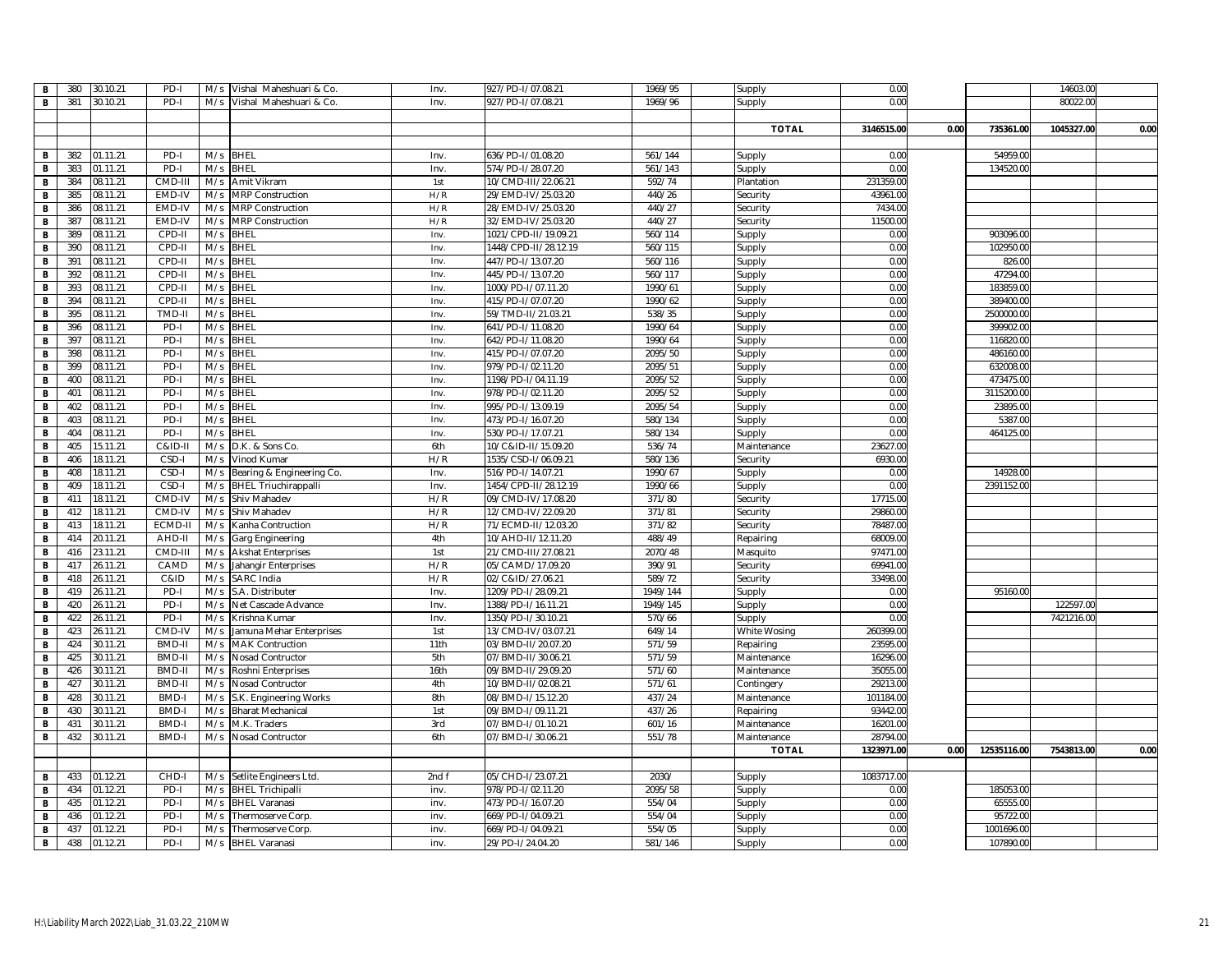| В | 439 | 01.12.21 | PD-I         |     | M/s BHEL Amethi                 | inv.  | 546/PD-I/27.07.20   | 554/08   | Supply             | 0.00      | 729736.00  |            |
|---|-----|----------|--------------|-----|---------------------------------|-------|---------------------|----------|--------------------|-----------|------------|------------|
| В | 440 | 01.12.21 | PD-          | M/s | Jay Pee Machining Industri      | inv.  | 525/PD-1/16.07.20   | 560/122  | Supply             | 0.00      | 114228.00  |            |
| в | 441 | 01.12.21 | PD-I         |     | M/s Hind Udyog                  | inv.  | 30/PD-I/05.01.21    | 560/122  | Supply             | 0.00      | 164539.00  |            |
| в | 442 | 01.12.21 | PD-I         | M/s | <b>Hind Udyog</b>               | inv.  | 45/PD-I/06.01.21    | 560/122  | Supply             | 0.00      | 137748.00  |            |
| в | 445 | 04.12.21 | BMD-II       | M/s | Usha Enterprises                | 3rd   | 04/BMD-II/23.04.21  | 621/33   | Maintenance        | 16286.00  |            |            |
| в | 446 | 04.12.21 | BMD-II       | M/s | Usha Enterprises                | 4th   | 04/BMD-II/23.04.21  | 621/34   | Maintenance        | 20655.00  |            |            |
| В | 447 | 04.12.21 | EMD-II       | M/s | Vikash Electrical               | 3rd   | 22/EMD-II/24.01.21  | 275/58b  | Repairing          | 322266.00 |            |            |
| в | 448 | 04.12.21 | EMD-II       | M/s | Vikash Electrical               | 4th   | 22/EMD-II/24.01.21  | 275/59b  | Repairing          | 199437.00 |            |            |
| в | 449 | 04.12.21 | PD-I         | M/s | Global Power Control            | inv.  | 1353/PD-I/30.10.21  | 1949/145 | Supply             | 0.00      | 248087.00  |            |
| в | 450 | 04.12.21 | PD-          | M/s | Global Power Control            | inv.  | 1353/PD-I/30.10.21  | 1949/146 | Supply             | 0.00      | 552824.0   |            |
| в | 451 | 04.12.21 | PD-          | M/s | <b>Super Tech Engineers</b>     | inv.  | 1352/PD-I/30.10.21  | 569/75   | Supply             | 0.00      |            | 1107084.00 |
| В | 452 | 04.12.21 | PD-          | M/s | Power Engineers                 | inv.  | 926/PD-I/07.08.21   | 445/169  | Supply             | 0.00      | 111486.0   |            |
| в | 453 | 04.12.21 | CHD-I        | M/s | Priya Contruction               | 1st   | 05/CHD-I/05.08.21   | 2103/29  | Repairing          | 54434.00  |            |            |
| в | 454 | 06.12.21 | EMD-         | M/s | Nosad Contructor                | 1st   | 01/EMD-I/05.08.21   | 1906/80  | Maintenance        | 167616.00 |            |            |
| в | 455 | 06.12.21 | CHD-I        | M/s | <b>Hind Udyog</b>               | 8th f | 04/OGD-I/2021       | 2004/28  | Repairing          | 15773.00  |            |            |
| в | 457 | 09.12.21 | PD-I         | M/s | <b>Hindustan Engineers</b>      | inv.  | 1405/PD-I/18.11.21  | 1995/86  | Supply             | 0.00      | 118702.00  |            |
| в | 458 | 09.12.21 | PD-I         | M/s | <b>Aditi Enterprises</b>        | inv.  | 1306/PD-I/23.10.21  | 1995/86  | Supply             | 0.00      | 146363.00  |            |
| в | 459 | 09.12.21 | PD-I         |     | M/s SARC India                  | inv.  | 1308/PD-I/23.10.21  | 1969/98  | Supply             | 0.00      | 17624.00   |            |
| в | 460 | 09.12.21 | PD-I         | M/s | <b>SARC</b> India               | inv.  | 1308/PD-I/23.10.21  | 1969/98  | Supply             | 0.00      | 154276.00  |            |
| в | 461 | 09.12.21 | CEMD         | M/s | R.P. Construction               | 1st f | 08/CEMD/15.11.21    | 2047/31b | Power Illvmnatioin | 65772.00  |            |            |
| в | 462 | 09.12.21 | C&ID         | M/s | <b>Nosad Contructor</b>         | 1st   | 04/C&ID/01.07.21    | 2051/47  | Miscellanecs       | 39646.00  |            |            |
| В | 463 | 10.12.21 | PD-I         | M/s | Kamal Singh                     | h/r   | 90/PD-I/15.01.21    | 580/141  | Security           | 8235.00   |            |            |
| в | 464 | 10.12.21 | PD-I         | M/s | Kamal Singh                     | h/r   | 609/PD-I/07.07.20   | 580/141  | Security           | 8235.00   |            |            |
|   | 465 | 10.12.21 | OGD-I        |     |                                 | h/r   | 16/OGD-I/08.03.21   | 606/42   |                    | 10434.00  |            |            |
| в |     |          | ECM&EM       |     | M/s Ajay Kumar                  |       |                     |          | Security           |           |            |            |
| в | 466 | 13.12.21 | D            |     | M/s Ravindra Singh & Co.        | h/r   | 04/ECM&EMD/03.08.21 | 113/99   | Security           | 68913.00  |            |            |
|   |     |          | ECM&EM       |     |                                 |       |                     |          |                    |           |            |            |
| в | 467 | 13.12.21 | D            |     | M/s Ravindra Singh & Co.        | h/r   | 19/ECM&EMD/16.12.19 | 113/100  | Security           | 56725.00  |            |            |
| в | 468 | 16.12.21 | CHD-III      | M/s | Priya Contruction               | 2nd   | 01/CHD-III/12.02.21 | 604/73   | O/H                | 204111.00 |            |            |
| В | 469 | 16.12.21 | CHD-III      | M/s | M.R.P Contruction               | 2nd   | 06/CHD-III/09.06.21 | 604/74   | Brekdown           | 95568.00  |            |            |
| в | 470 | 16.12.21 | S&TD         | M/s | <b>Balram Engineers</b>         | 2ndf  | 10/S&TD/27.07.21    | 1926/82  | O/H                | 94459.00  |            |            |
| в | 472 | 16.12.21 | PD-I         | M/s | <b>Aditi Enterprises</b>        | inv.  | 1307/PD-I/23.10.21  | 569/77   | Supply             | 0.00      | 139240.00  |            |
| в | 473 | 16.12.21 | PD-I         | M/s | <b>Asha Printing Press</b>      | inv.  | 318/CPD-I/01.04.20  | 569/78   | Supply             | 0.00      | 28749.00   |            |
| В | 474 | 16.12.21 | PD-          | M/s | BE Lighting System PVt.Ltd.     | inv.  | 1404/PD-I/18.11.21  | 486/135  | Supply             | 0.00      | 13888.00   |            |
| В | 475 | 16.12.21 | PD-I         | M/s | <b>Supath Engeenirs Servies</b> | inv.  | 1351/PD-I/30.10.21  | 486/136  | Supply             | 0.00      | 1288997.00 |            |
| в | 476 | 17.12.21 | CMD-III      | M/s | Goverdhan ConTrols              | 1st   | 08/CMD-III/02.06.21 | 651/02   | Maintenance        | 189672.00 |            |            |
| в | 477 | 18.12.21 | E&TD         | M/s | Vikas Chouda                    | h/r   | 30/E&TD/28.12.18    | 633/24   | Security           | 6000.00   |            |            |
| в | 478 | 18.12.21 | E&TD         | M/s | Vikas Chouda                    | h/r   | 23/E&TD/23.05.18    | 633/24   | Security           | 6000.00   |            |            |
| в | 479 | 18.12.21 | E&TD         |     | M/s Vikas Chouda                | h/r   | 11/E&TD/27.09.17    | 633/23   | Security           | 4200.00   |            |            |
| В | 480 | 18.12.21 | E&TD         | M/s | Vikas Chouda                    | h/r   | 07/E&TD/S           | 633/23   | Security           | 4200.0    |            |            |
| в | 482 | 18.12.21 | E&TD         | M/s | K.S. & Brothers                 | inv.  | 527/E&TD/15.12.18   | 633/21   | Supply             | 52787.00  |            |            |
| В | 483 | 20.12.21 | CAMD         | M/s | Janhagir Aham                   | 1st   | 03/CAMD/13.09.21    | 468/122  | Maintenance        | 27124.00  |            |            |
| В | 485 | 20.12.21 | CAMD         | M/s | Electro Mach Consaltant         | finl  | 10/CAMD/10.11.20    | 415/161  | Maintenance        | 200063.00 |            |            |
| в | 486 | 20.12.21 | CPD-I        | M/s | <b>BHEL</b>                     | inv.  | 232/CPD-I/02.03.20  | 411/193  | Supply             | 0.00      | 2220052.00 |            |
| В | 487 | 20.12.21 | CPD-I        | M/s | Deepak Traders                  | inv.  | 1403/PD-I/18.11.21  | 492/106  | Supply             | 0.00      |            | 993518.00  |
| в | 488 | 21.12.21 | EMD-IV       | M/s | System Control & Surtches       | h/r   | 33/EMD-IV/23.01.20  | 442/160  | Security           | 8750.00   |            |            |
| в | 489 | 21.12.21 | EMD-I        | M/s | Punjab Electric Indushtries     | h/r   | 128/EMD-I/24.12.21  | 1986/86  | Security           | 171660.00 |            |            |
| в | 490 | 21.12.21 | EMD-I        | M/s | Punjab Electric Indushtries     | h/r   | 128/EMD-I/24.12.21  | 1986/87  | Security           | 14778.00  |            |            |
| В | 491 | 22.12.21 | CEMD         | M/s | T.S. Enterprises                | 2nd   | 282/ECMD/05.06.21   | 2048/29  | Rewinding          | 148161.00 |            |            |
| В | 492 | 23.12.21 | TSD-I        |     | M/s Energy Consutleney          | inv.  | 402/TSD-I/27.07.21  | 633/25   | Supply             | 366191.00 |            |            |
| В | 493 | 23.12.21 | E&TD         | M/s | K.S. & Brothers                 | inv.  | 32/E&TD/20.01.19    | 633/28   | Supply             | 51791.00  |            |            |
| в | 494 | 29.12.21 | <b>TMD</b>   | M/s | M.K. Traders                    | 4th   | 16/TMD/11.09.20     | 511/55   | Brekdown           | 113110.00 |            |            |
| в | 495 | 29.12.21 | TMD          | M/s | Thermal India Engineering       | 1st   | 09/TMD/16.10.21     | 511/56-B | Supply             | 68557.00  |            |            |
| в | 496 | 29.12.21 | TMD-II       | M/s | Thermal India Engineering       | 9th   | 02/TMD-II/15.04.20  | 511/56   | Brekdown           | 171722.00 |            |            |
| В | 497 | 29.12.21 | TMD-II       | M/s | Thermal India Engineering       | 10th  | 02/TMD-II/15.04.20  | 511/58   | Brekdown           | 183063.00 |            |            |
| в | 498 | 29.12.21 | <b>BMD-I</b> | M/s | <b>Bharat Mechenical</b>        | 3rd   | 09/BMD-I/09.11.21   | 476/112  | Round the Clock    | 3888.00   |            |            |
| в | 500 | 30.12.21 | EMD-IV       | M/s | S.M. Enterprises                | h/r   | 22/EMD-IV/23.12.19  | 517/33   | Security           | 2400.00   |            |            |
| В | 501 | 31.12.21 | OGD-II       | M/s | Santosh                         | h/r   | 52/OGD-II/24.12.18  | 521/184  | Security           | 6968.00   |            |            |
| В | 502 | 31.12.21 | OGD-II       | M/s | Mirgendra Kumar                 | h/r   | 08/OGD-II/13.09.19  | 521/148  | Security           | 4421.00   |            |            |
|   |     |          |              |     |                                 |       |                     |          |                    |           |            |            |

| 729736.00  |            |  |
|------------|------------|--|
| 114228.00  |            |  |
| 164539.00  |            |  |
| 137748.00  |            |  |
|            |            |  |
|            |            |  |
|            |            |  |
|            |            |  |
|            |            |  |
| 248087.00  |            |  |
| 552824.00  |            |  |
|            | 1107084.00 |  |
| 111486.00  |            |  |
|            |            |  |
|            |            |  |
|            |            |  |
|            |            |  |
| 118702.00  |            |  |
| 146363.00  |            |  |
| 17624.00   |            |  |
| 154276.00  |            |  |
|            |            |  |
|            |            |  |
|            |            |  |
|            |            |  |
|            |            |  |
|            |            |  |
|            |            |  |
|            |            |  |
|            |            |  |
|            |            |  |
|            |            |  |
|            |            |  |
|            |            |  |
| 139240.00  |            |  |
|            |            |  |
| 28749.00   |            |  |
| 13888.00   |            |  |
| 1288997.00 |            |  |
|            |            |  |
|            |            |  |
|            |            |  |
|            |            |  |
|            |            |  |
|            |            |  |
|            |            |  |
|            |            |  |
|            |            |  |
| 2220052.00 |            |  |
|            | 993518.00  |  |
|            |            |  |
|            |            |  |
|            |            |  |
|            |            |  |
|            |            |  |
|            |            |  |
|            |            |  |
|            |            |  |
|            |            |  |
|            |            |  |
|            |            |  |
|            |            |  |
|            |            |  |
|            |            |  |
|            |            |  |
|            |            |  |
|            |            |  |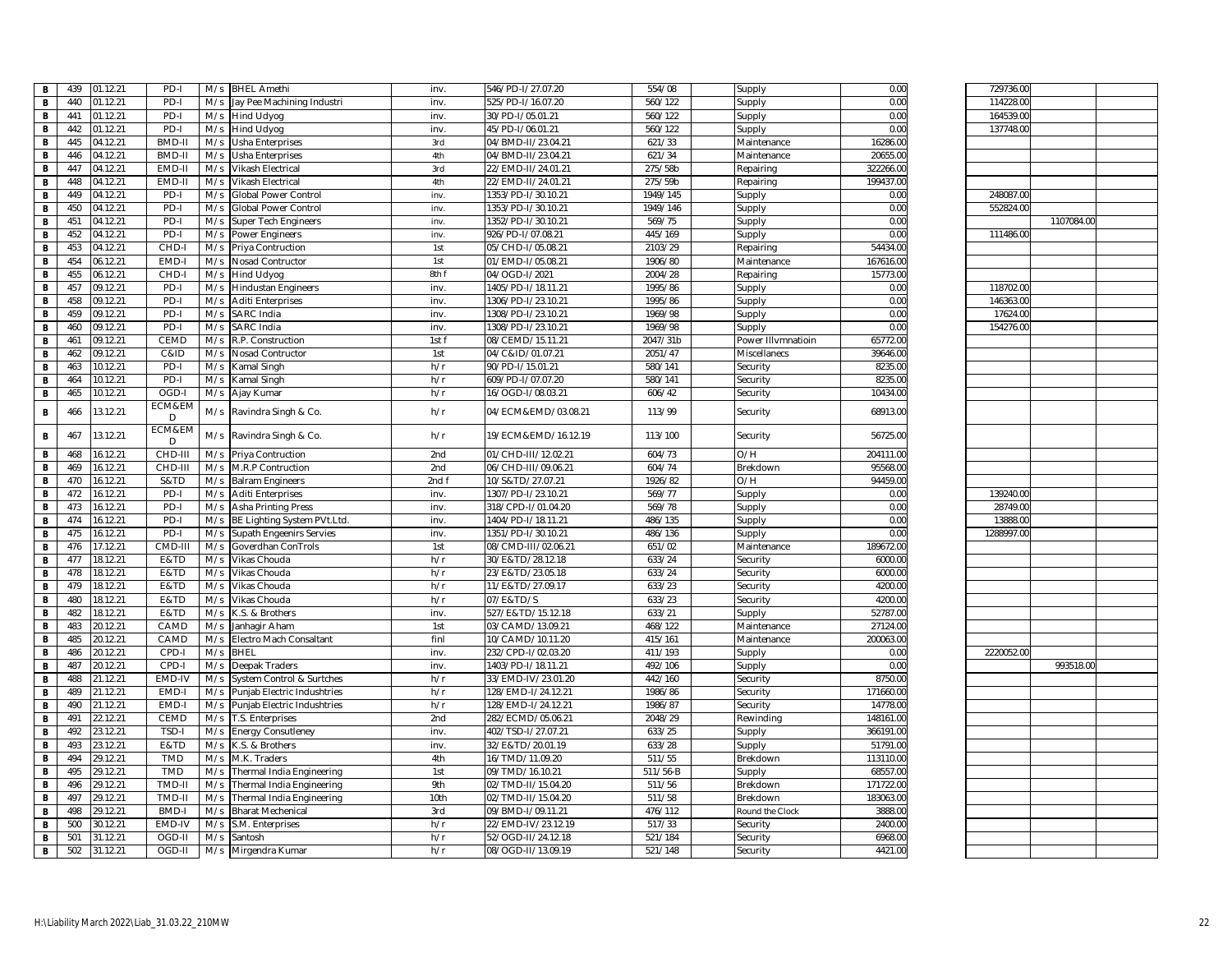| в            | 503 | 31.12.21 | OGD-II        | M/s | Sanjeev Kumar                                 | h/r          | 03/OGD-II/25.05.18  | 521/185  | Security                                                                 | 6624.00    |            |            |      |
|--------------|-----|----------|---------------|-----|-----------------------------------------------|--------------|---------------------|----------|--------------------------------------------------------------------------|------------|------------|------------|------|
| B            | 504 | 31.12.21 | OGD-II        | M/s | Bhupendra Singh                               | h/r          | 13/OGD-II/29.12.18  | 521/185  | Security                                                                 | 6969.00    |            |            |      |
| В            | 505 | 31.12.21 | OGD-II        | M/s | Bhupendra Singh                               | h/r          | 11/OGD-II/25.11.19  | 521/186  | Security                                                                 | 7084.00    |            |            |      |
| В            | 506 | 31.12.21 | OGD-II        | M/s | Kailash Singh                                 | h/r          | 03/OGD-II/13.06.19  | 521/186  | Security                                                                 | 7084.00    |            |            |      |
| B            | 507 | 31.12.21 | OGD-II        | M/s | <b>Bhupendra Singh</b>                        | h/r          | 02/OGD-II/13.06.19  | 521/187  | Security                                                                 | 7084.00    |            |            |      |
| в            | 508 | 31.12.21 | OGD-II        | M/s | Kailash Singh                                 | h/r          | 13/OGD-II/31.12.19  | 521/187  | Security                                                                 | 7084.00    |            |            |      |
|              |     |          |               |     |                                               |              |                     |          | <b>TOTAL</b>                                                             | 4379717.00 | 7642455.00 | 2100602.00 | 0.00 |
|              |     |          |               |     |                                               |              |                     |          |                                                                          |            |            |            |      |
| В            | 510 | 01.01.22 | PD-I          | M/s | Sone Obra Enterprises pvt. Ltd.               | inv.         | 1713/PD-I/15.12.20  | 580/142  | Supply                                                                   |            | 3223.00    |            |      |
| $\, {\bf B}$ | 511 | 01.01.22 | PD-I          | M/s | Laxmi Trading Co.                             | inv.         | 1480/PD-I/07.12.21  | 580/146  | Supply                                                                   |            | 11021.00   |            |      |
| В            | 512 | 01.01.22 | PD-I          | M/s | <b>VETRI Elastomeric Eng.</b>                 | inv.         | 840/PD-I/09.11.21   | 580/145  | Supply                                                                   |            |            | 452341.00  |      |
| B            | 513 | 01.01.22 | TMD           | M/s | M.K. Traders                                  | finl         | 16/TMD/11.09.20     | 511/55   | Brekdown                                                                 | 119979.00  |            |            |      |
| B            | 514 | 04.01.22 | <b>BMD-IV</b> | M/s | <b>Ashish Enterprises</b>                     | h/r          | 14/BMD-IV/21.10.19  | 658/01   | Security                                                                 | 171038.00  |            |            |      |
| $\, {\bf B}$ | 515 | 05.01.22 | CAMD          | M/s | Electromach Consultaint                       | h/r          | 10/CAMD/10.11.20    | 329/100  | Security                                                                 | 61158.00   |            |            |      |
| В            | 516 | 05.01.22 | CEMD          | M/s | <b>Vikas Electricals</b>                      | 2nd f        | 18/CEMD/07.03.21    | 2050/41  | Maintenance                                                              | 176245.00  |            |            |      |
| B            | 517 | 05.01.22 | CEMD          | M/s | S.R. Construction                             | 2nd          | 05/CEMD/28.07.21    | 2050/43  | Maintenance                                                              | 57456.00   |            |            |      |
| В            | 518 | 05.01.22 | CMD-III       | M/s | <b>Ashish Enterprises</b>                     | finl         | 30/CMD-III/05.02.21 | 1877/91  | Fabrication                                                              | 98219.00   |            |            |      |
| B            | 519 | 05.01.22 | CMD-II        | M/s | <b>Ashish Enterprises</b>                     | finl         | 06/CMD-IV/02.08.21  | 377/40   | Fabrication                                                              | 94738.00   |            |            |      |
| В            | 520 | 07.01.22 | CAMD          | M/s | Janhagir Enterprises                          | h/r          | 04/CAMD/16.09.20    | 467/132  | Security                                                                 | 55500.00   |            |            |      |
| B            | 521 | 10.01.22 | CHD-II        | M/s | Indrajeet Singh                               | h/r          | 10/CHD-III/15.03.21 | 2103/30  | Security                                                                 | 10569.00   |            |            |      |
| $\, {\bf B}$ | 522 | 11.01.22 | PD-I          | M/s | NRC Industries Ltd                            | inv.         | 743/PD-I/22.06.21   | 557/119  | Supply                                                                   |            | 2301000.00 |            |      |
| B            | 524 | 11.01.22 | PD-I          | M/s | <b>Hind Udyog</b>                             | inv.         | 500/PD-I/16.04.21   | 560/122  | Supply                                                                   |            | 59000.00   |            |      |
| B            | 525 | 11.01.22 | AHD-I         | M/s | Rahul Gupta & Co.                             | 5th          | 05/AHD-II/08.07.20  | 488/53   | Repairing                                                                | 81745.00   |            |            |      |
| В            | 526 | 11.01.22 | AHD-II        | M/s | India Engineering                             | 7th          | 22/AHD-II/11.02.21  | 488/60   | Round the Clock                                                          | 53937.00   |            |            |      |
| $\, {\bf B}$ | 527 | 11.01.22 | EMD-          | M/s |                                               | inv.         | 524/EMD-I/30.09.19  | 473/189  |                                                                          | 461320.00  |            |            |      |
| в            | 528 | 15.01.22 | BMD-I         | M/s | <b>Gupta Enterprises</b><br><b>Hind Udyog</b> | 11th f       | 07/BMD-II/22.08.20  | 622/18   | Supply                                                                   | 36028.00   |            |            |      |
|              |     |          | PD-I          |     |                                               |              |                     |          | Repairing                                                                |            | 250284.0   |            |      |
| B            | 529 | 15.01.22 |               | M/s | Sone Obra Enterprises pvt. Ltd.               | inv.<br>inv. | 1483/PD-I/07.12.21  | 554/09   | Supply                                                                   |            |            |            |      |
| В            | 530 | 15.01.22 | PD-I<br>PD-I  | M/s | Sone Obra Enterprises pvt. Ltd.               |              | 1483/PD-I/07.12.21  | 554/10   | Supply                                                                   |            | 31023.0    |            |      |
| B            | 531 | 15.01.22 |               | M/s | Sone Obra Enterprises pvt. Ltd                | inv.         | 1483/PD-I/07.12.21  | 554/10   | Supply                                                                   |            | 384784.0   |            |      |
| В            | 532 | 15.01.22 | EMD-I         | M/s | Nosad Contructor                              | 3rd          | 07/EMD-II/01.10.19  | 1946/46  | O/H                                                                      |            | 76240.0    |            |      |
| B            | 533 | 15.01.22 | PD-I          | M/s | Goverdhan Controls                            | inv.         | 1275/PD-I/16.10.21  | 487/167  | Supply                                                                   |            | 319893.0   |            |      |
| в            | 535 | 17.01.22 | CHD-III       | M/s | <b>Nosad Contructor</b>                       | 1st          | 03/CHD-III/08.07.21 | 604/81   | O/H                                                                      | 146114.00  |            |            |      |
| B            | 536 | 18.01.22 | CAMD          | M/s | <b>Hitech Machinery</b>                       | inv.         | 643/CAMD/02.11.20   | 310/97   | Supply                                                                   | 359812.00  |            |            |      |
| $\, {\bf B}$ | 537 | 18.01.22 | CAMD          | M/s | <b>Hitech Machinery</b>                       | inv.         | 643/CAMD/02.11.20   | 310/98   | Supply                                                                   | 433243.00  |            |            |      |
| В            | 538 | 18.01.22 | CHD-IV        | M/s | Deepak Kumar                                  | h/r          | 12/CHD-IV/18.03.21  | 623/62   | Security                                                                 | 8190.00    |            |            |      |
| B            | 539 | 18.01.22 | CHD-IV        | M/s | Deepak Kumar                                  | h/r          | 05/CHD-IV/11.09.20  | 623/63   | Security                                                                 | 8100.00    |            |            |      |
| в            | 540 | 18.01.22 | TMD-II        | M/s | Thermal India Engineering                     | 11th1        | 02/TMD-II/05.04.20  | 537/33   | Brekdown                                                                 | 78928.00   |            |            |      |
| B            | 541 | 20.01.22 | CHD-I         | M/s | Sindh 'Pal                                    | h/r          | 01/CHD-I/19.06.21   | 1674/22  | Security                                                                 | 21204.00   |            |            |      |
| В            | 542 | 20.01.22 | PD-I          | M/s | Ishan Powertech Pvt.LTd.                      | inv.         | 1482/PD-I/22.12.21  | 580/147  | Supply                                                                   |            |            | 48264.00   |      |
| $\, {\bf B}$ | 544 | 21.01.22 | EMD-          | M/s | Priya Contruction                             | 7th          | 15/EMD-1/23.02.21   | 573/59   | Routine                                                                  | 69944.00   |            |            |      |
| В            | 545 | 21.01.22 | EMD-          | M/s | Nosad Contructor                              | 4th          | 01/EMD-I/05.08.21   | 661/01   | Routine                                                                  | 581218.00  |            |            |      |
| B            | 546 | 21.01.22 | EMD-I         | M/s | Nosad Contructor                              | 2nd $& 6$    | 10/EMD-I/15.12.20   | 661/13   | Retrafitting                                                             | 300310.00  |            |            |      |
| B            | 547 | 21.01.22 | HOSPITAL      | M/s | UP. Medical Supply Corp.                      | h/r          | 59/CMD/20.01.22     | 610/55   | Supply                                                                   | 489127.00  |            |            |      |
| В            | 548 | 21.01.22 | CPD-I         |     | M/s Globe Enterprises                         | inv.         | 1322/CPD-I/22.08.19 | 1959/67  | Supply, Trf. From 2x110<br>B-261 Dt.04.10.19, om<br>52/chd-I Dt.18.01.22 |            |            | 275730.00  |      |
| в            | 550 | 25.01.22 | OGD-II        |     | M/s Anirudh Singh                             | 1st f        | 28/OGD-II/03.01.22  | 547/102  | Supply                                                                   | 74132.00   |            |            |      |
| В            | 551 | 25.01.22 | PD-I          | M/s | <b>BHEL</b>                                   | inv.         | 641/PD-I/11.08.20   | 1991/133 | Supply                                                                   |            | 59177.00   |            |      |
| В            | 552 | 25.01.22 | PD-I          | M/s | Satyam Weighing Systam                        | inv.         | 1028/SD-B/30.10.21  | 460/57   | Supply                                                                   | 11505.00   |            |            |      |
| B            | 553 | 25.01.22 | PD-I          | M/s | Sun World Process                             | inv.         | 1122/PD-I/14.09.21  | 1950/132 | Supply                                                                   |            | 75050.0    |            |      |
| В            | 554 | 25.01.22 | PD-I          | M/s | <b>Techno Power Controls</b>                  | inv.         | 1576/PD-I/29.12.21  | 1950/132 | Supply                                                                   |            | 365583.0   |            |      |
| В            | 555 | 25.01.22 | PD-I          | M/s | Power Engineers                               | inv.         | 1116/PD-I/15.12.20  | 1990/67  | Supply                                                                   |            | 523906.00  |            |      |
| В            | 556 | 27.01.22 | CAMD          | M/s | Usha Enterprises                              | h/r          | 08/CAMD/21.09.20    | 23/198-b | Security                                                                 | 31035.00   |            |            |      |
| B            | 557 | 27.01.22 | CAMD          | M/s | Usha Enterprises                              | h/r          | 07/CAMD/19.09.20    | 23/198-b | Security                                                                 | 38644.00   |            |            |      |
| в            | 558 | 27.01.22 | PD-I          | M/s | <b>BHEL</b>                                   | inv.         | 530/PD-I/17.07.21   | 554/12   | Supply                                                                   |            | 925960.00  |            |      |
| В            | 559 | 29.01.22 | BMD-I         | M/s | Nosad Contructor                              | 7th          | 07/BMD-II/30.06.21  | 555/86   | Maintenance                                                              | 46620.00   |            |            |      |
| В            | 560 | 29.01.22 | BMD-II        | M/s | <b>MAK Contruction</b>                        | 7th          | 03/BMD-II/20.07.20  | 555/88   | Maintenance                                                              | 3724.00    |            |            |      |
|              |     |          |               |     |                                               |              |                     |          |                                                                          |            |            |            |      |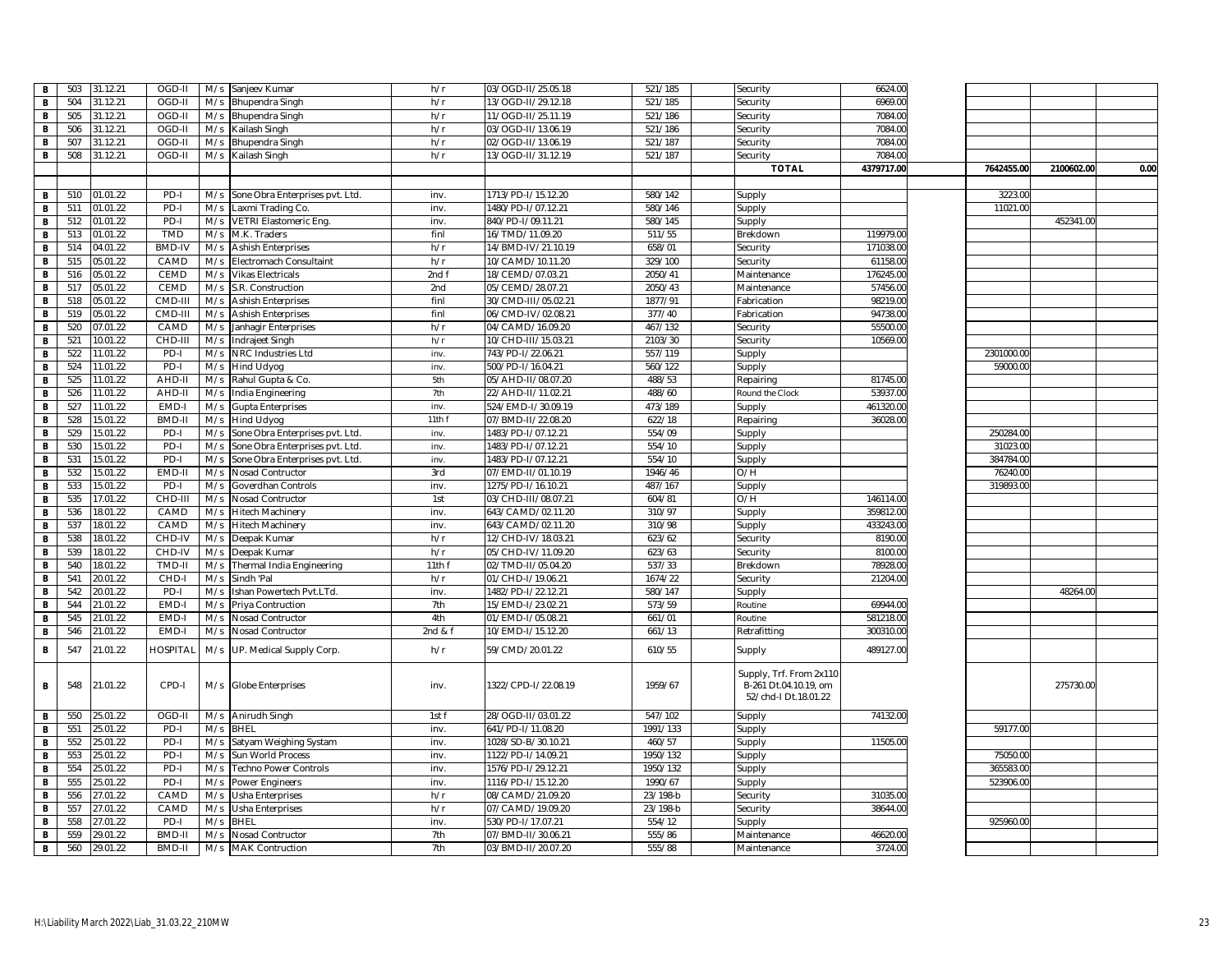|   |     |          |               |     |                              |               |                      |          | <b>TOTAL</b>            | 4179782.00 | 0.00 | 5386144.00  | 776335.00 | 0.00 |
|---|-----|----------|---------------|-----|------------------------------|---------------|----------------------|----------|-------------------------|------------|------|-------------|-----------|------|
|   |     |          |               |     |                              |               |                      |          |                         |            |      |             |           |      |
| В | 561 | 02.02.22 | EMD-II        | M/s | Instrument Care Group        | h/r           | 06/EMD-II/04.10.19   | 1898/65  | Security                | 44239.00   |      |             |           |      |
| В | 562 | 02.02.22 | CAMD          | M/s | Janhagir Enterprises         | h/r           | 12/CAMD/26.12.20     | 2062/65  | Security                | 71065.00   |      |             |           |      |
| B | 563 | 02.02.22 | PD-           | M/s | Industrial Sales & Supply    | inv.          | 1709/PD-I/15.12.20   | 569/80   | Supply                  |            |      | 43551.00    |           |      |
| В | 565 | 02.02.22 | C&ID-I        | M/s | Nosad Contructor             | 2nd           | 04/C&ID-I/01.07.21   | 2051/48  | Mechanial Works         | 50706.00   |      |             |           |      |
| в | 566 | 02.02.22 | PD-           | M/s | Indian Rubber Product        | inv.          | 1121/PD-I/14.09.21   | 2097/40  | Supply                  |            |      | 30420.00    |           |      |
| В | 567 | 04.02.22 | BMD-I         | M/s | O.S. Contractor              | h/r           | 04/BMD-II/20.07.20   | 524/77   | Security                | 20688.00   |      |             |           |      |
| в | 568 | 07.02.22 | <b>BMD-II</b> | M/s | O.S. Contractor              | h/r           | 06/BMD-II/28.06.21   | 621/40   | <b>Insulation Works</b> | 58811.00   |      |             |           |      |
| В | 569 | 09.02.22 | E&TD          | M/s | K.S. & Brothers              | 7th           | 32/E&TD/20.01.19     | 633/34   | Supply                  |            |      | 42154.00    |           |      |
| В | 570 | 10.02.22 | FFS&TD        | M/s | Technow Engineering Works    | 2th f         | 24/FFS&TD/28.09.21   | 614/27   | Reparing                | 159348.00  |      |             |           |      |
| B | 571 | 11.02.22 | CHD-          | M/s | Hind Udyog                   | 1st           | 10/CHD-I/29.01.22    | 2004/31  | Reparing                | 139397.00  |      |             |           |      |
| В | 572 | 14.02.22 | EMD-          | M/s | Priya Construction           | 9th f         | 15/EMD-I/23.02.21    | 2015     | Routine                 | 27490.00   |      |             |           |      |
| в | 573 | 14.02.22 | EMD-II        | M/s | Pooran Singh                 | h/r           | 04/EMD-II/07.07.20   | 483/95   | Security                | 8235.00    |      |             |           |      |
| B | 574 | 17.02.22 | PD-I          | M/s | Jain Agencies                | inv.          | 32/PD-I/12.01.22     | 411/195  | Supply                  |            |      |             | 251997.00 |      |
| в | 575 | 17.02.22 | CHD-IV        | M/s | Hind Udyog                   | h/r           | 15/CHD-IV/21.10.19   | 637      | Securitv                | 127684.00  |      |             |           |      |
| В | 576 | 17.02.22 | CHD-IV        | M/s | <b>Hind Udyog</b>            | h/r           | 07/CHD-IV/04.12.20   | 253      | Security                | 288380.00  |      |             |           |      |
| в | 577 | 17.02.22 | PD-I          | M/s | Maharani Industrial          | inv.          | 895/PD-I/30.11.21    | 580/147  | Supply                  |            |      |             | 732518.00 |      |
| B | 578 | 23.02.22 | <b>OGD</b>    | M/s | Nisha Enterprises            | 2nd           | 31/OGD/27.03.21      | 331/96   | Rubber lining           | 446093.00  |      |             |           |      |
| в | 579 | 23.02.22 | EMD-IV        | M/s | Gupta Enterprises            | h/r           | 18/EMD-IV/17.10.19   | 473/198  | Security                | 106700.00  |      |             |           |      |
| в | 580 | 24.02.22 | OGD-II        | M/s | Anirudh Singh                | 1st f         | 32/OGD-II/31.01.22   | 547/103  | Fabrication             | 4455.00    |      |             |           |      |
| B | 581 | 24.02.22 | OGD-II        | M/s | Anirudh Singh                | 1st f         | 33/OGD-II/31.01.22   | 547/104  | Painting                | 2179.00    |      |             |           |      |
| B | 583 | 24.02.22 | BMD-I         | M/s | R.Electromech                | h/r           | 15/BMD-I/20.03.21    | 454/     | Security                | 3600.00    |      |             |           |      |
| В | 584 | 24.02.22 | BMD-II        | M/s | <b>Bharat Mechenical</b>     | h/r           | 03/BMD-III/24.06.16  | 437/34   | Security                | 49596.00   |      |             |           |      |
| В | 585 | 24.02.22 | <b>BMD-I</b>  | M/s | <b>Bharat Mechenical</b>     | h/r           | 05/BMD-1/27.08.20    | 437/35   | Security                | 194941.00  |      |             |           |      |
| В | 586 | 24.02.22 | <b>BMD-I</b>  | M/s | O.S. Contractor              | h/r           | 03/BMD-I/10.07.20    | 437/36   | Security                | 82085.00   |      |             |           |      |
| в | 587 | 24.02.22 | <b>BMD-I</b>  | M/s | O.S. Contractor              | h/r           | 01/BMD-IV/25.04.15   | 437/36   | Security                | 44768.00   |      |             |           |      |
| В | 588 | 24.02.22 | BMD-          | M/s | O.S. Contractor              | h/r           | 15/BMD-III/02.01.17  | 437      | Security                | 55059.0    |      |             |           |      |
| В | 589 | 24.02.22 | BMD-I         | M/s | S.K. Engineering             | 9th           | 08/BMD-I/15.12.20    | 477/181  | Brekdown                | 98648.00   |      |             |           |      |
| В | 590 | 24.02.22 | BMD-I         | M/s | M.K. Traders                 | 8th           | 07/BMD-I/01.10.21    | 477/182  | Round the Clock         | 25150.00   |      |             |           |      |
| В | 591 | 25.02.22 | AHD-II        | M/s | Shiv Mahadev                 | h/r           | 05/AHD-II/25.08.21   | 530/33   | Security                | 27869.00   |      |             |           |      |
| В | 592 | 25.02.22 | AHD-II        | M/s | Garg Engineering             | 2nd           | 11/AHD-II/12.11.20   | 479/184  | Fabrication             | 54350.00   |      |             |           |      |
| B | 593 | 25.02.22 | AHD-II        | M/s | Garg Engineering             | 5th           | 10/AHD-II/12.11.20   | 488/70   | Reparing                | 51199.00   |      |             |           |      |
| в | 594 | 25.02.22 | AHD-II        | M/s | Rahul Gupta                  | 9th           | 05/AHD-II/08.07.20   | 488/72   | Reparing                | 66356.00   |      |             |           |      |
| В | 595 | 25.02.22 | BMD-I         | M/s | <b>MAK Construction</b>      | 8th           | 03/BMD-II/20.07.20   | 658/12   | Reparing                | 29856.00   |      |             |           |      |
| B | 596 | 26.02.22 | TMD-II        | M/s | Hind Udyog                   | 8th f         | 11/TMD-II/29.07.21   | 527/45   | Reparing                | 76033.00   |      |             |           |      |
| B | 597 | 26.02.22 | PD-           | M/s | <b>Akshat Enterprises</b>    | 23            | 33/PD-I/12.01.22     | 1799/149 | Supply                  |            |      | 121941.00   |           |      |
| В | 598 | 26.02.22 | TMD-II        | M/s | Thermal India Engineering    | 1st           | 18/TMD-II/09.02.22   | 511/59   | Brekdown                | 94824.00   |      |             |           |      |
| В | 599 | 26.02.22 | CSD-I         | M/s | Manvendra Singh              | h/r           | 520/SD-B/31.10.20    | 2095/59  | Security                | 6516.00    |      |             |           |      |
| B | 600 | 26.02.22 | PD-           | M/s | Simplex Swithchgear Pvt.LTd. | 34            | 1137/PD-I/18.09.21   | 1949/148 | Supply                  |            |      | 19942.00    |           |      |
| в | 601 | 26.02.22 | PD-           | M/s | Simplex Swithchgear Pvt.LTd. | 34            | 1137/PD-I/18.09.21   | 1949/150 | Supply                  |            |      | 17181.00    |           |      |
| В | 602 | 26.02.22 | CPD-II        | M/s | <b>BHEL Hyderabad</b>        | SB hy 7033119 | 1066/CPD-II/07.09.18 | 990/69   | Supply                  |            |      | 2800.0      |           |      |
| В | 603 | 26.02.22 | CPD-II        | M/s | Manvendra Singh              | h/r           | 473/SD-I/30.04.21    | 1990/70  | Security                | 6624.00    |      |             |           |      |
| B | 604 | 26.02.22 | CPD-II        | M/s | <b>BHEL Tiruchirapalli</b>   | 7321001073    | 636/CPD-II/04.06.18  | 561/146  | Supply                  |            |      | 251340.00   |           |      |
| В | 605 | 26.02.22 | CPD-II        | M/s | <b>BHEL Tiruchirapalli</b>   | 7321001074    | 1021/CPD-II/19.09.19 | 561/147  | Supply                  |            |      | 353906.00   |           |      |
| В | 606 | 26.02.22 | CPD-II        | M/s | <b>BHEL Varanasi</b>         | fk2127130490  | 636/PD-I/10.08.20    | 561/148  | Supply                  |            |      | 14998.00    |           |      |
| B | 607 | 28.02.22 | TMD-II        | M/s | Atlas Copco                  | 1st           | 261/TMD-II/08.12.21  | 538/40   | Sarvicing               | 133870.00  |      |             |           |      |
| в | 608 | 28.02.22 | TMD-II        | M/s | M.K. Traders                 | rv6524254822  | 14/TMD-II/30.12.21   | 528/64   | Supply                  |            |      | 58527.00    |           |      |
| В | 609 | 28.02.22 | SB-B          | M/s | Ge Power India Ltd.          | 55923         | 718/UNL-HQ/18.06.20  | 665/01   | Supply                  |            |      | 2478000.00  |           |      |
| В | 610 | 28.02.22 | SB-B          | M/s | Ge Power India Ltd           | 54812         | 718/UNL-HQ/18.06.20  | 665/03   | Supply                  |            |      | 177000.00   |           |      |
| B | 611 | 28.02.22 | SB-B          | M/s | Ge Power India Ltd           | 55926         | 718/UNL-HQ/18.06.20  | 665/05   | Supply                  |            |      | 4956000.0   |           |      |
| В | 612 | 28.02.22 | $SB-B$        | M/s | Ge Power India Ltd           | 55925         | 718/UNL-HQ/18.06.20  | 665/07   | Supply                  |            |      | 472000.00   |           |      |
| В | 613 | 28.02.22 | SB-B          | M/s | Ge Power India Ltd           | 55922         | 718/UNL-HQ/18.06.20  | 665/09   | Supply                  |            |      | 1504500.00  |           |      |
| В | 614 | 28.02.22 | SB-B          | M/s | Ge Power India Ltd           | 54811         | 718/UNL-HQ/18.06.20  | 665/10   | Supply                  |            |      | 3422000.00  |           |      |
| В | 615 | 28.02.22 | SB-B          | M/s | Ge Power India Ltd.          | 54817         | 718/UNL-HQ/18.06.20  | 665/12   | Supply                  |            |      | 13394317.00 |           |      |
| В | 616 | 28.02.22 | SB-B          | M/s | Ge Power India Ltd           | 54821         | 718/UNL-HQ/18.06.20  | 665/15   | Supply                  |            |      | 1876200.00  |           |      |
| в | 617 | 28.02.22 | SB-B          | M/s | Ge Power India Ltd           | 55928         | 718/UNL-HQ/18.06.20  | 665/17   | Supply                  |            |      | 236000.00   |           |      |
| B | 618 | 28.02.22 | SB-B          | M/s | Ge Power India Ltd           | 7321001396    | 718/UNL-HQ/18.06.20  | 665/19   | Supply                  |            |      | 59000.00    |           |      |
|   |     |          |               |     |                              |               |                      |          |                         |            |      |             |           |      |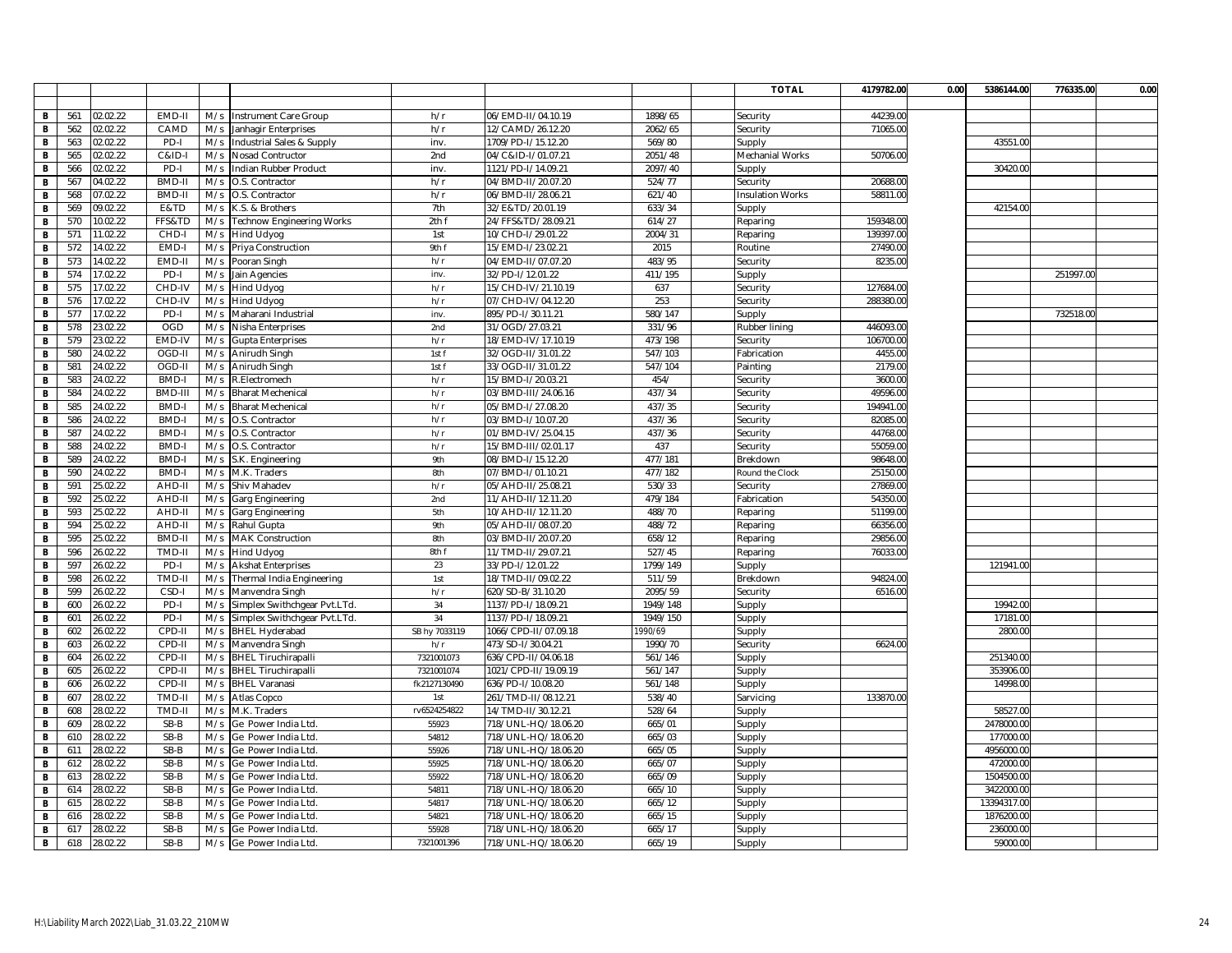| B            | 619 | 28.02.22 | SB-B          |     | M/s BHEL Tiruchirapalli       | 7321001397     | 468/PD-I/15.07.20    | 1991/133   | Supply                               |            |      | 143724.00   |           |      |
|--------------|-----|----------|---------------|-----|-------------------------------|----------------|----------------------|------------|--------------------------------------|------------|------|-------------|-----------|------|
| В            | 620 | 28.02.22 | SB-B          | M/s | <b>BHEL Tiruchirapalli</b>    | 7321001395     | 642/PD-I/11.08.20    | 1991/134   | Supply                               |            |      | 385152.0    |           |      |
| B            | 621 | 28.02.22 | SB-B          |     | M/s BHEL Tiruchirapalli       | 7321001395     | 1199/CPD-II/04.11.19 | 1991/135   | Supply                               |            |      | 309632.0    |           |      |
| В            | 622 | 28.02.22 | $SB-B$        |     | M/s BHEL Tiruchirapalli       | 7321001395     | 1399/CPD-II/27.11.19 | 554/12     | Supply                               |            |      | 2466200.00  |           |      |
| В            | 623 | 28.02.22 | SB-B          |     | M/s BHEL Tiruchirapalli       | 7321001425     | 422/PD-I/02.07.20    | 554/13     |                                      |            |      | 2501600.0   |           |      |
|              |     |          |               |     |                               |                |                      |            | Supply                               |            |      |             |           |      |
|              |     |          |               |     |                               |                |                      |            | <b>TOTAL</b>                         | 2656814.00 | 0.00 | 35338085.00 | 984515.00 | 0.00 |
|              |     |          |               |     |                               |                |                      |            |                                      |            |      |             |           |      |
| B            | 624 | 10.03.22 | BMD-II        |     | M/s U.S Enterprises           | H/R            | 08/BMD-II/29.09.21   | 403/187    | Security                             | 176885.00  |      |             |           |      |
| В            | 625 | 10.03.22 | CAMD          |     | M/s Electromach Consultaint   | 1st            | 08/CAMD/24.12.21     | 329        | Maintenance                          | 104030.00  |      |             |           |      |
| B            | 626 | 10.03.22 | CAMD          | M/s | Janhagir Enterprises          | 2nd            | 03/CAMD/13.09.21     | 467        | Maintenance                          | 109318.00  |      |             |           |      |
| B            | 627 | 11.03.22 | EMD-IV        | M/s | Simplex Swithchgear Pvt.LTd.  | $27(21-22)$    | 93/EMD-IV/25.02.20   | 348/57-B   | Reparing                             | 36288.00   |      |             |           |      |
| В            | 628 | 11.03.22 | CEMD          | M/s | Instrument Care Group         | 1st f          | 16/CEMD/03.12.21     | 2050/44    | Reparing                             | 42148.00   |      |             |           |      |
| B            | 629 | 11.03.22 | PD-           | M/s | Indiana Sales                 | ls/186/21-22   | 186/PD-I/10.02.22    | 2098/60    | Supply                               |            |      | 186457.00   |           |      |
| B            | 630 | 11.03.22 | PD-           | M/s | <b>Globe Enterprises</b>      | 01//ge/22-23   | 170/PD-I/04.02.22    | 2098/61    | Supply                               |            |      | 463055.0    |           |      |
| B            | 631 | 11.03.22 | AHD-II        | M/s | Garg Engineering              | 3rd            | 06/AHD-II/29.10.21   | 488/77     | Operation                            | 303237.00  |      |             |           |      |
| B            | 632 | 15.03.22 | <b>BMD-II</b> |     | M/s U.S Enterprises           | 2nd            | 13/BMD-II/20.11.21   | 658/       | Maintenance (trf. From<br>A-1438)    | 66949.00   |      |             |           |      |
| В            | 633 | 15.03.22 | CHD-I         |     | M/s Hind Udyog                | 2nd            | 10/CHD-I/21-22       | 2004/33    | Reparing                             | 132183.00  |      |             |           |      |
| В            | 634 | 16.03.22 | -GI&2         |     | M/s Instrument Care Group     | 5th            | 03/C&ID-I/08.06.22   | 522/52     | Reparing                             | 35331.00   |      |             |           |      |
|              |     |          |               |     |                               |                |                      |            |                                      |            |      |             |           |      |
| В            | 635 | 16.03.22 | $SD-B$        | M/s | <b>GE Power India Cemtd</b>   | ry 6524254819  | 718/T07/18.06.20     | 665/21     | Supply                               |            |      | 236000.00   |           |      |
| В            | 636 | 16.03.22 | $SD-B$        |     | M/s GE Power India Cemtd      | 4816           | 718/T07/18.06.20     | 66523      | Supply                               |            |      | 590000.0    |           |      |
| В            | 637 | 16.03.22 | SD-B          | M/s | GE Power India Cemtd          | 55927          | 718/T07/18.06.20     | 665/25     | Supply                               |            |      | 354000.00   |           |      |
| B            | 638 | 16.03.22 | SD-B          | M/s | <b>GE Power India Cemtd</b>   | 55930          | 718/T07/18.06.20     | 665/26     | Supply                               |            |      | 531000.0    |           |      |
| В            | 639 | 16.03.22 | SD-B          | M/s | GE Power India Cemtd          | 54818          | 718/T07/18.06.20     | 665/29     | Supply                               |            |      | 116820.0    |           |      |
| B            | 640 | 16.03.22 | SD-B          | M/s | GE Power India Cemtd          | 54820          | 718/T07/18.06.20     | 665/31     | Supply                               |            |      | 237180.0    |           |      |
| В            | 641 | 16.03.22 | SD-B          | M/s | GE Power India Cemtd          | 55370          | 718/T07/18.06.20     | 665/33     | Supply                               |            |      | 7731360.0   |           |      |
| B            | 642 | 16.03.22 | EMD-I         | M/s | <b>MAK Construction</b>       | 1st            | 08/EMD-I/11.11.20    | $574/27-b$ | Brekdown                             | 122978.00  |      |             |           |      |
| B            | 643 | 21.03.22 | PD-I          | M/s | TA Uydog                      | tav /10        | 88/PD-I/21.01.22     | 561/149    | Supply                               |            |      | 2529017.00  |           |      |
| B            | 644 | 24.03.22 | AHD-II        |     | M/s India Engineering Works   | 2nd            | 03/AHD-II/27.05.20   | 603/78-b   | Reparing                             | 54915.00   |      |             |           |      |
| В            | 645 | 24.03.22 | PD-I          |     | M/s A.S. Enterprises          | H/R            | 1276/PD-I/07.10.20   | 1990/73    | Security                             | 2400.00    |      |             |           |      |
| в            | 646 | 24.03.22 | CPD-          |     | M/s Lakshmi Narayan           | H/R            | 366/CPD-I/24.03.20   | 1990/72    | Security                             | 2400.00    |      |             |           |      |
| B            | 647 | 24.03.22 | CPD-I         |     | M/s Rahul yadav               | H/R            | 469/PD-I/09.04.21    | 1990/72    | Security                             | 2400.00    |      |             |           |      |
| B            | 648 | 25.03.22 | PD-I          |     | M/s BHEL Varanasi             | sbrv 0210928   | 471/PD-I/16.07.20    | 557/120    | Supply                               |            |      |             | 8272.00   |      |
| В            | 649 | 25.03.22 | PD-I          | M/s | <b>BHEL Varanasi</b>          | sbrv 0210928   | 443/PD-1/13.07.20    | 557/120    | Supply                               |            |      |             | 5110.00   |      |
| B            | 650 | 25.03.22 | CPD-I         | M/s | Fiducia Machinery Seevice     | 18             | 158/CPD-II/03.02.20  | 557/126    |                                      |            |      | 304980.00   |           |      |
|              | 651 | 28.03.22 | OGD           |     |                               | 3rd            | 31/OGD/27.03.21      | 331/107    | Supply                               | 348280.00  |      |             |           |      |
| B            |     |          |               | M/s | Nisha Enterprises             |                |                      |            | Rubberlinig                          |            |      |             |           |      |
| В            | 652 | 28.03.22 | <b>MPED</b>   | M/s | Cleanflow India PVt.Ltd       | H/R            | 15/OGD/02.06.18      | 331/110    | Security                             | 5500.00    |      |             |           |      |
| B            | 653 | 28.03.22 | OGD-II        | M/s | Cleanflow India PVt.Ltd.      | H/R            | 34/OGD-III/20.03.20  | 331/111    | Security                             | 34425.00   |      |             |           |      |
| B            | 654 | 28.03.22 | OGD-III       | M/s | Cleanflow India PVt.Ltd.      | H/R            | 31/OGD-III/21.03.19  | 331/111    | Security                             | 29825.00   |      |             |           |      |
| $\, {\bf B}$ | 655 | 28.03.22 | <b>BMD-I</b>  |     | M/s O.S. Contrator            | 4th            | 09/BMD-I/15.12.20    | 563/84     | Aluminium                            | 9343.00    |      |             |           |      |
| В            | 656 | 28.03.22 | PD-           | M/s | Goverdhan Control             | P <sub>1</sub> | 71/PD-I/19.01.22     | 1995/88    | PI                                   |            |      | 117528.00   |           |      |
| B            | 657 | 28.03.22 | PD-I          |     | M/s M.K. Traders              | 9th            | 07/BMD-I/15.07.21    | 563/38-b   | Reparing                             | 9228.00    |      |             |           |      |
| B            | 658 | 28.03.22 | PD-I          |     | M/s M.K. Traders              | 11th           | 07/BMD-I/15.07.21    | 474/61     | Reparing                             | 13697.00   |      |             |           |      |
| В            | 659 | 30.03.22 | TMD           |     | M/s Rahul Gupta               | 18             | 19/TMD/09.03.22      | 528        | Reparing                             | 22048.00   |      |             |           |      |
| B            | 660 | 30.03.22 | <b>TMD</b>    | M/s | G.S. Elevators                | 1st f          | 17/TMD/02.02.22      | 446/86     | Modernization                        | 734400.00  |      |             |           |      |
| B            | 661 | 30.03.22 | <b>TMD</b>    | M/s | Thermal India Engineering     | 2nd            | 09/TMD/16.10.21      | 511/60     | Aluminium                            | 102738.00  |      |             |           |      |
| В            | 662 | 30.03.22 | <b>TMD</b>    | M/s | Thermal India Engineering     | H/R            | 01/TMD-II/15.04.20   | 511/61     | Security                             | 298637.00  |      |             |           |      |
| B            | 663 | 31.03.22 | BMD-I         |     | M/s O.S. Contrator            | 6th            | 08/BMD-I/13.10.21    | 437/35     | Round the Clock (trf from<br>A-1537) | 7203.00    |      |             |           |      |
| B            | 664 | 31.03.22 | BMD-I         |     | M/s O.S. Contrator            | 9th            | 08/BMD-I/13.10.21    | 474/62     | Round the Clock (trf from<br>A-1545) | 4483.00    |      |             |           |      |
| B            | 665 | 31.03.22 | BMD-I         |     | M/s O.S. Contrator            | 7th            | 08/BMD-I/13.10.21    | 437/40     | Round the Clock (trf from<br>A-1542) | 6528.00    |      |             |           |      |
| В            | 666 | 31.03.22 | BMD-I         |     | M/s S.K. engineering Works    | 10th           | 08/BMD-1/20-21       | 437/38     | servicing                            | 40074.00   |      |             |           |      |
| B            | 667 | 31.03.22 | CMD-IV        |     | M/s Prakash Enguneering Works | 1st            | 02/CMD-IV/19.04.21   | 627/16     | Intternal Water Supply               | 506870.00  |      |             |           |      |
| в            | 668 | 31.03.22 | EMD-I         |     | M/s MAK Construction          | 5105 622017    | 08/EMD-I/11.11.20    |            | Installation                         | 95920.00   |      |             |           |      |
| B            | 669 | 31.03.22 | EMD-I         |     | M/s Priya Constraction        | 5105 622093    | 11/EMD-I/15.02.22    |            | Maintenance                          | 62398.00   |      |             |           |      |
| В            | 670 | 31.03.22 | EMD-I         |     | M/s Priya Constraction        | 5105 622316    | 11/EMD-I/15.02.22    |            | Ouerhalling                          | 34910.00   |      |             |           |      |
|              |     |          |               |     |                               |                |                      |            |                                      |            |      |             |           |      |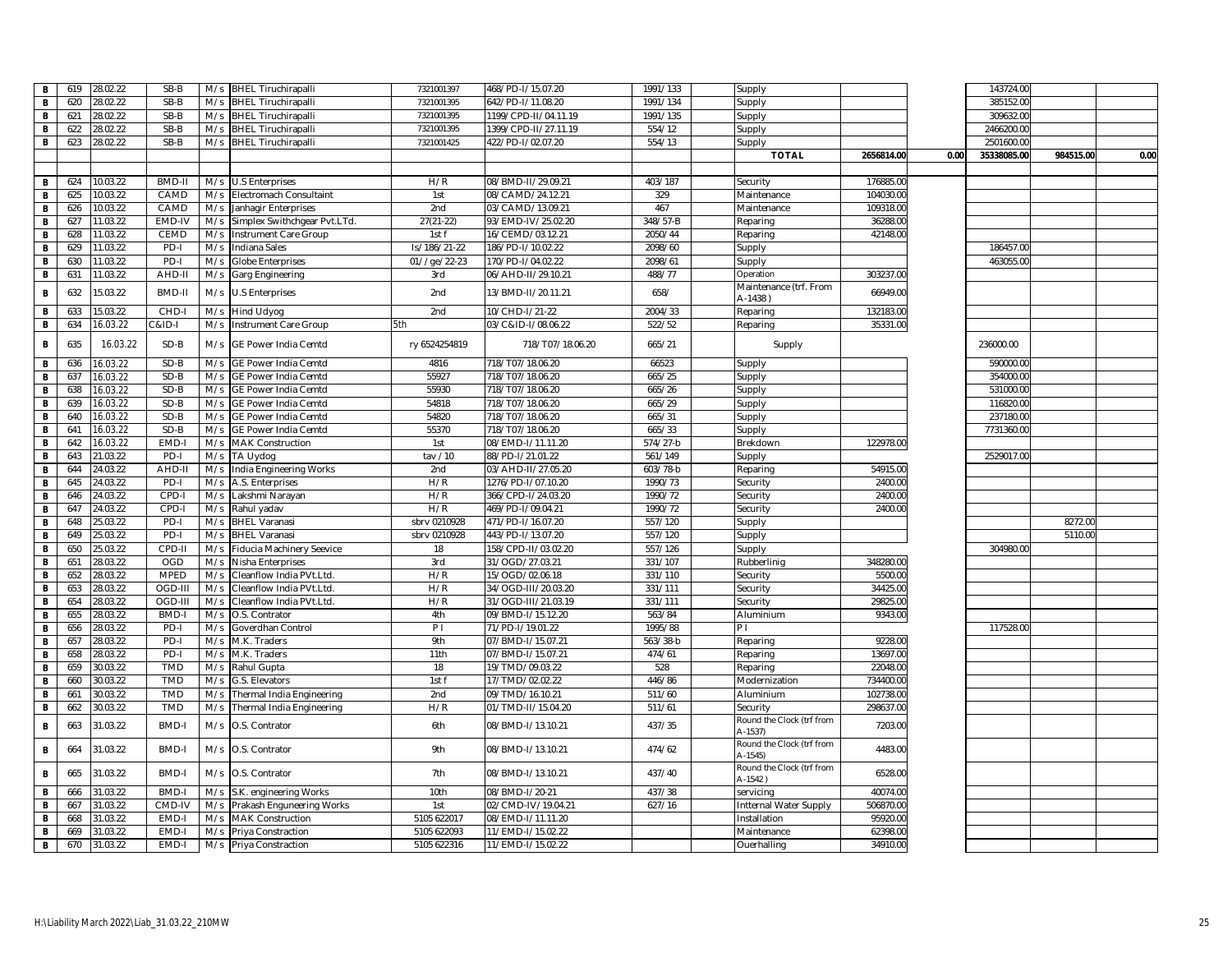| в | 671 | 31.03.22 | EMD-   |     | M/s Nosad Contractor | 5105 61941  | 01/EMD-I/01.09.21  |          | Fabrication         | 290266.00   |             |              |             |             |
|---|-----|----------|--------|-----|----------------------|-------------|--------------------|----------|---------------------|-------------|-------------|--------------|-------------|-------------|
| в |     | 31.03.22 | EMD-I  |     | M/s MRP Construction | 5105 621995 | 363/EMD-I/12.07.21 |          | Shifiting           | 201261.00   |             |              |             |             |
| в | 673 | 31.03.22 | BMD-I  |     | M/s MAK Construction | 12th        | 03/BMD-II/20.07.20 | 404/97   | Maintenance         | 57338.00    |             |              |             |             |
| В |     | 31.03.22 | BMD-I  |     | M/s O.S. Contrator   | 2nd         | 06/BMD-II/28.06.21 | 621/46   | Installation        | 44275.00    |             |              |             |             |
| в |     | 31.03.22 | BMD-I  |     | M/s Nosad Contractor | 3rd         | 01/BMD-II/15.04.21 | 621/47   | Reparing            | 147500.00   |             |              |             |             |
| в |     | 31.03.22 | BMD-I  |     | M/s Usha Enterprises | 6th         | 04/BMD-II/23.04.21 | 621/50   | Maintenance         | 21041.00    |             |              |             |             |
| В |     | 31.03.22 | BMD-I  |     | M/s Usha Enterprises | 5th         | 04/BMD-II/23.04.21 | 621/50   | Maintenance         | 75168.00    |             |              |             |             |
| в | 678 | 31.03.22 | BMD-I  |     | M/s Nosad Contractor | 10th        | 07/BMD-II/30.06.21 | 571/72   | Maintenance         | 21674.00    |             |              |             |             |
| в | 679 | 31.03.22 | BMD-I  | M/s | Nosad Contractor     | 9th         | 07/BMD-II/30.06.21 | 571/71-b | <b>IMaintenance</b> | 60332.00    |             |              |             |             |
| B | 680 | 31.03.22 | BMD-II |     | M/s U.S Enterprises  | 4th         | 13/BMD-II/20.11.21 | 571/73   | Maintenance         | 117637.00   |             |              |             |             |
|   |     |          |        |     |                      |             |                    |          |                     |             |             |              |             |             |
|   |     |          |        |     |                      |             |                    |          | <b>TOTAL</b>        | 4594461.00  | 0.00        | 13397397.00  | 13382.00    | 0.00        |
|   |     |          |        |     |                      |             |                    |          |                     |             |             |              |             |             |
|   |     |          |        |     |                      |             |                    |          | <b>Grand Total</b>  | 84057134.00 | 14437272.00 | 129037006.00 | 72297210.00 | 37800449.00 |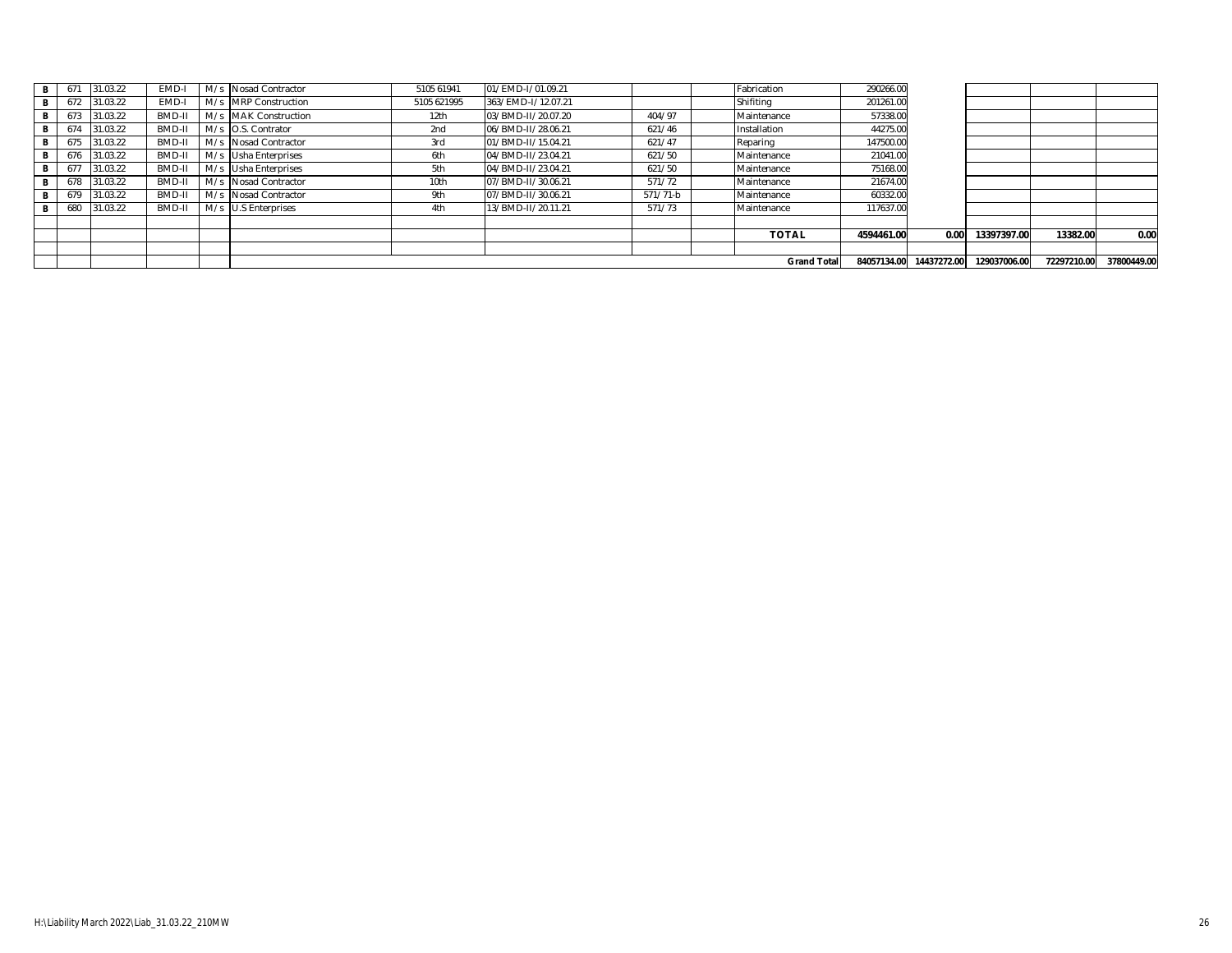## **2X250 MW Parichha Thermal Extension Project, Parichha (Jhansi)**

**"B"**

| Reg<br>ex | Ind Bill No    | Date       | Name Of<br><b>Division</b> | M/s | Name of Firm                                            | RAB | Agr/PO/LOI/WO and Dt   | MB NO./<br>Page No | <b>Description of Work/Supply</b> | Work         |                                | <b>Material/Spares</b><br>PI | <b>Part Paid</b><br>Amount | Fund<br>Reserved<br>Amount |
|-----------|----------------|------------|----------------------------|-----|---------------------------------------------------------|-----|------------------------|--------------------|-----------------------------------|--------------|--------------------------------|------------------------------|----------------------------|----------------------------|
| $B-$      | 208            | 20/06/2016 | CSD-II                     |     | M/s J.K. Engineering Co                                 |     | 819/CSD-II/10.05.16    | 232L               | Supply                            |              | Supply<br><b>FUND RESERVED</b> |                              |                            | 151972                     |
|           |                |            |                            |     |                                                         |     |                        |                    | Total                             | $\mathbf{0}$ | $\mathbf{0}$                   |                              |                            | 151972                     |
|           |                |            |                            |     |                                                         |     |                        |                    |                                   |              |                                |                              |                            |                            |
|           |                |            |                            |     |                                                         |     |                        |                    |                                   |              |                                |                              |                            |                            |
| <b>B-</b> | 426            | 02-09-2016 | CSD-II                     |     | M/s Jain Mill Stores P. Ltd                             |     | 1073/CPD-I/06.06.16    | 232L               | Supply                            |              | <b>FUND RESERVED</b>           |                              |                            | 400263                     |
| <b>B-</b> | 492            | 28/09/2016 | CSD-II                     |     | M/s Amco Industries                                     |     | 1887/CSD-II/24.08.16   | 51L                | Supply                            |              | <b>FUND RESERVED</b>           |                              |                            | 67599                      |
|           |                |            |                            |     |                                                         |     |                        |                    | Total                             | $\mathbf{0}$ | $\mathbf{0}$                   |                              |                            | 467862                     |
|           |                |            |                            |     |                                                         |     |                        |                    |                                   |              |                                |                              |                            |                            |
| <b>B-</b> | 618            | 30/11/2016 | CSD-II                     |     | M/s Jain Mill Stores P. Ltd                             |     | 1839/CSD-II/17.08.16   | 246L               | Supply                            |              | <b>FUND RESERVED</b>           |                              | 272918                     | 53512                      |
|           |                |            |                            |     |                                                         |     |                        |                    | Total                             | $\mathbf{0}$ | $\mathbf{0}$                   |                              | 272918                     | 53512                      |
|           |                |            |                            |     |                                                         |     |                        |                    |                                   |              |                                |                              |                            |                            |
| <b>B-</b> | 661            | 22/12/2016 | CPD-II                     |     | M/s krishna Kumar Distributors P. Ltd.                  |     | 950/CPD-II/26.09.16    | 234L               | Supply                            |              | <b>FUND RESERVED</b>           |                              |                            | 265718                     |
| <b>B-</b> | 672            | 26/12/2016 | CSD-II                     |     | M/s Trade India Corporation                             |     | 2191/CPD-I/14.10.16    | 249L               | Supply                            |              | <b>FUND RESERVED</b>           |                              | 50746                      | 17962                      |
|           |                |            |                            |     |                                                         |     |                        |                    | Total                             | 0            |                                |                              | 507464                     | 283680                     |
|           |                |            |                            |     |                                                         |     |                        |                    |                                   |              |                                |                              |                            |                            |
| <b>B-</b> | 738            | 13/01/2017 | CSD-I                      |     | M/s Instant Engineers                                   |     | 2464/CPD-I/13.12.16    | 233L               | Supply                            |              | <b>FUND RESERVED</b>           |                              |                            | 172973                     |
| <b>B-</b> | 739            | 13/01/2017 | CSD-I                      |     | M/s Krishna Engg. Com.                                  |     | 2466/CPD-I/13.12.16    | 233L               | Supply                            |              | <b>FUND RESERVED</b>           |                              |                            | 508820                     |
| B-        | 750            | 27.01.2017 | CSD-I                      | M/s | Simplex Switchgear Pvt. Ltd.                            |     | 1031/CPED-III/22.10.16 | 233L/46            | Supply                            |              | <b>FUND RESERVED</b>           |                              |                            | 7722                       |
| <b>B-</b> | 751            | 27.01.2017 | CSD-I                      | M/s | Krishan Kumar Distributors P. Ltd.                      |     | 484/CPED-III/18.05.16  | 233L/47            | Supply                            |              | <b>FUND RESERVED</b>           |                              |                            | 25718                      |
|           |                |            |                            |     |                                                         |     |                        |                    | Total                             | $\mathbf{0}$ | $\mathbf{0}$                   | $\Omega$                     | $\mathbf{0}$               | 715233                     |
|           |                |            |                            |     |                                                         |     |                        |                    |                                   |              |                                |                              |                            |                            |
| в.        | 790            | 13/02/2011 | CSD-II                     |     | M/s Atlas Copco Compressor Sales                        |     | 1457/CPD-II/29.09.16   | 61L                | Supply                            |              | <b>FUND RESERVED</b>           |                              | 576234                     | 31565                      |
|           |                |            |                            |     |                                                         |     |                        |                    | Total                             | $\mathbf{0}$ | $\mathbf{0}$                   |                              | 576234                     | 31565                      |
|           |                |            |                            |     |                                                         |     |                        |                    |                                   |              |                                |                              |                            |                            |
| <b>B-</b> | 837            | 07-03-17   | CSD-II                     |     | M/s Globe Enterprises                                   |     | 37/CPD-I/10.01.17      | 232L, 12A          | Supply                            |              | <b>FUND RESERVED</b>           |                              | 4676                       | 123000                     |
| В.        | 876            | 24-03-17   | CSD-II                     | M/s | <b>Aditya Enterprises</b>                               |     | 48/CPD-II/28.01.17     | 233L               | Supply                            |              | <b>FUND RESERVED</b>           |                              | 564825                     | 65463                      |
| <b>B-</b> | 878            | 24-03-17   | CSD-II                     | M/s | <b>Keltron Controls</b>                                 |     | 2425/CPD-1/28.11.16    | 233L               | Supply                            |              | <b>FUND RESERVED</b>           |                              |                            | 368522                     |
| <b>B-</b> | 892            | 30-03-17   | CPD-I                      |     | M/s RSP OVERSEAS PVT. LTD.                              |     | 1108/CPD-I/08.06.16    | 239L               | Supply of bearing                 |              | <b>FUND RESERVED</b>           |                              |                            | 92211                      |
|           |                |            |                            |     |                                                         |     |                        |                    | Total                             | 0            | $\mathbf{0}$                   |                              | 569501                     | 649196                     |
|           |                |            |                            |     |                                                         |     |                        |                    |                                   |              |                                |                              |                            |                            |
| <b>B-</b> | $\overline{2}$ | 07.04.2017 | CSD-II                     |     | M/s Shivam Enterprise                                   |     | 213/CPD-I/20.02.17     | 194L               | Supply                            |              | <b>FUND RESERVED</b>           |                              |                            | 28305                      |
|           |                |            |                            |     |                                                         |     |                        |                    | Total                             | 0            | $\mathbf{0}$                   |                              |                            | 28305                      |
|           |                |            |                            |     |                                                         |     |                        |                    |                                   |              |                                |                              |                            |                            |
| <b>B-</b> | 133            | 17.06.17   | CSD-II                     |     | M/s Globe Enterprises                                   |     | 331/CPD-I/12.05.16     | 232L               | Supply                            |              | <b>FUND RESERVED</b>           |                              |                            | 77189                      |
| <b>B-</b> | 134            | 17.06.17   | CSD-II                     |     | M/s Globe Enterprises                                   |     | 331/CPD-I/12.05.16     | 232L               | Supply                            |              | <b>FUND RESERVED</b>           |                              |                            | 31732                      |
|           |                |            |                            |     |                                                         |     |                        |                    |                                   |              |                                |                              |                            |                            |
|           |                |            |                            |     |                                                         |     |                        |                    | Total                             | $\mathbf{0}$ |                                |                              |                            | 108921                     |
|           |                |            |                            |     |                                                         |     |                        |                    |                                   |              |                                |                              |                            |                            |
| в.        | 228            | 22.07.17   | CSD-II                     | M/s | RSP Overseas Pvt. Ltd.                                  |     | 1108/CPD-I/08.06.16    | 185L               | Supply                            |              | <b>FUND RESERVED</b>           |                              |                            | 43541                      |
|           |                |            |                            |     |                                                         |     |                        |                    | Total                             |              |                                |                              |                            | 43541                      |
|           |                |            |                            |     |                                                         |     |                        |                    |                                   |              |                                |                              |                            |                            |
| B-        | 370            | 15.11.17   | CSD-II                     |     | M/s Aarsellr Tredco                                     |     | 862/CPD-I/21.09.17     | 233L               | Supply                            |              | <b>FUND RESERVED</b>           |                              | 40731                      | 121286                     |
|           |                |            |                            |     |                                                         |     |                        |                    | Total                             |              |                                |                              | 407317                     | 121286                     |
| B-        | 631            | 27.02.18   | CSD-II                     |     |                                                         |     | 42/CPD-II/06.01.18     | 217L/16            |                                   |              |                                |                              |                            | 538792                     |
| $B -$     | 632            | 27.02.18   | CSD-II                     |     | M/s Pawor Engineers<br>M/s Simplex Switchgear Pvt. Ltd. |     | 133/CPD-II/29.01.18    | 217L/16            | Supply<br>Alkal Unloading         |              | <b>FUND RESERVED</b>           |                              |                            | 104030                     |
|           |                |            |                            |     |                                                         |     |                        |                    | <b>TOTAL</b>                      |              |                                |                              |                            | 642822                     |
|           |                |            |                            |     |                                                         |     |                        |                    |                                   |              |                                |                              |                            |                            |
| B-        | 16             | 04.04.18   | CSD-II                     |     | M/s K.S. & Brothers                                     |     | 1403/CPD-I/29.01.18    | 98L/27             | Supply                            |              | <b>FUND RESERVED</b>           |                              |                            | 43746                      |
|           |                |            |                            |     |                                                         |     |                        |                    | <b>TOTAL</b>                      | $\mathbf{0}$ | $\bf{0}$                       |                              |                            | 43746                      |
|           |                |            |                            |     |                                                         |     |                        |                    |                                   |              |                                |                              |                            |                            |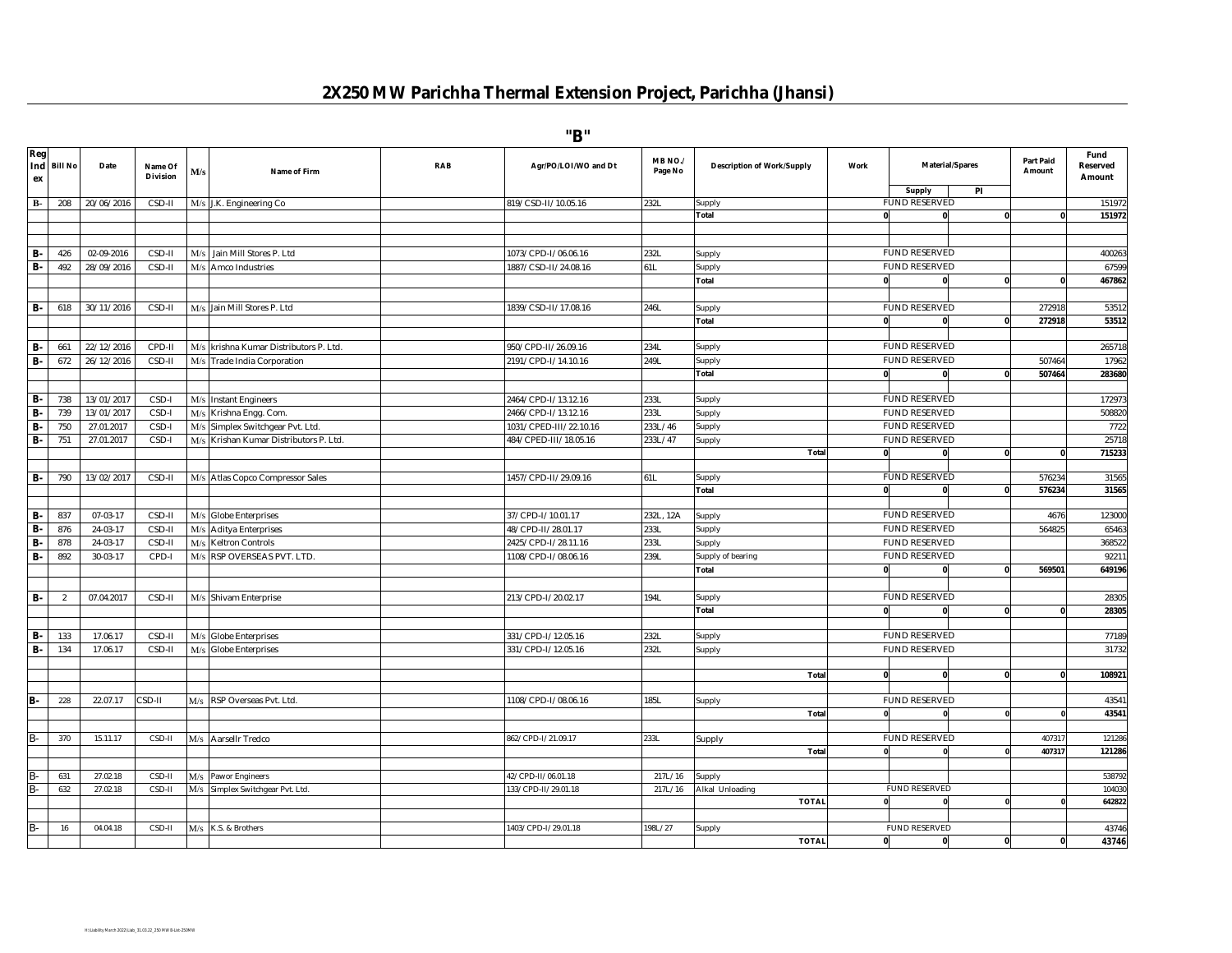|           |      | 18.06.18 | CSD-II  |     |                                                  |                 | 178/CPD-1/21.05.18   | 30L/01   |              | <b>FUND RESERVED</b> |                          |          | 2239    |
|-----------|------|----------|---------|-----|--------------------------------------------------|-----------------|----------------------|----------|--------------|----------------------|--------------------------|----------|---------|
| B-        | 200  |          |         |     | M/s Jalvid Udyog                                 |                 |                      |          | Supply       |                      |                          |          |         |
|           |      |          |         |     |                                                  |                 |                      |          | <b>TOTAL</b> | $\mathbf{0}$         |                          |          | 22397   |
|           |      |          |         |     |                                                  |                 |                      |          |              |                      |                          |          |         |
| B-        | 241  | 07.07.18 | CSD-II  | M/s | Yokogawa India Ltd.                              | KA1801001192    | 1618/CPD-I/13.03.18  | 90L/40B  | Supply       | FUND RESERVED        |                          |          | 752969  |
| B-        | 288  | 26.07.18 | CSD-II  |     | M/s Vaith Turboput Ltd.                          |                 | 544/CPD-II/08.05.18  | 194L/159 | iupply       | <b>FUND RESERVED</b> |                          |          | 1541777 |
|           |      |          |         |     |                                                  |                 |                      |          | <b>TOTAI</b> |                      |                          |          | 2294746 |
|           |      |          |         |     |                                                  |                 |                      |          |              |                      |                          |          |         |
|           |      |          |         |     |                                                  |                 |                      |          |              |                      |                          |          |         |
|           | 438  | 24.09.18 | CSD-II  | M/s | <b>Flowtech Engineers</b>                        |                 | 1068/CPD-II/07.09.18 | 249L/31  | Supply       | <b>FUND RESERVED</b> |                          | 251693   | 215972  |
| <b>B-</b> | 461  | 28.09.18 | CSD-II  |     | M/s Keltron Controls                             |                 | 130/CPD-I/08.05.16   | 234L/45  | Supply       | <b>FUND RESERVED</b> |                          |          | 159045  |
|           |      |          |         |     |                                                  |                 |                      |          | <b>TOTAL</b> | $\mathbf{0}$         | $\mathbf{0}$             | 251693   | 375017  |
|           |      |          |         |     |                                                  |                 |                      |          |              |                      |                          |          |         |
| B-        | 503  | 24.10.18 | CSD-II  |     | M/s Industrial Sals & Supply Agencies            |                 | 844/CPD-I/12.09.18   | 246L/56A |              | <b>FUND RESERVED</b> |                          |          | 41457   |
|           |      |          |         |     |                                                  |                 |                      |          | Supply       |                      |                          |          |         |
|           |      |          |         |     |                                                  |                 |                      |          | <b>TOTAI</b> | $\mathbf{0}$         |                          |          | 41457   |
|           |      |          |         |     |                                                  |                 |                      |          |              |                      |                          |          |         |
|           | 589  | 15.11.18 | CSD-II  |     | M/s A.K. Agencies                                |                 | 465/CPD-I/26.07.18   | 285L/10B | Supply       | <b>FUND RESERVED</b> |                          |          | 5575    |
| B-        | 619  | 29.11.18 | CSD-II  |     | M/s Jain Mill Stores Pvt. Ltd.                   |                 | 842/CPD-I/12.09.18   | 330L/30  | iupply       | <b>FUND RESERVED</b> |                          | 50080    | 75631   |
|           |      |          |         |     |                                                  |                 |                      |          | <b>TOTAL</b> | $\mathbf{0}$         |                          | 500803   | 81206   |
|           |      |          |         |     |                                                  |                 |                      |          |              |                      |                          |          |         |
|           |      |          |         |     |                                                  |                 |                      |          |              |                      |                          |          |         |
|           | 748  | 16.01.19 | CSD-II  |     | M/s Aarseller Tredco                             |                 | 557/CPD-III/02.11.18 | 234L/62  | Supply       | <b>FUND RESERVED</b> |                          | 7211     | 221975  |
| B-        | 749  | 16.01.19 | CSD-II  |     | M/s S.K. Engineering & Allied Solutions (P) Ltd. |                 | 1179/CPD-I/03.11.18  | 234L/64  | Supply       | <b>FUND RESERVED</b> |                          | 148162   | 172385  |
|           |      |          |         |     |                                                  |                 |                      |          | Total        |                      |                          | 220281   | 394360  |
|           |      |          |         |     |                                                  |                 |                      |          |              |                      |                          |          |         |
|           | 811  | 11.02.19 | CSD-II  |     |                                                  |                 | 1032/CPD-II/28.08.18 | 212L/106 |              | <b>FUND RESERVED</b> |                          |          | 91968   |
| B-        |      |          |         |     | M/s Vijay Hydro Tech                             |                 |                      |          | Supply       |                      |                          |          |         |
| B-        | 880  | 16.02.19 | CSD-II  | M/s | Shell Automation                                 |                 | 1083/CPD-II/22.10.18 | 233L/103 | 0#HC         | <b>FUND RESERVED</b> |                          |          | 21113   |
| B-        | 882  | 18.02.19 | CSD-II  |     | M/s Shree Shyam Bearing Pvt. Ltd.                |                 | 465/CPD-I/26.07.18   | 285L/21  | Supply       | <b>FUND RESERVED</b> |                          |          | 53950   |
|           |      |          |         |     |                                                  |                 |                      |          | Total        |                      |                          |          | 167031  |
|           |      |          |         |     |                                                  |                 |                      |          |              |                      |                          |          |         |
| B-        | 1003 | 16.03.19 | CSD-II  |     | M/s Dycon System Pvt. Ltd.                       |                 | 1171/CPD-I/02.11.18  | 214L/140 | Supply       | <b>FUND RESERVED</b> |                          |          | 185602  |
|           |      |          |         |     |                                                  |                 |                      |          | <b>Total</b> | $\mathbf{0}$         | $\mathbf{0}$<br>C        |          | 185602  |
|           |      |          |         |     |                                                  |                 |                      |          |              |                      |                          |          |         |
|           |      |          |         |     |                                                  |                 |                      |          |              |                      |                          |          |         |
| B-        | 83   | 23.04.19 | CSD-II  |     | M/s Jain Mill Stores Pvt. Ltd.                   |                 | 842/CPD-I/12.09.18   | 353L/4   | Supply       | <b>FUND RESERVED</b> |                          |          | 93092   |
| B-        | 85   | 26.04.19 | CSD-II  |     | M/s Anuag Engineering Works                      | 14              | 854/CPD-I/13.05.16   | 240L/14B | Supply       | <b>FUND RESERVED</b> |                          |          | 216162  |
|           |      |          |         |     |                                                  |                 |                      |          | Total        | $\mathbf{0}$         | $\mathbf{0}$             |          | 309254  |
|           |      |          |         |     |                                                  |                 |                      |          |              |                      |                          |          |         |
|           |      |          |         |     |                                                  |                 |                      |          |              | <b>FUND RESERVED</b> |                          |          |         |
| B-        | 97   | 02.05.19 | CSD-II  | M/s | <b>Aditi Enterprises</b>                         |                 | 121/CPD-I/18.01.19   | 358L/2   | Supply       |                      |                          | 60000    | 41787   |
| B-        | 104  | 10.05.19 | CSD-I   | M/s | Jayshree Electrodevices Pvt. Ltd.                |                 | 429/CPD-I/05.04.19   | 214L/141 | Supply       | <b>FUND RESERVED</b> |                          |          | 162014  |
| B-        | 107  | 10.05.19 | CSD-I   | M/s | <b>Aditi Enterprises</b>                         |                 | 442/CPD-I/05.04.19   | 214L/143 | upply        | <b>FUND RESERVED</b> |                          |          | 271607  |
| B-        | 130  | 24.05.19 | CSD-II  | M/s | Aarseller Tredco                                 |                 | 1286/CPD-I/04.12.18  | 89L/79B  | iupply       | <b>FUND RESERVED</b> |                          |          | 4269    |
| B-        | 131  | 24.05.19 | CSD-II  | M/s | Aarseller Tredco                                 |                 | 122/CPD-I/18.01.19   | 89L/80A  | iupply       | <b>FUND RESERVED</b> |                          |          | 16166   |
| <b>B-</b> | 140  | 28.05.19 | CSD-II  | M/s | Aarseller Tredco                                 | 2/03.11.18      | 1172/CPD-I/02.11.18  | 198L/61  | Supply       | <b>FUND RESERVED</b> |                          | 16051    | 3387    |
|           |      |          |         |     |                                                  |                 |                      |          |              |                      |                          | 220518   | 499230  |
|           |      |          |         |     |                                                  |                 |                      |          | <b>Total</b> | $\mathbf{0}$         | 0                        |          |         |
| B-        | 150  | 06.06.19 | CSD-II  | M/s | Jayashree Election Pvt. Ltd.                     |                 | 428/CPD-I/05.04.19   | 233L/114 | Civil Work   | <b>FUND RESERVED</b> |                          |          | 97350   |
| B-        | 164  | 13.06.19 | CSD-II  | M/s | Balaji Corporation                               |                 | 496/CPD-I/26.04.19   | 215L/133 | Supply       | <b>FUND RESERVED</b> |                          | 28226    | 100000  |
| B-        | 176  | 19.06.19 | CSD-II  | M/s | Analyser Instruments Ltd.                        |                 | 527/CPD-I/08.05.19   | 214L/146 | iupply       | <b>FUND RESERVED</b> |                          |          | 683645  |
| B-        | 185  | 26.06.19 | CSD-II  | M/s | Goverdhan Controls                               |                 | 1173/CPD-II/05.10.18 | 217L/53  | iupply       | <b>FUND RESERVED</b> |                          |          | 24284   |
|           |      |          |         |     |                                                  |                 |                      |          | Total        | $\mathbf{0}$         | $\Omega$<br>$\mathbf{0}$ | 282261   | 905279  |
|           |      |          |         |     |                                                  |                 |                      |          |              |                      |                          |          |         |
|           |      |          |         |     |                                                  |                 |                      |          |              |                      |                          |          |         |
|           | 239  | 25.07.19 | CSD-II  | M/s | Atlas Copco                                      | 665046/18.07.19 | 528/CPD-I/08.05.19   | 89L/83B  | Supply       |                      |                          |          | 388602  |
| R.        | 240  | 25.07.19 | CSD-II  | M/s | Atlas Copco                                      | 670220/18.07.19 | 657/CPD-I/31.05.19   | 39L/84A  | iupply       |                      |                          |          | 356450  |
|           |      |          |         |     |                                                  |                 |                      |          | <b>TOTAL</b> |                      |                          |          | 745052  |
|           | 397  | 19.09.19 | CHD-III | M/s | Gouri Enterprises                                | $-60$           | 831/CPD-I/28.06.19   | 513L/76  | Security     | <b>FUND RESERVED</b> |                          |          | 247311  |
| B-        | 414  | 24.09.19 | CSD-II  | M/s | Jai Balaji                                       | 28180819        | 1161/CPD-I/31.07.19  | 215L/143 | upply        | <b>FUND RESERVED</b> |                          |          | 8832    |
|           |      |          |         |     |                                                  |                 |                      |          | <b>TOTAL</b> |                      |                          |          | 256143  |
|           |      |          |         |     |                                                  |                 |                      |          |              |                      |                          |          |         |
|           |      |          |         |     |                                                  |                 |                      |          |              |                      |                          |          |         |
| В-        | 456  | 10.10.19 | TMD-III |     | M/s Atlas Copco                                  | Ш               | 14/MPED-II/09.01.18  | 228L/148 | Supply       | <b>FUND RESERVED</b> |                          |          | 115640  |
|           |      |          |         |     |                                                  |                 |                      |          | <b>TOTAL</b> | 0                    | $\mathbf{0}$             | $\Omega$ | 115640  |
|           |      |          |         |     |                                                  |                 |                      |          |              |                      |                          |          |         |
|           |      |          |         |     |                                                  |                 |                      |          |              |                      |                          |          |         |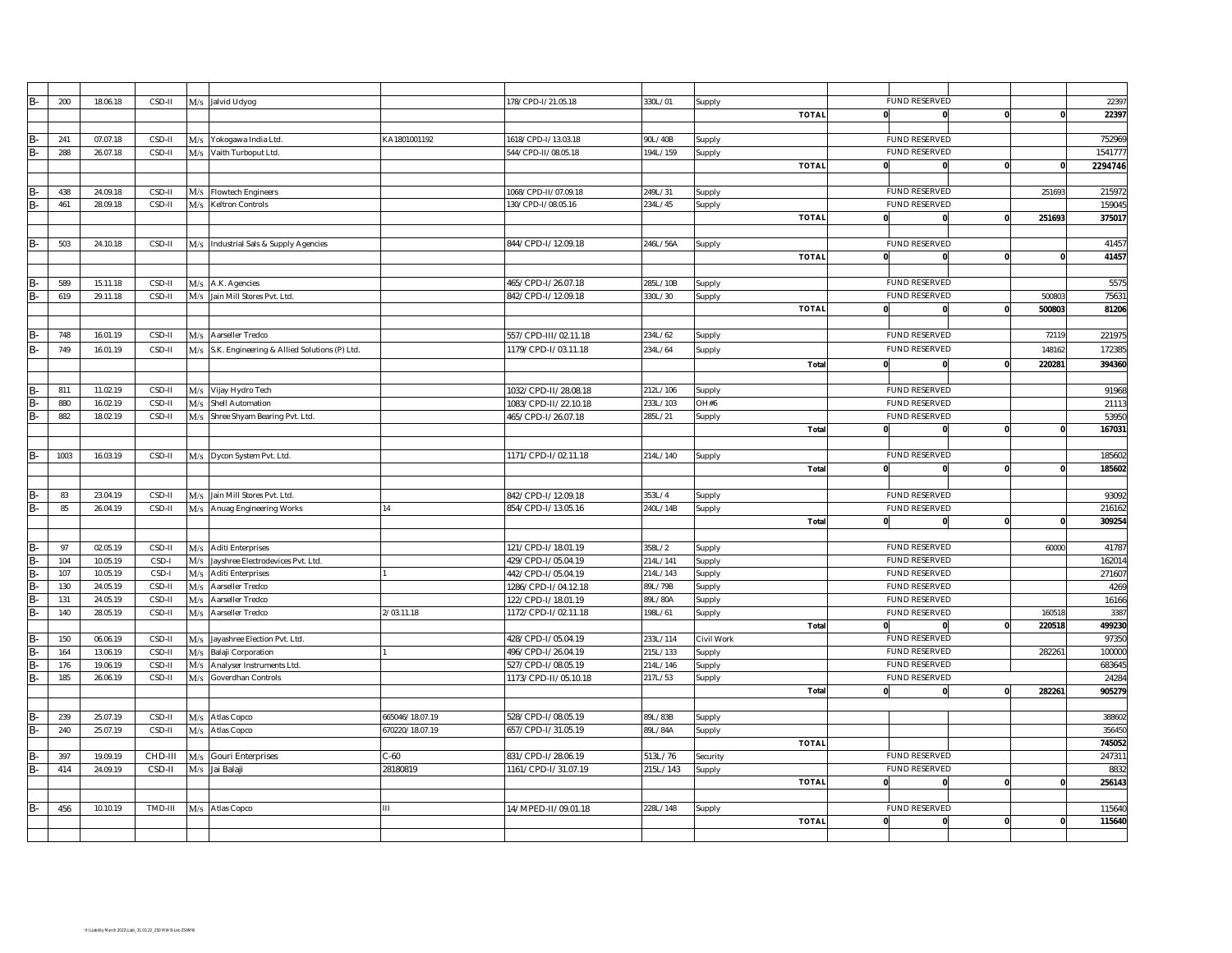| B-                      | 543 | 27.11.19   | CSD-II       | M/s | Jalvid Udyog                        | PI No. 159             | 1675/CPD-I/01.11.19   | 249L/113  | Supply                                | <b>FUND RESERVED</b>                         | 112984            | 74869            |
|-------------------------|-----|------------|--------------|-----|-------------------------------------|------------------------|-----------------------|-----------|---------------------------------------|----------------------------------------------|-------------------|------------------|
| B-                      | 549 | 27.11.19   | CSD-II       | M/s | jain Mill Stores Pvt. Ltd.          |                        | 1686/CPD-I/01.11.19   | 364L/5    | Supply                                | <b>FUND RESERVED</b>                         | 9065              | 252914           |
| $B -$                   | 554 | 27.11.19   | CSD-II       | M/s | Jalvid Udyog                        | 164/13.11.19           | 1672/CPD-I/01.11.19   | 364L/11   | <b>Supply</b>                         | <b>FUND RESERVED</b>                         |                   | 26367            |
| $\overline{\mathsf{R}}$ | 556 | 27.11.19   | CSD-II       | M/s | Jalvid Udyog                        | 168/13.11.19           | 1672/CPD-I/01.11.19   | 364L/13   | supply                                | <b>FUND RESERVED</b>                         |                   | 4950             |
| $B -$                   | 557 | 27.11.19   | CSD-II       | M/s | Jalvid Udyog                        | 170/13.11.19           | 1672/CPD-I/01.11.19   | 364L/14   | <b>Supply</b>                         | <b>FUND RESERVED</b>                         |                   | 53525            |
| B-                      | 562 | 27.11.19   | CSD-II       | M/s | Jalvid Udyog                        | 172/15.11.19           | 1197/CPD-II/04.11.19  | 364L/19   | Supply                                | <b>FUND RESERVED</b>                         |                   | 179478           |
| B-                      | 569 | 29.11.19   | CSD-II       |     | M/s T.S. Enterprises                | 03/27.09.19            | 1535/CPD-I/24.09.19   | 34L/116   | Supply                                | <b>FUND RESERVED</b>                         | 101761            | 74973            |
|                         |     |            |              |     |                                     |                        |                       |           | <b>TOTAL</b>                          |                                              | 223810            | 667076           |
| B-                      | 581 | 07.12.19   | CSD-II       | M/s | Rahil Metal                         | 017/27.11.19           | 1194/CPD-II/04.11.19  | 250/109   | Supply                                | <b>FUND RESERVED</b>                         | 773410            | 420716           |
| $B -$                   | 599 | 18.12.19   | CSD-II       |     | M/s Shradha Enterprises             | PI/07/12.12.19         | 1291/CPD-II/21.11.19  | 354L/36   | Supply                                | <b>FUND RESERVED</b>                         |                   | 162988           |
|                         |     |            |              |     |                                     |                        |                       |           | <b>TOTAL</b>                          | $\mathbf{0}$<br>0                            | 773410            | 583704           |
|                         |     |            |              |     |                                     |                        |                       |           |                                       |                                              |                   |                  |
| B-                      | 644 | 04.01.20   | CSD-II       |     | M/s Aarseller tredco                | 01//01.10.19           | 1534/CPD-I/24.09.19   | 39L/87B   | Supply                                | <b>FUND RESERVED</b>                         | 102068            | 36357            |
| B.                      | 660 | 13.01.20   | CSD-II       |     | M/s Simplex Switchgear Pvt. Ltd.    | 1525/01/12.10.19       | 1525/CPD-I/24.09.19   | 154L/103  | <b>Supply</b>                         | <b>FUND RESERVED</b>                         | 254638            | 5664             |
| B-                      | 665 | 13.01.20   | CSD-II       |     | M/s Vidyut Bhawan                   | 30/28.12.19            | 1924/CPD-I/11.12.19   | 90L/76B   | Supply                                | <b>FUND RESERVED</b>                         |                   | 12397            |
| B-                      | 702 | 23.01.20   | CSD-II       |     | M/s Trident Precision International | PI/14012020/14.01.20   | 1774/CPD-I/15.11.19   | 197L/111  | Supply                                | <b>FUND RESERVED</b>                         |                   | 376553           |
| B-                      | 703 | 23.01.20   | CSD-II       |     | M/s BEML Ltd.                       | PI/9165005380/09.01.20 | 26/CPD-I/08.01.20     | 197L/111  | Supply                                | <b>FUND RESERVED</b>                         | 2204739           | 335611           |
|                         |     |            |              |     |                                     |                        |                       |           |                                       |                                              |                   |                  |
| B-                      | 726 | 27.01.20   | CSD-II       |     | M/s Goverdhan Controls              | PI/47/18.11.19         | 1677/CPD-I/04.12.19   | 284L/40   | Supply                                | <b>FUND RESERVED</b>                         |                   | 1156400          |
|                         |     |            |              |     |                                     |                        |                       |           | <b>TOTAL</b>                          | 0                                            | 2561445           | 1922982          |
|                         |     |            |              |     |                                     |                        |                       |           |                                       |                                              |                   |                  |
| B-                      | 745 | 10.02.20   | CSD-II       |     | M/s Jalvid Udyog                    | PI/203/21.01.20        | 1290/CPD-II/21.11.19  | 364L/46   | Supply                                | <b>FUND RESERVED</b>                         |                   | 472              |
|                         | 757 | 13.02.20   | C&IMD-V      |     | M/s Mecon Ltd                       | & Final                | 260/C&ID-III/30.05.19 | 294L/88   | Consultance Fire                      | <b>FUND RESERVED</b>                         |                   | 804760           |
|                         | 758 | 13.02.20   | CSD-II       | M/s | <b>JRM Solution</b>                 | PI/001559/12.10.19     | 1658/CPD-I/01.11.19   | 233L/151  | Supply                                | <b>FUND RESERVED</b>                         |                   | 34869            |
|                         | 764 | 13.02.20   | CSD-II       | M/s | Control Component India Pvt. Ltd.   | PI/A47198/17.12.19     | 1787/CPD-I/15.11.19   | 233L/156  | Supply                                | <b>FUND RESERVED</b>                         |                   | 1828688          |
|                         |     |            |              |     |                                     |                        |                       |           | <b>TOTAL</b>                          |                                              |                   | 2668789          |
|                         |     |            |              |     |                                     |                        |                       |           |                                       |                                              |                   |                  |
| B.                      | 807 | 03.03.2020 | EMD-III      |     | M/s R.P. Construction               | Security               | 07/EPED-III/25.09.18  | 360L/29   | Security                              | <b>FUND RESERVED</b>                         |                   | 6581             |
| B-                      | 841 | 06.03.2020 | CSD-II       |     | M/s Atals Copco                     | PI/905563967           | 1688/CPD-I/01.11.19   | 90L/80B   | Supply                                | <b>FUND RESERVED</b>                         | 341292            | 38781            |
| B.                      | 860 | 12.03.2020 |              |     | ECM&EMD M/s Puneet Construction     |                        | 20/ECM&EMD/03.01.20   | 310L/24   | Cleaning of Jungle                    | <b>FUND RESERVED</b>                         |                   | 199988           |
| B.                      | 873 | 16.03.2020 | EMD-VII      | M/s | Instrumetn Care Group               | RAB-III                | 05/EMD-VII/13.09.19   | 287L/57   | B/d Maintenance                       | <b>FUND RESERVED</b><br><b>FUND RESERVED</b> |                   | 107330           |
| B-                      | 885 | 16.03.2020 | EMD-VI       |     | M/s Apex Engg. & Fabricators        | I-RAB                  | 24/EMD-VI/17.02.20    | 200L/161  | HC<br><b>TOTAL</b>                    |                                              | 885476<br>1226768 | 128000<br>480680 |
|                         |     |            |              |     |                                     |                        |                       |           |                                       |                                              |                   |                  |
| B-                      |     | 03.04.2020 | CSD-II       | M/s | Panchal Industries Pvt. Ltd.        | orm-28                 | 1616/CPD-II/07.10.16  | 284L/43   | Security                              | <b>FUND RESERVED</b>                         |                   | 104209           |
|                         |     |            |              |     |                                     |                        |                       |           |                                       |                                              |                   |                  |
| B-                      | 21  | 16.04.2020 | ECMD-II      |     | M/s Shiva Mahadev Engineering       | V & Final              | 02/ECMD-II/03.04.19   | 1905L/74B | Transfer To A List (A-28 dt.16.04.20) | <b>FUND RESERVED</b>                         |                   |                  |
| B-                      | 52  | 27.04.2020 | SD-C         |     | M/s Jalvid Udyog                    | PI/PIJU/107            | 120/CPD-I/18.01.19    | 90L/82B   | Supply                                | <b>FUND RESERVED</b>                         |                   | 19358            |
| $B -$                   | 53  | 27.04.2020 | SD-C         |     | M/s Jalvid Udyog                    | PI/PIJU/122            | 120/CPD-I/18.01.19    | 90L/82B   | Supply                                | <b>FUND RESERVED</b>                         |                   | 8152             |
|                         |     |            |              |     |                                     |                        |                       |           | <b>TOTAL</b>                          |                                              |                   | 131719           |
|                         |     |            |              |     |                                     |                        |                       |           |                                       |                                              |                   |                  |
| $B -$                   | 109 | 28.05.2020 | CHD-II       | M/s | Kanha Construction                  |                        | 01/CHD-II/21.04.20    | 2093L/18  | Cutting Of Grass                      | <b>FUND RESERVED</b>                         |                   | 96174            |
|                         |     |            |              |     |                                     |                        |                       |           | <b>TOTAL</b>                          | $\mathbf{0}$<br>$\mathbf{0}$                 |                   | 96174            |
|                         |     |            |              |     |                                     |                        |                       |           |                                       |                                              |                   |                  |
| B-                      | 116 | 08.06.2020 | $SD-C$       |     | M/s Hitachi Hi-Rel                  | PI/130421/13.04.20     | 328/CPD-I/07.04.20    | 90L/84B   | Supply                                | <b>FUND RESERVED</b>                         |                   | 441332           |
| $B -$                   | 143 | 17.06.2020 | OGD-III      |     | M/s Usha Enterprises                | Form-28                | 16/MPED-VI/05.06.18   | 32L/80    | Security                              | <b>FUND RESERVED</b>                         |                   | 88466            |
|                         |     |            |              |     |                                     |                        |                       |           | <b>TOTAL</b>                          |                                              |                   |                  |
| B-                      | 176 | 13.07.20   | BMD-I        |     | M/s U.S. Enterprises                | ORM-28                 | 36/BMD-V/14.11.19     | 218L/94   | Security                              | <b>FUND RESERVED</b>                         |                   | 488212           |
| B-                      | 178 | 13.07.20   | <b>BMD-I</b> |     | M/s O.S. Contractor                 | ORM-28                 | 38/BMD-V/16.11.19     | 189L/117  | Security                              | <b>FUND RESERVED</b>                         |                   | 57734            |
| $B -$                   | 185 | 15.07.20   | CAMD         |     | M/s SGL Egineering                  | orm-28                 | 03/MPED-III/22.05.19  | 345L/77   | Security                              | <b>FUND RESERVED</b>                         |                   | 4200             |
| $B -$                   | 186 | 15.07.20   | CAMD         |     | M/s SGL Egineering                  | orm-28                 | 15/MPED-III/26.10.15  | 345L/77   | Security                              | <b>FUND RESERVED</b>                         |                   | 4200             |
| B-                      | 194 | 15.07.20   | CAMD         |     | M/s R.B. Engineering                |                        | 03/AHD/06.06.20       | 320L/22A  | B/d Maintenance                       | <b>FUND RESERVED</b>                         |                   | 64937            |
| $\overline{\mathsf{R}}$ | 199 | 20.07.20   | CHD-II       |     | M/s AKA Logistics Pvt. Ltd.         | & Final                | 28/CHD-II/13.03.20    | 2020L/52  | Works of Excavation                   | <b>FUND RESERVED</b>                         |                   | 346501           |
| B.                      | 223 | 21.07.20   | ECM&EMD      |     | Sadan Engineering Works             | orm-28                 | 08/ECM&EMD            | 362L/179  | Security                              | <b>FUND RESERVED</b>                         |                   | 2791             |
| B-                      | 247 | 24.07.20   | EMD-II       |     | M/s Electrical & Instrumentation    | 2 RAB                  | 05/EMD-VIII/19.07.19  | 372L/16   | HC                                    | <b>FUND RESERVED</b>                         |                   | 7754             |
|                         |     |            |              |     |                                     |                        |                       |           | <b>TOTAL</b>                          |                                              |                   |                  |
|                         |     |            |              |     |                                     |                        |                       |           |                                       |                                              |                   |                  |
|                         | 273 | 20.08.20   | EMD-I        |     | M/s Priya Construction Co           | orm-28                 | 08/EPED-V/24.03.18    | 302L/25   | Security                              | <b>FUND RESERVED</b>                         |                   | 28756            |
| B-                      | 274 | 20.08.20   | EMD-I        |     | M/s Priya Construction Co.          | Form-28                | 03/EPED-V/16.07.18    | 302L/25   | Security                              | <b>FUND RESERVED</b>                         |                   | 26736            |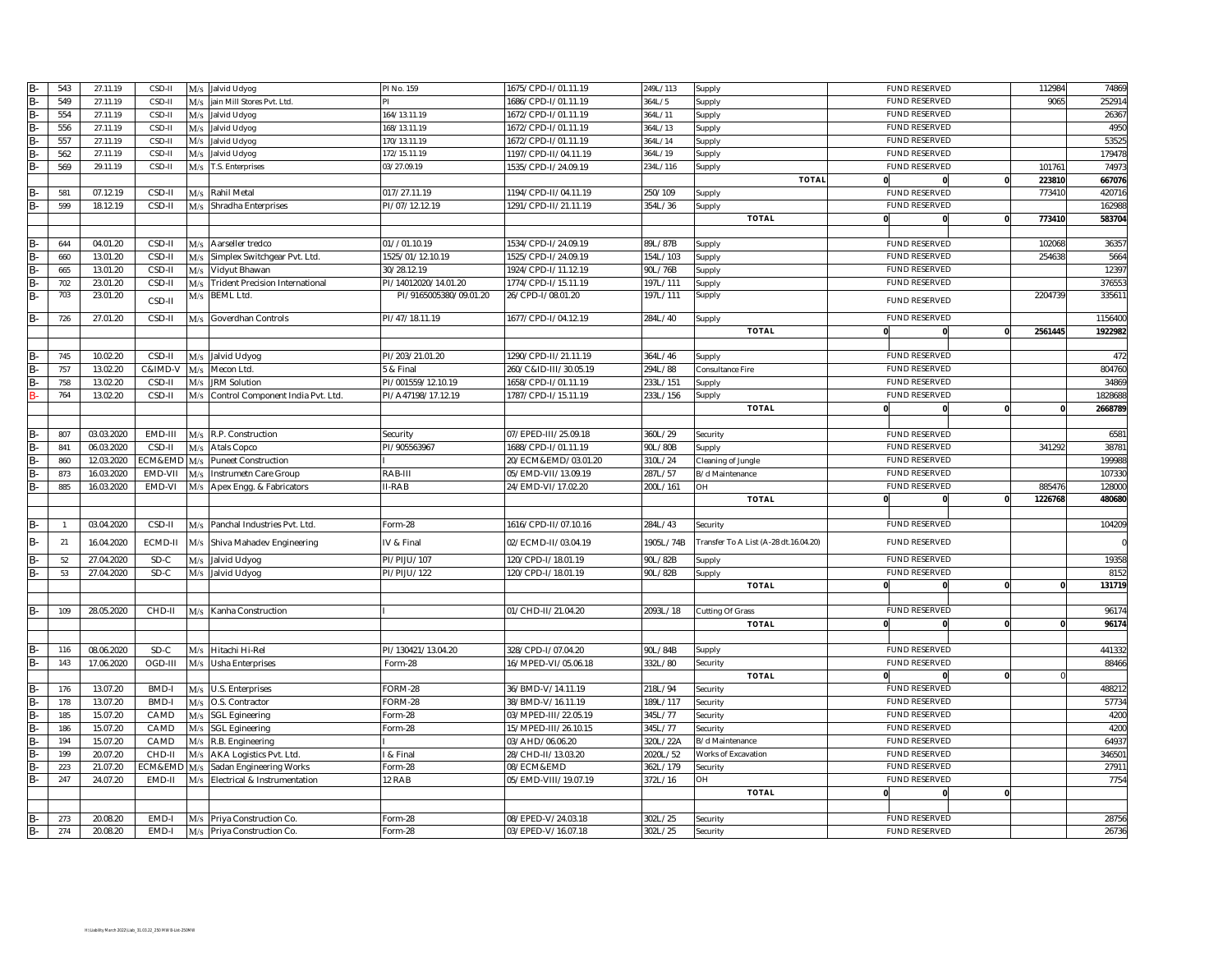| $B -$                   | 275 | 20.08.20   | EMD-       | M/s | Nosad Contractor               | Form-28                 | 05/EPED-V/07.10.14         | 302L/25A | Security                 |              | <b>FUND RESERVED</b>            |          | 49579   |
|-------------------------|-----|------------|------------|-----|--------------------------------|-------------------------|----------------------------|----------|--------------------------|--------------|---------------------------------|----------|---------|
| $B -$                   | 276 | 20.08.20   | EMD-       | M/s | Nosad Contractor               | Form-28                 | 14/EPED-V/23.02.16         | 302L/25A | Security                 |              | <b>FUND RESERVED</b>            |          | 49958   |
| $B -$                   | 294 | 27.08.20   | CHD-II     | M/s | CSIR Dhanbad                   | TAX-6427/19-20/15.02.20 | CIMFR/31.08.16             | 381L/07  | Study of Coal            | 24241        |                                 |          |         |
| B-                      | 295 | 27.08.20   | CHD-II     | M/s | CSIR Dhanbad                   | TAX-7066/19-20/06.03.20 | CIMFR/31.08.16             | 381L/7A  | Study of Coal            | 3975         |                                 |          |         |
| B-                      | 296 | 27.08.20   | CHD-II     | M/s | CSIR Dhanbad                   | TAX-7359/19-20/18.03.20 | CIMFR/31.08.16             | 381L/7A  | Study of Coal            | 66854        |                                 |          |         |
| B-                      | 297 | 27.08.20   | CHD-II     | M/s | CSIR Dhanbad                   | TAX-7395/19-20/19.03.20 | CIMFR/31.08.16             | 381L/08  | Study of Coal            | 384784       |                                 |          |         |
| B-                      | 298 | 27.08.20   | CHD-I      | M/s | CSIR Dhanbad                   | TAX-477/20-21/28.05.20  | CIMFR/31.08.16             | 881L/08  | Study of Coal            | 18496        |                                 |          |         |
| B.                      | 299 | 27.08.20   | CHD-I      | M/s | CSIR Dhanbad                   | TAX-7432/19-20/20.03.20 | CIMFR/31.08.16             | 381L/8A  | Study of Coal            | 33095        | Fund requirement                |          |         |
| B-                      | 300 | 27.08.20   | CHD-II     | M/s | <b>CSIR Dhanbad</b>            | TAX-216/20-21/18.05.20  | CIMFR/31.08.16             | 381L/09  | Study of Coal            | 413933       | sent to H/Q                     |          |         |
| $B -$                   | 301 | 27.08.20   | CHD-II     | M/s | <b>CSIR Dhanbad</b>            | TAX-1236/20-21/29.06.20 | CIMFR/31.08.16             | 381L/9A  | Study of Coal            | 20398        |                                 |          |         |
| B.                      | 302 | 27.08.20   | CHD-I      | M/s | <b>CSIR Dhanbad</b>            | TAX-1264/20-21/30.06.20 | CIMFR/31.08.16             | 381L/9A  | Study of Coal            | 22612        | seperately                      |          |         |
| B.                      | 303 | 27.08.20   | CHD-I      | M/s | CSIR Dhanbad                   | TAX-1251/20-21/30.06.20 | CIMFR/31.08.16             | 381L/10  | Study of Coal            | 67958        |                                 |          |         |
| B-                      | 304 | 27.08.20   | CHD-II     | M/s | CSIR Dhanbad                   | TAX-1389/20-21/30.06.20 | CIMFR/31.08.16             | 81L/10A  | Study of Coal            | 8141         |                                 |          |         |
| B-                      | 305 | 27.08.20   | CHD-II     | M/s | CSIR Dhanbad                   | TAX-1317/20-21/30.06.20 | CIMFR/31.08.16             | 381L/10A | Study of Coal            | 70563        |                                 |          |         |
| R.                      | 306 | 27.08.20   | CHD-II     | M/s | CSIR Odisha                    | 555(D)/03.08.20         | CIMFR/31.08.16             | 381L/11  | Moisture Ash             | 1770         |                                 |          |         |
|                         |     |            |            |     |                                |                         |                            |          | <b>TOTAL</b>             | 3996215      | O                               |          |         |
|                         |     |            |            |     |                                |                         |                            |          |                          |              |                                 |          |         |
|                         |     |            |            |     |                                |                         |                            |          |                          |              |                                 |          |         |
| B.                      | 307 | 01.09.20   | CSD-II     | M/s | Goverdhan Controls             | PI/02/11.04.20          | 326/CPD-I/07.04.20         | 234L/144 | Supply                   |              | <b>FUND RESERVED</b>            |          | 440688  |
| B-                      | 309 | 01.09.20   | CSD-II     | M/s | <b>Instant Engineers</b>       | PI/34/09.12.19          | 1906/CPD-I/07.12.19        | 234L/145 | Supply                   |              | <b>FUND RESERVED</b>            |          | 138331  |
| B-                      | 347 | 10.09.20   | OGD        | M/s | Ecomen Laboratories            | Form-28                 | 24/BMD-I/09.08.16          | 345L/100 | Security                 |              | <b>FUND RESERVED</b>            |          | 43280   |
| $B -$                   | 362 | 23.09.20   | SD-C       | M/s | Voith Turbo Pvt. Ltd.          | PI/SP0S-48/31.07.20     | 269/PD-1/09.06.20          | 329L/78  | Supply                   |              | <b>FUND RESERVED</b>            |          | 1031405 |
| B.                      | 373 | 23.09.20   | SD-C       | M/s | J.K. Engineering               | PI/PR/06/30.07.20       | 767/PD-1/20.07.20          | 197L/136 | Supply                   |              | <b>FUND RESERVED</b>            |          | 271352  |
| B-                      | 382 | 28.09.20   | SD-C       | M/s | Jayashree Electron             | PI/528-A/28.08.20       | 950/PD-I/21.08.20          | 364L/84  | Supply                   |              | <b>FUND RESERVED</b>            |          | 22125   |
| $B -$                   | 390 | 28.09.20   | SD-C       |     | M/s Astech Marketing Pvt. Ltd. | PI/799/14.09.20         | 799/PD-I/11.09.20          | 354L/78  | Supply                   |              | <b>FUND RESERVED</b>            |          | 562860  |
|                         |     |            |            |     |                                |                         |                            |          | <b>TOTA</b>              | $\mathbf{0}$ | $\bf{0}$                        | $\Omega$ | 2510041 |
|                         |     |            |            |     |                                |                         |                            |          |                          |              |                                 |          |         |
|                         | 399 | 06.10.20   | SD-C       | M/s | Power Engineers                | PI/PE/20-21/34/12.09.20 | 486/PD-I/17.07.20          | 285L/32  | Supply                   |              | <b>FUND RESERVED</b>            |          | 1205110 |
|                         | 411 | 12.10.20   | CHD-II     | M/s | <b>CSIR</b>                    | 2020-21/Tax/1198        | 15/C&IMD-IV/               | 81L/13B  | Study of Quality of Coal | 20537        |                                 |          |         |
|                         | 412 | 12.10.20   | CHD-I      | M/s | CSIR                           | 2020-21/Tax/1224        | 15/C&IMD-IV/               | 381L/13B | Study of Quality of Coal | 4111         |                                 |          |         |
| B-                      | 413 | 12.10.20   | CHD-II     | M/s | <b>CSIR</b>                    | 2020-21/Tax/2178        | 15/C&IMD-IV/               | 381L/14  | Study of Quality of Coal |              | 367762 Fund requirement sent to |          |         |
| $\overline{\mathsf{R}}$ | 414 | 12.10.20   | CHD-II     | M/s | <b>CSIR</b>                    | 2020-21/Tax/1373        | 15/C&IMD-IV/               | 381L/14B | Study of Quality of Coal | 4143         | H/Q seperately                  |          |         |
| B-                      | 415 | 12.10.20   | CHD-II     | M/s | <b>CSIR</b>                    | 2020-21/Tax/1607        | 15/C&IMD-IV/               | 381L/16  | Study of Quality of Coal | 309567       |                                 |          |         |
| B-                      | 416 | 12.10.20   | CHD-II     | M/s | <b>CSIR</b>                    | 2020-21/Tax/1748        | 15/C&IMD-IV/               | 381L/16B | Study of Quality of Coal | 246297       |                                 |          |         |
| B-                      | 430 | 22.10.20   | CHD-II     | M/s | M.K. Traders                   | IX                      | 27/CHD-II/03.02.20         | 3092/66  | O/H                      |              | <b>FUND RESERVED</b>            |          | 23799   |
| $B -$                   | 432 | 22.10.20   | CFA&BO     | M/s | Sanjog Professional            | orm-28                  | 02/CPD-II/17.05.18         | 419/168  | Security                 |              | <b>FUND RESERVED</b>            |          | 50440   |
| B.                      | 444 | 27.10.20   | AHD-III    | M/s | <b>Balram Engineers</b>        | orm-28                  | 16/AHD-III/14.08.19        | 167/133  | Servicing                |              | <b>FUND RESERVED</b>            |          | 29484   |
| B-                      | 451 | 29.10.20   | SD-C       | M/s | S.R. Industries                | PI/026/13.10.20         | 864/PD-I/26.09.20          | 250/126  | Supply                   |              | <b>FUND RESERVED</b>            |          | 397706  |
| $B -$                   | 454 | 29.10.20   | SD-C       | M/s | <b>Unicon Engineers</b>        | UE/078/16.09.20         | 1906/CPD-II/05.12.16       | 250/129  | Supply                   |              | <b>FUND RESERVED</b>            |          | 4600    |
| B-                      | 460 | 29.10.20   | SD-C       | M/s | Multi Tech Engineers           | PI/237/28.09.20         | 1162/PD-I/21.09.20         | 360/146  | Supply                   |              | <b>FUND RESERVED</b>            |          | 553457  |
| $B -$                   | 465 | 31.10.20   | SD-C       | M/s | Authentic System               | PI/79/16.09.20          | 855/PD-I/29.07.20          | 90/87-B  |                          |              | <b>FUND RESERVED</b>            |          | 152904  |
|                         |     |            |            |     |                                |                         |                            |          | Supply<br><b>TOTAL</b>   | 1211549      |                                 |          | 2417500 |
|                         |     |            |            |     |                                |                         |                            |          |                          |              |                                 |          |         |
| $B -$                   | 474 | 03.11.20   | SD-C       | M/s | <b>Authentic Systems</b>       | PI/109/20-21/24.10.20   | 1284/PD-I/08.10.20         | 364/92   |                          |              | <b>FUND RESERVED</b>            |          | 23761   |
|                         | 493 | 06.11.20   |            |     |                                | PI/30/02.10.20          | 1161/PD-I/21.09.20         | 215/179  | Supply                   |              | <b>FUND RESERVED</b>            |          | 262843  |
| B-<br>$\overline{B}$    | 503 | 12.11.20   | SD-C       | M/s | Omega Industries               |                         | 07/MPED-II/09.01.20        | 229L/153 | Supply<br>Security       |              |                                 |          | 30000   |
|                         | 517 |            | <b>TMD</b> | M/s | <b>Bharti Enterprises</b>      | orm-28                  |                            |          |                          |              | <b>FUND RESERVED</b>            |          |         |
| B-                      |     | 20.11.20   | BMD-       | M/s | Virendra Singh Lodhi           | orm-28                  | 01/BMD-V/10.05.19          | 247L/94  | Security                 |              | <b>FUND RESERVED</b>            |          | 7046    |
| B.                      | 518 | 20.11.20   | BMD-       | M/s | Virendra Singh Lodhi           | Form-28                 | 20/BMD-V/26.09.19          | 247L/94  | Security                 |              | <b>FUND RESERVED</b>            |          | 7046    |
| B-                      | 540 | 27.11.20   | SD-C       | M/s | Mass Electronics System        | PI/05/09.11.20          | 1365/PD-I/16.10.20         | 364L/99  | Supply                   |              | <b>FUND RESERVED</b>            |          | 576135  |
| B.                      | 541 | 27.11.20   | SD-C       | M/s | Indian Rubber Products         | PI/2020/9037/05.11.20   | 1291/PD-I/08.10.20         | 64L/100  | Supply                   |              | <b>FUND RESERVED</b>            |          | 610185  |
| B-                      | 542 | 27.11.20   | SD-C       | M/s | Vikas Refractories             | PI/VR/06/04.11.20       | 1424/PD-I/26.10.20         | 364L/102 | Supply                   |              | <b>FUND RESERVED</b>            |          | 734314  |
|                         |     |            |            |     |                                |                         |                            |          | <b>TOTAL</b>             |              |                                 |          | 2251330 |
|                         |     |            |            |     |                                |                         |                            |          |                          |              |                                 |          |         |
|                         | 568 | 15.12.2020 | SD-C       | M/s | GE Power India Ltd.            | RD6424250057/11.12.20   | 718/T-07/HQ/18-19/18.06.20 | 328L/56  | Supply                   |              | <b>FUND RESERVED</b>            |          | 8492    |
|                         | 577 | 17.12.2020 | SD-C       | M/s | Boiler Controls Pvt. Ltd.      | PI/15/27.11.20          | 927/PD-I/17.10.20          | 329L/89  | Supply                   |              | <b>FUND RESERVED</b>            |          | 471528  |
| $B -$                   | 584 | 23.12.2020 | SD-C       | M/s | <b>Akshat Enterprises</b>      | PI/01/26.11.20          | 1035/PD-I/20.11.20         | 354L/90  | Supply                   |              | <b>FUND RESERVED</b>            | 4513     | 55601   |
| $B -$                   | 590 | 23.12.2020 | EMD-I      | M/s | R.P. Construction              | FORM-28                 | 06/EMD-VIII/02.08.19       | 360L/63  | Security                 |              | <b>FUND RESERVED</b>            |          | 14023   |
| $B -$                   | 593 | 23.12.2020 | EMD-I      | M/s | R.L. Engineers                 | ORM-28                  | 06/EMD-III/25.09.18        | 372L/55  | Security                 |              | <b>FUND RESERVED</b>            |          | 47293   |
| B-                      | 603 | 29.12.2020 | EMD-II     |     | M/s R.L. Engineers             | FORM-28                 | 03/EPED-III/21.09.15       | 202L/62  | M&R of Ash Dykes         |              | <b>FUND RESERVED</b>            |          | 30000   |
|                         |     |            |            |     |                                |                         |                            |          |                          |              |                                 |          |         |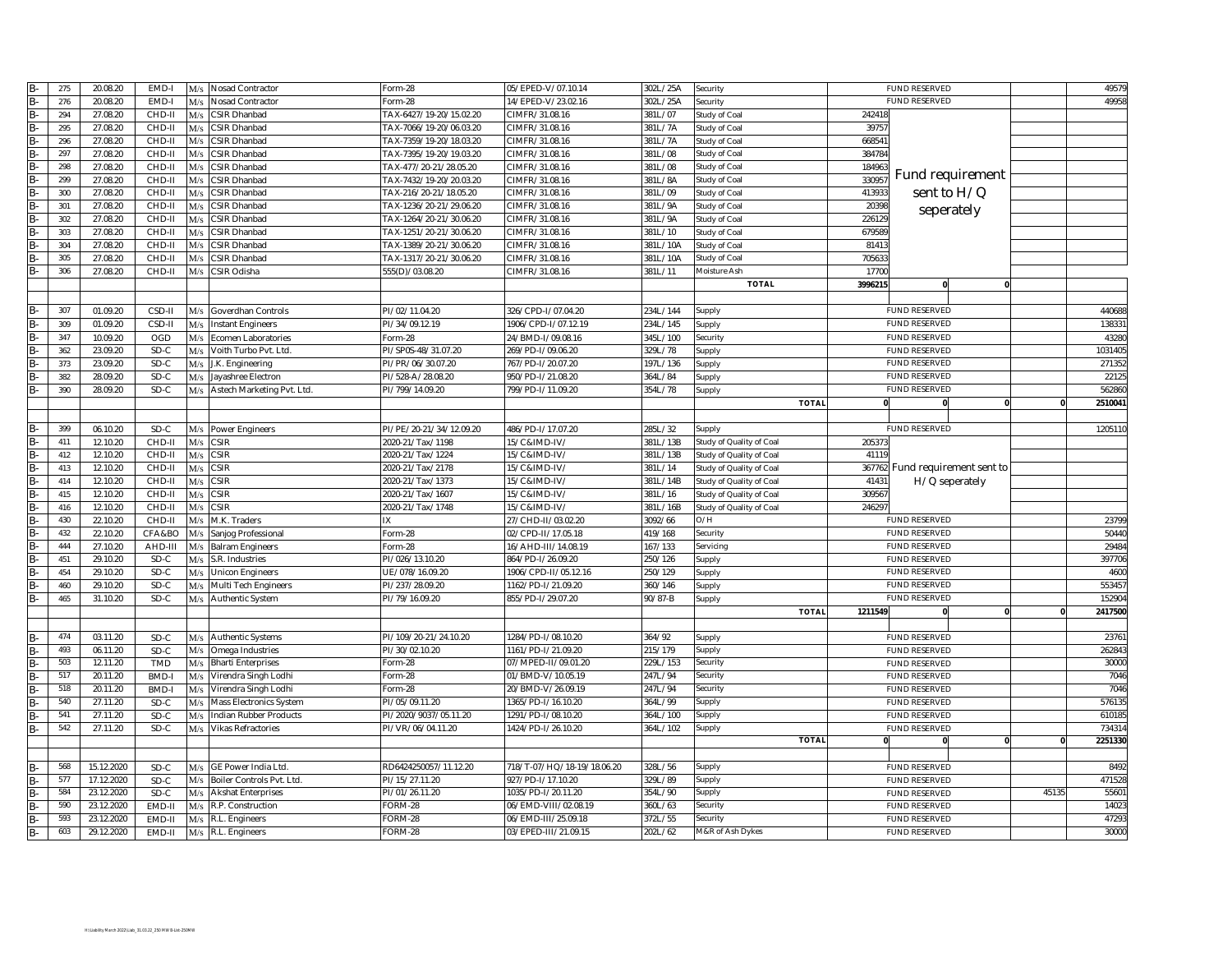| B-              | 608      | 29.12.2020               | EMD-II          | M/s | Priya Construction                              | ORM-28                       | 03/EMD-VIII/28.08.18                     | 349L/108               | Security                    |         | <b>FUND RESERVED</b>                         |       | 85000                                                                                                                                                                                                                                         |
|-----------------|----------|--------------------------|-----------------|-----|-------------------------------------------------|------------------------------|------------------------------------------|------------------------|-----------------------------|---------|----------------------------------------------|-------|-----------------------------------------------------------------------------------------------------------------------------------------------------------------------------------------------------------------------------------------------|
| B-              | 609      | 29.12.2020               | EMD-II          | M/s | Electrical & Instrumentation                    | ORM-28                       | 05/EMD-VIII/19.07.19                     | 349L/109               | Security                    |         | <b>FUND RESERVED</b>                         |       | 20000                                                                                                                                                                                                                                         |
|                 |          |                          |                 |     |                                                 |                              |                                          |                        | <b>TOTAL</b>                |         |                                              | 45135 | 731937                                                                                                                                                                                                                                        |
|                 |          |                          |                 |     |                                                 |                              |                                          |                        |                             |         |                                              |       |                                                                                                                                                                                                                                               |
| B-              | 616      | 03.01.2021               | SD-C            | M/s | <b>Akshat Enterprises</b>                       | PI/02/22.12.20               | 1068/PD-I/28.11.20                       | 358L/73                | Supply                      |         | <b>FUND RESERVED</b>                         |       | 143842                                                                                                                                                                                                                                        |
| B-              | 619      | 03.01.2021               | SD-C            | M/s | Fiducia Machinery                               | PI/1066/28.11.20             | 1066/PD-I/27.11.20                       | 284L/50                | Supply                      |         | <b>FUND RESERVED</b>                         |       | 26667                                                                                                                                                                                                                                         |
| B-              | 640      | 21.01.2021               | SD-C            | M/s | Placka Instruments India                        | 198/20/23.07.20              | 537/PD-I/20.06.20                        | 215L/182               | Supply                      |         | <b>FUND RESERVED</b>                         |       | 118721                                                                                                                                                                                                                                        |
| B-              | 646      | 28.01.2021               | SD-C            | M/s | Multi Tech Engineers                            | PI/219-P/28.12.20            | 1134/PD-I/23.12.20                       | 213L/171               | Supply                      |         | <b>FUND RESERVED</b>                         |       | 509035                                                                                                                                                                                                                                        |
| B-              | 647      | 28.01.2021               | SD-C            | M/s | Bearing & Engineering Co.                       | PI/L/20-21/35/.15.01.21      | 1072/PD-I/28.11.20                       | 213L/172               | Supply                      |         | <b>FUND RESERVED</b>                         |       | 256642                                                                                                                                                                                                                                        |
| $B -$           | 648      | 28.01.2021               | SD-C            | M/s | Atlas Copco                                     | 0906984330/16.01.21          | 1067/PD-I/27.11.20                       | 217L/130               | Supply                      |         | <b>FUND RESERVED</b>                         |       | 454542                                                                                                                                                                                                                                        |
| B-              | 650      | 28.01.2021               | SD-C            | M/s | Techno Plus                                     | PI/64/20.12.20               | 1057/PD-I/26.11.20                       | 217L/131               | Supply                      |         | <b>FUND RESERVED</b>                         |       | 1777316                                                                                                                                                                                                                                       |
|                 | 651      | 28.01.2021               | SD-C            | M/s | Trade India Corporation                         | PI/PRO/1715/30.12.20         | 1715/PD-I/15.12.20                       | 217L/132               | Supply                      |         | <b>FUND RESERVED</b>                         |       | 10018                                                                                                                                                                                                                                         |
|                 | 655      | 28.01.2021               | SD-C            | M/s | Luxmi Trading Co                                | 484/14.01.21                 | 1712/PD-I/15.12.20                       | 217L/136               | Supply                      |         | <b>FUND RESERVED</b>                         |       | 18342                                                                                                                                                                                                                                         |
| B-              | 659      | 30.01.2021               | OGD-III         |     | <b>Bharti Enterprises</b>                       | FORM-28                      | 09/MPED-VI/10.05.18                      | 223/195                | Security                    |         | <b>FUND RESERVED</b>                         |       | 124041                                                                                                                                                                                                                                        |
| B-              |          |                          |                 | M/s |                                                 |                              |                                          |                        | <b>TOTAI</b>                |         |                                              |       |                                                                                                                                                                                                                                               |
|                 |          |                          |                 |     |                                                 |                              |                                          |                        |                             |         |                                              |       | 170509                                                                                                                                                                                                                                        |
|                 |          |                          |                 |     |                                                 |                              |                                          |                        |                             |         |                                              |       |                                                                                                                                                                                                                                               |
| B-              | 660      | 03.02.2021               | CHD-IV          |     | M/s Hind Udyog                                  |                              | 07/CHD-IV/04.12.20                       | 253L/08                | abrication                  |         | <b>FUND RESERVED</b>                         |       | 343852                                                                                                                                                                                                                                        |
| B-              | 664      | 05.02.2021               | CHD-II          | M/s | <b>CSIR</b>                                     | 20-21/TAX-4066/26.12.20      | TAB-CCL/TPP/CIMFR                        | 381L/28A               | Study of Quality Coal       | 24957   |                                              |       |                                                                                                                                                                                                                                               |
| B-              | 665      | 05.02.2021               | CHD-II          | M/s | CSIR                                            | 20-21/TAX-3100/27.10.2020    | TAB-CCL/TPP/CIMFR                        | 381L/29                | Study of Quality Coal       | 19893   | Fund requirement sent to                     |       |                                                                                                                                                                                                                                               |
| B-              | 666      | 05.02.2021               | CHD-II          | M/s | CSIR                                            | 20-21/TAX-3938/11.12.20      | TAB-CCL/TPP/CIMFR                        | 381L/29                | Study of Quality Coal       | 65240   | H/Q seperately                               |       |                                                                                                                                                                                                                                               |
| B-              | 667      | 05.02.2021               | CHD-I           | M/s | $\overline{\text{CSIR}}$                        | 20-21/TAX-3121/27.10.20      | TAB-CCL/TPP/CIMFR                        | 381L/29A               | Study of Quality Coal       | 121424  |                                              |       |                                                                                                                                                                                                                                               |
| B-              | 668      | 05.02.2021               | CHD-I           | M/s | $\textsf{CSIR}$                                 | 20-21/TAX-3774/19.11.20      | TAB-CCL/TPP/CIMFR                        | 381L/29A               | Study of Quality Coal       | 2090    |                                              |       |                                                                                                                                                                                                                                               |
| B-              | 686      | 20.02.2021               | SD-C            |     | M/s Vijay Hydrotech                             | PI/1150/2020-21/08.02.21     | 1135/PD-I/23.12.20                       | 213L/180               | Supply                      |         | <b>FUND RESERVED</b>                         |       | 256907                                                                                                                                                                                                                                        |
|                 |          |                          |                 |     |                                                 |                              |                                          |                        | <b>TOTAL</b>                | 1243234 |                                              |       | 600759                                                                                                                                                                                                                                        |
|                 |          |                          |                 |     |                                                 |                              |                                          |                        |                             |         |                                              |       |                                                                                                                                                                                                                                               |
| B-              | 697      | 01.03.2021               | SD-C            | M/s | <b>Hind Udyog</b>                               | PI/70/08.02.20               | 1003/PD-I/10.11.20                       | 328L/60A               | Fabrication                 |         | <b>FUND RESERVED</b>                         |       | 321423                                                                                                                                                                                                                                        |
| B-              | 698      | 01.03.2021               | SD-C            | M/s | <b>Hind Udyog</b>                               | PI/71/09.02.21               | 1060/PD-I/26.11.20                       | 328L/60A               | Supply                      |         | <b>FUND RESERVED</b>                         |       | 398958                                                                                                                                                                                                                                        |
| B-              | 699      | 01.03.2021               | SD-C            | M/s | Istan Powertech Pvt. Ltd.                       | PI/26U/18.12.20              | 1707/PD-I/15.12.20                       | 328L/61                | Supply                      |         | <b>FUND RESERVED</b>                         |       | 5714                                                                                                                                                                                                                                          |
| B-              | 700      | 01.03.2021               | SD-C            | M/s | Soneobra Enterprises                            | PI/SO/20/12/29.12.20         | 1713/PD-I/15.12.20                       | 328L/61A               | Supply                      |         | <b>FUND RESERVED</b>                         |       | 12720                                                                                                                                                                                                                                         |
|                 |          |                          |                 |     |                                                 |                              |                                          |                        |                             |         |                                              |       |                                                                                                                                                                                                                                               |
|                 |          |                          |                 |     |                                                 |                              |                                          |                        |                             |         |                                              |       |                                                                                                                                                                                                                                               |
| B-              | 704      | 04.03.2021               | $SD-C$          | M/s | Instrumentation Ltd.                            | 848/29.12.20                 | 817/CPD-II/07.08.19                      | 213L/183               | Supply                      |         | <b>FUND RESERVED</b>                         |       |                                                                                                                                                                                                                                               |
| B-              | 709      | 04.03.2021               | BMD-            | M/s | Bharat Mechanical Structural & Works            | $\vee$                       | 01/BMD-I/03.06.20                        | 159L/99                | 3/d Maintenance             |         | <b>FUND RESERVED</b>                         |       |                                                                                                                                                                                                                                               |
| B-              | 710      | 04.03.2021               | BMD-            | M/s | Jahangir Enterprises                            | Form-28                      | 23/BMD-V/03.10.19                        | 290L/45                | Security                    |         | <b>FUND RESERVED</b>                         |       |                                                                                                                                                                                                                                               |
| B-              | 724      | 12.03.2021               | SD-C            | M/s | Bearing & Engineering                           | PI/L/20-21/37                | 64/PD-I/08.01.21                         | 214L/200               | Supply                      |         | <b>FUND RESERVED</b>                         |       |                                                                                                                                                                                                                                               |
| B-              | 725      | 12.03.2021               | SD-C            | M/s | Swadeshi Mineral Industry                       | 1425/PD-I/22.12.20           | 1425/PD-I/22.12.20                       | 214L/201               | Supply                      |         | <b>FUND RESERVED</b>                         |       |                                                                                                                                                                                                                                               |
| B-              | 726      | 12.03.2021               | SD-C            | M/s | Supath Engineering                              | PI/13/08.12.20               | 1180/PD-I/23.09.20                       | 214L/202               | Supply                      |         | <b>FUND RESERVED</b>                         |       |                                                                                                                                                                                                                                               |
| B-              | 727      | 12.03.2021               | SD-C            | M/s | Deepak Electricals & Elect                      | PI/20/16.01.21               | 1720/PD-I/16.12.20                       | 214L/202               | Supply                      |         | <b>FUND RESERVED</b>                         |       |                                                                                                                                                                                                                                               |
| B-              | 728      | 12.03.2021               | SD-C            | M/s | Industrial Sales & Supply                       | PI/1602/15.12.20             | 1602/PD-I/01.12.20                       | 214L/203               | Supply                      |         | <b>FUND RESERVED</b>                         |       |                                                                                                                                                                                                                                               |
| B-              | 758      | 20.03.2021               | EMD-I           | M/s | Electrical & Instrumentation                    | Form-28                      | 11/EMD-II/25.02.20                       | 343L/19A               | Security                    |         | <b>FUND RESERVED</b>                         |       |                                                                                                                                                                                                                                               |
| B-              | 759      | 20.03.2021               | EMD-            | M/s | Rajdhani Engineering                            | Form-28                      | 04/EPED-V/09.08.18                       | 309L/37                | Security                    |         | <b>FUND RESERVED</b>                         |       |                                                                                                                                                                                                                                               |
| B-              | 763      | 22.03.2021               | <b>AHD</b>      | M/s | R.B. Engineering                                |                              | 03/AHD/06.06.20                          | 386L/15                | B/d Maintenance             |         | <b>FUND RESERVED</b>                         |       |                                                                                                                                                                                                                                               |
| B-              | 765      | 23.03.2021               | SD-C            | M/s | Shree Ambe                                      | PI/09/10.01.21               | 838/PD-I/23.09.20                        | 250L/155               | Supply                      |         | <b>FUND RESERVED</b>                         |       |                                                                                                                                                                                                                                               |
| B-              | 766      | 23.03.2021               | SD-C            | M/s | Shree Gajanand Power System                     | PI/MC/05/20-21/04.02.21      | 86/PD-I/10.02.21                         | 250L/157               | Supply                      |         | <b>FUND RESERVED</b>                         |       |                                                                                                                                                                                                                                               |
| B-              | 769      | 23.03.2021               | SD-C            | M/s | Goverdhan Controls                              | PI/15/03.02.2                | 36/PD-I/05.01.21                         | 154L/132               | Supply                      |         | <b>FUND RESERVED</b>                         |       |                                                                                                                                                                                                                                               |
| B-              | 772      | 23.03.2021               | SD-C            | M/s | <b>Aditi Enterprises</b>                        | PI/08/04.03.21               | 299/PD-I/04.03.21                        | 154L/134               | Supply                      |         | <b>FUND RESERVED</b>                         |       |                                                                                                                                                                                                                                               |
| $B -$           | 774      | 23.03.2021               | SD-C            | M/s | Jain Mill Stores Pvt                            | PI/01.01.21                  | 1601/PD-I/BTPS/01.12.20                  | 154L/136               | Supply                      |         | <b>FUND RESERVED</b>                         |       |                                                                                                                                                                                                                                               |
|                 | 775      | 23.03.2021               | SD-C            | M/s | Jain Mill Stores Pvt                            | PI/01.01.21                  | 1601/PD-I/BTPS/01.12.20                  |                        | Supply                      |         | <b>FUND RESERVED</b>                         |       |                                                                                                                                                                                                                                               |
| B-              | 776      | 23.03.2021               | $SD-C$          |     | Jain Mill Stores Pvt                            | PI/01.01.21                  | 1601/PD-I/BTPS/01.12.20                  | 154L/137<br>154L/137   | supply                      |         | <b>FUND RESERVED</b>                         |       |                                                                                                                                                                                                                                               |
| B-              | 779      |                          |                 | M/s |                                                 |                              |                                          |                        |                             |         |                                              |       |                                                                                                                                                                                                                                               |
| B-              |          | 23.03.2021               | SD-C            | M/s | Yokogawa India Ltd                              | PI/2007011347/18.11.20       | 1447/PD-I/29.10.20                       | 234L/170               | Supply                      |         | <b>FUND RESERVED</b>                         |       |                                                                                                                                                                                                                                               |
| B-              | 780      | 23.03.2021               | SD-C            | M/s | Aarseller Tredco                                | PI/01/10.11.20               | 1487/PD-I/05.11.20                       | 234L/171               | Supply                      |         | <b>FUND RESERVED</b>                         |       |                                                                                                                                                                                                                                               |
| B-              | 782      | 23.03.2021               | SD-C            | M/s | Industrial Sales & Supply                       | PI/1602/20-21/15.12.20       | 1602/PD-I/01.12.20                       | 234L/172               | Supply                      |         | <b>FUND RESERVED</b>                         |       |                                                                                                                                                                                                                                               |
| B-              | 783      | 23.03.2021               | SD-C            | M/s | Industrial Sales & Supply                       | PI/1611/20-21/11.12.20       | 1611/PD-I/03.12.20                       | 234L/173               | Supply                      |         | <b>FUND RESERVED</b>                         |       |                                                                                                                                                                                                                                               |
| B-              | 788      | 25.03.2021               | CAMD            | M/s | Usha Enterprises                                |                              | 23/CAMD-III/19.12.20                     | 383L/27                | 3/d Maintenance             |         | <b>FUND RESERVED</b>                         |       |                                                                                                                                                                                                                                               |
| B-              | 797      | 31.03.2021               | CSD             | M/s | S.K. Engineering                                | 50/08.03.21                  | 207/PD-I/10.02.21                        | 354L/104               | Supply                      |         | <b>FUND RESERVED</b>                         |       |                                                                                                                                                                                                                                               |
| B-              | 799      | 31.03.2021               | CSD             | M/s | Geeco Enercon Pvt.                              | PI/04/APH/20-21              | 1021/PD-I/17.11.20                       | 217L/144               | Supply                      |         | <b>FUND RESERVED</b>                         |       |                                                                                                                                                                                                                                               |
|                 |          |                          |                 |     |                                                 |                              |                                          |                        | <b>TOTAL</b>                |         |                                              |       | 669834<br>108096<br>41170<br>394828<br>68440<br>26526<br>270284<br>1015005<br>18162<br>1299400<br>96338<br>952042<br>282954<br>466145<br>29063<br>81412<br>57010<br>46804<br>211223<br>686701<br>570316<br>231388<br>207010<br>8605<br>167902 |
|                 |          |                          |                 |     |                                                 |                              |                                          |                        |                             |         |                                              |       |                                                                                                                                                                                                                                               |
| B-<br><b>B-</b> | 18<br>23 | 16.04.2021<br>16.04.2021 | C&IMD-I<br>SD-C | M/s | D.K. & Sons<br>M/s S.K. Engg. & Allied Solution | <b>III RA</b><br>64/24.03.21 | 03/C&IMD-I/10.06.20<br>207/PD-I/10.02.21 | 347L/15,16<br>363L/111 | B/d Maintenance<br>Security |         | <b>FUND RESERVED</b><br><b>FUND RESERVED</b> |       | 83909<br>8606                                                                                                                                                                                                                                 |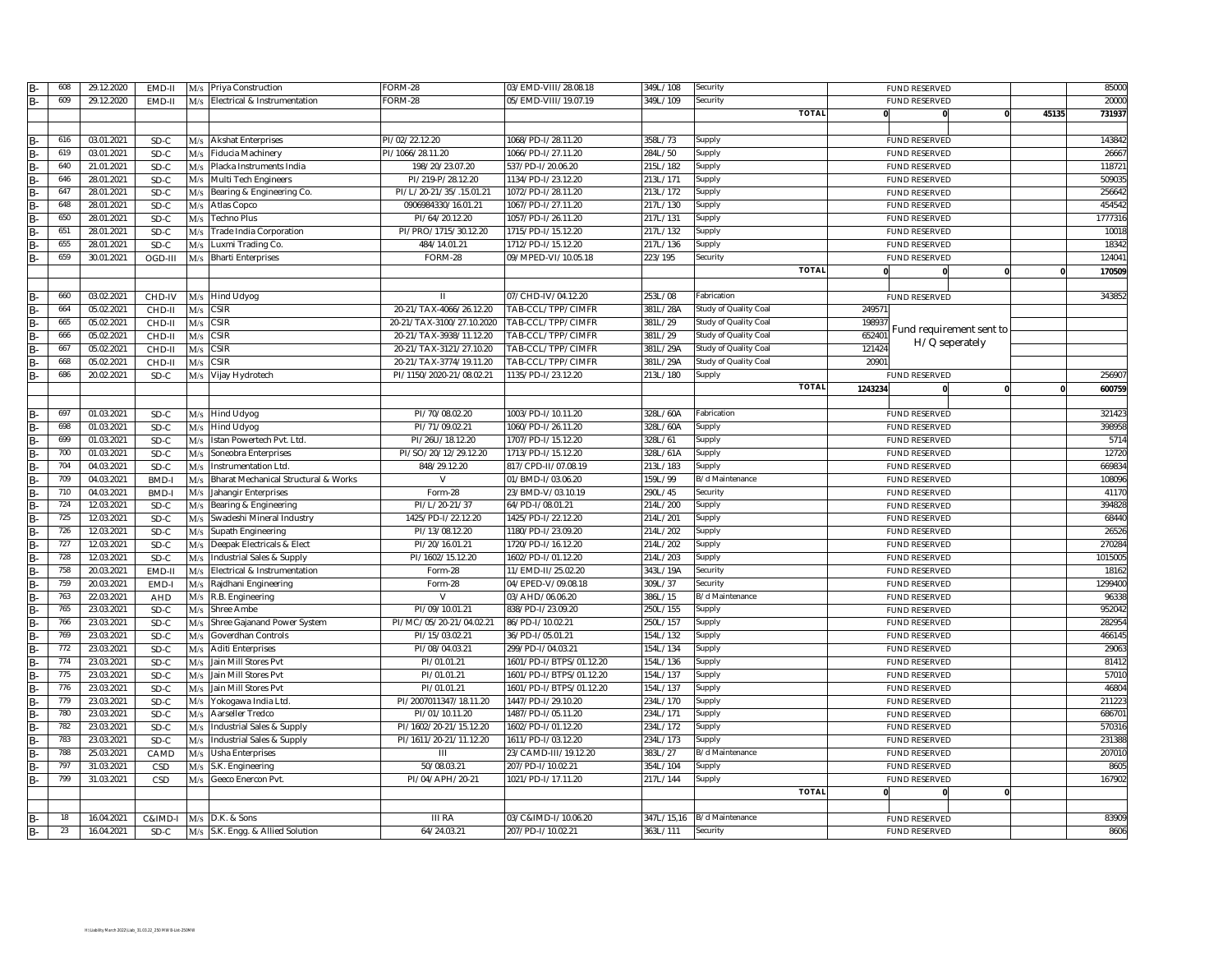|                         | 25  | 16.04.2021 | SD-C       |     | M/s Jalvid Udyog                     | P9/257 12.03.21           | 298/PD-I/04.03.21                              | 363L/115 |                          |         | <b>FUND RESERVED</b>                       | 79769   |
|-------------------------|-----|------------|------------|-----|--------------------------------------|---------------------------|------------------------------------------------|----------|--------------------------|---------|--------------------------------------------|---------|
| B-                      | 26  | 16.04.2021 | SD-C       |     | M/s Jalvid Udyog                     | PI                        | 298/PD-I/04.03.21                              | 63L/115  |                          |         | <b>FUND RESERVED</b>                       | 2976    |
|                         |     |            |            |     |                                      |                           |                                                |          | <b>TOTAL</b>             |         |                                            | 175260  |
|                         |     |            |            |     |                                      |                           |                                                |          |                          |         |                                            |         |
|                         | 32  | 03.05.2021 | CMD-I      | M/s | Dharmendra Kumar                     | Security                  | 02/CMD-I/03.07.20                              | 1917L/99 | Security                 |         | <b>FUND RESERVED</b>                       | 9129    |
| B-                      | 38  | 18.05.2021 | CHD-II     |     | $M/s$ CSIR                           | 20-21/TAX-4777            | TR AG<br>3CCL/PARICHHA/30.08.16                | 381L/33  | Study quality of Coal    | 41843   | Fund requirement sent to H/Q               |         |
| $B -$                   | 39  | 18.05.2021 | CHD-II     |     | $M/s$ CSIR                           | 20-21/TAX-4779            | TR AG                                          | 381L/33  | Study quality of Coal    | 40420   | seperately                                 |         |
| B-                      | 40  | 18.05.2021 | CHD-II     | M/s | <b>CSIR</b>                          | 20-21/TAX-4864            | BCCL/PARICHHA/30.08.16<br>TRAG NCL+PA/30.08.16 | 381L/33A | Study quality of Coal    | 462437  |                                            |         |
| $B -$                   | 41  | 18.05.2021 | CHD-II     | M/s | <b>CSIR</b>                          | 20-21/TAX-4887            | TRAG NCL+PA/30.08.16                           | 381L/33A | Study quality of Coal    | 19951   | Fund requirement sent to H/Q<br>seperately |         |
| B-                      | 42  | 18.05.2021 |            |     | <b>CSIR</b>                          | 20-21/TAX-4881            | TR AG                                          | 381L/34  | Study quality of Coal    | 60483   |                                            |         |
|                         |     |            | CHD-II     | M/s |                                      |                           | BCCL/PARICHHA/30.08.16                         |          |                          |         | Fund requirement sent to H/Q<br>seperately |         |
| B-                      | 43  | 18.05.2021 | CHD-II     |     | M/s CSIR                             | 20-21/TAX-4901            | TR AG CCL/PARICHHA                             | 381L/34A | Study quality of Coal    | 3923    |                                            |         |
| B-                      | 44  | 18.05.2021 | CHD-II     | M/s | <b>CSIR</b>                          | 20-21/TAX-4942            | TR AG CCL/PARICHHA                             | 381L/34A | Study quality of Coal    | 45736   | Fund requirement sent to H/Q               |         |
| B-                      | 45  | 18.05.2021 | CHD-II     | M/s | <b>CSIR</b>                          | 20-21/TAX-5137            | TR AG CCL/PARICHHA                             | 381L/35  | Study quality of Coal    | 44637   | seperately                                 |         |
| B-                      | 46  | 18.05.2021 | CHD-II     | M/s | <b>CSIR</b>                          | 20-21/TAX-4840            | TR AG CCL/PARICHHA                             | 381L/35  | Study quality of Coal    | 36784   | Fund requirement sent to H/Q               |         |
| $B -$                   | 47  | 18.05.2021 | CHD-II     | M/s | <b>CSIR</b>                          | 20-21/TAX-4867            | TR AG CCL/PARICHHA                             | 381L/35A | Study quality of Coal    | 54835   | seperately                                 |         |
| B.                      | 48  | 18.05.2021 | CHD-II     | M/s | CSIR                                 | 20-21/TAX-4976            | TRAG NCL+PA/30.08.16                           | 381L/35A | Study quality of Coal    |         | 291355 Fund requirement sent to H/Q        |         |
| $B -$                   | 52  | 18.05.2021 | CHD-II     | M/s | <b>CSIR</b>                          | 20-21/TAX-5818            | TRAG NCL+PA/30.08.16                           | 381L/31  | Study quality of Coal    | 42299   | seperately                                 |         |
| $\overline{B}$          | 55  | 25.05.2021 | CSD        | M/s | <b>Instant Engineers</b>             | PI/13/16.03.21            | 168/PD-I/12.03.21                              | 197L/168 | Supply                   |         | <b>FUND RESERVED</b>                       | 96047   |
| B-                      | 57  | 25.05.2021 | BMD-       | M/s | <b>Hind Udyog</b>                    | Ш                         | 22/BMD-V/01.10.19                              | 78L/187  | abrication               |         | <b>FUND RESERVED</b>                       | 133282  |
| B-                      | 58  | 25.05.2021 | BMD-I      |     | M/s Hind Udyog                       | IV                        | 22/BMD-V/01.10.19                              | 78L/189  | abrication               |         | <b>FUND RESERVED</b>                       | 106624  |
|                         |     |            |            |     |                                      |                           |                                                |          | <b>TOTAL</b>             | 3541872 |                                            |         |
|                         |     |            |            |     |                                      |                           |                                                |          |                          |         |                                            |         |
| $B -$                   | 65  | 04.06.2021 | SD         |     | M/s Jalvid Udyog                     | 285/39A                   | 1576/PD-I/25.11.20                             | 285L/39A | Supply                   |         | <b>FUND RESERVED</b>                       | 636103  |
| B-                      | 66  | 04.06.2021 | SD         |     | M/s Jalvid Udyog                     | 285/40                    | 1576/PD-I/25.11.20                             | 285L/40  | Supply                   |         | <b>FUND RESERVED</b>                       | 62393   |
| B-                      | 67  | 04.06.2021 | SD         |     | M/s Jalvid Udyog                     | 285/41                    | 1576/PD-I/25.11.20                             | 285L/41  | Supply                   |         | <b>FUND RESERVED</b>                       | 14418   |
| B-                      | 68  | 04.06.2021 | SD         | M/s | Jalvid Udyog                         | 285/41                    | 1576/PD-I/25.11.20                             | 285L/41  | Supply                   |         | <b>FUND RESERVED</b>                       | 1143458 |
| B-                      | 70  | 14.06.2021 | AHD        | M/s | R.B. Engineering Works               | VI                        | 03/AHD/06.06.20                                | 321L/40  | B/d Maintinance          |         | <b>FUND RESERVED</b>                       | 55723   |
| B-                      | 71  | 15.06.2021 | SD         | M/s | Brij Nandan Printers                 | BNP/21-22/60/03.06.21     | 430/PD-I/06.04.21                              | 365L/78  | Supply                   |         | <b>FUND RESERVED</b>                       | 319928  |
| $B -$                   | 77  | 23.06.2021 | BMD-       | M/s | Bharat Mechanical Structural & Works | VII & Final               | 01/BMD-I/03.06.20                              | 417L/5B  | B/d Maintinance          |         | <b>FUND RESERVED</b>                       | 70379   |
| B.                      | 79  | 24.06.2021 | CHD-I      | M/s | CSIR                                 | 21-22/626/08.05.21        | TA BETWEN PTPP                                 | 381L/40A | Study of Coal            |         | <b>FUND RESERVED</b>                       | 341957  |
| B-                      | 80  | 24.06.2021 | CHD-II     | M/s | CSIR                                 | 21-22/649/10.05.21        | TA BETWEN PTPP                                 | 381L/41  | Study of Coal            |         | <b>FUND RESERVED</b>                       | 78339   |
|                         |     |            |            |     |                                      |                           |                                                |          | <b>TOTAL</b>             |         |                                            |         |
|                         |     |            |            |     |                                      |                           |                                                |          |                          |         |                                            |         |
|                         | 88  | 01.07.2021 | SD-CTPS    |     | M/s Acmevac Sales Pvt. Ltd.          | PI/19.10.20               | 1193/PD-I/29.09.20                             | 365L/88  | Supply                   |         | <b>FUND RESERVED</b>                       | 295649  |
| B                       | 93  | 13.07.2021 | CHD-II     |     | $M/s$ CSIR                           | 2021-22/TAX-58/07.04.21   | Ag. Between NCL, Parichha                      | 381L/44  | Study of Quality of Coal |         | <b>FUND RESERVED</b>                       | 541775  |
| R                       | 94  | 13.07.2021 | CHD-II     |     | $M/s$ CSIR                           | 2021-22/TAX-948/09.06.21  | Ag. Between NCL, Parichha                      | 381L/44B | Study of Quality of Coal |         | <b>FUND RESERVED</b>                       | 451593  |
|                         | 95  | 14.07.2021 | BMD-I      | M/s | <b>Hind Udyog</b>                    | V & Final                 | 22/BMD-V/01.10.19                              | 178L/190 | Repairing                |         | <b>FUND RESERVED</b>                       | 533122  |
| B                       | 101 | 22.07.2021 | SD         | M/s | Sone Obra Enterprises                | SO/21-22/10/14.05.21      | 1713/PD-I/15.12.20                             | 284L/61  | Supply                   |         | <b>FUND RESERVED</b>                       | 476961  |
|                         | 104 | 22.07.2021 | <b>SD</b>  | M/s | Power Engineers                      | 03/21-22/17.06.21         | 60/PD-I/30.01.21                               | 84L/64   | Supply                   |         | <b>FUND RESERVED</b>                       | 1141546 |
|                         | 107 | 22.07.2021 | SD         | M/s | Bishnoi Udyog                        | PI/BU/20-21/25.06.21      | 155/PD-I/09.03.21                              | 284L/66  | Supply                   |         | <b>FUND RESERVED</b>                       | 544381  |
| B                       | 108 | 22.07.2021 | SD         | M/s | Shri Balaji Industrial Products      | PI/SBIL/20-21/61/24.05.21 | 01/PD-I/01.01.21                               | 284L/66B | Supply                   |         | <b>FUND RESERVED</b>                       | 3052660 |
| $\overline{\mathsf{R}}$ | 109 | 24.07.2021 | SD         | M/s | SRK Infratech                        | PI/SRK/129/27.04.21       | 427/PD-I/06.04.21                              | 234L/181 | Supply                   |         | <b>FUND RESERVED</b>                       | 1250497 |
| R                       | 110 | 26.07.2021 | TMD        | M/s | Thermal India Engineers              | I & Final                 | 15/TMD/05.07.21                                | 229L/170 | Maintenance              |         | <b>FUND RESERVED</b>                       | 246877  |
|                         | 111 | 30.07.2021 | SD         | M/s | Simplex Switchgear Pvt. Ltd.         | 12/2021-22/05.07.21       | 171/PD-I/16.12.20                              | 364L/145 | Supply                   |         | <b>FUND RESERVED</b>                       | 7198    |
| B                       | 112 | 30.07.2021 | <b>TMD</b> |     | M/s Thermal India Engineers          | VI, VII, VIII             | 10/TMD/17.12.20                                | 337L/186 | BDM                      |         | <b>FUND RESERVED</b>                       | 201218  |
|                         |     |            |            |     |                                      |                           |                                                |          | <b>TOTAL</b>             |         |                                            |         |
|                         |     |            |            |     |                                      |                           |                                                |          |                          |         |                                            |         |
|                         | 114 | 30.07.2021 |            |     |                                      | Ш                         | 08/EMD-II/15.10.21                             | 372L/112 |                          |         |                                            | 377306  |
| B<br>R                  |     |            | CMD-II     |     | M/s Zenith Engineers                 |                           |                                                |          | Repairing, Rewinding     |         | <b>FUND RESERVED</b>                       |         |
|                         | 118 | 12.08.2021 | SD         | M/s | Mechfiels Corporation                | PI/MC/02/21-22/01.06.21   | 156/PD-I/09.03.21                              | 217L/150 | Supply                   |         | <b>FUND RESERVED</b>                       | 221840  |
| R                       | 119 | 17.08.2021 | <b>TMD</b> | M/s | Atlas Copco                          | FK2027128137/04.02.21     | 312/TMD/10.09.20                               | 3221/55  | Maintenance              |         | <b>FUND RESERVED</b>                       | 63499   |
| B                       | 120 | 17.08.2021 | <b>TMD</b> | M/s | Atlas Copco                          | FK2027135969/28.03.21     | 312/TMD/10.09.20                               | 3221/56  | Maintenance              |         | <b>FUND RESERVED</b>                       | 63499   |
| B                       | 121 | 17.08.2021 | <b>TMD</b> | M/s | Atlas Copco                          | FK2127106241/28.05.21     | 312/TMD/10.09.20                               | 3221/57  | Maintenance              |         | <b>FUND RESERVED</b>                       | 63499   |
| B                       | 125 | 17.08.2021 | SD         | M/s | Jalvid Udyog                         | PIJU/270L/15.07.21        | 237/PD-I/09.04.21                              | 3581/79  | Supply                   |         | <b>FUND RESERVED</b>                       | 230427  |
| B                       | 126 | 17.08.2021 | SD         | M/s | Industrial Sales Supply Agency       | 236L/22.06.21             | 08/PD-I/01.01.21                               | 581/81   | Supply                   |         | <b>FUND RESERVED</b>                       | 29982   |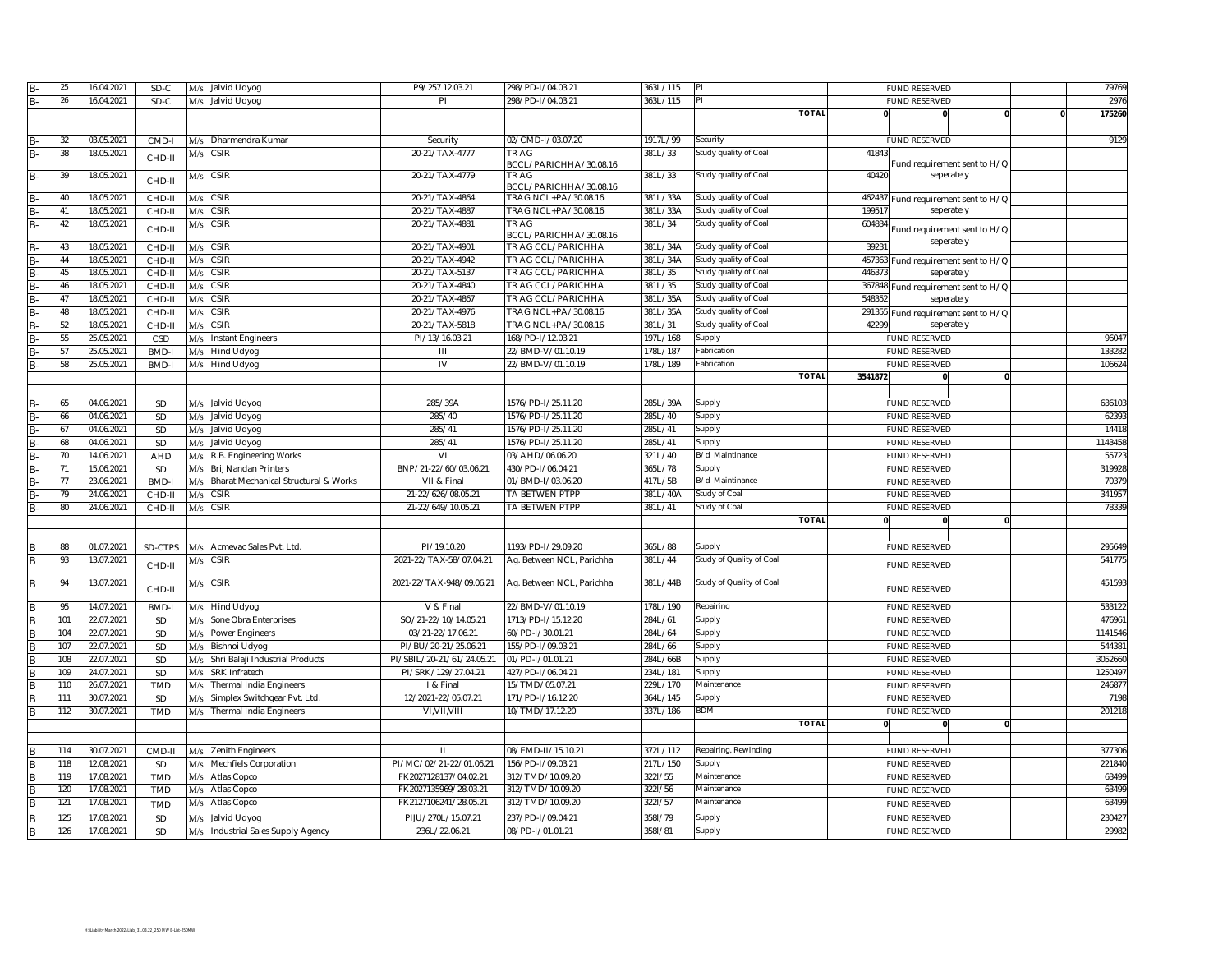| B              | 127 | 17.08.2021 | SD           | M/s | Limitorque India Ltd.              | 21-22/10/12.04.21        | 12/PD-I/01.01.21             | 3581/87  | Supply               |         | <b>FUND RESERVED</b>                |                              |          | 481159  |
|----------------|-----|------------|--------------|-----|------------------------------------|--------------------------|------------------------------|----------|----------------------|---------|-------------------------------------|------------------------------|----------|---------|
| B              | 129 | 19.08.2021 | OGD          | M/s | <b>Bharti Enterprises</b>          | Form-28                  | 29/MPED-VI/10.01.17          | 3181/132 | Security             |         | <b>FUND RESERVED</b>                |                              |          | 78260   |
| B              | 130 | 19.08.2021 | OGD          | M/s | Balram Engineers & Contractors     | Form-28                  | 24/MPED-III/27.01.16         | 3181/133 | Security             |         | <b>FUND RESERVED</b>                |                              |          | 83653   |
| B              | 131 | 19.08.2021 | OGD          | M/s | Balram Engineers & Contractors     | Form-28                  | 13/MPED-VI/02.06.12          | 318L/134 | Security             |         | <b>FUND RESERVED</b>                |                              |          | 87555   |
| B              | 132 | 19.08.2021 | OGD          | M/s | Balram Engineers & Contractors     | Form-28                  | 25/CAMD-III/17.02.16         | 318L/135 | Security             |         | <b>FUND RESERVED</b>                |                              |          | 86393   |
| B              | 133 | 19.08.2021 | OGD          | M/s | <b>Bharti Enterprises</b>          | Form-28                  | 12/MPED-VI/11.05.18          | 318L/135 | Security             |         | <b>FUND RESERVED</b>                |                              |          | 85000   |
| B              | 134 | 19.08.2021 | OGD          |     | M/s Balram Engineers & Contractors | Form-28                  | 10/OGD-III/27.06.19          | 318L/136 | Security             |         | <b>FUND RESERVED</b>                |                              |          | 89250   |
| B              | 136 | 21.08.2021 | <b>BMD-I</b> | M/s | <b>Ideal Flow Control</b>          | 1&Final                  | 01/BMD-I/24.05.21            | 177L/145 | Cutting/Reburishment |         | <b>FUND RESERVED</b>                |                              |          | 291492  |
|                | 137 | 27.08.2021 | AHD          | M/s | R.B. Engineering                   | VII                      | 03/AHD/06.06.20              | 379L/29B | B/d Maintenance      |         | <b>FUND RESERVED</b>                |                              |          | 42858   |
|                | 138 | 27.08.2021 | <b>AHD</b>   | M/s | R.B. Engineering                   | VIII                     | 03/AHD/06.06.20              | 196L/70  | B/d Maintenance      |         | <b>FUND RESERVED</b>                |                              |          | 41374   |
| B<br>B         |     |            |              |     |                                    | 19210300008/02.04.21     | 1711/PD-I/15.12.20           | 285L/46  |                      |         |                                     |                              |          | 17911   |
|                | 140 | 25.08.2021 | SD-C         | M/s | Primeroll International Pvt        |                          |                              |          | Supply               |         | <b>FUND RESERVED</b>                |                              |          |         |
| B              | 141 | 25.08.2021 | SD-C         | M/s | Authentic Systems & Tech           | GST-218/21-22/04.08.21   | 1766/PD-I/28.12.20           | 363L/122 | Supply               |         | <b>FUND RESERVED</b>                |                              |          | 540113  |
| B              | 145 | 28.08.2021 | AHD          | M/s | <b>Hind Udyog</b>                  |                          | 15/AHD/13.03.21              | 174L/15A | abrication           |         | <b>FUND RESERVED</b>                |                              |          | 76764   |
| B              | 146 | 28.08.2021 | AHD          | M/s | <b>Hind Udyog</b>                  | 5                        | 15/AHD/13.03.21              | 174L/15B | -abrication          |         | <b>FUND RESERVED</b>                |                              |          | 72844   |
| B              | 147 | 28.08.2021 | AHD          | M/s | Rahul Gupta                        | $\overline{2}$           | 09/AHD/18.09.20              | 174L/16A | abrication           |         | <b>FUND RESERVED</b>                |                              |          | 24415   |
| B              | 148 | 28.08.2021 | AHD          | M/s | <b>Hind Udyog</b>                  | Form-28                  | 14/AHD/09.08.19              | 174L/16B | Security             |         | <b>FUND RESERVED</b>                |                              |          | 63126   |
| B              | 156 | 31.08.2021 | SD-C         | M/s | <b>Instant Engineers</b>           | 09/16.08.21              | 311/PD-I/04.03.21            | 234L/186 | Supply               |         | <b>FUND RESERVED</b>                |                              |          | 207916  |
| $\overline{B}$ | 157 | 31.08.2021 | SD-C         | M/s | Flowserve                          | 6100447379/07.08.21      | 396/PD-I/04.07.20            | 234L/187 | Supply               |         | <b>FUND RESERVED</b>                |                              |          | 1287575 |
| B              | 158 | 31.08.2021 | SD-C         | M/s | Deepak Electricals                 | 112/11.06.21             | 1720/PD-I/16.12.20           | 234L/189 | Supply               |         | 116709                              |                              |          |         |
|                | 159 | 31.08.2021 | SD-C         | M/s | Ace Communication                  | 13/09.07.21              | 1221/PD-I/28.09.20           | 234L/191 | Supply               |         |                                     | 10828                        |          |         |
|                |     |            |              |     |                                    |                          |                              |          | <b>TOTAL</b>         | O       | 116709                              | 108287                       | $\Omega$ |         |
|                |     |            |              |     |                                    |                          |                              |          |                      |         |                                     |                              |          |         |
| B              | 160 | 02.09.2021 | C&IMD-II     | M/s | Yokogawa India                     | Form-28                  | 03/C&IMD-II/                 | 313L/98  | Security             | 138000  |                                     |                              |          |         |
| B              | 161 | 02.09.2021 | EMD-VI       | M/s | <b>Pyrotech Electronics</b>        | Form-28                  | 364/EMD-VI/01.10.20          | 339L/14B | Security             | 10400   |                                     |                              |          |         |
| B              | 165 | 08.09.2021 | AHD          | M/s | <b>Hind Udyog</b>                  | VI                       | 15/AHD/13.03.21              | 196L/74  | abrication           | 3541    |                                     |                              |          |         |
| B              | 166 | 08.09.2021 | AHD          |     | M/s Hind Udyog                     | VII                      | 15/AHD/13.03.21              | 196L/75  | abrication           | 127862  |                                     |                              |          |         |
| B              | 167 | 08.09.2021 | SD-C         | M/s | Sai Engineers                      | PI/11/04.08.21           | 930/PD-I/07.08.21            | 233L/184 | Supply               |         |                                     | 56702                        |          |         |
| B              | 168 | 08.09.2021 | SD-C         | M/s | Keltron State Electronics          | PI/PRO/21-22/57/30.08.21 | 1333/PD-I/13.10.20           | 233L/185 | Supply               |         |                                     | 51932                        |          |         |
| B              | 169 | 13.09.2021 | CMD-I        | M/s | Suresh Chand Gupta                 | <b>IRAB</b>              | 19/CMD-II/28.08.21           | 310L/34  | Maintenance          | 98514   |                                     |                              |          |         |
| <b>B</b>       | 170 | 14.09.2021 | CAMD         | M/s | Jahangir Enterprises               | VI                       | 10/CAMD/22.10.2020           | 383L/95  | <b>BDM</b>           | 66526   |                                     |                              |          |         |
| B              | 171 | 20.09.2021 | CMD-I        | M/s | <b>Ashish Enterprises</b>          | III & Final              | 08/CMD-II/20.06.21           | 362L/79  | Civil Work           | 545686  |                                     |                              |          |         |
| B              | 172 | 22.09.2021 | <b>AHD</b>   | M/s | R.B. Engineering Works             | 1X                       | 03/AHD/06.06.20              | 379L/31  | <b>BDM</b>           | 5409    |                                     |                              |          |         |
| B              | 173 | 22.09.2021 | <b>AHD</b>   | M/s | Garg Engineering                   |                          | 02/AHD/12.07.21              | 379L/32  | Replacement          | 7720    |                                     |                              |          |         |
| <b>R</b>       | 174 | 22.09.2021 | <b>AHD</b>   | M/s | R.B. Engineering Works             |                          | 03/AHD/06.06.20              | 395L/05  | <b>BDM</b>           | 16110   |                                     |                              |          |         |
| B              | 175 | 22.09.2021 | BMD-II       | M/s | Nosad Contractor                   |                          | 23/BMD-II/20.11.20           | 411L/13A | <b>Bowl Mill</b>     | 81940   |                                     |                              |          |         |
| $\overline{B}$ | 176 | 23.09.2021 | CHD-II       | M/s | CSIR                               | 21-22/TAX-2326/10.08.21  | TR.AG-NCL+PAR+CIMFR/30.08.16 | 381L/49A | Study of Coal        | 335395  |                                     | Fund requirement sent to H/Q |          |         |
| B              | 177 | 23.09.2021 | CHD-II       | M/s | CSIR                               | 21-22/TAX-1985/28.07.21  | TR.AG-NCL+PAR+CIMFR/30.08.16 | 381L/50  | Study of Coal        | 60422   | seperately                          |                              |          |         |
| B              | 178 | 23.09.2021 | CHD-II       | M/s | <b>CSIR</b>                        | 21-22/TAX-2364/10.08.21  | TR.AG-NCL+PAR+CIMFR/30.08.16 | 381L/50A | Study of Coal        |         | 361886 Fund requirement sent to H/Q |                              |          |         |
| B              | 179 | 23.09.2021 | CHD-II       | M/s | <b>CSIR</b>                        | 21-22/TAX-2241/05.08.21  | TR.AG-NCL+PAR+CIMFR/30.08.16 | 381L/50A | Study of Coal        | 325348  | seperately                          |                              |          |         |
| B              | 180 | 23.09.2021 | CHD-II       | M/s | CSIR                               | 21-22/TAX-2240/05.08.21  | TR.AG-NCL+PAR+CIMFR/30.08.16 | 381L/51  | Study of Coal        | 247133  |                                     |                              |          |         |
| B              | 181 | 25.09.2021 |              |     | Hind Udyog                         | VI                       | 13/BMD-II/10.08.20           | 277L/33  | Repairing            | 76898   |                                     |                              |          |         |
|                |     |            | BMD-II       | M/s |                                    |                          |                              |          |                      |         |                                     |                              |          |         |
| <b>B</b>       | 182 | 25.09.2021 | SD-C         |     | M/s Flowtech Engineers             | PI/FT/2108-223/75        | 630/PD-I/24.08.21            | 217L/157 | Supply               |         |                                     | 158830                       |          |         |
|                |     |            |              |     |                                    |                          |                              |          | <b>TOTAL</b>         | 3475977 |                                     | 2674642                      |          |         |
|                |     |            |              |     |                                    |                          |                              |          |                      |         |                                     |                              |          |         |
| B              | 187 | 01.10.2021 | SD-C         |     | M/s Aditya Enterprises             | PI/01/24.01.21           | 75/PD-I/12.01.21             | 354L/113 | Supply               |         |                                     | 73761                        |          |         |
|                | 188 | 01.10.2021 | SD-C         | M/s | K.S. & Brothers                    | PI/04/23.09.21           | 1158/PD-I/20.09.21           | 354L/114 | Supply               |         |                                     | 157517                       |          |         |
| B              | 189 | 11.10.2021 | BMD-         |     | M/s S.K. Engineering               |                          | 11/BMD-I/01.10.21            | 417L/12  | Deslogging Works     | 45398   |                                     |                              |          |         |
| B              | 190 | 11.10.2021 | BMD-         |     | $M/s$ S.K. Engineering             | Ш                        | 11/BMD-I/01.10.21            | 416L/30  | Deslogging Works     | 2196    |                                     |                              |          |         |
| B              | 191 | 11.10.2021 | BMD-I        |     | M/s Avtar Construction             | Form-28                  | 32/BMD-V/23.10.19            | 291L/49A | Security             | 6661    |                                     |                              |          |         |
| B              | 193 | 13.10.2021 | <b>AHD</b>   | M/s | Garg Engineering                   |                          | 02/AHD/12.07.21              | 396L/02  | Repairing            | 2830    |                                     |                              |          |         |
| B              | 194 | 18.10.2021 | <b>TMD</b>   | M/s | <b>Hind Udyog</b>                  | V RAB                    | 07/TMD/09.10.20              | 206L/151 | Fabrication          | 15300   |                                     |                              |          |         |
| B              | 195 | 18.10.2021 | TMD          | M/s | Thermal India Engineers            | IX,X,XI,XII              | 10/TMD/05.02.21              | 206L/153 | <b>BDM</b>           | 389658  |                                     |                              |          |         |
| B              | 200 | 22.10.2021 | AHD          | M/s | Jitendra Kumar                     |                          | 06/AHD/31.08.21              | 386L/39  | Repairing            | 54646   |                                     |                              |          |         |
| B              | 201 | 22.10.2021 | <b>AHD</b>   | M/s | R.B. Engineering                   |                          | 05/AHD/28.08.21              | 386L/40  | <b>BDM</b>           | 26189   |                                     |                              |          |         |
| B              | 202 | 22.10.2021 | AHD          | M/s | Garg Engineering                   | $\mathbf{III}$           | 02/AHD/12.07.21              | 379L/42  | Repairing            | 2571    |                                     |                              |          |         |
| B              | 203 | 22.10.2021 | AHD          | M/s | R.B. Engineering                   | Form-28                  | 03/AHD/06.06.20              | 379L/32B | Security             | 5288    |                                     |                              |          |         |
| B              | 204 | 22.10.2021 | SD-C         | M/s | Multi Tech Engineering             | PI/125-P/23.09.21        | 1067/PD-I/04.09.21           | 197L/174 | Supply               |         |                                     | 58661                        |          |         |
| B              | 205 | 22.10.2021 | SD-C         |     | M/s Keymech Technologies           | PI/22/14.09.21           | 1066/PD-I/04.09.21           | 198L/99  | Supply               |         |                                     | 1548583                      |          |         |
|                |     |            |              |     |                                    |                          |                              |          |                      |         |                                     |                              |          |         |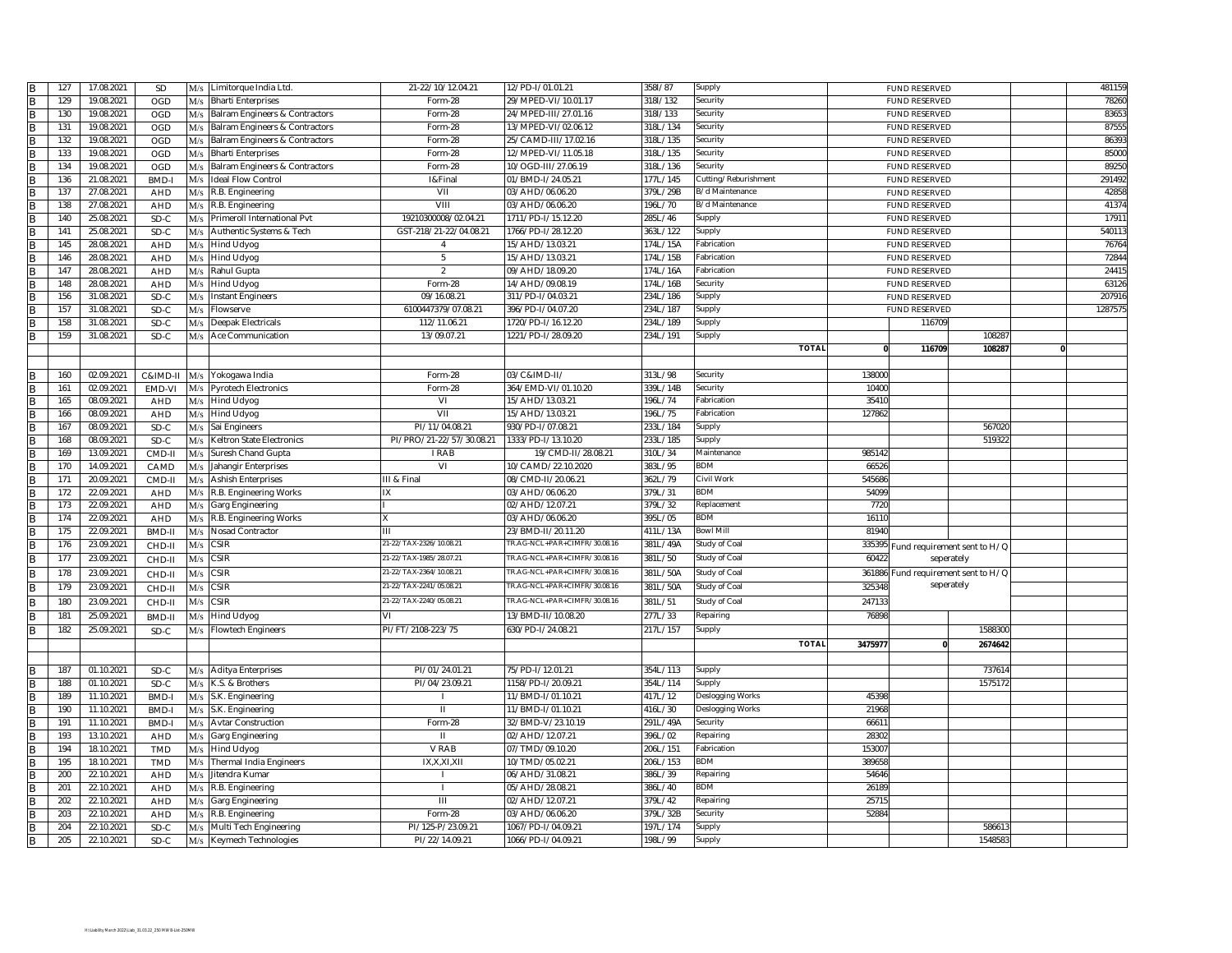|                | 206 | 22.10.2021 | SD-C          | M/s | Deepak Traders                    | PI/05/25.09.21          | 1187/PD-I/23.09.21   | 198L/100 | Supply                                 |         |         | 102660  |  |
|----------------|-----|------------|---------------|-----|-----------------------------------|-------------------------|----------------------|----------|----------------------------------------|---------|---------|---------|--|
| B              | 208 | 23.10.2021 | OGD           | M/s | Usha Enterprises                  |                         | 11/OGD/25.09.21      | 391L/62  | Preventive Maintenance                 | 124188  |         |         |  |
| B              | 209 | 23.10.2021 | OGD           | M/s | Rahul Gupta & Co.                 | IV                      | 22/OGD/04.12.20      | 392L/23  | abrication                             | 2253    |         |         |  |
| <sub>B</sub>   | 210 | 23.10.2021 | OGD           |     | M/s Rahul Gupta & Co.             | V                       | 22/OGD/04.12.20      | 392L/26  | Fabrication                            | 63407   |         |         |  |
|                | 211 | 23.10.2021 | OGD           | M/s | Rahul Gupta & Co.                 | VI                      | 22/OGD/04.12.20      | 392L/33  | Fabrication                            | 48376   |         |         |  |
| <b>R</b>       | 212 | 23.10.2021 | OGD           | M/s | Jahangir Enterprises              | Form-28                 | 09/OGD/10.08.20      | 392L/35  | Security                               | 140760  |         |         |  |
|                | 213 | 23.10.2021 | <b>OGD</b>    | M/s | S.K. Engineering                  | Final                   | 25/OGD/22.12.20      | 392L/39  | 3DM                                    | 172752  |         |         |  |
| <b>R</b>       | 218 | 25.10.2021 | CHD-II<br>M/s |     | Sunbeam Engineering               | I & Final               | 09/CHD-II/28.06.21   | 413L/27A | Rewinding                              | 1397412 |         |         |  |
| B              | 220 | 25.10.2021 | $SD-C$        | M/s | Vishal Maheshwari                 | PI                      | 1138/PD-I/18.09.21   | 250L/176 | Supply                                 |         |         | 11074   |  |
| $\overline{B}$ | 221 | 26.10.2021 | OGD           | M/s | R.P. Construction                 | Form-28                 | 82/MPED-VI/20.01.16  | 332L/110 | Security                               | 10190   |         |         |  |
| B              | 222 | 26.10.2021 | C&IMD-I       | M/s | D.K. & Sons                       | Final                   | 03/C&IMD-I/          | 324L/44  | 3DM                                    | 79434   |         |         |  |
| R              | 225 | 27.10.2021 | EMD-II        | M/s | Nosad Contractor                  | $\mathbf{III}$          | 13/EMD-VII/24.02.20  | 287L/74B | BDM                                    | 5553    |         |         |  |
| <sub>B</sub>   | 227 | 28.10.2021 | SD-C          | M/s | Jindal Electronics                | JEL/21-22/25/02.09.21   | 1385/PD-I/20.10.20   | 365L/91  | Supply                                 |         |         | 14285   |  |
|                | 229 | 29.10.2021 | <b>TMD</b>    | M/s | Thermal India Engineers           | XIII                    | 10/TMD/17.12.21      | 378L/64  | 3DM                                    | 68516   |         |         |  |
| <b>R</b>       | 230 | 29.10.2021 | BMD-I         | M/s | <b>Hind Udyog</b>                 | $\mathbf{I}$            | 06/BMD-1/06.09.21    | 231L/142 | abrication                             | 9953    |         |         |  |
| B              | 231 | 29.10.2021 | BMD-I         | M/s | Toughleak Engineering             | <b>IV</b>               | 23/BMD-III/3.10.19   | 231L/143 | Repair Services                        | 14040   |         |         |  |
|                |     |            |               |     |                                   |                         |                      |          | <b>TOTAL</b>                           | 3252777 |         | 4804246 |  |
|                |     |            |               |     |                                   |                         |                      |          |                                        |         |         |         |  |
| <b>R</b>       | 232 | 02.11.2021 | <b>TMD</b>    |     | M/s Thermal India Engineers       | Form-28                 | 02/TMD/15.05.20      | 378L/67  | Security                               | 309828  |         |         |  |
| <b>B</b>       | 233 | 02.11.2021 |               |     | M/s Peetambra Engineers           |                         | 16/CMD-II/11.08.21   | 408L/32  | Transfer To A List (A-737 dt.26.11.21) | 359378  |         |         |  |
|                |     |            | CMD-II        |     |                                   |                         |                      |          |                                        |         |         |         |  |
| <b>R</b>       | 234 | 08.11.2021 | BMD-I         |     | M/s Toughleak Engineering         | V                       | 23/BMD-III/18.01.20  | 281L/52  | Leak Sealing                           | 28080   |         |         |  |
| <b>R</b>       | 236 | 08.11.2021 | BMD-I         | M/s | M.K. Traders                      | Final RAB               | 35/BMD-V/25.03.19    | 189L/133 | B/d Maintenance                        |         |         |         |  |
|                | 238 | 11.11.2021 | AHD           | M/s | Garg Engineering                  |                         | 03/AHD/20.07.21      | 196L/80  | Fabrication                            | 63220   |         |         |  |
| <sub>B</sub>   | 240 | 11.11.2021 | PD-           | M/s | <b>BHEL Tiruchy</b>               | 7321000276/20.07.21     | 959/PD-I/27.10.20    | 285L/46  | Supply                                 |         | 60923   |         |  |
| B              | 241 | 11.11.2021 | SD            | M/s | <b>BHEL Tiruchy</b>               | 6921000240/18.06.21     | 185/PD-I/23.05.20    | 217L/151 | Supply                                 |         | 82740   |         |  |
| B              | 242 | 11.11.2021 | SD-C          |     | M/s BHEL Tiruchy                  | 7321000274/20.07.21     | 803/CPD-II/11.07.18  | 285L/46B | Supply                                 |         | 257245  |         |  |
| B              | 243 | 11.11.2021 | SD-C          | M/s | <b>BHEL Tiruchy</b>               | 7321001451/23.03.21     | 159/CPD-II/03.02.20  | 213L/192 | Supply                                 |         | 507400  |         |  |
|                | 244 |            |               |     |                                   |                         | 619/CPD-II/29.05.18  |          |                                        |         |         |         |  |
| B              |     | 11.11.2021 | SD-C          | M/s | <b>BHEL Tiruchy</b>               | 7321000273/20.07.21     |                      | 213L/193 | Supply                                 |         | 252048  |         |  |
| <b>R</b>       | 245 | 11.11.2021 | SD-C          | M/s | <b>BHEL Tiruchy</b>               | 7321000275/20.07.21     | 834/CPD-II/08.08.19  | 213L/194 | Supply                                 |         | 61298   |         |  |
| B              | 246 | 11.11.2021 | SD-C          | M/s | <b>BHEL Varanasi</b>              | SBRV0210371/30.07.21    | 910/PD-I/13.10.20    | 328L/63B | Supply                                 |         | 165546  |         |  |
| R              | 247 | 11.11.2021 | SD-C          | M/s | <b>BHEL Tiruchy</b>               | 692/000538/28.07.21     | 628/PD-1/07.08.20    | 328L/64B | Supply                                 |         | 13630   |         |  |
| $\overline{R}$ | 248 | 16.11.2021 | SD-C          | M/s | Jalvid Udyog                      | 271/16.10.21            | 1185/PD-I/23.09.21   | 35L/97   | Supply                                 |         | 408846  |         |  |
| <b>B</b>       | 249 | 16.11.2021 | SD-C          | M/s | Atlas Copco India Ltd.            | 907511767/13.10.21      | 428/PD-I/06.04.21    | 365L/98  | Supply                                 |         | 33424   |         |  |
| B              | 254 | 20.11.2021 | CAMD          | M/s | Balram Engineers & Contractors    | v                       | 11/CAMD/06.11.20     | 384L/101 | 3/d Maintenance                        | 61648   |         |         |  |
| B              | 255 | 22.11.2021 | CAMD          | M/s | Jahangir Enterprises              | $\mathbf{I}$            | 09/CAMD/21.09.21     | 346L/75  | B/d Maintenance                        | 16700   |         |         |  |
| <b>B</b>       | 256 | 22.11.2021 | CAMD          | M/s | <b>Usha Enterprises</b>           | III                     | 03/CAMD/20.05.21     | 346L/76  | B/d Maintenance                        | 96328   |         |         |  |
| <sub>R</sub>   | 258 | 23.11.2021 | SD-C          | M/s | <b>BHEL Haridwar</b>              | HSAT2101762/30.10.21    | 2009/CPD-I/26.12.19  | 364L/154 | Supply                                 |         | 16542   |         |  |
| B              | 259 | 23.11.2021 | SD-C          | M/s | <b>BHEL Haridwar</b>              | HSAT2101760/30.10.21    | 53/CPD-I/12.01.17    | 364L/155 | Supply                                 |         | 4367    |         |  |
| R              | 260 | 23.11.2021 | SD-C          | M/s | <b>BHEL Haridwar</b>              | HSAT2101761/30.10.21    | 848/CPD-I/13.09.18   | 364L/155 | Supply                                 |         | 2159548 |         |  |
| <sub>R</sub>   | 261 | 23.11.2021 | SD-C          | M/s | Limitorque India Ltd.             | DM6000920816/09.06.21   | 12/PD-I/01.01.21     | 364L/156 | Freight Debit Note                     | 2000    |         |         |  |
|                | 262 | 23.11.2021 | TMD           | M/s | <b>Thermal India Engineers</b>    | <b>RAB-14</b>           | 10/TMD/17.12.21      | 229L/184 | B/d Maintenance                        | 77540   |         |         |  |
| <b>B</b>       | 264 | 25.11.2021 | BMD-I         |     | M/s O.S. Contractor               | Final                   | 36/BMD-V/25.03.19    | 189L/134 | Supply                                 |         |         |         |  |
|                |     |            |               |     |                                   |                         |                      |          | <b>TOTAL</b>                           | 1014722 | 5612564 |         |  |
|                |     |            |               |     |                                   |                         |                      |          |                                        |         |         |         |  |
| B              | 267 | 01.12.2021 | SD-C          |     | M/s Shinryo Suvidha Engineers     | UPCS/21-22/27.09.21     | 570/PD-I/07.08.21    | 329L/94B | Supply                                 |         | 75902   |         |  |
| B              | 268 | 01.12.2021 | SD-C          | M/s | Indiana Sales                     | PI/1354/21-22/16.11.21  | 1354/PD-I/30.10.21   | 329L/121 | Supply                                 |         |         | 78972   |  |
| B              | 269 | 01.12.2021 | AHD-II        | M/s | <b>Electrical Instrumentation</b> | RAB-I To IV             | 06/EMD-II/25.08.21   | 288L/41  | Repairing OH                           | 14121   |         |         |  |
|                | 271 | 02.12.2021 | C&IMD-I       | M/s | <b>SAV Power Work</b>             | Form-28                 | 28/C&IMD-IV/18.02.20 | 278L/77  | Security                               | 63225   |         |         |  |
| <b>B</b>       | 272 | 02.12.2021 | C&IMD-I       | M/s | <b>SAV Power Work</b>             | Form-28                 | 29/C&IMD-IV/18.02.20 | 314L/26  | Security                               | 4466    |         |         |  |
|                | 273 | 02.12.2021 | C&IMD-I       | M/s | D.K. & Sons Co.                   | Ш                       | 20/C&IMD-I/08.04.21  | 326L/38  | B/d Maintenance                        | 121570  |         |         |  |
| <b>R</b>       | 274 | 02.12.2021 | $SD-C$<br>M/s |     | BHEL Varanasi                     | SBRVO210706             | 910/PD-I/13.10.20    | 328L/66B | Supply                                 |         | 10394   |         |  |
|                | 275 | 02.12.2021 | SD-C<br>M/s   |     | Commercial Enterprises            | PI/CE/21-22/12.11.21    | 356/PD-I/30.10.21    | 328L/67  | Supply                                 |         |         | 141176  |  |
| R              | 276 | 02.12.2021 | SD-C          | M/s | Trade India Corporation           | PI/TIC/21-22/12.11.21   | 355/PD-I/30.10.21    | 328L/67B | Supply                                 |         |         | 35350   |  |
| $\overline{R}$ | 277 | 02.12.2021 | SD-C          | M/s | Trade India Corporation           | PI/TIC/21-22/2/12.11.21 | 1355/PD-I/30.10.21   | 328L/67B | Supply                                 |         |         | 35350   |  |
|                | 280 | 07.12.2021 | <b>AHD</b>    | M/s | Garg Engineering                  | IV                      | 02/AHD/12.07.21      | 396L/08  | Replacement                            | 52374   |         |         |  |
| B              | 281 | 07.12.2021 | <b>AHD</b>    |     | M/s R.B. Engineering              | Ш                       | 05/AHD/28.08.21      | 396L/10  | B/d Maintenance                        | 54924   |         |         |  |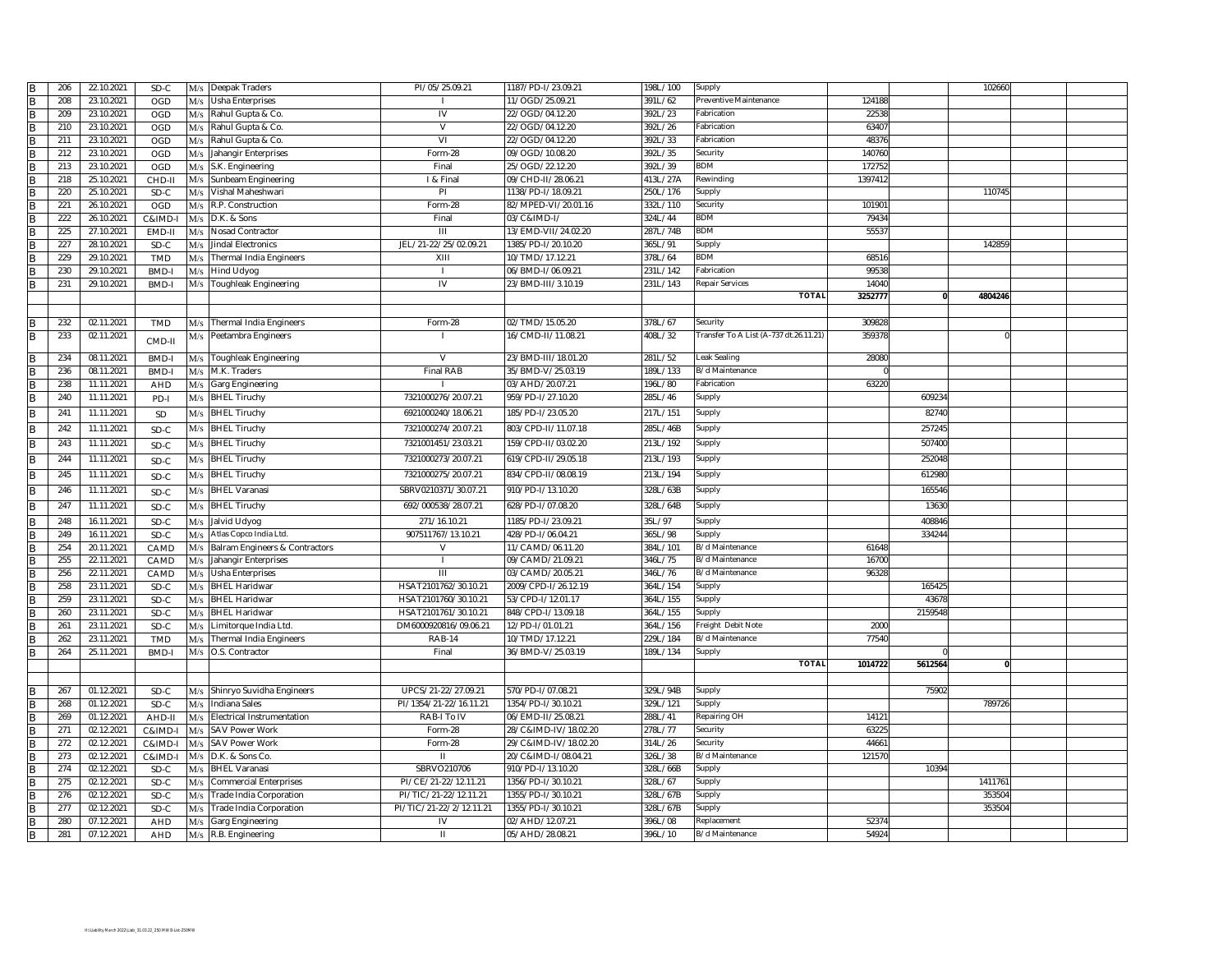| B                       | 282        | 07.12.2021 | <b>AHD</b>         |            | M/s Hind Udyog                           | VIII                     | 15/AHD/13.03.21      | 196L/84  | Fabrication            | 5604    |          |         |              |  |
|-------------------------|------------|------------|--------------------|------------|------------------------------------------|--------------------------|----------------------|----------|------------------------|---------|----------|---------|--------------|--|
| B                       | 283        | 07.12.2021 | AHD                | M/s        | Rahul Gupta & Co.                        | $\overline{1}$           | 09/AHD/18.09.20      | 196L/85  | Fabrication            | 2695    |          |         |              |  |
| R                       | 284        | 07.12.2021 | AHD                |            | M/s Rahul Gupta & Co.                    | IV                       | 09/AHD/18.09.20      | 196L/89  | Fabrication            | 12341   |          |         |              |  |
| R                       | 285        | 09.12.2021 | <b>BMD-II</b>      |            | M/s Hind Udyog                           | VII                      | 13/BMD-II/10.08.20   | 312L/24B | Fabrication            | 16554   |          |         |              |  |
| B                       | 288        | 09.12.2021 | BMD-II             | M/s        | Nosad Contractor                         | Ш                        | 24/BMD-II/20.11.20   | 333L/31B | Repairing              | 122199  |          |         |              |  |
| B                       | 289        | 09.12.2021 | BMD-II             | M/s        | <b>Nosad Contractor</b>                  | <b>RAB-04</b>            | 23/BMD-II/20.11.20   | 333L/32  | Replacement            | 10726   |          |         |              |  |
|                         | 290        | 09.12.2021 | BMD-II             | M/s        | Shrikant                                 | Form-28                  | 02/BMD-II/29.05.21   | 333L/33  | Security               | 708     |          |         |              |  |
|                         | 293        | 10.12.2021 | C&IMD-II           | M/s        | <b>MVD Technologies</b>                  | & Final                  | 09/CTPS/04.10.21     | 357L/72  | Deputation Engineering | 4104    |          |         |              |  |
| B                       | 294        | 10.12.2021 | C&IMD-II           | M/s        | Reliable UPS Services                    | Form-28                  | 13/C&IMD-V/13.01.20  | 243L/183 | Security               | 2900    |          |         |              |  |
| $\overline{\mathsf{R}}$ | 295        | 10.12.2021 | EMD-I              | M/s        | <b>Nosad Contractor</b>                  | IV                       | 13/EMD-VII/24.02.20  | 299L/36  | B/d Maintenance        | 2864    |          |         |              |  |
| R                       | 296        | 14.12.2021 | EMD-               | M/s        | <b>MRP Contractor</b>                    | Form-28                  | 07/EPED-IV/20.11.18  | 261L/169 | Security               | 4627    |          |         |              |  |
|                         | 297        | 14.12.2021 | EMD-               | M/s        | <b>MRP Contractor</b>                    | Form-28                  | 16/EMD-VI/26.10.19   | 261L/169 | Security               | 4689    |          |         |              |  |
| B                       | 298        | 15.12.2021 | CMD-II             | M/s        | Jamuna Meher Enterprises                 | I & Final                | 08/CMD-II/07.07.21   | 105L/85  | Plantation             | 333586  |          |         |              |  |
|                         | 299        | 15.12.2021 | <b>TMD</b>         |            | M/s Thermal India Engineers              | XV,XVI,XVII              | 10/TMD/05.02.21      | 322L/63  | B/d Maintenance        | 22586   |          |         |              |  |
| R                       | 300        | 15.12.2021 | <b>TMD</b>         | M/s        | <b>Hind Udyog</b>                        | VI                       | 07/TMD/09.10.20      | 322L/65  | Fabrication            | 8533    |          |         |              |  |
| B                       | 301        | 18.12.2021 | CMD-II             | M/s        | Abhay Kumar Singh                        | 1 & Final                | 25/CMD-II/25.11.21   | 176L/62B | Cleaning               | 33553   |          |         |              |  |
| B                       | 302        | 21.12.2021 | SD-C               | M/s        | Net Cas Cade Automation                  | PI/46/25.11.21           | 1419/PD-I/23.11.21   | 204L/88  | Supply                 |         |          | 20764   |              |  |
| B                       | 304        | 23.12.2021 | AHD                | M/s        | Jitendra Kumar                           | н                        | 06/AHD/31.08.21      | 379L/35  | Repairing              | 29688   |          |         |              |  |
| B                       | 305        | 24.12.2021 | AHD                | M/s        | Atlas Copco                              | PI/908690927/13.12.21    | 856/PD-I/17.11.21    | 379L/35  | Supply                 |         |          | 151601  |              |  |
| <b>B</b>                | 306        | 24.12.2021 | SD-C               | M/s        | Astech Marketing                         | PI/2021-22/50/10.12.21   | 917/PD-I/09.12.21    | 213L/199 | Supply                 |         | 89469    |         |              |  |
| R                       | 310        | 24.12.2021 | CAMD               | M/s        | <b>Aircon Engineers</b>                  | Form-28                  | 07/CAMD/24.07.21     | 205L/56  | Security               | 3200    |          |         |              |  |
| R                       | 311        | 24.12.2021 | CAMD               | M/s        | Thyssenkrupp Elevators (India) Pvt. Ltd. | Form-28                  | 15/MPED-III/25.02.14 | 205L/57  | Security               | 3440    |          |         |              |  |
| B                       | 312        | 24.12.2021 | CAMD               | M/s        | Thyssenkrupp Elevators (India) Pvt. Ltd. | Form-28                  | 04/MPED-III/25.04.18 | 205L/57  | Security               | 3906    |          |         |              |  |
| R                       | 313        | 24.12.2021 | CAMD               |            | Thyssenkrupp Elevators (India) Pvt. Ltd. | Form-28                  | 29/MPED-III/31.03.16 | 205L/58  | Security               | 3756    |          |         |              |  |
| B                       |            | 24.12.2021 |                    | M/s        | Thyssenkrupp Elevators (India) Pvt. Ltd. |                          | 15/MPED-III/25.02.14 | 205L/59  | Security               | 36120   |          |         |              |  |
|                         | 314<br>315 | 27.12.2021 | CAMD<br><b>TMD</b> | M/s<br>M/s | <b>Thermal India Engineers</b>           | Form-28<br><b>RAB-18</b> | 10/TMD/17.12.21      | 378L/72  | B/d Maintenance        | 17700   |          |         |              |  |
|                         |            |            |                    |            |                                          |                          |                      |          | <b>TOTAL</b>           | 2488592 | 980989   | 4632155 | $\mathbf{0}$ |  |
|                         |            |            |                    |            |                                          |                          |                      |          |                        |         |          |         |              |  |
|                         |            |            |                    |            |                                          |                          |                      |          | B/d Maintenance        |         |          |         |              |  |
| R                       | 318        | 06.01.2022 | BMD-I              |            | M/s M.K. Traders                         | $\mathbf{H}$             | 13/BMD-I/15.03.21    | 247L/104 |                        | 23202   |          |         |              |  |
|                         | 319        | 06.01.2022 | BMD-               | M/s        | S.K. Engineering                         | IV                       | 11/BMD-I/01.10.21    | 425L/14  | Descalling             | 102778  |          |         |              |  |
| B                       | 320        | 06.01.2022 | BMD-               | M/s        | Bharat Mechanical Structural & Works     | $\overline{v}$           | 04/BMD-I/03.07.21    | 425L/17  | B/d Maintenance        | 13943   |          |         |              |  |
| B                       | 321        | 07.01.2022 | SD-C               | M/s        | GE Power India Ltd.                      | RV6524254453             | 718/18.06.21         | 430L/01  | Supply                 |         | 2360000  |         |              |  |
| $\overline{R}$          | 322        | 07.01.2022 | SD-C               | M/s        | GE Power India Ltd.                      | RV6524254456             | 718/18.06.21         | 430L/03  | Supply                 |         | 16715256 |         |              |  |
| B                       | 323        | 07.01.2022 | SD-C               | M/s        | GE Power India Ltd.                      | RV6524254458             | 718/18.06.21         | 430L/06  | Supply                 |         | 236000   |         |              |  |
| R                       | 324        | 07.01.2022 | SD-C               | M/s        | GE Power India Ltd.                      | RV6524254795             | 718/18.06.21         | 430L/08  | Supply                 |         | 1504500  |         |              |  |
| R                       | 325        | 07.01.2022 | SD-C               | M/s        | GE Power India Ltd                       | RV6524254796             | 718/18.06.21         | 430L/09  | Supply                 |         | 566400   |         |              |  |
|                         | 326        | 07.01.2022 | SD-C               | M/s        | GE Power India Ltd.                      | RV6524254797             | 718/18.06.21         | 430L/11  | Supply                 |         | 3186000  |         |              |  |
| B                       | 327        | 07.01.2022 | SD-C               | M/s        | GE Power India Ltd                       | RV6524254798             | 718/18.06.21         | 430L/12  | Supply                 |         | 495600   |         |              |  |
| R                       | 328        | 07.01.2022 | SD-C               | M/s        | GE Power India Ltd.                      | RV6524254799             | 718/18.06.21         | 430L/14  | Supply                 |         | 236000   |         |              |  |
| R                       | 329        | 07.01.2022 | SD-C               | M/s        | GE Power India Ltd.                      | RV652454800              | 718/18.06.2          | 430L/16  | Supply                 |         | 11800    |         |              |  |
| B                       | 330        | 07.01.2022 | SD-C               | M/s        | GE Power India Ltd.                      | RV652454801              | 718/18.06.21         | 430L/18  | Supply                 |         | 590000   |         |              |  |
| $\overline{\mathsf{R}}$ | 331        | 07.01.2022 | SD-C               | M/s        | GE Power India Ltd.                      | RV652454802              | 718/18.06.21         | 430L/26  | Supply                 |         | 118000   |         |              |  |
| R                       | 332        | 07.01.2022 | SD-C               | M/s        | GE Power India Ltd.                      | RV652454803              | 718/18.06.21         | 430L/21  | Supply                 |         | 295000   |         |              |  |
| B                       | 333        | 07.01.2022 | SD-C               | M/s        | GE Power India Ltd.                      | RV6524255256             | 718/18.06.21         | 430L/23  | Supply                 |         | 3620240  |         |              |  |
| B                       | 334        | 07.01.2022 | SD-C               | M/s        | <b>GE Power India Ltd.</b>               | RV6524255257             | 718/18.06.21         | 430L/25  | Supply                 |         | 354000   |         |              |  |
| R                       | 335        | 07.01.2022 | SD-C               | M/s        | <b>GE Power India Ltd.</b>               | RV6524255258             | 718/18.06.21         | 430L/27  | Supply                 |         | 708000   |         |              |  |
| R                       | 336        | 07.01.2022 | SD-C               | M/s        | GE Power India Ltd.                      | RV6524254804             | 718/18.06.21         | 430L/28  | Supply                 |         | 354000   |         |              |  |
| B                       | 337        | 07.01.2022 | SD-C               | M/s        | GE Power India Ltd.                      | RV6524255367             | 718/18.06.21         | 430L/30  | Supply                 |         | 4661944  |         |              |  |
|                         | 338        | 07.01.2022 | <b>OGD</b>         | M/s        | R.P. Construction                        | Form-28                  | 02/MPED-VI/24.04.16  | 332L/122 | Security               | 3762    |          |         |              |  |
|                         | 339        | 07.01.2022 | AHD                | M/s        | Rahul Gupta & Co.                        | V & Final                | 09/AHD/18.09.20      | 196L/95  | Fabrication            | 26788   |          |         |              |  |
| B                       | 342        | 11.01.2022 | CMD-II             | M/s        | Shiv Mahadev Engineering Works           | Form-28                  | 30/CMD-II/11.02.21   | 406L/13A | Security               | 3762    |          |         |              |  |
| B                       | 350        | 12.01.2022 | <b>TMD</b>         | M/s        | <b>Thermal India Engineers</b>           | XIX                      | 10/TMD/05.02.21      | 337L/196 | B/d Maintenance        | 5506    |          |         |              |  |
| $\overline{\mathsf{R}}$ | 353        | 13.01.2022 | $SD-C$             | M/s        | <b>Azad Enterprises</b>                  | PI/01/22.12.21           | 929/PD-I/18.12.21    | 354L/128 | Supply                 |         | 494694   |         |              |  |
| R                       | 354        | 19.01.2022 | EMD-II             | M/s        | Vinod Kumar                              | Form-28                  | 07/EMD-II/15.09.20   | 360L/117 | Security               | 6968    |          |         |              |  |
| <b>B</b>                | 355        | 19.01.2022 | EMD-II             | M/s        | Dwarika Prasad                           | Form-28                  | 08/CHD-IV/16.12.20   | 360L/117 | Security               | 6969    |          |         |              |  |
| R                       | 356        | 19.01.2022 | EMD-II             | M/s        | Vinod Kumar                              | Form-28                  | 01/EMD-II/           | 360L/120 | Security               | 6930    |          |         |              |  |
| B                       | 357        | 19.01.2022 | EMD-II             | M/s        | Priya Construction                       | Form-28                  | 04/EMD-VIII/19.07.19 | 360L/122 | Security               | 90000   |          |         |              |  |
| B                       | 358        | 19.01.2022 | EMD-II             |            | M/s Priya Construction                   | Form-28                  | 12/EMD-VIII/19.11.19 | 360L/122 | Security               | 16062   |          |         |              |  |
|                         |            |            |                    |            |                                          |                          |                      |          |                        |         |          |         |              |  |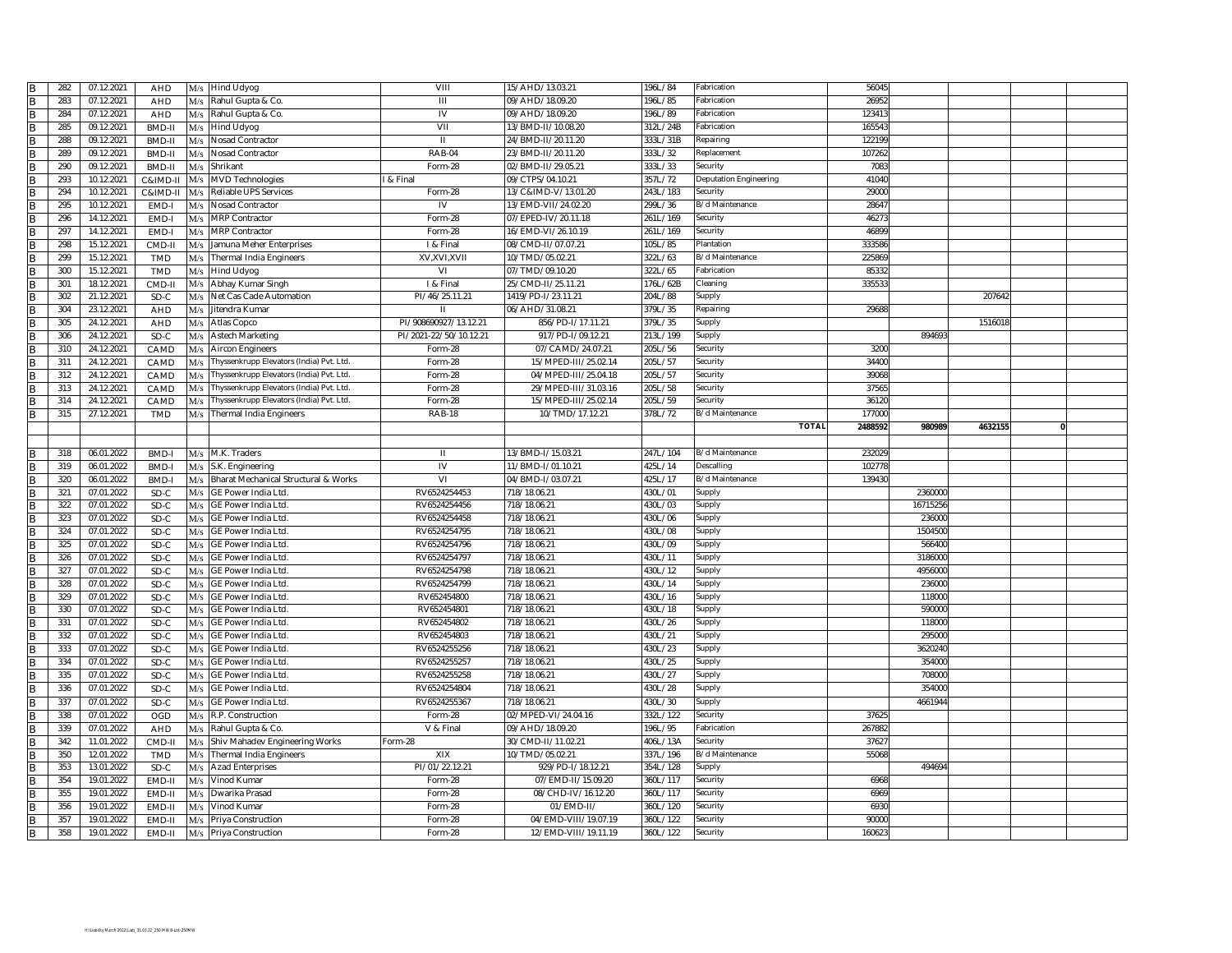| $\overline{B}$ | 359 | 19.01.2022 | EMD-II     | M/s | <b>Hemant Singh</b>            | Form-28                 | 07/EPED-III/08.12.16            | 360L/123 | Security            | 2400    |          |                                            |  |
|----------------|-----|------------|------------|-----|--------------------------------|-------------------------|---------------------------------|----------|---------------------|---------|----------|--------------------------------------------|--|
| B              | 360 | 19.01.2022 | EMD-II     | M/s | <b>Hemant Singh</b>            | Form-28                 | 17/EPED-III/22.02.18            | 360L/124 | Security            | 1200    |          |                                            |  |
| B              | 361 | 19.01.2022 | EMD-II     | M/s | <b>Hemant Singh</b>            | Form-28                 | 05/EPED-III/17.08.17            | 360L/124 | Security            | 1200    |          |                                            |  |
| B              | 362 | 19.01.2022 | FMD-II     |     | M/s Hemant Singh               | Form-28                 | 02/EPED-III/06.05.15            | 360L/125 | Security            | 4200    |          |                                            |  |
| B              | 363 | 19.01.2022 | FMD-II     | M/s | <b>Hemant Singh</b>            | Form-28                 | 20/EPED-III/05.05.16            | 360L/125 | Security            | 2400    |          |                                            |  |
| B              | 364 | 19.01.2022 | EMD-II     | M/s | <b>Hemant Singh</b>            | Form-28                 | 10/EPED-III/21.11.15            | 360L/133 | Security            | 2400    |          |                                            |  |
| B              | 365 | 21.01.2022 | PD-I       | M/s | Sai Travels                    | Form-28                 | 01/PD-I/01.05.21                | 360L/194 | Security            | 6552    |          |                                            |  |
| B              | 366 | 21.01.2022 | PD-I       | M/s | Camal Singh                    | Form-28                 | 05/PD-I/18.08.21                | 360L/194 | Security            | 823     |          |                                            |  |
| B              | 367 | 21.01.2022 | PD-I       | M/s | Amit Gupta                     | Form-28                 | 08/PD-I/04.02.21                | 360L/195 | Security            | 4200    |          |                                            |  |
| B              | 368 | 21.01.2022 | PD-I       | M/s | Amit Gupta                     | Form-28                 | 06/PD-I/06.09.21                | 360L/195 | Security            | 4200    |          |                                            |  |
| B              | 369 | 21.01.2022 | SD-C       | M/s | Sun World Process              | PI/SWPE/16.12.21        | 1218/PD-I/29.09.21              | 198L/107 | Supply              |         |          | 91242                                      |  |
| B              | 370 | 21.01.2022 | SD-C       | M/s | Simplex Switchgear             | PI/SSPL/01/03.12.21     | 1417/PD-I/23.11.21              | 198L/108 | Supply              |         | 113298   |                                            |  |
|                | 371 | 21.01.2022 |            |     | <b>Thermal India Engineers</b> | XVIII, XX               | 10/TMD/17.12.20                 | 229L/191 | B/d Maintenance     | 120133  |          |                                            |  |
| B              |     |            | <b>TMD</b> | M/s |                                |                         |                                 |          | B/d Maintenance     |         |          |                                            |  |
| <b>B</b>       | 372 | 21.01.2022 | <b>TMD</b> | M/s | Thermal India Engineers        | RAB-6                   | 16/TMD/06.07.21                 | 229L/192 |                     | 256110  |          |                                            |  |
| <b>IR</b>      | 373 | 27.01.2022 | <b>ITD</b> | M/s | Rahul Dangi                    | Form-28                 | 02/ITD/25.09.20                 | 390L/44  | Security            | 935     |          |                                            |  |
| <b>B</b>       | 374 | 27.01.2022 | EMD-       | M/s | R.P. Construction              | LILIILIV                | 08/EMD-I/20.09.21               | 424L/05  | B/d Maintenance     | 82346   |          |                                            |  |
| <b>B</b>       | 377 | 27.01.2022 | CAMD       | M/s | Jahangir Enterprises           | Form-28                 | 10/CAMD/22.10.20                | 383L/121 | Security            | 4366    |          |                                            |  |
| B              | 378 | 27.01.2022 | CAMD       | M/s | Shiv Mahadev Engineering Works | Form-28                 | 08/CAMD/28.08.21                | 388L/121 | Security            | 11225   |          |                                            |  |
| <b>IR</b>      | 379 | 27.01.2022 | CAMD       | M/s | Jahangir Enterprises           | $\mathbf{H}$            | 09/CAMD/21.09.21                | 401L/04  | 3/d Maintenance     | 11585   |          |                                            |  |
|                |     |            |            |     |                                |                         |                                 |          | <b>TOTAL</b>        | 6796780 | 44168997 | 9355552                                    |  |
|                |     |            |            |     |                                |                         |                                 |          |                     |         |          |                                            |  |
| B              | 380 | 01.02.2022 | CHD-II     |     | M/s K.L. Prebhakar             |                         | 345/CHD-I/05.06.21              | 381L/43B | Professional Charge | 56451   |          |                                            |  |
| B              | 381 | 01.02.2022 | CHD-II     | M/s | Indian Institute Of Technology | PI/PRO/SKP/21-22/374    |                                 | 381L/56B | Analysis of Coal    | 12508   |          |                                            |  |
| B              | 382 | 01.02.2022 | CHD-II     | M/s | Mineral Exploration            | 341/1024/25.10.21       |                                 | 381L/57B | Coal Analysis       | 17700   |          |                                            |  |
| $\overline{B}$ | 383 | 01.02.2022 |            |     | $M/s$ JNARDDC                  | 150/TEST/21-22/27.10.21 |                                 | 381L/57B | Coal Analysis       |         |          | 5900 Fund requirement sent to H/Q          |  |
|                |     |            | CHD-II     |     |                                |                         |                                 |          |                     |         |          | seperately                                 |  |
| B              | 384 | 01.02.2022 |            |     | $M/s$ CSIR                     | 21-22/TAX-3206          | CCL/PIC/CIMFRTRIRAP             | 381L/58  | Quality of Coal     | 2061    |          |                                            |  |
|                |     |            | CHD-II     |     |                                |                         | Agrement                        |          |                     |         |          | Fund requirement sent to H/Q               |  |
| B              | 385 | 01.02.2022 | CHD-II     | M/s | <b>CSIR</b>                    | 21-22/TAX-2238          | CCL/PIC/CIMFRTRIRAP             | 381L/59B | Quality of Coal     | 62030   |          | seperately                                 |  |
|                |     |            |            |     |                                |                         | Agrement                        |          |                     |         |          |                                            |  |
| B              | 386 | 01.02.2022 | CHD-II     | M/s | <b>CSIR</b>                    | 21-22/TAX-2239          | CCL/PIC/CIMFRTRIRAP             | 381L/59B | Quality of Coal     | 76030   |          |                                            |  |
|                | 387 | 01.02.2022 |            | M/s | <b>CSIR</b>                    | 21-22/TAX-2366          | Agrement<br>CCL/PIC/CIMFRTRIRAP | 381L/60  | Quality of Coal     | 405395  |          | Fund requirement sent to H/Q<br>seperately |  |
| B              |     |            | CHD-II     |     |                                |                         | Agrement                        |          |                     |         |          |                                            |  |
| B              | 388 | 01.02.2022 |            | M/s | <b>CSIR</b>                    | 21-22/TAX-2214          | CCL/PIC/CIMFRTRIRAP             | 381L/60B | Quality of Coal     | 245062  |          |                                            |  |
|                |     |            | CHD-II     |     |                                |                         | Agrement                        |          |                     |         |          | Fund requirement sent to H/Q               |  |
| B              | 389 | 01.02.2022 | CHD-II     | M/s | <b>CSIR</b>                    | 21-22/TAX-4088          | CCL/PIC/CIMFRTRIRAP             | 381L/60B | Quality of Coal     | 48867   |          | seperately                                 |  |
|                |     |            |            |     |                                |                         | Agrement                        |          |                     |         |          |                                            |  |
| B              | 390 | 01.02.2022 | CHD-II     | M/s | <b>CSIR</b>                    | 21-22/TAX-2327          | CCL/PIC/CIMFRTRIRAP             | 381L/61  | Quality of Coal     | 41773   |          |                                            |  |
|                |     |            |            |     |                                |                         | Agrement                        |          |                     |         |          | Fund requirement sent to H/Q               |  |
| B              | 391 | 01.02.2022 | CHD-II     | M/s | <b>CSIR</b>                    | 21-22/TAX-2367          | CCL/PIC/CIMFRTRIRAP             | 381L/61B | Quality of Coal     | 18140   |          | seperately                                 |  |
| B              | 392 | 01.02.2022 |            |     | $M/s$ CSIR                     | 21-22/TAX-4120          | Agrement<br>CCL/PIC/CIMFRTRIRAP | 381L/61B | Quality of Coal     | 203148  |          |                                            |  |
|                |     |            | CHD-II     |     |                                |                         | Agrement                        |          |                     |         |          | Fund requirement sent to H/Q               |  |
| B              | 393 | 01.02.2022 |            |     | $M/s$ CSIR                     | 21-22/TAX-3096          | CCL/PIC/CIMFRTRIRAP             | 381L/62  | Quality of Coal     | 503022  |          | seperately                                 |  |
|                |     |            | CHD-II     |     |                                |                         | Agrement                        |          |                     |         |          |                                            |  |
| B              | 394 | 01.02.2022 | CHD-II     | M/s | <b>CSIR</b>                    | 21-22/TAX-3662          | CCL/PIC/CIMFRTRIRAP             | 381L/62B | Quality of Coal     | 4823    |          |                                            |  |
|                |     |            |            |     |                                |                         | Agrement                        |          |                     |         |          | Fund requirement sent to H/Q               |  |
| $\overline{B}$ | 395 | 01.02.2022 | CHD-II     | M/s | <b>CSIR</b>                    | 21-22/TAX-4027          | CCL/PIC/CIMFRTRIRAP             | 381L/62B | Quality of Coal     | 404616  |          | seperately                                 |  |
|                |     |            |            |     |                                |                         | Agrement                        |          |                     |         |          |                                            |  |
| B              | 396 | 01.02.2022 | CHD-II     | M/s | <b>CSIR</b>                    | 21-22/TAX-4162          | CCL/PIC/CIMFRTRIRAP             | 381L/63  | Quality of Coal     | 281554  |          |                                            |  |
| B              | 397 | 01.02.2022 |            | M/s | <b>CSIR</b>                    | 21-22/TAX-3478          | Agrement<br>CCL/PIC/CIMFRTRIRAP | 381L/63B | Quality of Coal     | 38418   |          | und requirement sent to H/Q<br>seperately  |  |
|                |     |            | CHD-II     |     |                                |                         | Agrement                        |          |                     |         |          |                                            |  |
| B              | 398 | 01.02.2022 |            |     | $M/s$ CSIR                     | 21-22/TAX-3466          | CCL/PIC/CIMFRTRIRAP             | 381L/63B | Quality of Coal     | 556226  |          |                                            |  |
|                |     |            | CHD-II     |     |                                |                         | Agrement                        |          |                     |         |          | Fund requirement sent to H/Q               |  |
| B              | 399 | 01.02.2022 | CHD-II     | M/s | <b>CSIR</b>                    | 21-22/TAX-4327          | CCL/PIC/CIMFRTRIRAP             | 381L/64  | Quality of Coal     | 516429  |          | seperately                                 |  |
|                |     |            |            |     |                                |                         | Agrement                        |          |                     |         |          |                                            |  |
| B              | 400 | 01.02.2022 | CHD-II     | M/s | <b>CSIR</b>                    | 21-22/TAX-4440          | CCL/PIC/CIMFRTRIRAP             | 381L/64B | Quality of Coal     | 668586  |          |                                            |  |
|                |     |            |            |     |                                |                         | Agrement                        |          |                     |         |          | Fund requirement sent to H/Q               |  |
| $\overline{B}$ | 401 | 01.02.2022 | CHD-II     | M/s | <b>CSIR</b>                    | 21-22/TAX-4528          | CCL/PIC/CIMFRTRIRAP             | 381L/64B | Quality of Coal     | 384103  |          | seperately                                 |  |
|                | 402 | 01.02.2022 |            |     | <b>CSIR</b>                    | 21-22/TAX-5661          | Agrement<br>CCL/PIC/CIMFRTRIRAP | 381L/65  | Quality of Coal     |         |          |                                            |  |
| B              |     |            | CHD-II     | M/s |                                |                         | Agrement                        |          |                     | 245916  |          | Fund requirement sent to H/Q               |  |
|                |     |            |            |     |                                |                         |                                 |          |                     |         |          |                                            |  |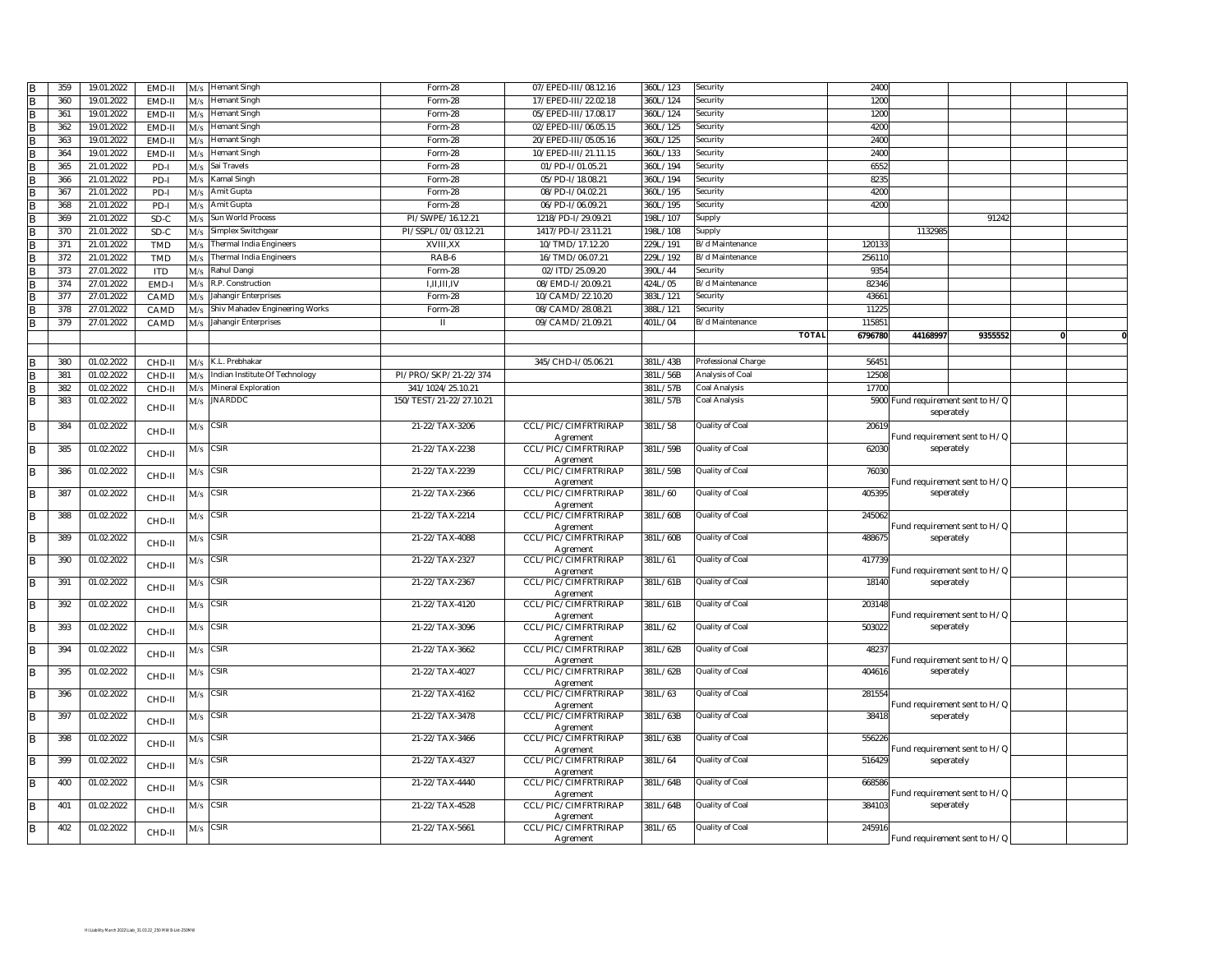| B.             | 403 | 01.02.2022 | CHD-II     | M/s | <b>CSIR</b>                    | 21-22/TAX-5686          | CCL/PIC/CIMFRTRIRAP             | 381L/65B | Quality of Coal             | 492488  |                                    | seperately                   |  |
|----------------|-----|------------|------------|-----|--------------------------------|-------------------------|---------------------------------|----------|-----------------------------|---------|------------------------------------|------------------------------|--|
| B              | 404 | 01.02.2022 |            |     | $M/s$ JNARDDC                  | 240/TEST/21-22/15.12.21 | Agrement<br>CCL/PIC/CIMFRTRIRAP | 381L/65B | Coal Sample                 |         | 36108 Fund requirement sent to H/Q |                              |  |
|                |     |            | CHD-II     |     |                                |                         | Agrement                        |          |                             |         |                                    | seperately                   |  |
|                |     |            |            |     |                                |                         |                                 |          |                             |         |                                    |                              |  |
| B              | 405 | 01.02.2022 | CHD-II     |     | $M/s$ CSIR                     | 592/06/26.10.21         | CCL/PIC/CIMFRTRIRAP             | 381L/66  | Sampling                    | 23600   |                                    |                              |  |
|                |     |            |            |     |                                | 593/11/26.10.21         | Agrement                        |          |                             | 5900    |                                    | Fund requirement sent to H/Q |  |
| B              | 406 | 01.02.2022 | CHD-II     | M/s | <b>CSIR</b>                    |                         | CCL/PIC/CIMFRTRIRAP             | 381L/66B | Coal Sampling               |         |                                    | seperately                   |  |
| B              | 407 | 01.02.2022 | PD-I       | M/s | <b>Vibrant Engineers</b>       | VE/20-21/13             | Agrement<br>1506/CPD-I/20.09.19 | 561L/109 | Supply                      |         | 1275674                            |                              |  |
| B              | 408 | 02.02.2022 | CHD-I      | M/s | Schenck Process India          | II RAB/2121140044       | 102/CHD-II/05.02.21             | 381L/55B | Supply                      |         | 14720                              |                              |  |
|                |     |            |            |     | S.S. Rubbers                   |                         |                                 |          |                             |         |                                    |                              |  |
| B              | 409 | 02.02.2022 | SD-C       | M/s |                                | GST/342/18.11.21        | 1195/PD-I/27.09.21              | 328L/70  | Supply                      |         | 182634                             |                              |  |
| B              | 410 | 02.02.2022 | SD-C       | M/s | <b>BHEL Trichy</b>             | 7321001076/23.12.21     | 615/CPD-II/02.07.19             | 328L/71B | Supply                      |         | 52488                              |                              |  |
| B              | 411 | 02.02.2022 | SD-C       | M/s | <b>BHEL Trichy</b>             | 6921001491/26.11.21     | 942/PD-I/22.10.20               | 328L/73B | Freight                     | 185053  |                                    |                              |  |
| B              | 413 | 02.02.2022 | BMD-       | M/s | S.K. Engineerin                | RAB-V                   | 11/BMD-I/01.10.21               | 425L/24  | Descaling                   | 1098    |                                    |                              |  |
| <sub>B</sub>   | 414 | 04.02.2022 | BMD-I      | M/s | <b>MAK Construction</b>        | RAB-I                   | 09/BMD-II/28.12.21              | 411L/23B | Fabrication                 | 48624   |                                    |                              |  |
|                | 415 | 08.02.2022 | C&IMD-I    | M/s | Shiv Mahadev Engineering Works | Form-28                 | 04/C&IMD-I                      | 267L/116 | Security                    | 28800   |                                    |                              |  |
| B              | 416 | 08.02.2022 | CAMD       | M/s | Shinayo Suvidha Engineers      | I & Final               | 13/CAMD/11.01.22                | 400L/12  | Festing                     | 1610    |                                    |                              |  |
| $\overline{B}$ | 417 | 08.02.2022 | CAMD       | M/s | Usha Enterprises               | $\mathbf{III}$          | 03/CAMD/20.05.21                | 400L/19  | B/d Maintenance             | 19729   |                                    |                              |  |
| R              | 418 | 11.02.2022 | SD-C       | M/s | Goverdhan Controls             | 18/17.01.22             | 1562/PD-I/23.12.21              | 363L/131 | Supply                      |         | 32240                              |                              |  |
| B              | 419 | 11.02.2022 | SD-C       | M/s | Jain Agencies                  | PI/237/21.01.22         | 53/PD-I/18.01.22                | 363L/132 | Supply                      |         |                                    | 12748                        |  |
| R              | 420 | 11.02.2022 | SD-C       | M/s | <b>Aditya Enterprises</b>      | PI/08/15.01.22          | 43/PD-I/16.01.22                | 363L/132 | Supply                      |         |                                    | 23776                        |  |
| B              | 421 | 11.02.2022 | SD-C       | M/s | Sun Worls Process              | PI/SWPE/PI-103/16.12.21 | 1418/PD-I/23.11.21              | 363L/133 | Supply                      |         | 60858                              |                              |  |
| <b>B</b>       | 422 | 11.02.2022 | SD-C       | M/s | Driplex Water Engineering      | PI/D/6008/04.02.22      | 214/PD-I/05.04.21               | 363L/134 | Supply                      |         | 1504500                            |                              |  |
|                | 423 | 14.02.2022 |            | M/s | Panjab Electric                | Form-28                 | 01/EPED-V/12.06.17              | 299L/39  | Security                    | 5220    |                                    |                              |  |
| B              |     |            | EMD-I      |     |                                |                         |                                 |          |                             |         |                                    |                              |  |
| $\overline{B}$ | 424 | 14.02.2022 | SD-C       | M/s | Siemens                        | PI/SE/01/05.02.22       | 931/PD-I/18.12.21               | 197L/176 | Supply                      |         | 108424                             |                              |  |
| <b>R</b>       | 425 | 14.02.2022 | CAMD       | M/s | Jahangir Enterprises           | $\mathbf{H}$            | 09/CAMD/21.09.21                | 401L/18  | B/d Maintenance             |         | 4507                               |                              |  |
| B              | 426 | 19.02.2022 | BMD-I      | M/s | Hind Udyog                     | $\mathbf{H}$            | 06/BMD-I/06.09.21               | 247L/107 | Repair                      | 20687   |                                    |                              |  |
| B              | 427 | 19.02.2022 | BMD-I      | M/s | <b>Bharat Mechanical</b>       | VIII                    | 04/BMD-I/03.07.21               | 247L/110 | B/d Maintenance             | 52017   |                                    |                              |  |
| B              | 428 | 19.02.2022 | BMD-I      | M/s | M.K. Traders                   | $\mathbf{III}$          | 13/BMD-I/05.03.21               | 282L/21B | B/d Maintenance             | 103669  |                                    |                              |  |
|                | 429 | 19.02.2022 | BMD-I      | M/s | Shiv Mahadev Engineering Works | $\mathbf{H}$            | 14/BMD-I/24.09.21               | 19L/95   | Repairing                   | 107698  |                                    |                              |  |
| B              | 430 | 19.02.2022 | BMD-I      | M/s | M.K. Traders                   | $\overline{1}$          | 07/BMD-I/                       | 417L/17  | Preventive Maintenance      | 2835    |                                    |                              |  |
| $\overline{R}$ | 431 | 22.02.2022 | C&IMD-II   | M/s | Siddhi Vinayak Engg.           | I & Final               | 11/CTPS/07.01.21                | 294L/137 | Testing                     | 17350   |                                    |                              |  |
| B              | 432 | 22.02.2022 | SD-C       | M/s | <b>Michell Bearings</b>        | PI/AD4000000/10.02.22   | 930/PD-I                        | 213L/202 | Supply                      |         |                                    | 55621                        |  |
| $\overline{B}$ | 433 | 22.02.2022 | SD-C       | M/s | R.V. Industrial Com.           | 04/21-22/25.01.22       | 69/PD-I/19.01.22                | 353L/147 | Supply                      |         | 37170                              |                              |  |
| B              | 434 | 22.02.2022 | SD-C       | M/s | <b>Super Tech Engineers</b>    | PI/25/11.02.22          | 115/PD-I/27.01.22               | 353L/148 | Supply                      |         |                                    | 597988                       |  |
| B              | 435 | 22.02.2022 | SD-C       | M/s | <b>BHEL Trichy</b>             | 7321001400/29.01.22     | 487/PD-I/13.04.21               | 234L/200 | Supply                      |         | 245242                             |                              |  |
| R              | 436 | 24.02.2022 | CAMD       | M/s | <b>Bharti Enterprises</b>      |                         | 14/CAMD/07.02.22                | 346L/92  | B/d Maintenance             | 2538    |                                    |                              |  |
|                | 438 | 24.02.2022 |            |     | <b>Flowtech Engineers</b>      | PI/FT/1221/224/PI/76    | 959/PD-I/29.12.21               | 217L/170 |                             |         |                                    | 104893                       |  |
| B              | 439 | 24.02.2022 | SD-C       | M/s |                                | PI/FT/0122/224/PI/77    | 35/PD-1/13.01.22                |          | Supply                      |         |                                    | 70095                        |  |
|                |     |            | SD-C       | M/s | <b>Flowtech Engineers</b>      |                         |                                 | 217L/170 | Supply                      |         |                                    |                              |  |
| <b>B</b>       | 440 | 24.02.2022 | SD-C       | M/s | <b>Flowtech Engineers</b>      | PI/FT/0122/224/PI/78    | 55/PD-1/18.01.22                | 217L/171 | Supply                      |         |                                    | 182063                       |  |
| B              | 441 | 24.02.2022 | SD-C       | M/s | <b>Aditi Enterprises</b>       | PI/05/21.01.22          | 1573/PD-1/28.12.21              | 217L/172 | Supply                      |         |                                    | 239340                       |  |
| B              | 442 | 24.02.2022 | SD-C       | M/s | Industrial Solution            | Form-28                 | 1280/CPD-II/16.11.19            | 217L/173 | Security                    | 6898    |                                    |                              |  |
| B              | 443 | 26.02.2022 | EMD-I      | M/s | Nosad Contractor               | 1& Final                | 13/EMD-II/27.12.21              | 349L/181 | Fabrication                 | 348198  |                                    |                              |  |
| R              | 444 | 28.02.2022 | BMD-       | M/s | M.K. Traders                   | IV                      | 07/BMD-I/15.12.20               | 416L/46  | B/d Maintenance             | 5319    |                                    |                              |  |
| B              | 445 | 28.02.2022 | BMD-I      | M/s | S.K. Engineerin                | - 1                     | 10/BMD-I/21.09.21               | 158L/50B | B/d Maintenance             | 61798   |                                    |                              |  |
| R              | 446 | 28.02.2022 | BMD-       | M/s | M.K. Traders                   | IV                      | 25/BMD-V                        | 290L/51B | B/d Maintenance             |         |                                    |                              |  |
| <b>B</b>       | 447 | 28.02.2022 | SD-C       | M/s | <b>BHEL Trichy</b>             | 7321001398/29.01.22     | 628/PD-I/07.08.20               | 250L/181 | Supply                      |         | 52747                              |                              |  |
| B              | 448 | 28.02.2022 | SD-C       | M/s | <b>BHEL Trichy</b>             | 7321001399/29.01.22     | 659/PD-I/27.10.20               | 250L/181 | Supply                      |         | 20368                              |                              |  |
| B              | 449 | 28.02.2022 | SD-C       | M/s | Goverdhan Controls             | 17/17.01.22             | 1572/PD-1/28.12.21              | 250L/182 | Supply                      |         | 5328                               |                              |  |
|                |     |            |            |     |                                |                         |                                 |          | <b>TOTAL</b>                | 8246947 | 10612945                           | 5329312                      |  |
|                |     |            |            |     |                                |                         |                                 |          |                             |         |                                    |                              |  |
| B              | 450 | 03.03.2022 | BMD-I      | M/s | O.S. Contractor                | Ш                       | 16/BMD-I/10.11.21               | 177L7149 | Supply                      | 141804  |                                    |                              |  |
| $\overline{R}$ | 451 | 03.03.2022 | CAMD       |     |                                | $\overline{\mathsf{v}}$ | 11/CAMD/06.11.20                | 383L/117 | Transfer A-911 dt. 27.01.22 |         |                                    |                              |  |
|                |     |            |            | M/s | <b>Balram Engineers</b>        |                         |                                 |          |                             |         |                                    |                              |  |
| B              | 452 | 08.03.2022 | BMD-I      | M/s | Nosad Contractor               | $\overline{1}$          | 24/BMD-II/20.11.20              | 369L/63  | Repairing                   | 34478   |                                    |                              |  |
|                | 453 | 08.03.2022 | BMD-I      | M/s | Nosad Contractor               | <b>RAB-07</b>           | 23/BMD-II/20.11.20              | 333L/36B | B/d Maintenance             | 47192   |                                    |                              |  |
| B              | 454 | 08.03.2022 | <b>TMD</b> | M/s | <b>Thermal India Engineers</b> | <b>RAB-24</b>           | 10/TMD/CTPS/05.02.21            | 322L/68  | B/d Maintenance             | 5908    |                                    |                              |  |
|                | 455 | 08.03.2022 | TMD        | M/s | <b>Thermal India Engineers</b> | RAB-22,23               | 10/TMD/17.12.20                 | 229L/203 | B/d Maintenance             | 18576   |                                    |                              |  |
| <b>B</b>       | 456 | 14.03.2022 | OGD        | M/s | Rahul Gupta & Co               | VII                     | 22/OGD/04.12.20                 | 318L/180 | Fabrication                 | 10110   |                                    |                              |  |
| $\sf{B}$       | 457 | 14.03.2022 | OGD        | M/s | Krishna Enterprises            | FORM-28                 | 53/MPED-VI/13.01.15             | 391L/114 | Security                    | 91980   |                                    |                              |  |
|                |     |            |            |     |                                |                         |                                 |          |                             |         |                                    |                              |  |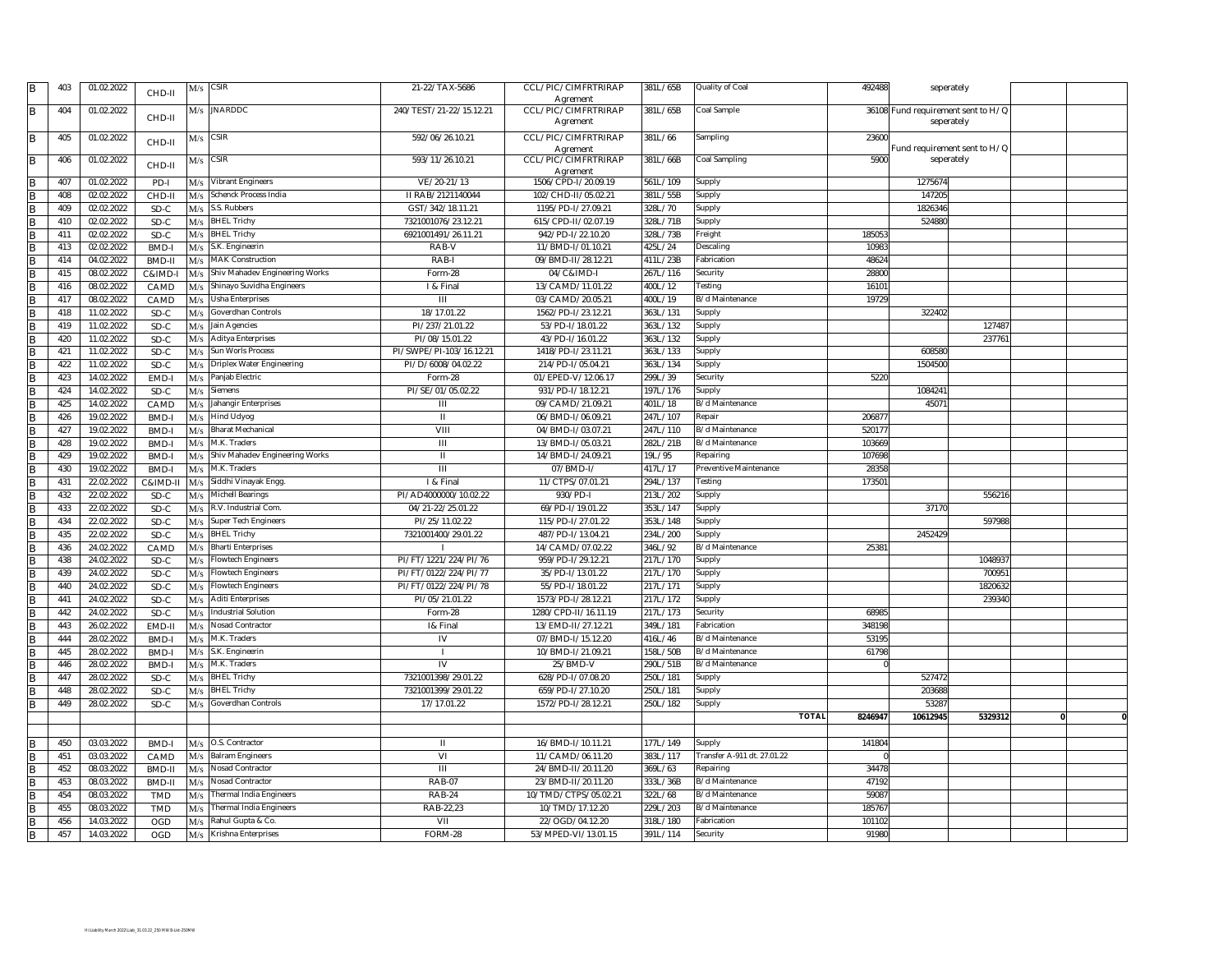|                | 458        | 14.03.2022               | M/s<br>OGD           | Krishna Enterprises                | FORM-28                | 70/CWCD-II/22.08.14                | 391L/115            | Security                     | 29760           |                                     |                             |  |
|----------------|------------|--------------------------|----------------------|------------------------------------|------------------------|------------------------------------|---------------------|------------------------------|-----------------|-------------------------------------|-----------------------------|--|
| B              | 459        | 14.03.2022               | OGD<br>M/s           | Krishna Enterprises                | FORM-28                | 35/MPED-VI/01.06.14                | 391L/115            | Security                     | 2880            |                                     |                             |  |
| B              | 460        | 14.03.2022               | OGD<br>M/s           | R.P. Construction Co.              | FORM-28                | 16/MPED-VI/11.09.13                | 391L/116            | Security                     | 20250           |                                     |                             |  |
| <b>B</b>       | 461        | 14.03.2022               | OGD<br>M/s           | R.P. Construction Co.              | FORM-28                | 27/MPED-VI/13.01.14                | 391L/116            | Security                     | 2868            |                                     |                             |  |
| B              | 462        | 15.03.2022               | C&IMD-I<br>M/s       | Reliable UPS                       | FORM-28                | 07/C&IMD-I/                        | 278L/92             | Security                     | 60664           |                                     |                             |  |
| R              | 463        | 15.03.2022               | CMD-II<br>M/s        | Peetambra Engineers                |                        | 12/CMD-II/10.08.21                 | 51L/47B             | Transfer A-1127 dt. 25.03.22 |                 |                                     |                             |  |
| B              | 464        | 15.03.2022               | SD-C<br>M/s          | Qwick Well Engineering             | PI/06/21-22            | 114/PD-I/27.01.22                  | 365L/104            | Supply                       |                 |                                     | 275412                      |  |
| <b>B</b>       | 465        | 15.03.2022               | SD-C<br>M/s          | Krishna Agencies                   | KA/PI/21-22/27/V       | 241/PD-I/22.02.22                  | 365L/105            | Supply                       |                 |                                     | 99165                       |  |
| B              | 466        | 15.03.2022               | SD-C<br>M/s          | Sun World Process                  | PI/SWPE/PI-104         | 109/PD-I/25.01.22                  | 365L/106            | Supply                       |                 |                                     | 953440                      |  |
| $\overline{B}$ | 467        | 15.03.2022               | $SD-C$<br>M/s        | <b>Globe Enterprises</b>           | 01/GE/22-23            | 170/PD-I/04.02.22                  | 365L/107            | Supply                       |                 | 14808                               |                             |  |
| <b>R</b>       | 468        | 21.03.2022               | CMD-II<br>M/s        | Rural Engineering Department       | FORM-28                | 30/CMD-II/15.03.22                 | 368L/200            | Social Responsibility        | 228684          |                                     |                             |  |
| B              | 469        | 21.03.2022               | CMD-II               | Jay Mahaveer Construction          | 1&Final                | 22/CMD-II/05.10.21                 | 55L/91B             | Construction Road            | 708048          |                                     |                             |  |
| B              | 470        | 21.03.2022               | M/s<br>EMD-II        | Electrical & Instrumentation       | VIII                   | 06/EMD-II/25.08.21                 | 432L/05             | Repairing                    | 3078            |                                     |                             |  |
|                |            | 23.03.2022               | M/s                  | O.S. Contractor                    |                        |                                    | 311L/22             | Servicing                    |                 |                                     |                             |  |
| <sub>B</sub>   | 471        |                          | BMD-II<br>M/s        |                                    | IV                     | 01/BMD-II/28.05.21                 |                     |                              | 28400           |                                     |                             |  |
| R              | 472        | 23.03.2022               | EMD-II<br>M/s        | <b>Global Corporation</b>          | FORM-28                | 07/EMD-II/22.09.21                 | 372L/128            | Security                     | 29574           |                                     |                             |  |
| B              | 473        | 23.03.2022               | BMD-II<br>M/s        | Nosad Contractor                   | <b>RAB-08</b>          | 23/BMD-II/20.11.20                 | 411L/28B            | Bowl Mil                     | 68048           |                                     |                             |  |
| <b>B</b>       | 474        | 23.03.2022               | BMD-II<br>M/s        | O.S. Contractor                    | <b>RAB-04</b>          | 06/BMD-VI/24.06.19                 | 380L/43             | Supply                       |                 | 106612                              |                             |  |
| B              | 475        | 24.03.2022               | SD-C<br>M/s          | Soneobra Enterprises               | PI/S0/21/22/10.12.21   | 1483/PD-I/07.12.21                 | 284L/66B            | Supply                       |                 |                                     | 167549                      |  |
| B              | 476        | 24.03.2022               | $SD-C$<br>M/s        | Soneobra Enterprises               | PI/S0/21/21/10.12.21   | 1483/PD-I/07.12.21                 | 284L/67             | Supply                       |                 |                                     | 21599                       |  |
| $\overline{B}$ | 477        | 24.03.2022               | SD-C<br>M/s          | Soneobra Enterprises               | PI/S0/21/20/10.12.21   | 1483/PD-I/07.12.21                 | 284L/67B            | Supply                       |                 |                                     | 5291                        |  |
| B              | 478        | 24.03.2022               | SD-C<br>M/s          | <b>Indiana Sales</b>               | PI/IS/185/21-22        | 185/PD-I/10.02.22                  | 284L/67B            | Supply                       |                 |                                     | 69888                       |  |
| <b>R</b>       | 479        | 24.03.2022               | SD-C<br>M/s          | Shree Ambe                         | PI/SAC/01/19.02.22     | 69/PD-1/25.01.22                   | 284L/68             | Supply                       |                 |                                     | 194215                      |  |
| B              | 480        | 24.03.2022               | SD-C<br>M/s          | Siddhi Vinayak Engg.               | PI/25/11.03.22         | 54/PD-I/18.01.22                   | 284L/68             | Supply                       |                 |                                     | 279315                      |  |
| B              | 481        | 24.03.2022               | SD-C<br>M/s          | <b>Aditi Enterprises</b>           | 21/07.03.22            | 1573/PD-1/28.12.21                 | 284L/72             | Supply                       |                 | 239340                              |                             |  |
| <sub>B</sub>   | 482        | 25.03.2022               | SD-C<br>M/s          | Shree Bhawani Trading              | PI/SBTC/09/21-22       | 187/PD-I/10.02.22                  | 365L/110            | Supply                       |                 |                                     | 115573                      |  |
|                | 483        | 26.03.2022               | BMD-I<br>M/s         | M.K. Traders                       | Final                  | 07/BMD-I/15.12.20                  | 417L/18B            | B/d Maintenance              | 28620           |                                     |                             |  |
| B              | 484        | 26.03.2022               | OGD<br>M/s           | Awadesh Pateriya                   | FORM-28                | 27/OGD-III/20.12.19                | 387L/108            | Security                     | 5200            |                                     |                             |  |
| $\overline{B}$ | 485        | 26.03.2022               | OGD<br>M/s           | <b>Bhishm Narayan</b>              | FORM-28                | 07/OGD/26.06.20                    | 387L/108            | Security                     | 5900            |                                     |                             |  |
| B              | 486        | 26.03.2022               | OGD<br>M/s           | Bhishm Narayan                     | FORM-28                | 24/OGD-III/20.11.19                | 387L/109            | Security                     | 7046            |                                     |                             |  |
|                |            | 26.03.2022               | OGD<br>M/s           | <b>Bhishm Narayan</b>              | FORM-28                | 08/OGD-III/01.06.19                | 387L/109            | Security                     | 7076            |                                     |                             |  |
| B              | 487        |                          |                      |                                    |                        |                                    |                     |                              |                 |                                     |                             |  |
| B              | 488        | 26.03.2022               | OGD<br>M/s           | Bhishm Narayan                     | FORM-28                | 26/MPED-VI/01.12.18                | 387L/110            | Security                     | 7007            |                                     |                             |  |
| <b>B</b>       | 489        | 28.03.2022               | <b>AHD</b><br>M/s    | Garg Engineering                   | Ш                      | 03/AHD/21-22/20.07.21              | 395L/15             | D.P. Extension               | 229900          |                                     |                             |  |
| <b>B</b>       | 490        | 29.03.2022               | <b>OGD</b><br>M/s    | S.K. Engineering Works             | FORM-28                | 25/OGD/22.12.20                    | 392L/60             | Security                     | 67855           |                                     |                             |  |
| <b>B</b>       | 491        | 29.03.2022               | OGD<br>M/s           | Usha Enterprises                   | FORM-28                | 12/OGD/17.08.20                    | 392L/66             | Security                     | 3995            |                                     |                             |  |
|                | 492        | 30.03.2022               | <b>BMD-II</b><br>M/s | Hind Udyog                         | VIII                   | 13/BMD-II/10.08.20                 | 277L/38             | Repairing                    | 70169           |                                     |                             |  |
| <b>B</b>       | 493        | 30.03.2022               |                      | Garg Engineering                   | $\mathbf{III}$         |                                    | 321L/48B            | D.P. Extension               | 76750           |                                     |                             |  |
|                | 494        | 30.03.2022               | AHD<br>M/s           | Garg Engineering                   | VIII                   | 03/AHD/20.07.21<br>02/AHD/12.07.21 | 385L/49             | <b>Repairing</b>             | 3116            |                                     |                             |  |
| B              | 495        | 30.03.2022               | AHD<br>M/s           |                                    |                        | 05/AHD/28.08.21                    | 385L/50             | 3/d Maintenance              | 4759            |                                     |                             |  |
| B              | 496        |                          | AHD<br>M/s           | R.B. Engineering<br>Jitendra Kumar | $\overline{1}$         |                                    |                     | Repairing                    | 25588           |                                     |                             |  |
| $\overline{B}$ |            | 30.03.2022               | AHD<br>M/s           | O.S. Contractor                    | $\overline{m}$         | 06/AHD/31.08.21                    | 385L/52             | Preventive                   |                 |                                     |                             |  |
|                | 497<br>498 | 30.03.2022<br>31.03.2022 | AHD<br>M/s           |                                    | FORM-28                | 08/AHD/01.10.21<br>04/C&IMD-II     | 385L/58<br>313L/117 | Security                     | 55319<br>195800 |                                     |                             |  |
| <sub>B</sub>   |            |                          | C&IMD-II<br>M/s      | Key Logic System                   |                        |                                    |                     |                              |                 |                                     |                             |  |
| B              | 499        | 31.03.2022               | C&IMD-II<br>M/s      | Key Logic System                   | FORM-28                | 22/C&IMD-II                        | 313L/118            | Security                     | 51618           |                                     |                             |  |
| <sub>B</sub>   | 500        | 31.03.2022               | C&IMD-II<br>M/s      | Key Logic System                   | FORM-28                | 18/C&IMD-V                         | 313L/118            | Security                     | 22081           |                                     |                             |  |
|                | 501        | 31.03.2022               | SD-C<br>M/s          | Jamuna Meher Enterprises           | I & Final              | 04/SD-C/15.07.21                   | 363L/138            | Painting Work                | 189650          |                                     |                             |  |
| <b>B</b>       | 502        | 31.03.2022               | CHD-I<br>M/s         | SIR                                | NML/21-22/413/17.09.21 |                                    | 381L/54             | Ash & Moisture               |                 | 30562 Fund requirement sent to H/O  |                             |  |
| <b>B</b>       | 503        | 31.03.2022               | CHD-II<br>M/s        | <b>IIEST Shibpur</b>               | PI/RC-P/21-22/39       |                                    | 381L/57             | Consulting                   |                 |                                     | 5900                        |  |
| $\overline{B}$ | 506        | 31.03.2022               | CHD-II<br>M/s        | SSIR                               | 21-22/TAX-6291         |                                    | 381L/69             | Quality of coal              |                 | 439916 Fund requirement sent to H/C |                             |  |
| B              | 507        | 31.03.2022               | CHD-II<br>M/s        | <b>CSIR</b>                        | 21-22/TAX-6303         |                                    | 381L/69             | Quality of coal              | 457362          | seperately                          |                             |  |
| B              | 508        | 31.03.2022               | CHD-II<br>M/s        | CSIR                               | 21-22/TAX-6313         |                                    | 381L/69B            | Quality of coa               | 83591           | Fund requirement sent to H/C        |                             |  |
| <b>R</b>       | 509        | 31.03.2022               | CHD-I<br>M/s         | SIR                                | 21-22/TAX-6184         | Agrement CC2/TPP/                  | 381L/70             | Study of coal                | 388609          | seperately                          |                             |  |
|                | 510        | 31.03.2022               | CHD-II<br>M/s        | $\mathsf{CSIR}$                    | 21-22/TAX/6793         | Agrement CC2/TPP/                  | 381L/70             | Study of coal                |                 | 308169 Fund requirement sent to H/Q |                             |  |
| B              | 511        | 31.03.2022               | CHD-II<br>M/s        | SIR                                | NML/21-22/597          | <b>NIL</b>                         | 381L/70B            | Ash & Moisture               | 5900            | seperately                          |                             |  |
|                | 512        | 31.03.2022               | CHD-I<br>M/s         | SSIR                               | 21-22/TAX/5999         | <b>NIL</b>                         | 381L/71             | Study of coal                | 39782           |                                     |                             |  |
|                | 513        | 31.03.2022               | CHD-I<br>M/s         | SSIR                               | 21-22/TAX/6024         | <b>NIL</b>                         | 381L/71B            | study of coal                | 60108           |                                     | und requirement sent to H/Q |  |
| <b>B</b>       | 514        | 31.03.2022               | CHD-II<br>M/s        | <b>SIR</b>                         | 21-22/TAX/6046         | <b>NIL</b>                         |                     | Study of coal                | 413116          | seperately                          |                             |  |
| $\overline{B}$ | 515        | 31.03.2022               | <b>EMD</b><br>M/s    | <b>Nosad Contractor</b>            | 5105622755             | 08/EMD-I/20.09.21                  |                     | 3/d Maintenance              | 60746           |                                     |                             |  |
| B              | 516        | 31.03.2022               | SD-C<br>M/s          | GE Power India Ltd.                | RV6524256164           | 718/CE/18.06.20                    |                     | Supply                       | 4661944         |                                     |                             |  |
| B              | 517        | 31.03.2022               | SD-C<br>M/s          | GE Power India Ltd                 | RV6524257127           | 718/CE/18.06.20                    |                     | Supply                       | 118000          |                                     |                             |  |